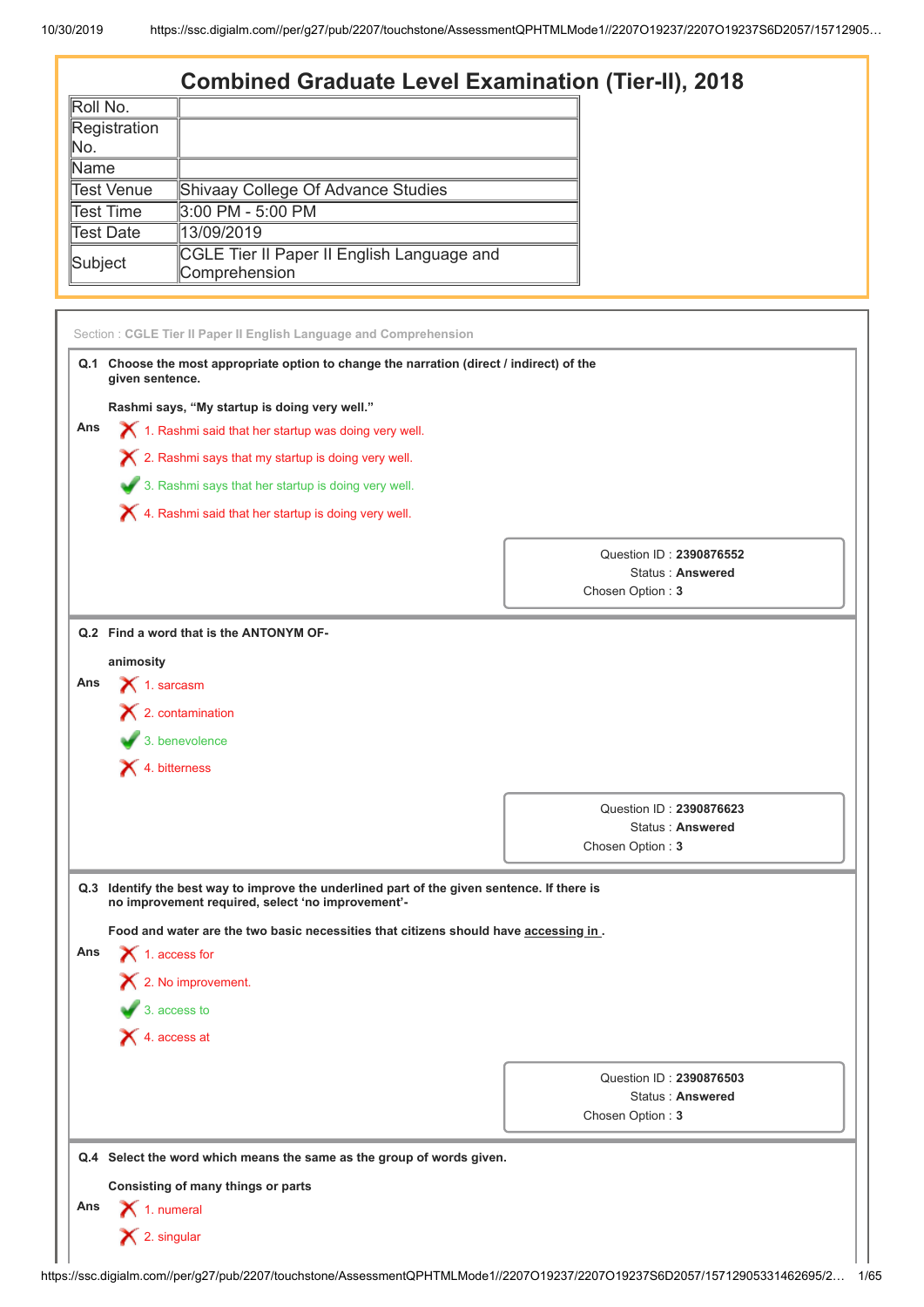|     | $\bigtimes$ 3. few                                                                                                                                                                                                                                                                                                                                                                                                                                                  |                                             |
|-----|---------------------------------------------------------------------------------------------------------------------------------------------------------------------------------------------------------------------------------------------------------------------------------------------------------------------------------------------------------------------------------------------------------------------------------------------------------------------|---------------------------------------------|
|     | $\blacktriangleright$ 4. multitudinous                                                                                                                                                                                                                                                                                                                                                                                                                              |                                             |
|     |                                                                                                                                                                                                                                                                                                                                                                                                                                                                     |                                             |
|     |                                                                                                                                                                                                                                                                                                                                                                                                                                                                     | Question ID: 2390876644<br>Status: Answered |
|     |                                                                                                                                                                                                                                                                                                                                                                                                                                                                     | Chosen Option: 4                            |
|     |                                                                                                                                                                                                                                                                                                                                                                                                                                                                     |                                             |
|     | Q.5 Given below are four jumbled sentences. Pick the option that gives their correct order.<br>A. The ingredients must therefore be of the finest quality and in the right proportions.<br>B. When you have them right and keep practicing you are sure to bake some of the<br>yummiest cakes.<br>C. Success in life is just like baking a cake that requires many things.<br>D. Firstly, unless you have the right ingredients and recipe it is not going to work. |                                             |
| Ans | 1. CABD                                                                                                                                                                                                                                                                                                                                                                                                                                                             |                                             |
|     | 2. CDAB                                                                                                                                                                                                                                                                                                                                                                                                                                                             |                                             |
|     | X 3. BCDA                                                                                                                                                                                                                                                                                                                                                                                                                                                           |                                             |
|     |                                                                                                                                                                                                                                                                                                                                                                                                                                                                     |                                             |
|     | X 4. BADC                                                                                                                                                                                                                                                                                                                                                                                                                                                           |                                             |
|     |                                                                                                                                                                                                                                                                                                                                                                                                                                                                     |                                             |
|     |                                                                                                                                                                                                                                                                                                                                                                                                                                                                     | Question ID: 2390876616<br>Status: Answered |
|     |                                                                                                                                                                                                                                                                                                                                                                                                                                                                     | Chosen Option: 2                            |
|     |                                                                                                                                                                                                                                                                                                                                                                                                                                                                     |                                             |
|     | Q.6 Select the most appropriate idiom ( in the context) to fill in the sentence.                                                                                                                                                                                                                                                                                                                                                                                    |                                             |
|     | Rohit was _____ when he took important decisions without consulting the family.                                                                                                                                                                                                                                                                                                                                                                                     |                                             |
| Ans | $\blacktriangleright$ 1. cutting the red tape                                                                                                                                                                                                                                                                                                                                                                                                                       |                                             |
|     |                                                                                                                                                                                                                                                                                                                                                                                                                                                                     |                                             |
|     | $\bigtimes$ 2. in the same boat                                                                                                                                                                                                                                                                                                                                                                                                                                     |                                             |
|     | 3. told to fight his own battles himself                                                                                                                                                                                                                                                                                                                                                                                                                            |                                             |
|     | $\bigtimes$ 4. told to get a new lease of life                                                                                                                                                                                                                                                                                                                                                                                                                      |                                             |
|     |                                                                                                                                                                                                                                                                                                                                                                                                                                                                     |                                             |
|     |                                                                                                                                                                                                                                                                                                                                                                                                                                                                     |                                             |
|     |                                                                                                                                                                                                                                                                                                                                                                                                                                                                     | Question ID: 2390876629                     |
|     |                                                                                                                                                                                                                                                                                                                                                                                                                                                                     | Status: Answered                            |
|     |                                                                                                                                                                                                                                                                                                                                                                                                                                                                     | Chosen Option: 3                            |
|     | Q.7 Choose the most appropriate option to change the narration (direct / indirect) of the<br>given sentence.                                                                                                                                                                                                                                                                                                                                                        |                                             |
|     | The interviewer said, "Rajiv, I'm impressed with you."                                                                                                                                                                                                                                                                                                                                                                                                              |                                             |
| Ans | $\blacktriangleright$ 1. The interviewer says I am impressed with Rajiv.                                                                                                                                                                                                                                                                                                                                                                                            |                                             |
|     |                                                                                                                                                                                                                                                                                                                                                                                                                                                                     |                                             |
|     | $\boldsymbol{\times}$ 2. The interviewer said to Rajiv that he had been impressed with you.                                                                                                                                                                                                                                                                                                                                                                         |                                             |
|     | 3. The interviewer told Rajiv that he was impressed with him.                                                                                                                                                                                                                                                                                                                                                                                                       |                                             |
|     | $\blacktriangleright$ 4. The interviewer told to Rajiv that he is impressed with him.                                                                                                                                                                                                                                                                                                                                                                               |                                             |
|     |                                                                                                                                                                                                                                                                                                                                                                                                                                                                     |                                             |
|     |                                                                                                                                                                                                                                                                                                                                                                                                                                                                     | Question ID: 2390876555                     |
|     |                                                                                                                                                                                                                                                                                                                                                                                                                                                                     | Status: Answered<br>Chosen Option: 3        |
|     |                                                                                                                                                                                                                                                                                                                                                                                                                                                                     |                                             |
|     | Q.8 Choose the most appropriate option to change the voice (active / passive) form of the                                                                                                                                                                                                                                                                                                                                                                           |                                             |
|     | given sentence.                                                                                                                                                                                                                                                                                                                                                                                                                                                     |                                             |
|     | One should leave office on time to maintain good work life balance.                                                                                                                                                                                                                                                                                                                                                                                                 |                                             |
| Ans | 1. Office will be left on time to maintain good work life balance.                                                                                                                                                                                                                                                                                                                                                                                                  |                                             |
|     | X 2. Office is being left on time to maintain good work life balance.                                                                                                                                                                                                                                                                                                                                                                                               |                                             |
|     |                                                                                                                                                                                                                                                                                                                                                                                                                                                                     |                                             |
|     | X 3. Office has to be left on time to maintain good work life balance.                                                                                                                                                                                                                                                                                                                                                                                              |                                             |
|     | 4. Office should be left on time to maintain good work life balance.                                                                                                                                                                                                                                                                                                                                                                                                |                                             |
|     |                                                                                                                                                                                                                                                                                                                                                                                                                                                                     |                                             |
|     |                                                                                                                                                                                                                                                                                                                                                                                                                                                                     | Question ID: 2390876523<br>Status: Answered |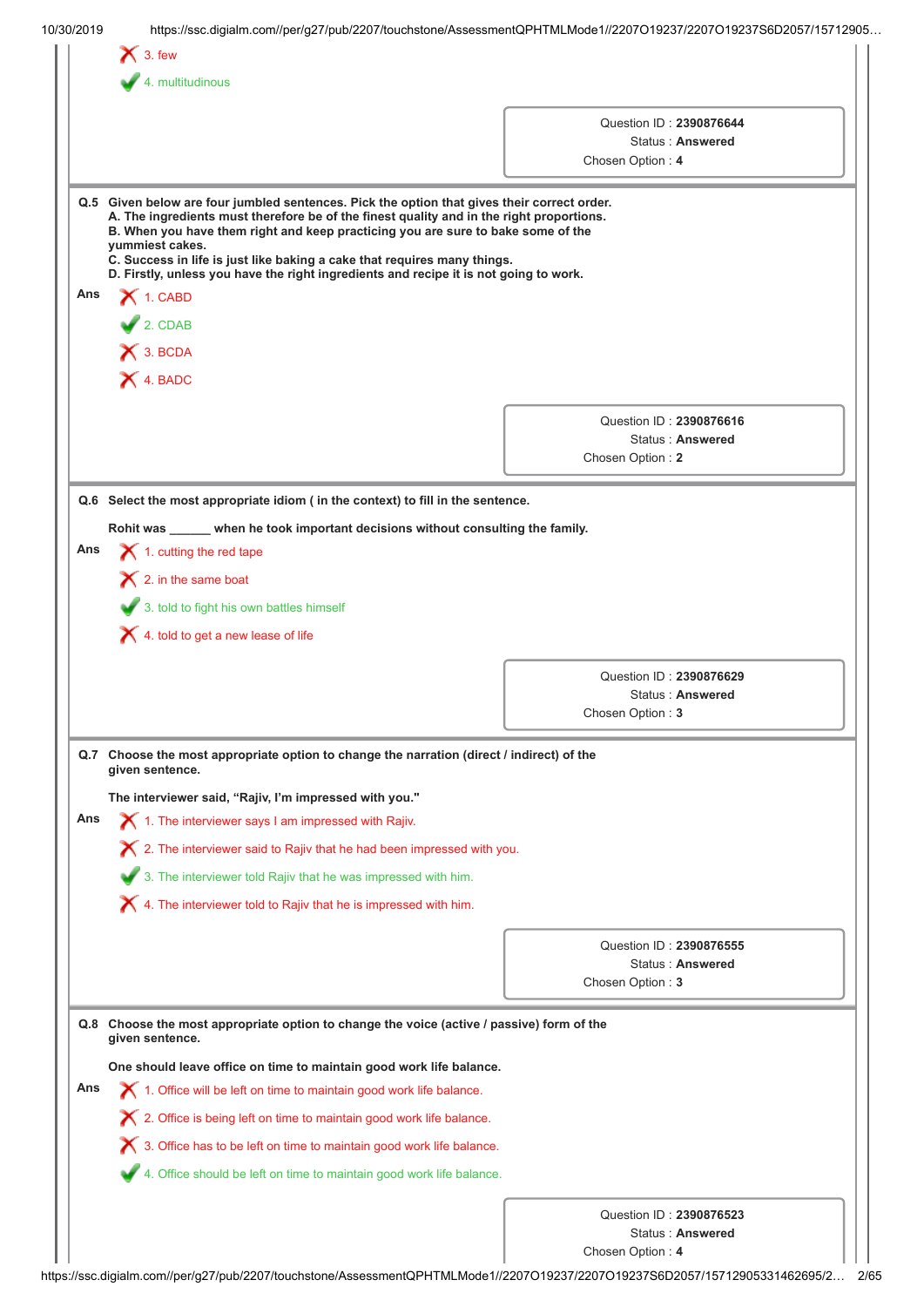| Q.9        | Identify the best way to improve the underlined part of the given sentence. If there is<br>no improvement required, select 'no improvement'-                                                                       |                                      |
|------------|--------------------------------------------------------------------------------------------------------------------------------------------------------------------------------------------------------------------|--------------------------------------|
|            | I think you can have a piece of this cake but not all of it. I have to save some for my<br>mother.                                                                                                                 |                                      |
| Ans        | $\bigtimes$ 1. or not most of it                                                                                                                                                                                   |                                      |
|            | $\blacktriangleright$ 2. but never all of those                                                                                                                                                                    |                                      |
|            | $\overline{\phantom{a}}$ 3. no improvement                                                                                                                                                                         |                                      |
|            |                                                                                                                                                                                                                    |                                      |
|            | X 4. but not some of that                                                                                                                                                                                          |                                      |
|            |                                                                                                                                                                                                                    | Question ID: 2390876513              |
|            |                                                                                                                                                                                                                    | Status: Answered                     |
|            |                                                                                                                                                                                                                    | Chosen Option: 3                     |
|            | Q.10 Identify the best way to improve the underlined part of the given sentence. If there is<br>no improvement required, select 'no improvement'-                                                                  |                                      |
|            | In my lifetime, I have been greatly privileged to travel to some of the most wonderful<br>places in the world.                                                                                                     |                                      |
| Ans        | $\blacktriangleright$ 1. none of                                                                                                                                                                                   |                                      |
|            | $\bigtimes$ 2. least of the                                                                                                                                                                                        |                                      |
|            | $\bigtimes$ 3. only a few of                                                                                                                                                                                       |                                      |
|            | 4. No improvement.                                                                                                                                                                                                 |                                      |
|            |                                                                                                                                                                                                                    | Question ID: 2390876501              |
|            |                                                                                                                                                                                                                    | Status: Answered                     |
|            |                                                                                                                                                                                                                    | Chosen Option: 4                     |
|            | Q.11 Choose the most appropriate option to change the narration (direct / indirect) of the<br>given sentence.<br>The airport helper said, "Should I fetch you a trolley?"                                          |                                      |
|            | 1. The airport helper asked me if he should fetch me a trolley.<br>2. The airport helper said he will go to fetch me a trolley.<br>$\boldsymbol{\times}$ 3. The helper had said he would be fetching me a trolley. |                                      |
|            | $\bigtimes$ 4. The airport helper is asking me that he will fetch a trolley.                                                                                                                                       |                                      |
|            |                                                                                                                                                                                                                    | Question ID: 2390876542              |
|            |                                                                                                                                                                                                                    | Status: Answered                     |
|            |                                                                                                                                                                                                                    | Chosen Option: 1                     |
|            | Q.12 Choose the most appropriate option to change the narration (direct / indirect) of the<br>given sentence.                                                                                                      |                                      |
|            | The teacher suggested that the PTM be postponed to the third Saturday of the month.                                                                                                                                |                                      |
|            | 1. The teacher said, "Let's postpone the PTM to the third Saturday of the month. "                                                                                                                                 |                                      |
|            | X 2. The teacher suggested, "The PTM must be postponed to the third Saturday of the<br>month.'                                                                                                                     |                                      |
|            | X 3. The teacher said, "The PTM would be postponed to the third Saturday of the<br>month."                                                                                                                         |                                      |
|            | X 4. The teacher told, "The PTM will be postponed to the third Saturday of the month. "                                                                                                                            |                                      |
|            |                                                                                                                                                                                                                    | Question ID: 2390876543              |
| Ans<br>Ans |                                                                                                                                                                                                                    | Status: Answered<br>Chosen Option: 1 |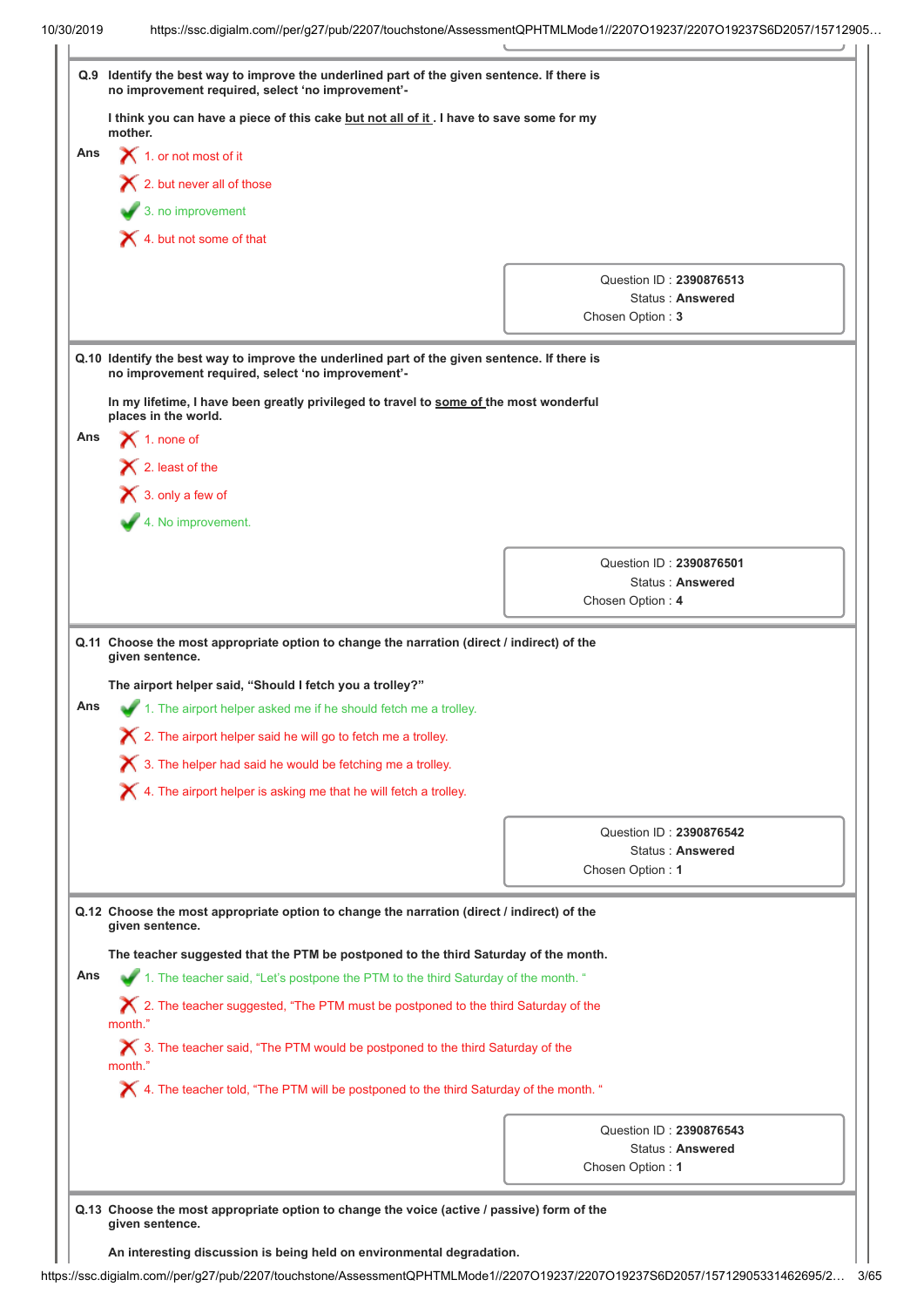|     | https://ssc.digialm.com//per/g27/pub/2207/touchstone/AssessmentQPHTMLMode1//2207O19237/2207O19237S6D2057/15712905                                                   |                                             |  |  |
|-----|---------------------------------------------------------------------------------------------------------------------------------------------------------------------|---------------------------------------------|--|--|
| Ans | $\chi$ 1. An interesting discussion had been held on environmental degradation.                                                                                     |                                             |  |  |
|     | 2. They are holding an interesting discussion on environmental degradation.                                                                                         |                                             |  |  |
|     | $\boldsymbol{\times}$ 3. They will be holding an interesting discussion on environmental degradation.                                                               |                                             |  |  |
|     | X 4. An interesting discussion is to be held on environmental degradation.                                                                                          |                                             |  |  |
|     |                                                                                                                                                                     |                                             |  |  |
|     |                                                                                                                                                                     | Question ID: 2390876529<br>Status: Answered |  |  |
|     |                                                                                                                                                                     | Chosen Option: 2                            |  |  |
|     |                                                                                                                                                                     |                                             |  |  |
|     | Q.14 Select the word which means the same as the group of words given.                                                                                              |                                             |  |  |
|     | The belief that events are predetermined and therefore cannot be changed                                                                                            |                                             |  |  |
| Ans | $\bigtimes$ 1. autism                                                                                                                                               |                                             |  |  |
|     | $\bigtimes$ 2. prism                                                                                                                                                |                                             |  |  |
|     | $\bigvee$ 3. fatalism                                                                                                                                               |                                             |  |  |
|     | $\blacktriangleright$ 4. chasm                                                                                                                                      |                                             |  |  |
|     |                                                                                                                                                                     |                                             |  |  |
|     |                                                                                                                                                                     | Question ID: 2390876636<br>Status: Answered |  |  |
|     |                                                                                                                                                                     | Chosen Option: 3                            |  |  |
|     |                                                                                                                                                                     |                                             |  |  |
|     | Q.15 Choose the most appropriate option to change the narration (direct / indirect) of the<br>given sentence.                                                       |                                             |  |  |
|     | "Can you pay him in cash?" she said to me.                                                                                                                          |                                             |  |  |
| Ans | $\blacktriangleright$ 1. She asked me if he could pay me in cash.                                                                                                   |                                             |  |  |
|     | X 2. She asked him if I should pay him in cash.                                                                                                                     |                                             |  |  |
|     | <b>X</b> 3. She asked him if I can pay him in cash.                                                                                                                 |                                             |  |  |
|     | 4. She asked me if I could pay him in cash.                                                                                                                         |                                             |  |  |
|     |                                                                                                                                                                     |                                             |  |  |
|     |                                                                                                                                                                     | Question ID: 2390876544                     |  |  |
|     |                                                                                                                                                                     | <b>Status: Answered</b>                     |  |  |
|     |                                                                                                                                                                     |                                             |  |  |
|     |                                                                                                                                                                     | Chosen Option: 4                            |  |  |
|     | Q.16 Identify the best way to improve the underlined part of the given sentence. If there is                                                                        |                                             |  |  |
|     | no improvement required, select 'no improvement'-                                                                                                                   |                                             |  |  |
|     | Word by word reading lead to the development of another bad habit which is the habit                                                                                |                                             |  |  |
| Ans | of reading aloud.<br>$\blacktriangleright$ 1. lead to develops                                                                                                      |                                             |  |  |
|     |                                                                                                                                                                     |                                             |  |  |
|     | $\mathsf{\times}$ 2. No improvement.                                                                                                                                |                                             |  |  |
|     | 3. leads to the development                                                                                                                                         |                                             |  |  |
|     | X 4. leading to the developing                                                                                                                                      |                                             |  |  |
|     |                                                                                                                                                                     | Question ID: 2390876499                     |  |  |
|     |                                                                                                                                                                     | Status: Answered                            |  |  |
|     |                                                                                                                                                                     | Chosen Option: 3                            |  |  |
|     | Q.17 Given below are four jumbled sentences. Pick the option that gives their correct order.                                                                        |                                             |  |  |
|     | A. Though everything was on the up and up for Holzman, yet  something wasn't<br>quite right.                                                                        |                                             |  |  |
|     | B. At 19, he enrolled in the Culinary Institute of America before heading to the West                                                                               |                                             |  |  |
|     | Coast to cook for such well-esteemed restaurants as Palladin, Napa and Aqua.<br>C. He got a little fed up with the kitchen and started to feel that he wanted to do |                                             |  |  |
|     | something different with it.<br>D. Holzman, a well known chef, started his career at the age of 15 when the prodigy                                                 |                                             |  |  |
|     | began cooking under Eric Ripert at the iconic New York restaurant, Le Bernadin.                                                                                     |                                             |  |  |
| Ans | $\bigtimes$ 1. ACBD<br>2. DBAC                                                                                                                                      |                                             |  |  |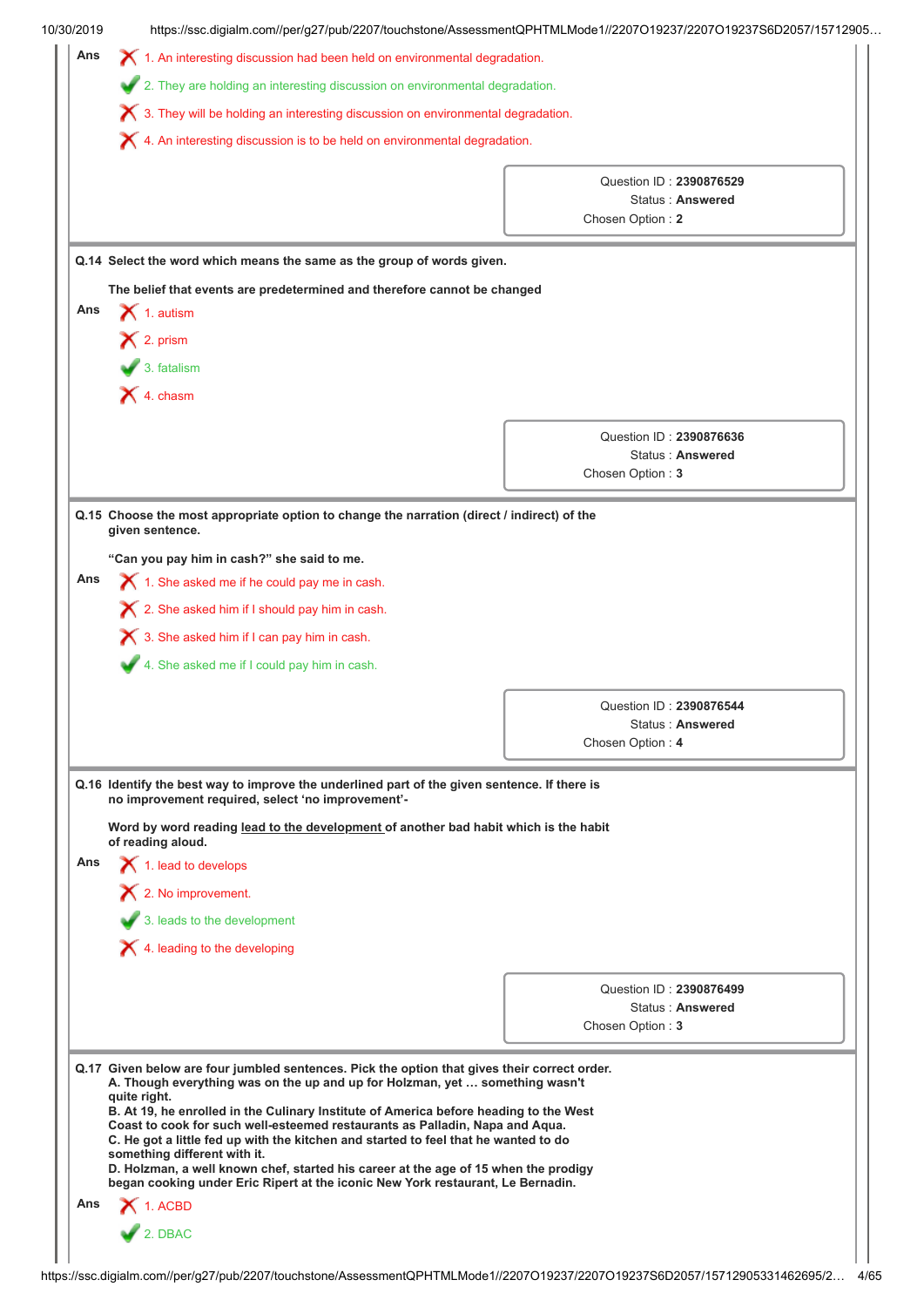|     | X 4. ABCD                                                                                                                                                                                                                                                                                                                                                                                                                           |                                                                 |
|-----|-------------------------------------------------------------------------------------------------------------------------------------------------------------------------------------------------------------------------------------------------------------------------------------------------------------------------------------------------------------------------------------------------------------------------------------|-----------------------------------------------------------------|
|     |                                                                                                                                                                                                                                                                                                                                                                                                                                     | Question ID: 2390876612<br>Status: Answered<br>Chosen Option: 2 |
|     | Q.18 Select the segment which has an error.                                                                                                                                                                                                                                                                                                                                                                                         |                                                                 |
|     | Please go out and check if it is yet raining.                                                                                                                                                                                                                                                                                                                                                                                       |                                                                 |
| Ans | 1. Please go out                                                                                                                                                                                                                                                                                                                                                                                                                    |                                                                 |
|     | $\blacktriangleright$ 2. and check                                                                                                                                                                                                                                                                                                                                                                                                  |                                                                 |
|     | $\bigtimes$ 3. if it is                                                                                                                                                                                                                                                                                                                                                                                                             |                                                                 |
|     | 4. yet raining                                                                                                                                                                                                                                                                                                                                                                                                                      |                                                                 |
|     |                                                                                                                                                                                                                                                                                                                                                                                                                                     | Question ID: 2390876493                                         |
|     |                                                                                                                                                                                                                                                                                                                                                                                                                                     | Status: Answered                                                |
|     |                                                                                                                                                                                                                                                                                                                                                                                                                                     | Chosen Option: 4                                                |
| Ans | directed learning called 'unschooling'.<br>B. It also organizes week-long camps where children involve themselves in local<br>communities and interact with other kids who don't attend school.<br>C. Nidhi Jain has been an unschooling parent for over two decades.<br>D. The organisation arranges everything from internships in filmmaking to cooking for<br>unschooled kids.<br>$\bigtimes$ 1. ACDB<br>$2.$ CADB<br>X 3. CBAD |                                                                 |
|     | X 4. DBAC                                                                                                                                                                                                                                                                                                                                                                                                                           |                                                                 |
|     |                                                                                                                                                                                                                                                                                                                                                                                                                                     |                                                                 |
|     |                                                                                                                                                                                                                                                                                                                                                                                                                                     | Question ID: 2390876611<br>Status: Answered                     |
|     |                                                                                                                                                                                                                                                                                                                                                                                                                                     | Chosen Option: 2                                                |
|     | Q.20 Identify the best way to improve the underlined part of the given sentence. If there is<br>no improvement required, select 'no improvement'-                                                                                                                                                                                                                                                                                   |                                                                 |
|     | My recent London trip was really special because I was being able to meet my nephew<br>and his family after many years.                                                                                                                                                                                                                                                                                                             |                                                                 |
|     | $\blacktriangleright$ 1. has able to                                                                                                                                                                                                                                                                                                                                                                                                |                                                                 |
|     | 2. was able to meet                                                                                                                                                                                                                                                                                                                                                                                                                 |                                                                 |
|     | $\bigtimes$ 3. am unable to                                                                                                                                                                                                                                                                                                                                                                                                         |                                                                 |
|     | $\blacktriangleright$ 4. no improvement                                                                                                                                                                                                                                                                                                                                                                                             |                                                                 |
|     |                                                                                                                                                                                                                                                                                                                                                                                                                                     | Question ID: 2390876509                                         |
| Ans |                                                                                                                                                                                                                                                                                                                                                                                                                                     | Status: Answered                                                |
|     |                                                                                                                                                                                                                                                                                                                                                                                                                                     | Chosen Option: 2                                                |
|     | Q.21 Select the most appropriate idiom ( in the context) to fill in the sentence.                                                                                                                                                                                                                                                                                                                                                   |                                                                 |
|     | Radha is unable to continue working in this office. Hard work is _____ on her health.                                                                                                                                                                                                                                                                                                                                               |                                                                 |
|     | $\blacktriangleright$ 1. keeping an eye                                                                                                                                                                                                                                                                                                                                                                                             |                                                                 |
|     | 2. taking a toll on                                                                                                                                                                                                                                                                                                                                                                                                                 |                                                                 |
| Ans | 3. blowing hot and cold<br>4. making her meet both ends                                                                                                                                                                                                                                                                                                                                                                             |                                                                 |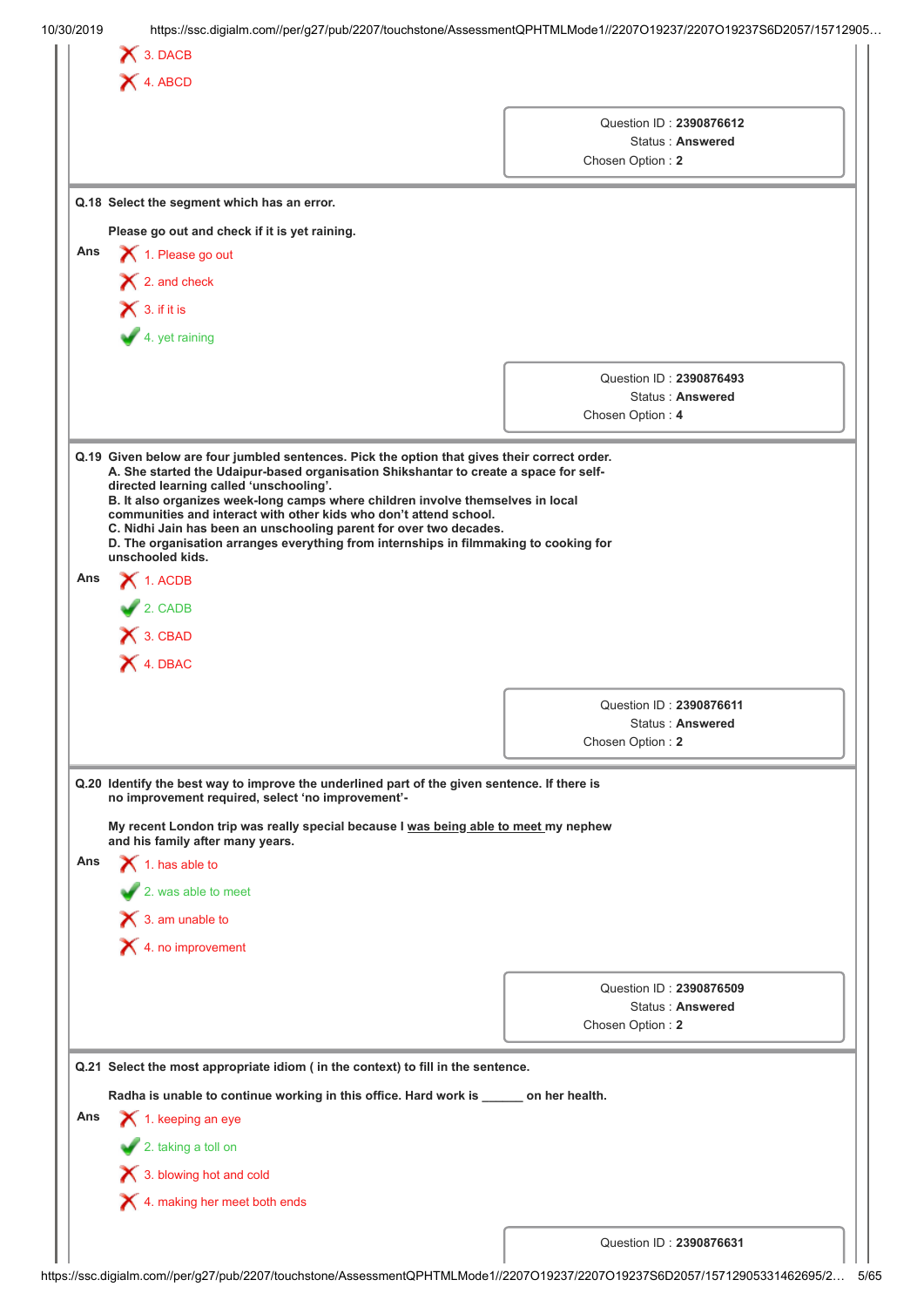|                                                                                        | Chosen Option: 2 | <b>Status: Answered</b>                            |
|----------------------------------------------------------------------------------------|------------------|----------------------------------------------------|
| Q.22 Select the word which means the same as the group of words given.                 |                  |                                                    |
| The exact opposite                                                                     |                  |                                                    |
| Ans<br>$\blacktriangleright$ 1. analogous                                              |                  |                                                    |
| $\blacktriangleright$ 2. antithesis                                                    |                  |                                                    |
| $\blacktriangleright$ 3. prosthesis                                                    |                  |                                                    |
| $\blacktriangleright$ 4. aesthete                                                      |                  |                                                    |
|                                                                                        |                  | Question ID: 2390876634                            |
|                                                                                        |                  | Status: Answered                                   |
|                                                                                        | Chosen Option: 2 |                                                    |
| Q.23 Select the most appropriate option to fill in the blank.                          |                  |                                                    |
| It was quite a _____ matter but was escalated due to the media coverage.               |                  |                                                    |
| $\blacktriangleright$ 1. stingy<br>Ans                                                 |                  |                                                    |
| $\bigvee$ 2. trivial                                                                   |                  |                                                    |
| X 3. ghastly                                                                           |                  |                                                    |
| $\blacktriangleright$ 4. humble                                                        |                  |                                                    |
|                                                                                        |                  | Question ID: 2390876568                            |
|                                                                                        | Chosen Option: 2 | <b>Status: Answered</b>                            |
|                                                                                        |                  |                                                    |
| Q.24 Find a word that is the ANTONYM of -                                              |                  |                                                    |
| pandemonium                                                                            |                  |                                                    |
| Ans<br>1. harmony<br>$\mathsf{\times}$ 2. turbulence                                   |                  |                                                    |
| $\bigtimes$ 3. excitement                                                              |                  |                                                    |
| X 4. uproar                                                                            |                  |                                                    |
|                                                                                        |                  |                                                    |
|                                                                                        |                  | Question ID: 2390876621                            |
|                                                                                        | Chosen Option: 1 | <b>Status: Answered</b>                            |
|                                                                                        |                  |                                                    |
| Q.25 Identify the word that is misspelt.<br>Ans<br>$\blacktriangleright$ 1. definitely |                  |                                                    |
| $\blacktriangleright$ 2. accidentally                                                  |                  |                                                    |
| $\bigvee$ 3. chargable                                                                 |                  |                                                    |
| $\bigtimes$ 4. conscience                                                              |                  |                                                    |
|                                                                                        |                  |                                                    |
|                                                                                        |                  | Question ID: 2390876646<br><b>Status: Answered</b> |
|                                                                                        | Chosen Option: 3 |                                                    |
| Q.26 Select the most appropriate option to fill in the blank.                          |                  |                                                    |
| The mother said to her son, "You always do what you want. Do you always have to be     |                  |                                                    |
| $so \_\_?$<br>Ans                                                                      |                  |                                                    |
| $\blacktriangleright$ 1. withdrawn<br>$\blacktriangleright$ 2. reasoning               |                  |                                                    |
| × 3. awkward                                                                           |                  |                                                    |
|                                                                                        |                  |                                                    |
|                                                                                        |                  |                                                    |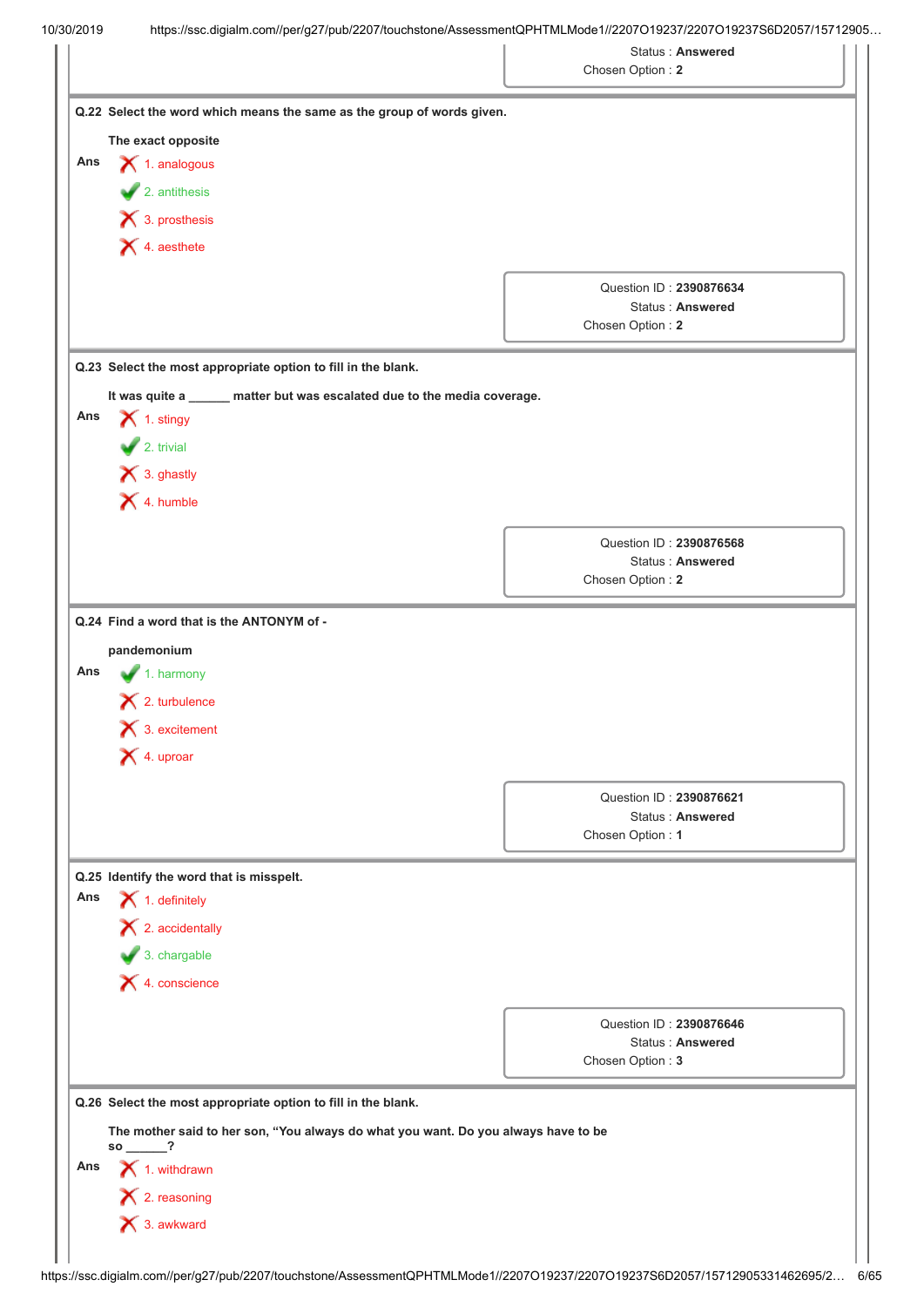|     |                                                                                                                                                                  | Question ID: 2390876565 |                  |  |  |  |
|-----|------------------------------------------------------------------------------------------------------------------------------------------------------------------|-------------------------|------------------|--|--|--|
|     |                                                                                                                                                                  |                         | Status: Answered |  |  |  |
|     |                                                                                                                                                                  | Chosen Option: 4        |                  |  |  |  |
|     | Q.27 Select the word which means the same as the group of words given.                                                                                           |                         |                  |  |  |  |
|     | a private conversation between two people                                                                                                                        |                         |                  |  |  |  |
| Ans | $\bigtimes$ 1. sermon                                                                                                                                            |                         |                  |  |  |  |
|     | $\blacktriangleright$ 2. monologue                                                                                                                               |                         |                  |  |  |  |
|     | $\blacktriangleright$ 3. dialogue                                                                                                                                |                         |                  |  |  |  |
|     | $4. tête-a-tête$                                                                                                                                                 |                         |                  |  |  |  |
|     |                                                                                                                                                                  |                         |                  |  |  |  |
|     |                                                                                                                                                                  | Question ID: 2390876645 | Status: Answered |  |  |  |
|     |                                                                                                                                                                  | Chosen Option: 4        |                  |  |  |  |
|     |                                                                                                                                                                  |                         |                  |  |  |  |
|     | Q.28 Identify the best way to improve the underlined part of the given sentence. If there is<br>no improvement required, select 'no improvement'-                |                         |                  |  |  |  |
|     | Now that I having grow old., I often spend a lot of time thinking about my childhood.                                                                            |                         |                  |  |  |  |
| Ans | 1. No improvement.                                                                                                                                               |                         |                  |  |  |  |
|     | $\mathsf{\times}$ 2. has grown older                                                                                                                             |                         |                  |  |  |  |
|     | 3. am growing older                                                                                                                                              |                         |                  |  |  |  |
|     | 4. had grown older                                                                                                                                               |                         |                  |  |  |  |
|     |                                                                                                                                                                  |                         |                  |  |  |  |
|     |                                                                                                                                                                  | Question ID: 2390876506 |                  |  |  |  |
|     |                                                                                                                                                                  | Chosen Option: 3        | Status: Answered |  |  |  |
|     |                                                                                                                                                                  |                         |                  |  |  |  |
|     | Q.29 Given below are four jumbled sentences. . Pick the option that gives their correct                                                                          |                         |                  |  |  |  |
|     | order.                                                                                                                                                           |                         |                  |  |  |  |
|     | A. Having cancer is often one of the most stressful experiences in a person's life.<br>B. They also allow people to learn from others facing similar situations. |                         |                  |  |  |  |
|     | C. The groups are gaining popularity these days as they allow volunteers to talk with                                                                            |                         |                  |  |  |  |
|     | those who are living with cancer.<br>D. But these days there are support groups that help patients cope with the emotional                                       |                         |                  |  |  |  |
|     | aspects of cancer by providing an opportunity to share feelings and challenges they<br>face with others.                                                         |                         |                  |  |  |  |
| Ans | $\blacktriangleright$ 1. CBDA                                                                                                                                    |                         |                  |  |  |  |
|     |                                                                                                                                                                  |                         |                  |  |  |  |
|     | X 2. DCBA                                                                                                                                                        |                         |                  |  |  |  |
|     | X 3. ACBD                                                                                                                                                        |                         |                  |  |  |  |
|     | $4.$ ADCB                                                                                                                                                        |                         |                  |  |  |  |
|     |                                                                                                                                                                  | Question ID: 2390876602 |                  |  |  |  |
|     |                                                                                                                                                                  |                         | Status: Answered |  |  |  |
|     |                                                                                                                                                                  | Chosen Option: 4        |                  |  |  |  |
|     | Q.30 Choose the most appropriate option to change the voice (active / passive) form of the                                                                       |                         |                  |  |  |  |
|     | given sentence.                                                                                                                                                  |                         |                  |  |  |  |
|     | It is known by everyone that the tournament will be won by us.                                                                                                   |                         |                  |  |  |  |
| Ans | $\blacktriangleright$ 1. It is known that the tournament is going to be won by us.                                                                               |                         |                  |  |  |  |
|     | $\boldsymbol{\times}$ 2. Everyone knows that the tournament was won by us.                                                                                       |                         |                  |  |  |  |
|     | 3. Everyone knows that we will win the tournament.                                                                                                               |                         |                  |  |  |  |
|     | $\blacktriangleright$ 4. It is known to everyone that we are going to win the tournament.                                                                        |                         |                  |  |  |  |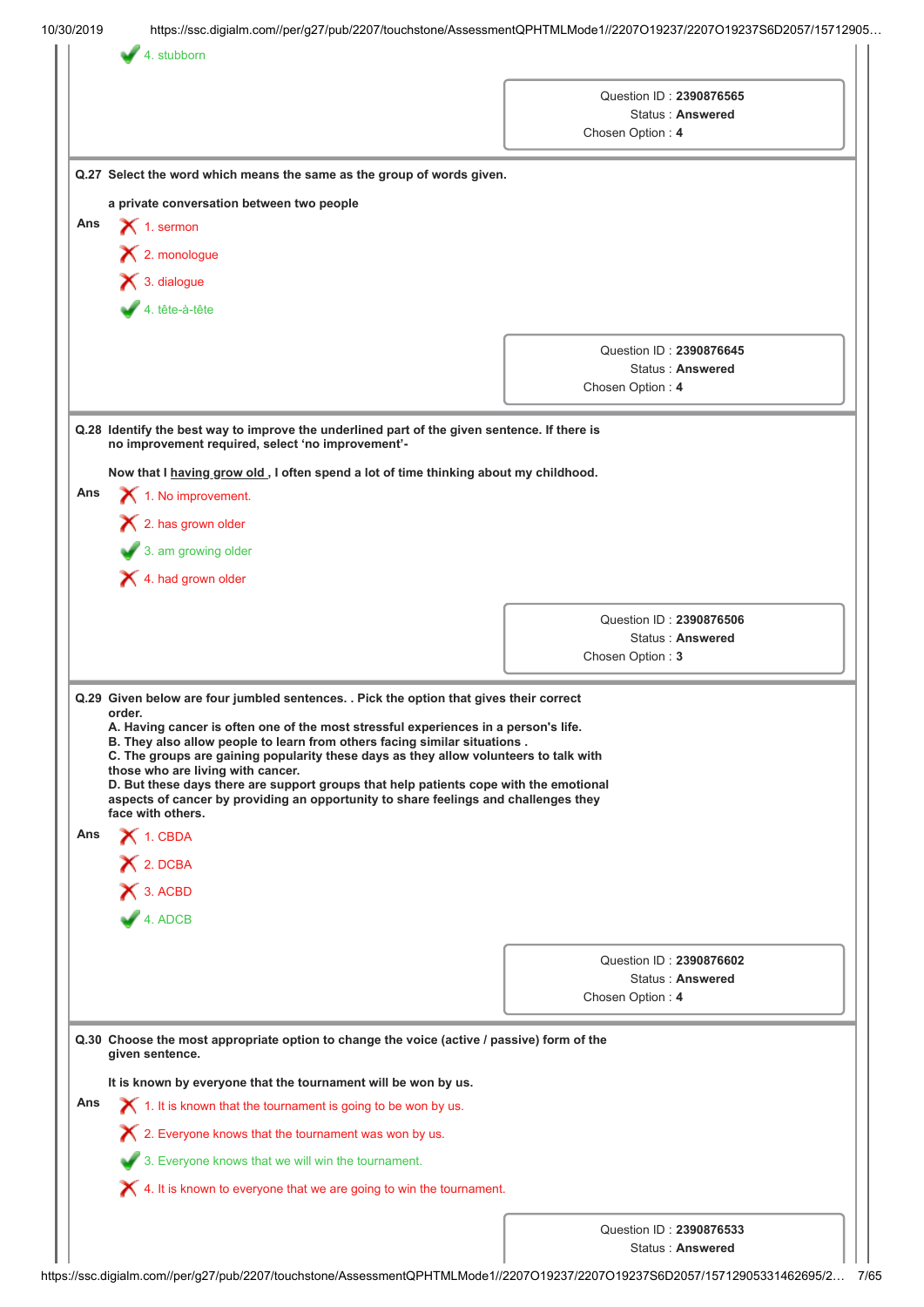|  |  |  | 10/30/2019 |
|--|--|--|------------|
|  |  |  |            |

|     |                                                                                                                                                                                                                                                                                                                                                                                 | Chosen Option: 3                            |
|-----|---------------------------------------------------------------------------------------------------------------------------------------------------------------------------------------------------------------------------------------------------------------------------------------------------------------------------------------------------------------------------------|---------------------------------------------|
|     | Q.31 Given below are four jumbled sentences. Pick the option that gives their correct order.<br>A. Creating a relaxing bedroom environment is very important too, and this can be<br>done using a calming, subtle fragrance<br>B. It is possible to retrain your brain to have a sound sleep.<br>C. This is possible if you make sure your room is undisturbed, quiet and dark. |                                             |
| Ans | D. Start by regulating the times you go to bed and get up.<br>$\bigtimes$ 1. BCAD                                                                                                                                                                                                                                                                                               |                                             |
|     |                                                                                                                                                                                                                                                                                                                                                                                 |                                             |
|     | X 2. DACB                                                                                                                                                                                                                                                                                                                                                                       |                                             |
|     | 3. BDCA                                                                                                                                                                                                                                                                                                                                                                         |                                             |
|     | X 4. ADBC                                                                                                                                                                                                                                                                                                                                                                       |                                             |
|     |                                                                                                                                                                                                                                                                                                                                                                                 | Question ID: 2390876610                     |
|     |                                                                                                                                                                                                                                                                                                                                                                                 | Status: Answered                            |
|     |                                                                                                                                                                                                                                                                                                                                                                                 | Chosen Option: 3                            |
|     | Q.32 Select the segment which has an error.                                                                                                                                                                                                                                                                                                                                     |                                             |
|     | Two American cities, witnessed shooting and resulting in mass fatalities over the<br>weekend.                                                                                                                                                                                                                                                                                   |                                             |
| Ans | $\blacktriangleright$ 1. over the weekend                                                                                                                                                                                                                                                                                                                                       |                                             |
|     | X 2. witnessed shooting                                                                                                                                                                                                                                                                                                                                                         |                                             |
|     | 3. and resulting in mass fatalities                                                                                                                                                                                                                                                                                                                                             |                                             |
|     | 4. Two American cities                                                                                                                                                                                                                                                                                                                                                          |                                             |
|     |                                                                                                                                                                                                                                                                                                                                                                                 |                                             |
|     |                                                                                                                                                                                                                                                                                                                                                                                 |                                             |
|     |                                                                                                                                                                                                                                                                                                                                                                                 | Question ID: 2390876476                     |
|     | Q.33 Given below are four jumbled sentences. Pick the option that gives their correct order.<br>A. In the study, researchers found that kids who experienced their growth spurt late<br>had lower than average bone density in young adulthood.<br>B. Teens who hit puberty late may end up with weaker bones, a new study finds.                                               | Status: Answered<br>Chosen Option: 3        |
|     | C. However, they continue to have lower bone strength even after they finish growing<br>and may be at greater risk for osteoporosis in adulthood.<br>D. These later maturing teens do catch up with early maturing teens in terms of bone<br>strength.                                                                                                                          |                                             |
| Ans | $\blacktriangle$ 1. BADC                                                                                                                                                                                                                                                                                                                                                        |                                             |
|     | $X$ 2. BCDA                                                                                                                                                                                                                                                                                                                                                                     |                                             |
|     | X 3. ADCB                                                                                                                                                                                                                                                                                                                                                                       |                                             |
|     | X 4. ACDB                                                                                                                                                                                                                                                                                                                                                                       |                                             |
|     |                                                                                                                                                                                                                                                                                                                                                                                 |                                             |
|     |                                                                                                                                                                                                                                                                                                                                                                                 | Question ID: 2390876600<br>Status: Answered |
|     |                                                                                                                                                                                                                                                                                                                                                                                 | Chosen Option: 1                            |
|     | Q.34 Choose the most appropriate option to change the voice (active / passive) form of the<br>given sentence.                                                                                                                                                                                                                                                                   |                                             |
|     | They shifted the venue of the conference.                                                                                                                                                                                                                                                                                                                                       |                                             |
| Ans | 1. The venue of the conference has been shifted.                                                                                                                                                                                                                                                                                                                                |                                             |
|     | $\boldsymbol{\times}$ 2. They are shifting the venue of the conference.                                                                                                                                                                                                                                                                                                         |                                             |
|     | 3. They were shifting the venue of the conference.                                                                                                                                                                                                                                                                                                                              |                                             |
|     | 4. The venue of the conference was shifted.                                                                                                                                                                                                                                                                                                                                     |                                             |
|     |                                                                                                                                                                                                                                                                                                                                                                                 |                                             |
|     |                                                                                                                                                                                                                                                                                                                                                                                 | Question ID: 2390876532<br>Status: Answered |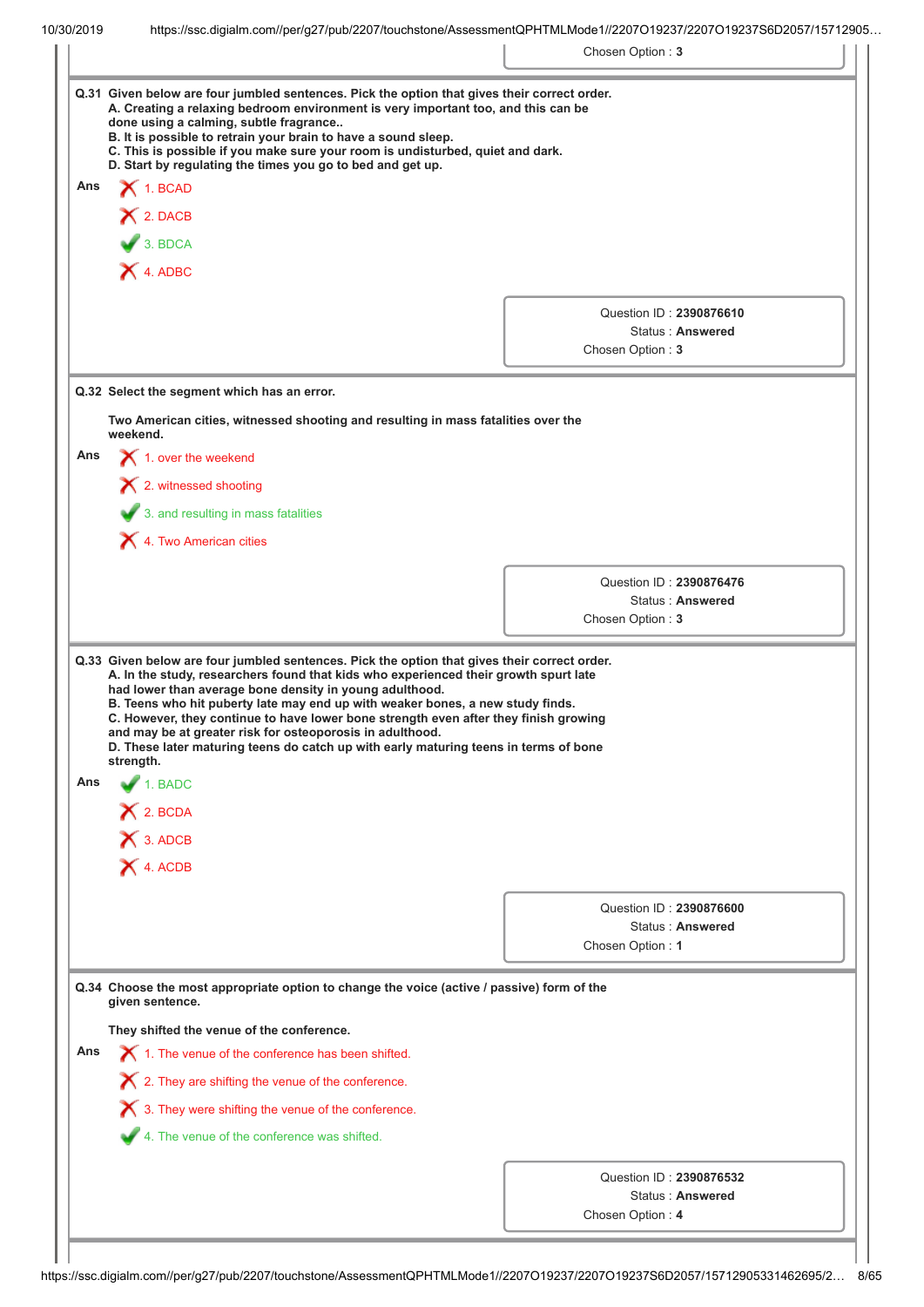| 10/30/2019 | https://ssc.digialm.com//per/g27/pub/2207/touchstone/AssessmentQPHTMLMode1//2207O19237/2207O19237S6D2057/15712905                                                                                                                                                                                                                                                                                                                                                                                                          |                                                                 |
|------------|----------------------------------------------------------------------------------------------------------------------------------------------------------------------------------------------------------------------------------------------------------------------------------------------------------------------------------------------------------------------------------------------------------------------------------------------------------------------------------------------------------------------------|-----------------------------------------------------------------|
|            | Q.35 Select the segment which has an error.                                                                                                                                                                                                                                                                                                                                                                                                                                                                                |                                                                 |
|            | Since a meeting drew to a close, I realized that people were not really listening to me.                                                                                                                                                                                                                                                                                                                                                                                                                                   |                                                                 |
| Ans        | 1. Since a meeting                                                                                                                                                                                                                                                                                                                                                                                                                                                                                                         |                                                                 |
|            | $\bigtimes$ 2. I realized                                                                                                                                                                                                                                                                                                                                                                                                                                                                                                  |                                                                 |
|            | $\mathsf{\times}$ 3. were not really                                                                                                                                                                                                                                                                                                                                                                                                                                                                                       |                                                                 |
|            | $\blacktriangleright$ 4. drew to a close                                                                                                                                                                                                                                                                                                                                                                                                                                                                                   |                                                                 |
|            |                                                                                                                                                                                                                                                                                                                                                                                                                                                                                                                            |                                                                 |
|            |                                                                                                                                                                                                                                                                                                                                                                                                                                                                                                                            | Question ID: 2390876492                                         |
|            |                                                                                                                                                                                                                                                                                                                                                                                                                                                                                                                            | Status: Answered                                                |
|            |                                                                                                                                                                                                                                                                                                                                                                                                                                                                                                                            | Chosen Option: 1                                                |
|            | Q.36 Given below are four jumbled sentences. Pick the option that gives their correct order.<br>A. Spoon the brownie batter into the prepared pan and bake for 30 to 40 minutes.<br>B. Now beat in eggs and vanilla extract, and add cocoa and mix until well combined.<br>C. To make chocolate chip brownies mix together melted butter, brown sugar and<br>white sugar using a wooden spoon or hand mixer.<br>D. Next, stir in flour and salt and mix until flour is incorporated, and then add some<br>chocolate chips. |                                                                 |
| Ans        | $\bigtimes$ 1. CABD                                                                                                                                                                                                                                                                                                                                                                                                                                                                                                        |                                                                 |
|            | X 2. ADCB                                                                                                                                                                                                                                                                                                                                                                                                                                                                                                                  |                                                                 |
|            | $3.$ CDBA                                                                                                                                                                                                                                                                                                                                                                                                                                                                                                                  |                                                                 |
|            | X 4. ACDB                                                                                                                                                                                                                                                                                                                                                                                                                                                                                                                  |                                                                 |
|            |                                                                                                                                                                                                                                                                                                                                                                                                                                                                                                                            |                                                                 |
|            |                                                                                                                                                                                                                                                                                                                                                                                                                                                                                                                            | Question ID: 2390876613                                         |
|            |                                                                                                                                                                                                                                                                                                                                                                                                                                                                                                                            | Status: Answered<br>Chosen Option: 1                            |
|            |                                                                                                                                                                                                                                                                                                                                                                                                                                                                                                                            |                                                                 |
| Ans        | Q.37 Select the segment which has an error.<br>Some of us are plan to go for a movie tonight.<br>$\bigtimes$ 1. to go                                                                                                                                                                                                                                                                                                                                                                                                      |                                                                 |
|            | $\blacktriangleright$ 2. for a movie<br>3. are plan to go<br>$\bigtimes$ 4. Some of us                                                                                                                                                                                                                                                                                                                                                                                                                                     |                                                                 |
|            |                                                                                                                                                                                                                                                                                                                                                                                                                                                                                                                            |                                                                 |
|            |                                                                                                                                                                                                                                                                                                                                                                                                                                                                                                                            | Question ID: 2390876489                                         |
|            |                                                                                                                                                                                                                                                                                                                                                                                                                                                                                                                            | Status: Answered<br>Chosen Option: 3                            |
|            |                                                                                                                                                                                                                                                                                                                                                                                                                                                                                                                            |                                                                 |
|            | Q.38 Identify the word that is misspelt.                                                                                                                                                                                                                                                                                                                                                                                                                                                                                   |                                                                 |
| Ans        | 1. millenium                                                                                                                                                                                                                                                                                                                                                                                                                                                                                                               |                                                                 |
|            | $\blacktriangleright$ 2. hierarchy                                                                                                                                                                                                                                                                                                                                                                                                                                                                                         |                                                                 |
|            | $\mathsf{\times}$ 3. liaison                                                                                                                                                                                                                                                                                                                                                                                                                                                                                               |                                                                 |
|            | $\blacktriangleright$ 4. questionnaire                                                                                                                                                                                                                                                                                                                                                                                                                                                                                     |                                                                 |
|            |                                                                                                                                                                                                                                                                                                                                                                                                                                                                                                                            | Question ID: 2390876647<br>Status: Answered<br>Chosen Option: 3 |
|            |                                                                                                                                                                                                                                                                                                                                                                                                                                                                                                                            |                                                                 |
|            | Q.39 Choose the most appropriate option to change the narration (direct / indirect) of the<br>given sentence.                                                                                                                                                                                                                                                                                                                                                                                                              |                                                                 |
|            | Aanya said, "Even if it rains very hard I will not miss school tomorrow."                                                                                                                                                                                                                                                                                                                                                                                                                                                  |                                                                 |
| Ans        |                                                                                                                                                                                                                                                                                                                                                                                                                                                                                                                            |                                                                 |
|            | $\bm{\times}$ 1. Aanya says that even if it rains very hard she will not miss school tomorrow.                                                                                                                                                                                                                                                                                                                                                                                                                             |                                                                 |
|            | $\boldsymbol{\times}$ 2. Aanya has said that if it rains very hard I will not miss school tomorrow.<br>$\boldsymbol{\times}$ 3. Aanya said though it rains very hard she will not miss school the next day.                                                                                                                                                                                                                                                                                                                |                                                                 |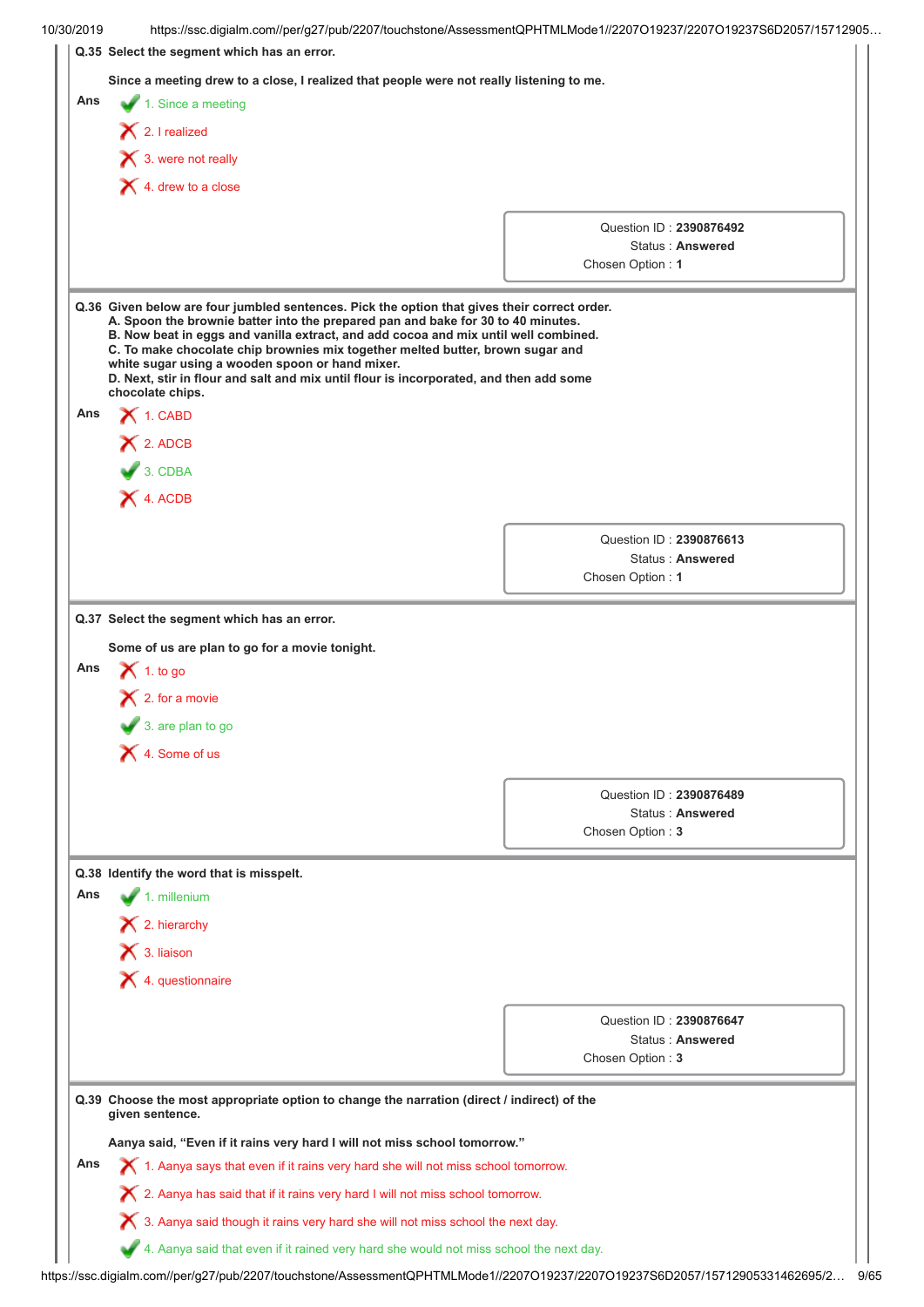|     |                                                                                                                                                                                                                                        | Question ID: 2390876564<br>Status: Answered<br>Chosen Option: 4 |
|-----|----------------------------------------------------------------------------------------------------------------------------------------------------------------------------------------------------------------------------------------|-----------------------------------------------------------------|
|     | Q.40 Identify the best way to improve the underlined part of the given sentence. If there is<br>no improvement required, select 'no improvement'-                                                                                      |                                                                 |
|     | Even if Uma is unable to make it, I can't most definitely come.                                                                                                                                                                        |                                                                 |
| Ans | 1. No improvement.                                                                                                                                                                                                                     |                                                                 |
|     | $\blacktriangleright$ 2. won't definite                                                                                                                                                                                                |                                                                 |
|     | 3. shall most definitely                                                                                                                                                                                                               |                                                                 |
|     | $\blacktriangleright$ 4. needn't more definite                                                                                                                                                                                         |                                                                 |
|     |                                                                                                                                                                                                                                        |                                                                 |
|     |                                                                                                                                                                                                                                        | Question ID: 2390876502                                         |
|     |                                                                                                                                                                                                                                        | Status: Answered<br>Chosen Option: 3                            |
|     |                                                                                                                                                                                                                                        |                                                                 |
|     | Q.41 Select the segment which has an error.                                                                                                                                                                                            |                                                                 |
|     | Aanya's class teacher and her friends congratulates her warmly when she won the<br>inter school debate and brought the trophy to the school.                                                                                           |                                                                 |
| Ans | $\bigtimes$ 1. when she won                                                                                                                                                                                                            |                                                                 |
|     | 2. congratulates her                                                                                                                                                                                                                   |                                                                 |
|     | $\bigtimes$ 3. and her friends                                                                                                                                                                                                         |                                                                 |
|     | $\blacktriangleright$ 4. and brought the trophy                                                                                                                                                                                        |                                                                 |
|     |                                                                                                                                                                                                                                        |                                                                 |
|     |                                                                                                                                                                                                                                        | Question ID: 2390876487<br>Status: Answered                     |
|     |                                                                                                                                                                                                                                        | Chosen Option: 2                                                |
|     | Q.42 Choose the most appropriate option to change the narration (direct / indirect) of the                                                                                                                                             |                                                                 |
|     | given sentence.                                                                                                                                                                                                                        |                                                                 |
| Ans | The commander said, "Keep marching till you reach the border."<br>$\blacktriangleright$ 1. The commander said the men should keep marching till they reach the border.                                                                 |                                                                 |
|     | $\chi$ 2. The commander said to his men they should keep marching till you reach the                                                                                                                                                   |                                                                 |
|     | border.                                                                                                                                                                                                                                |                                                                 |
|     | $\boldsymbol{\times}$ 3. The commander requested the men keep marching till they reach the border.                                                                                                                                     |                                                                 |
|     | 4. The commander ordered his men to keep marching till they reached the border.                                                                                                                                                        |                                                                 |
|     |                                                                                                                                                                                                                                        | Question ID: 2390876562                                         |
|     |                                                                                                                                                                                                                                        | <b>Status: Answered</b>                                         |
|     |                                                                                                                                                                                                                                        | Chosen Option: 4                                                |
|     | Q.43 Identify the best way to improve the underlined part of the given sentence. If there is<br>no improvement required, select 'no improvement'-<br>Shyamalan's movie 'The Sixth Sense' starring Bruce Willis was a great success but |                                                                 |
| Ans | doesn't win all Academy Award as expected.<br>$\blacktriangleright$ 1. but did win most                                                                                                                                                |                                                                 |
|     | 2. although it won some                                                                                                                                                                                                                |                                                                 |
|     |                                                                                                                                                                                                                                        |                                                                 |
|     | 3. but didn't win any                                                                                                                                                                                                                  |                                                                 |
|     |                                                                                                                                                                                                                                        |                                                                 |
|     | X 4. No improvement.                                                                                                                                                                                                                   |                                                                 |
|     |                                                                                                                                                                                                                                        | Question ID: 2390876498<br>Status: Answered<br>Chosen Option: 3 |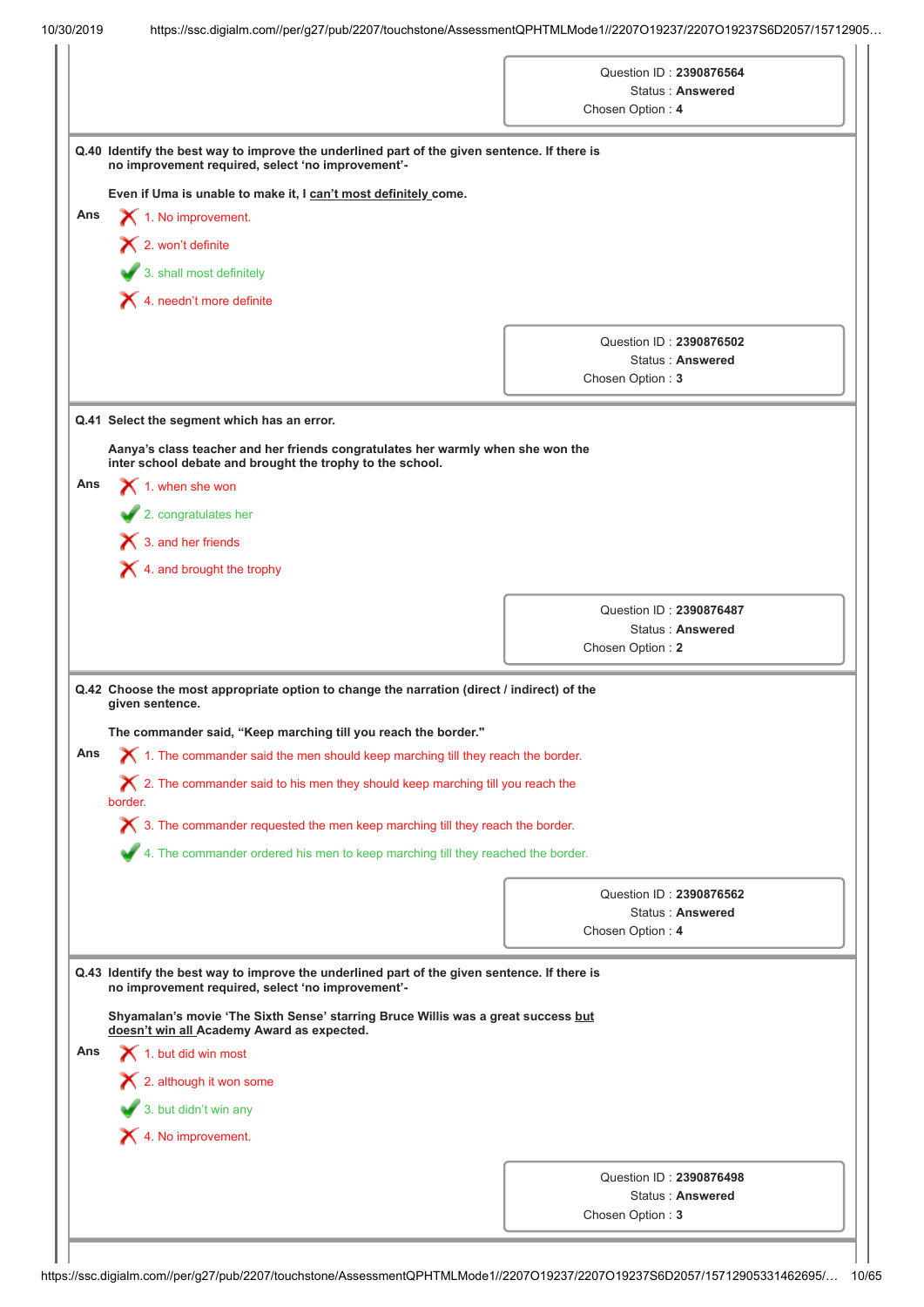| 10/30/2019 | https://ssc.digialm.com//per/g27/pub/2207/touchstone/AssessmentQPHTMLMode1//2207O19237/2207O19237S6D2057/15712905                                                                                                                                                                                                                                                                                                                                                                               |                                      |
|------------|-------------------------------------------------------------------------------------------------------------------------------------------------------------------------------------------------------------------------------------------------------------------------------------------------------------------------------------------------------------------------------------------------------------------------------------------------------------------------------------------------|--------------------------------------|
|            | Q.44 Identify the best way to improve the underlined part of the given sentence. If there is<br>no improvement required, select 'no improvement'-                                                                                                                                                                                                                                                                                                                                               |                                      |
|            | It take me within 15 minutes to walk to the metro station from my house.                                                                                                                                                                                                                                                                                                                                                                                                                        |                                      |
| Ans        | $\blacktriangleright$ 1. takes me about                                                                                                                                                                                                                                                                                                                                                                                                                                                         |                                      |
|            | $\bigtimes$ 2. take me most of                                                                                                                                                                                                                                                                                                                                                                                                                                                                  |                                      |
|            | $\bigtimes$ 3. takes me going                                                                                                                                                                                                                                                                                                                                                                                                                                                                   |                                      |
|            | $\blacktriangleright$ 4. no improvement                                                                                                                                                                                                                                                                                                                                                                                                                                                         |                                      |
|            |                                                                                                                                                                                                                                                                                                                                                                                                                                                                                                 |                                      |
|            |                                                                                                                                                                                                                                                                                                                                                                                                                                                                                                 | Question ID: 2390876517              |
|            |                                                                                                                                                                                                                                                                                                                                                                                                                                                                                                 | Status: Answered<br>Chosen Option: 1 |
|            |                                                                                                                                                                                                                                                                                                                                                                                                                                                                                                 |                                      |
|            | Comprehension:                                                                                                                                                                                                                                                                                                                                                                                                                                                                                  |                                      |
|            | Read the following passage and answer the questions that follow-                                                                                                                                                                                                                                                                                                                                                                                                                                |                                      |
|            | Parents all over Iceland's capital Reykjavik embark on a two-hour evening walk around their<br>neighbourhood every weekend, checking on youth hangouts as a 10 pm curfew approaches.<br>The walk in Reykjavik is one step toward Iceland's success into turning around a crisis in<br>teenage drinking.                                                                                                                                                                                         |                                      |
|            | Focusing on local participation and promoting more music and sports options for students, the<br>island nation in the North Atlantic has dried up a teenage culture of drinking and smoking.<br>Icelandic teenagers now have one of the lowest rates of substance abuse in Europe.                                                                                                                                                                                                              |                                      |
|            | The Icelandic Centre for Social Research and Analysis, the institute pioneering the project for<br>the past two decades, says it currently advises 100 communities in 23 countries, from Finland<br>to Chile, on cutting teenage substance abuse. "The key to success is to create healthy<br>communities and by that get healthy individuals, " said Inga Dora Sigfusdottir, a sociology<br>professor who founded t he Youth of Iceland programme, which now has rebranded as Planet<br>Youth. |                                      |
|            | The secret, she says, is to keep young people busy and parents engaged without talking<br>much about drugs or alcohol. That stands in sharp contrast to other anti-abuse programmes,<br>which try to sway teenagers with school lectures and scary, disgusting ads showing smokers'<br>rotten lungs or eggs in a frying pan to represent an intoxicated brain.                                                                                                                                  |                                      |
|            | "Telling teenagers not to use drugs can backlash and actually get them curious to try them,"<br>Ms Sigfusdottir said. In 1999, when thousands of teenagers would gather in Reykjavik every<br>weekend, surveys showed 56% of Icelandic 16-year-olds drank alcohol and about as many<br>had tried smoking.                                                                                                                                                                                       |                                      |
|            | Years later, Iceland has the lowest rates for drinking and smoking among the 35 countries<br>measured in the 2015 European School Survey Project on Alcohol and Other Drugs.                                                                                                                                                                                                                                                                                                                    |                                      |
|            | On average, 80% of European 16-year-olds have tasted alcohol at least once, compared with<br>35% in Iceland, the only country where more than half of those students completely abstains<br>from alcohol.                                                                                                                                                                                                                                                                                       |                                      |
|            | Denmark, another wealthy Nordic country, has the highest rates of teenage drinking, along<br>with Greece, Hungary and the Czech Republic, where 92% to 96% have consumed alcohol.                                                                                                                                                                                                                                                                                                               |                                      |
|            | In the US, teen drinking is a significant health concern, because many US teenagers are<br>driving cars and do not have access to good public transport like teenagers in Europe.                                                                                                                                                                                                                                                                                                               |                                      |
|            | Reykjavik mayor Dagur B. Eggertsson said the Icelandic plan "is all about society giving better<br>options" for teens than substance abuse. He believes the wide variety of opportunities that<br>now keep students busy and inspired has dramatically altered the country's youth culture.                                                                                                                                                                                                     |                                      |
|            | Local municipalities like Reykjavik have invested in sport halls, music schools and youth<br>centres. To make the programmes widely available, parents are offered a 500 US dollar<br>annual voucher toward sports or music programmes for their children.                                                                                                                                                                                                                                      |                                      |
|            | Researchers say the Planet Youth prevention model is evolving constantly because it is<br>based on annual surveys to detect trends and measure policy effectiveness. By law,<br>introduced when Icelandic police routinely dealt with alcohol-fuelled street gatherings, children<br>under 12 are not allowed to be outside after 8pm without parents and those 13 to 16 not past<br>10pm.                                                                                                      |                                      |
|            | "We tell the kids if they are out too late, polite and nice, and then they go home," said Heidar<br>Atlason, a veteran member of the patrol. Over Iceland's harsh winter, one parent admits,<br>evenings sometimes pass without running into any students.                                                                                                                                                                                                                                      |                                      |
|            | <b>SubQuestion No: 45</b>                                                                                                                                                                                                                                                                                                                                                                                                                                                                       |                                      |
|            | Q.45 Parents in Reykjavik take an evening walk at night in order to-                                                                                                                                                                                                                                                                                                                                                                                                                            |                                      |
| Ans        | 1. keep a watch on teenagers to ensure they don't get into the habit of drinking                                                                                                                                                                                                                                                                                                                                                                                                                |                                      |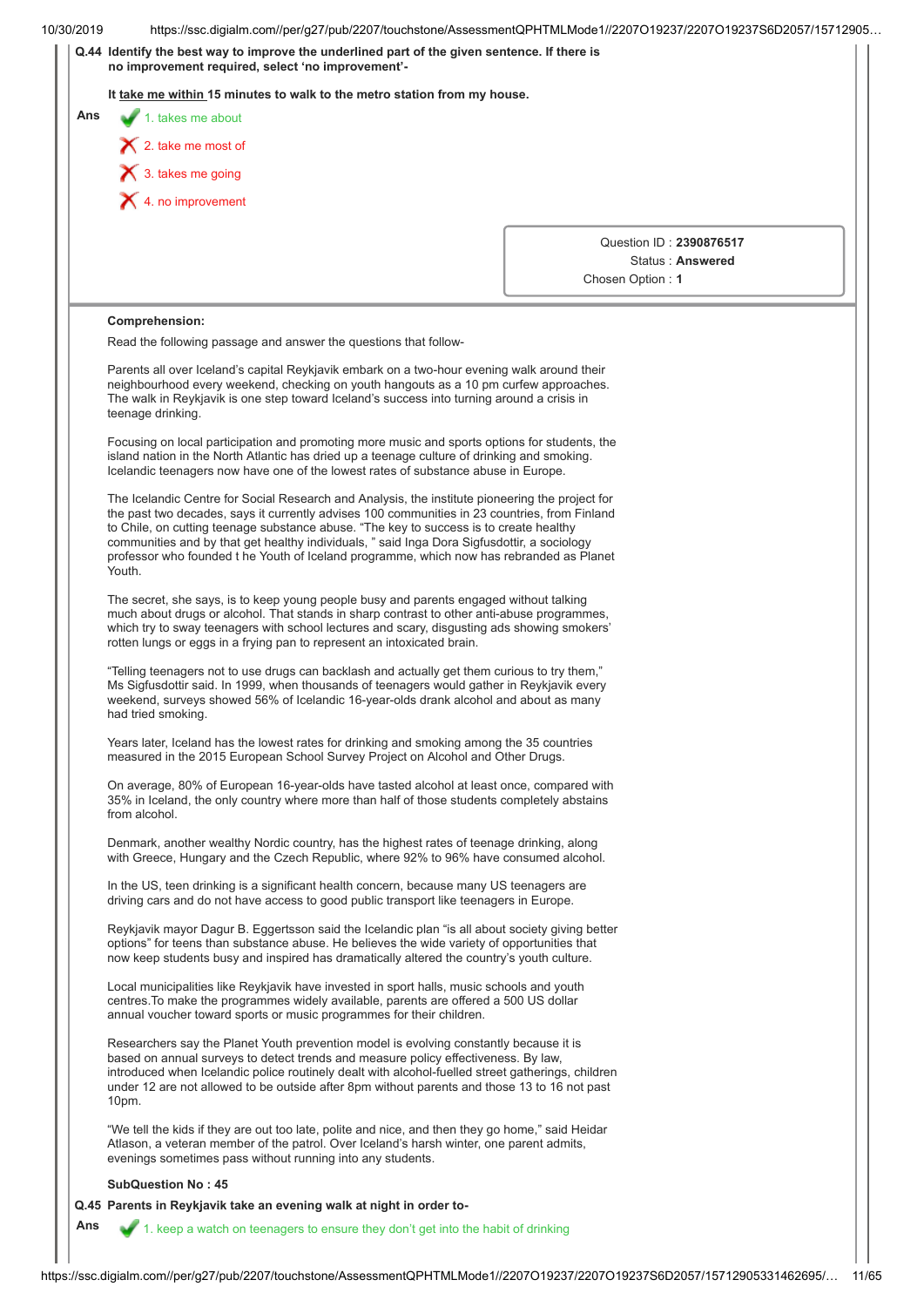|     | $\boldsymbol{\times}$ 3. remain fit and healthy by avoiding drinking at night<br>$\blacktriangleright$ 4. enjoy the evening stroll with other parents after dinner                                                                                                                                                                                                                                                                                                                              |                                      |
|-----|-------------------------------------------------------------------------------------------------------------------------------------------------------------------------------------------------------------------------------------------------------------------------------------------------------------------------------------------------------------------------------------------------------------------------------------------------------------------------------------------------|--------------------------------------|
|     |                                                                                                                                                                                                                                                                                                                                                                                                                                                                                                 |                                      |
|     |                                                                                                                                                                                                                                                                                                                                                                                                                                                                                                 | Question ID: 2390876662              |
|     |                                                                                                                                                                                                                                                                                                                                                                                                                                                                                                 | Status: Answered<br>Chosen Option: 1 |
|     |                                                                                                                                                                                                                                                                                                                                                                                                                                                                                                 |                                      |
|     | Comprehension:                                                                                                                                                                                                                                                                                                                                                                                                                                                                                  |                                      |
|     | Read the following passage and answer the questions that follow-                                                                                                                                                                                                                                                                                                                                                                                                                                |                                      |
|     | Parents all over Iceland's capital Reykjavik embark on a two-hour evening walk around their<br>neighbourhood every weekend, checking on youth hangouts as a 10 pm curfew approaches.<br>The walk in Reykjavik is one step toward Iceland's success into turning around a crisis in<br>teenage drinking.                                                                                                                                                                                         |                                      |
|     | Focusing on local participation and promoting more music and sports options for students, the<br>island nation in the North Atlantic has dried up a teenage culture of drinking and smoking.<br>Icelandic teenagers now have one of the lowest rates of substance abuse in Europe.                                                                                                                                                                                                              |                                      |
|     | The Icelandic Centre for Social Research and Analysis, the institute pioneering the project for<br>the past two decades, says it currently advises 100 communities in 23 countries, from Finland<br>to Chile, on cutting teenage substance abuse. "The key to success is to create healthy<br>communities and by that get healthy individuals, " said Inga Dora Sigfusdottir, a sociology<br>professor who founded t he Youth of Iceland programme, which now has rebranded as Planet<br>Youth. |                                      |
|     | The secret, she says, is to keep young people busy and parents engaged without talking<br>much about drugs or alcohol. That stands in sharp contrast to other anti-abuse programmes,<br>which try to sway teenagers with school lectures and scary, disgusting ads showing smokers'<br>rotten lungs or eggs in a frying pan to represent an intoxicated brain.                                                                                                                                  |                                      |
|     | "Telling teenagers not to use drugs can backlash and actually get them curious to try them,"<br>Ms Sigfusdottir said. In 1999, when thousands of teenagers would gather in Reykjavik every<br>weekend, surveys showed 56% of Icelandic 16-year-olds drank alcohol and about as many<br>had tried smoking.                                                                                                                                                                                       |                                      |
|     | Years later, Iceland has the lowest rates for drinking and smoking among the 35 countries<br>measured in the 2015 European School Survey Project on Alcohol and Other Drugs.                                                                                                                                                                                                                                                                                                                    |                                      |
|     | On average, 80% of European 16-year-olds have tasted alcohol at least once, compared with<br>35% in Iceland, the only country where more than half of those students completely abstains<br>from alcohol.                                                                                                                                                                                                                                                                                       |                                      |
|     | Denmark, another wealthy Nordic country, has the highest rates of teenage drinking, along<br>with Greece, Hungary and the Czech Republic, where 92% to 96% have consumed alcohol.                                                                                                                                                                                                                                                                                                               |                                      |
|     | In the US, teen drinking is a significant health concern, because many US teenagers are<br>driving cars and do not have access to good public transport like teenagers in Europe.                                                                                                                                                                                                                                                                                                               |                                      |
|     | Reykjavik mayor Dagur B. Eggertsson said the Icelandic plan "is all about society giving better<br>options" for teens than substance abuse. He believes the wide variety of opportunities that<br>now keep students busy and inspired has dramatically altered the country's youth culture.                                                                                                                                                                                                     |                                      |
|     | Local municipalities like Reykjavik have invested in sport halls, music schools and youth<br>centres. To make the programmes widely available, parents are offered a 500 US dollar<br>annual voucher toward sports or music programmes for their children.                                                                                                                                                                                                                                      |                                      |
|     | Researchers say the Planet Youth prevention model is evolving constantly because it is<br>based on annual surveys to detect trends and measure policy effectiveness. By law,<br>introduced when Icelandic police routinely dealt with alcohol-fuelled street gatherings, children<br>under 12 are not allowed to be outside after 8pm without parents and those 13 to 16 not past<br>10pm.                                                                                                      |                                      |
|     | "We tell the kids if they are out too late, polite and nice, and then they go home," said Heidar<br>Atlason, a veteran member of the patrol. Over Iceland's harsh winter, one parent admits,<br>evenings sometimes pass without running into any students.                                                                                                                                                                                                                                      |                                      |
|     | <b>SubQuestion No: 46</b>                                                                                                                                                                                                                                                                                                                                                                                                                                                                       |                                      |
|     | Q.46 What is dramatic about the figures of teenage drinking in Iceland?                                                                                                                                                                                                                                                                                                                                                                                                                         |                                      |
| Ans | 1. They've gone up by 36%                                                                                                                                                                                                                                                                                                                                                                                                                                                                       |                                      |
|     | 2. They've become the lowest in Europe                                                                                                                                                                                                                                                                                                                                                                                                                                                          |                                      |
|     | X 3. They've shot down by 96%                                                                                                                                                                                                                                                                                                                                                                                                                                                                   |                                      |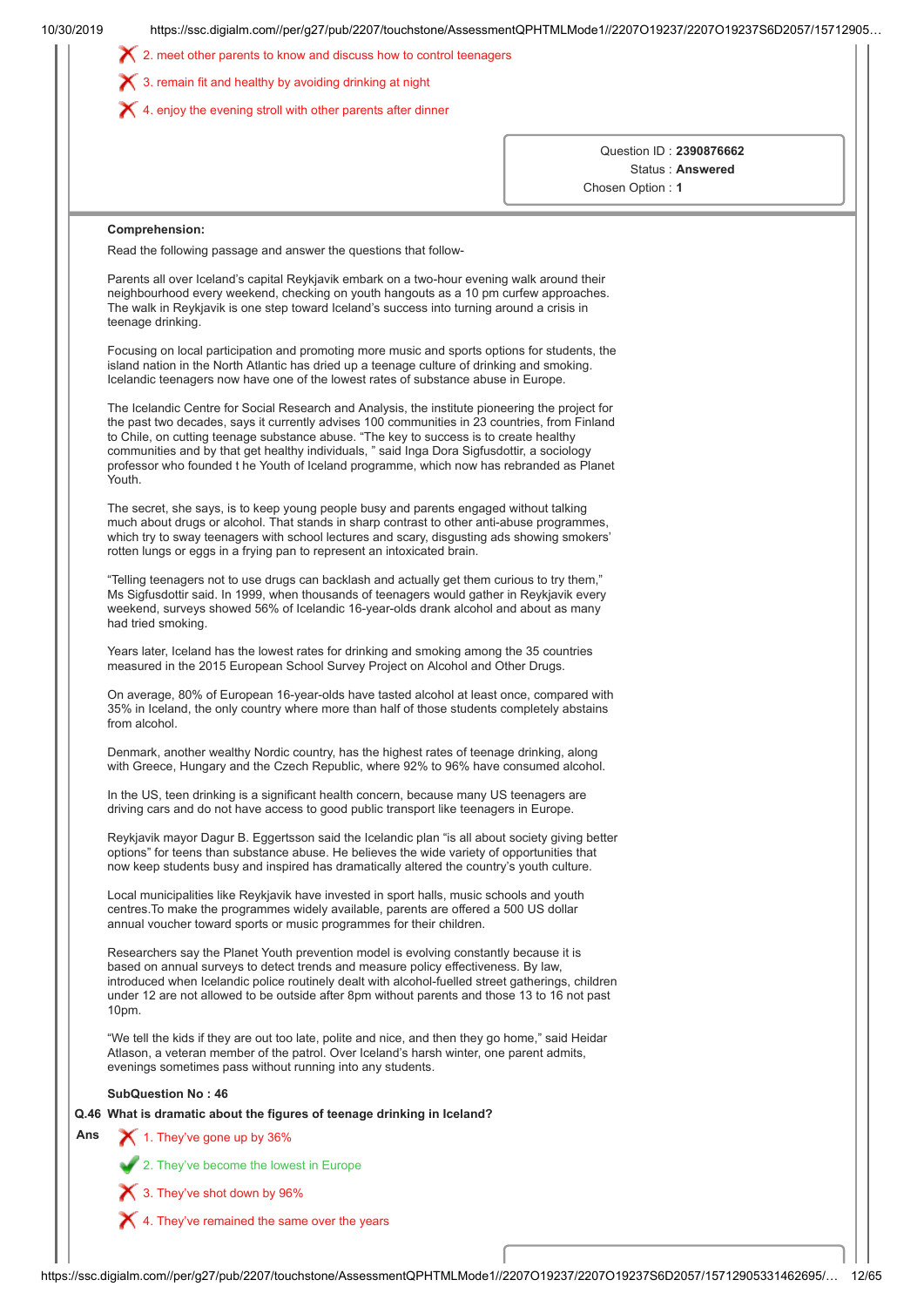Question ID : **2390876663** Status : **Answered**

| Chosen Option: 2 |  |  |  |
|------------------|--|--|--|

### **Comprehension:**

Read the following passage and answer the questions that follow-

Parents all over Iceland's capital Reykjavik embark on a two-hour evening walk around their neighbourhood every weekend, checking on youth hangouts as a 10 pm curfew approaches. The walk in Reykjavik is one step toward Iceland's success into turning around a crisis in teenage drinking.

Focusing on local participation and promoting more music and sports options for students, the island nation in the North Atlantic has dried up a teenage culture of drinking and smoking. Icelandic teenagers now have one of the lowest rates of substance abuse in Europe.

The Icelandic Centre for Social Research and Analysis, the institute pioneering the project for the past two decades, says it currently advises 100 communities in 23 countries, from Finland to Chile, on cutting teenage substance abuse. "The key to success is to create healthy communities and by that get healthy individuals, " said Inga Dora Sigfusdottir, a sociology professor who founded t he Youth of Iceland programme, which now has rebranded as Planet Youth.

The secret, she says, is to keep young people busy and parents engaged without talking much about drugs or alcohol. That stands in sharp contrast to other anti-abuse programmes, which try to sway teenagers with school lectures and scary, disgusting ads showing smokers' rotten lungs or eggs in a frying pan to represent an intoxicated brain.

"Telling teenagers not to use drugs can backlash and actually get them curious to try them," Ms Sigfusdottir said. In 1999, when thousands of teenagers would gather in Reykjavik every weekend, surveys showed 56% of Icelandic 16-year-olds drank alcohol and about as many had tried smoking.

Years later, Iceland has the lowest rates for drinking and smoking among the 35 countries measured in the 2015 European School Survey Project on Alcohol and Other Drugs.

On average, 80% of European 16-year-olds have tasted alcohol at least once, compared with 35% in Iceland, the only country where more than half of those students completely abstains from alcohol.

Denmark, another wealthy Nordic country, has the highest rates of teenage drinking, along with Greece, Hungary and the Czech Republic, where 92% to 96% have consumed alcohol.

In the US, teen drinking is a significant health concern, because many US teenagers are driving cars and do not have access to good public transport like teenagers in Europe.

Reykjavik mayor Dagur B. Eggertsson said the Icelandic plan "is all about society giving better options" for teens than substance abuse. He believes the wide variety of opportunities that now keep students busy and inspired has dramatically altered the country's youth culture.

Local municipalities like Reykjavik have invested in sport halls, music schools and youth centres.To make the programmes widely available, parents are offered a 500 US dollar annual voucher toward sports or music programmes for their children.

Researchers say the Planet Youth prevention model is evolving constantly because it is based on annual surveys to detect trends and measure policy effectiveness. By law, introduced when Icelandic police routinely dealt with alcohol-fuelled street gatherings, children under 12 are not allowed to be outside after 8pm without parents and those 13 to 16 not past 10pm.

"We tell the kids if they are out too late, polite and nice, and then they go home," said Heidar Atlason, a veteran member of the patrol. Over Iceland's harsh winter, one parent admits, evenings sometimes pass without running into any students.

## **SubQuestion No : 47**

**Q.47 The Icelandic Centre for Social Research and Analysis does the work of-**

**Ans** 1. advising many countries on controlling use of drugs etc. by young adults

2. going around at night with patrolling groups in many European countries.

3. showing teenagers anti-abuse programmes, which stop teenagers from drinking.

4. legally allowing children 12 years and more to remain outside their homes after 6 pm.

> Question ID : **2390876664** Status : **Answered**

Chosen Option : **1**

**Comprehension:**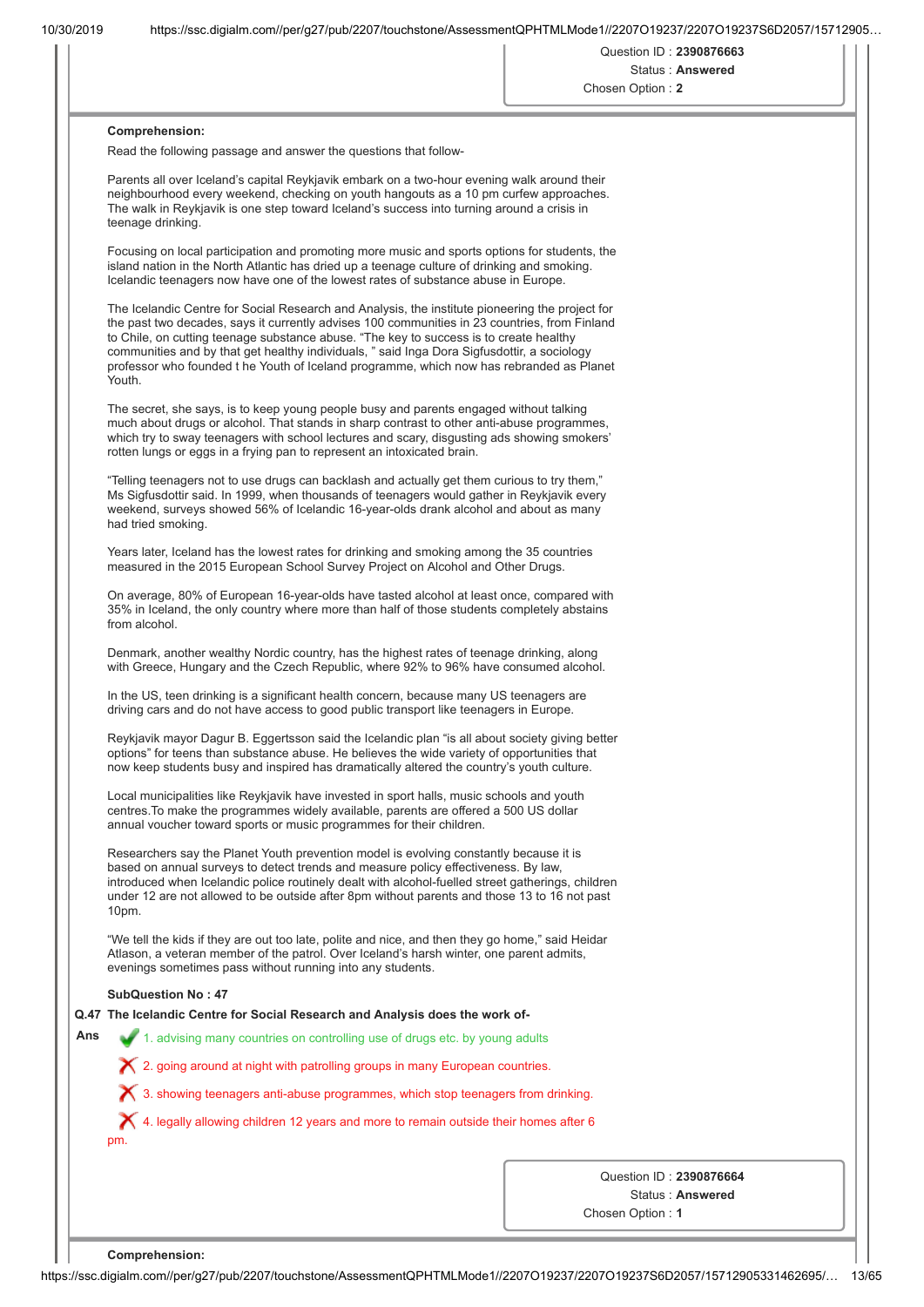Read the following passage and answer the questions that follow-

Parents all over Iceland's capital Reykjavik embark on a two-hour evening walk around their neighbourhood every weekend, checking on youth hangouts as a 10 pm curfew approaches. The walk in Reykjavik is one step toward Iceland's success into turning around a crisis in teenage drinking.

Focusing on local participation and promoting more music and sports options for students, the island nation in the North Atlantic has dried up a teenage culture of drinking and smoking. Icelandic teenagers now have one of the lowest rates of substance abuse in Europe.

The Icelandic Centre for Social Research and Analysis, the institute pioneering the project for the past two decades, says it currently advises 100 communities in 23 countries, from Finland to Chile, on cutting teenage substance abuse. "The key to success is to create healthy communities and by that get healthy individuals, " said Inga Dora Sigfusdottir, a sociology professor who founded t he Youth of Iceland programme, which now has rebranded as Planet Youth.

The secret, she says, is to keep young people busy and parents engaged without talking much about drugs or alcohol. That stands in sharp contrast to other anti-abuse programmes, which try to sway teenagers with school lectures and scary, disgusting ads showing smokers' rotten lungs or eggs in a frying pan to represent an intoxicated brain.

"Telling teenagers not to use drugs can backlash and actually get them curious to try them," Ms Sigfusdottir said. In 1999, when thousands of teenagers would gather in Reykjavik every weekend, surveys showed 56% of Icelandic 16-year-olds drank alcohol and about as many had tried smoking.

Years later, Iceland has the lowest rates for drinking and smoking among the 35 countries measured in the 2015 European School Survey Project on Alcohol and Other Drugs.

On average, 80% of European 16-year-olds have tasted alcohol at least once, compared with 35% in Iceland, the only country where more than half of those students completely abstains from alcohol.

Denmark, another wealthy Nordic country, has the highest rates of teenage drinking, along with Greece, Hungary and the Czech Republic, where 92% to 96% have consumed alcohol.

In the US, teen drinking is a significant health concern, because many US teenagers are driving cars and do not have access to good public transport like teenagers in Europe.

Reykjavik mayor Dagur B. Eggertsson said the Icelandic plan "is all about society giving better options" for teens than substance abuse. He believes the wide variety of opportunities that now keep students busy and inspired has dramatically altered the country's youth culture.

Local municipalities like Reykjavik have invested in sport halls, music schools and youth centres.To make the programmes widely available, parents are offered a 500 US dollar annual voucher toward sports or music programmes for their children.

Researchers say the Planet Youth prevention model is evolving constantly because it is based on annual surveys to detect trends and measure policy effectiveness. By law, introduced when Icelandic police routinely dealt with alcohol-fuelled street gatherings, children under 12 are not allowed to be outside after 8pm without parents and those 13 to 16 not past 10pm.

"We tell the kids if they are out too late, polite and nice, and then they go home," said Heidar Atlason, a veteran member of the patrol. Over Iceland's harsh winter, one parent admits, evenings sometimes pass without running into any students.

#### **SubQuestion No : 48**

**Q.48 Teenage drinking in many countries like Denmark, Greece, Hungary, etc has been reported as**

| Ans | $\blacktriangleright$ 1. completely eradicated.   |
|-----|---------------------------------------------------|
|     | $\blacktriangleright$ 2. the lowest in the world. |
|     | 3. the highest in the world.                      |
|     | 4. Iow compared to Iceland.                       |

Question ID : **2390876665** Status : **Answered** Chosen Option : **3**

## **Comprehension:**

Read the following passage and answer the questions that follow-

Parents all over Iceland's capital Reykjavik embark on a two-hour evening walk around their neighbourhood every weekend, checking on youth hangouts as a 10 pm curfew approaches. The walk in Reykjavik is one step toward Iceland's success into turning around a crisis in teenage drinking.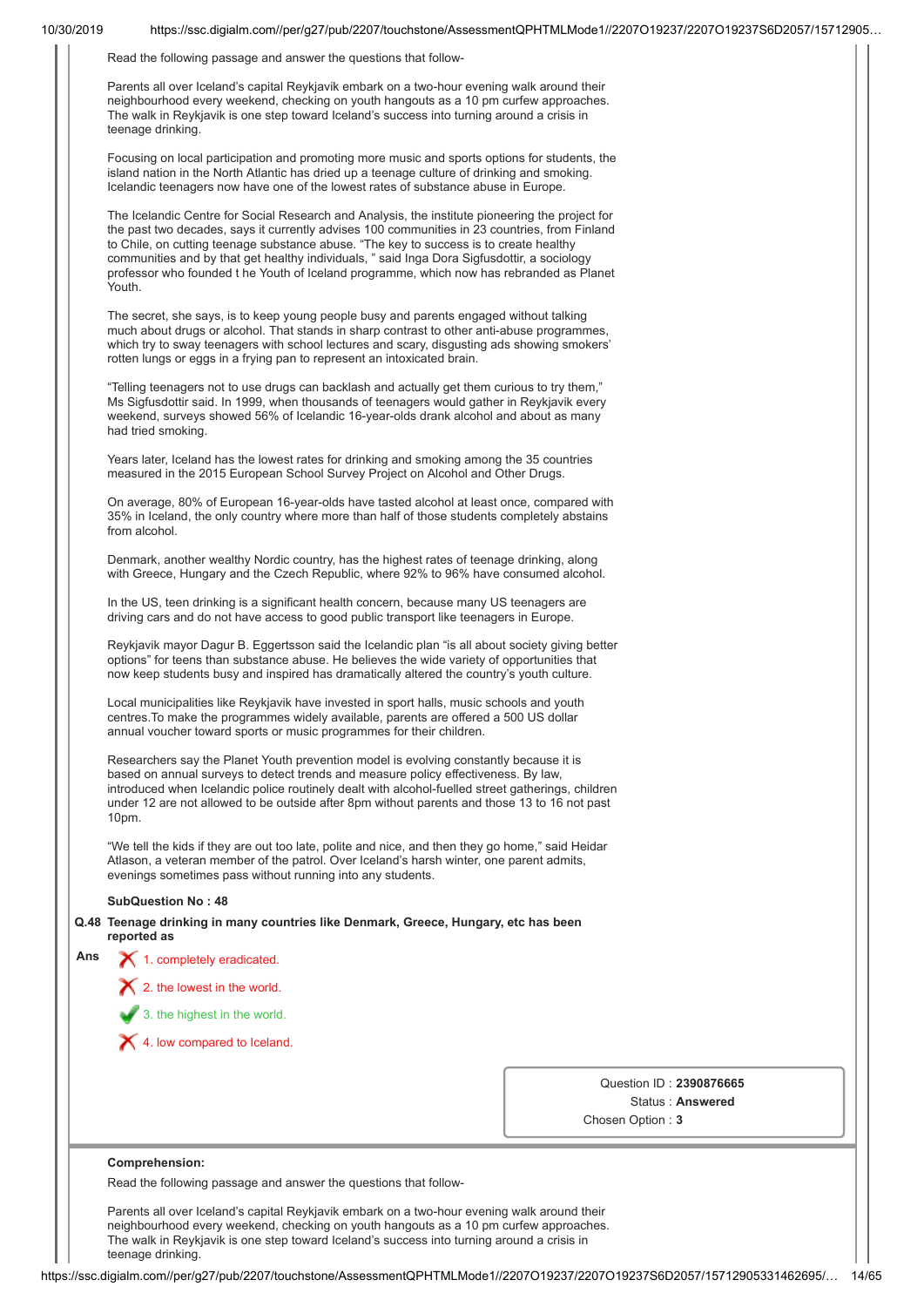| Focusing on local participation and promoting more music and sports options for students, the |  |
|-----------------------------------------------------------------------------------------------|--|
| island nation in the North Atlantic has dried up a teenage culture of drinking and smoking.   |  |
| Icelandic teenagers now have one of the lowest rates of substance abuse in Europe.            |  |

The Icelandic Centre for Social Research and Analysis, the institute pioneering the project for the past two decades, says it currently advises 100 communities in 23 countries, from Finland to Chile, on cutting teenage substance abuse. "The key to success is to create healthy communities and by that get healthy individuals, " said Inga Dora Sigfusdottir, a sociology professor who founded t he Youth of Iceland programme, which now has rebranded as Planet Youth.

The secret, she says, is to keep young people busy and parents engaged without talking much about drugs or alcohol. That stands in sharp contrast to other anti-abuse programmes, which try to sway teenagers with school lectures and scary, disgusting ads showing smokers' rotten lungs or eggs in a frying pan to represent an intoxicated brain.

"Telling teenagers not to use drugs can backlash and actually get them curious to try them," Ms Sigfusdottir said. In 1999, when thousands of teenagers would gather in Reykjavik every weekend, surveys showed 56% of Icelandic 16-year-olds drank alcohol and about as many had tried smoking.

Years later, Iceland has the lowest rates for drinking and smoking among the 35 countries measured in the 2015 European School Survey Project on Alcohol and Other Drugs.

On average, 80% of European 16-year-olds have tasted alcohol at least once, compared with 35% in Iceland, the only country where more than half of those students completely abstains from alcohol.

Denmark, another wealthy Nordic country, has the highest rates of teenage drinking, along with Greece, Hungary and the Czech Republic, where 92% to 96% have consumed alcohol.

In the US, teen drinking is a significant health concern, because many US teenagers are driving cars and do not have access to good public transport like teenagers in Europe.

Reykjavik mayor Dagur B. Eggertsson said the Icelandic plan "is all about society giving better options" for teens than substance abuse. He believes the wide variety of opportunities that now keep students busy and inspired has dramatically altered the country's youth culture.

Local municipalities like Reykjavik have invested in sport halls, music schools and youth centres.To make the programmes widely available, parents are offered a 500 US dollar annual voucher toward sports or music programmes for their children.

Researchers say the Planet Youth prevention model is evolving constantly because it is based on annual surveys to detect trends and measure policy effectiveness. By law, introduced when Icelandic police routinely dealt with alcohol-fuelled street gatherings, children under 12 are not allowed to be outside after 8pm without parents and those 13 to 16 not past 10pm.

"We tell the kids if they are out too late, polite and nice, and then they go home," said Heidar Atlason, a veteran member of the patrol. Over Iceland's harsh winter, one parent admits, evenings sometimes pass without running into any students.

#### **SubQuestion No : 49**

### **Q.49 "Cutting teenage substance abuse" refers to-**

Ans  $\bigtimes$  1. teenagers consuming hazardous substances such as alcohol and drugs.

2. teenagers who consume alcohol abusing their parents.



4. parents shaming their young children for their bad habits.

Question ID : **2390876666** Status : **Answered** Chosen Option : **3**

#### **Comprehension:**

Read the following passage and answer the questions that follow-

Parents all over Iceland's capital Reykjavik embark on a two-hour evening walk around their neighbourhood every weekend, checking on youth hangouts as a 10 pm curfew approaches. The walk in Reykjavik is one step toward Iceland's success into turning around a crisis in teenage drinking.

Focusing on local participation and promoting more music and sports options for students, the island nation in the North Atlantic has dried up a teenage culture of drinking and smoking. Icelandic teenagers now have one of the lowest rates of substance abuse in Europe.

The Icelandic Centre for Social Research and Analysis, the institute pioneering the project for the past two decades, says it currently advises 100 communities in 23 countries, from Finland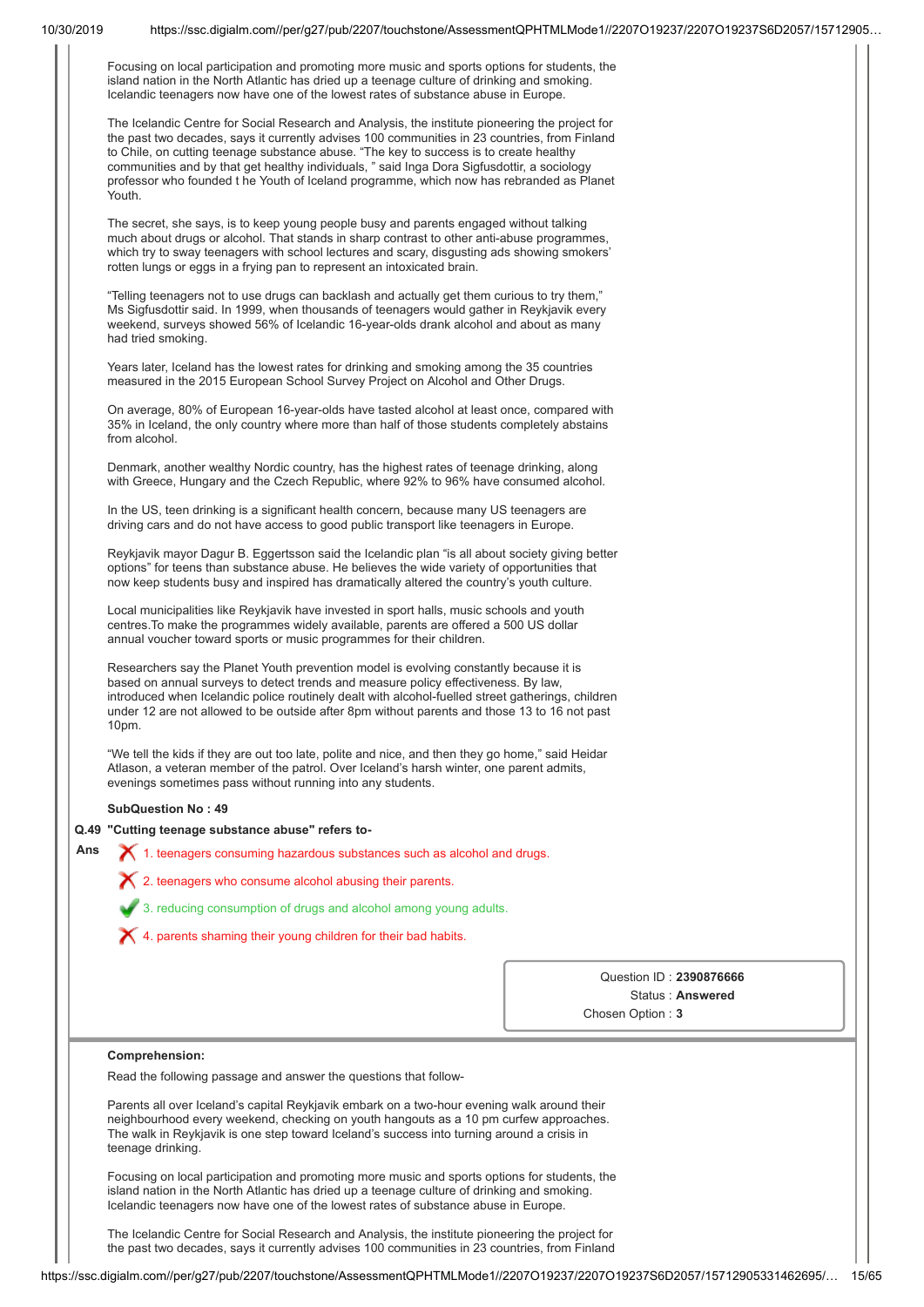|     | to Chile, on cutting teenage substance abuse. "The key to success is to create healthy<br>communities and by that get healthy individuals, " said Inga Dora Sigfusdottir, a sociology<br>professor who founded t he Youth of Iceland programme, which now has rebranded as Planet<br>Youth.                                                                                                                                                                                                     |                         |
|-----|-------------------------------------------------------------------------------------------------------------------------------------------------------------------------------------------------------------------------------------------------------------------------------------------------------------------------------------------------------------------------------------------------------------------------------------------------------------------------------------------------|-------------------------|
|     | The secret, she says, is to keep young people busy and parents engaged without talking<br>much about drugs or alcohol. That stands in sharp contrast to other anti-abuse programmes,<br>which try to sway teenagers with school lectures and scary, disgusting ads showing smokers'<br>rotten lungs or eggs in a frying pan to represent an intoxicated brain.                                                                                                                                  |                         |
|     | "Telling teenagers not to use drugs can backlash and actually get them curious to try them,"<br>Ms Sigfusdottir said. In 1999, when thousands of teenagers would gather in Reykjavik every<br>weekend, surveys showed 56% of Icelandic 16-year-olds drank alcohol and about as many<br>had tried smoking.                                                                                                                                                                                       |                         |
|     | Years later, Iceland has the lowest rates for drinking and smoking among the 35 countries<br>measured in the 2015 European School Survey Project on Alcohol and Other Drugs.                                                                                                                                                                                                                                                                                                                    |                         |
|     | On average, 80% of European 16-year-olds have tasted alcohol at least once, compared with<br>35% in Iceland, the only country where more than half of those students completely abstains<br>from alcohol.                                                                                                                                                                                                                                                                                       |                         |
|     | Denmark, another wealthy Nordic country, has the highest rates of teenage drinking, along<br>with Greece, Hungary and the Czech Republic, where 92% to 96% have consumed alcohol.                                                                                                                                                                                                                                                                                                               |                         |
|     | In the US, teen drinking is a significant health concern, because many US teenagers are<br>driving cars and do not have access to good public transport like teenagers in Europe.                                                                                                                                                                                                                                                                                                               |                         |
|     | Reykjavik mayor Dagur B. Eggertsson said the Icelandic plan "is all about society giving better<br>options" for teens than substance abuse. He believes the wide variety of opportunities that<br>now keep students busy and inspired has dramatically altered the country's youth culture.                                                                                                                                                                                                     |                         |
|     | Local municipalities like Reykjavik have invested in sport halls, music schools and youth<br>centres. To make the programmes widely available, parents are offered a 500 US dollar<br>annual voucher toward sports or music programmes for their children.                                                                                                                                                                                                                                      |                         |
|     | Researchers say the Planet Youth prevention model is evolving constantly because it is<br>based on annual surveys to detect trends and measure policy effectiveness. By law,<br>introduced when Icelandic police routinely dealt with alcohol-fuelled street gatherings, children<br>under 12 are not allowed to be outside after 8pm without parents and those 13 to 16 not past<br>10pm.                                                                                                      |                         |
|     | "We tell the kids if they are out too late, polite and nice, and then they go home," said Heidar<br>Atlason, a veteran member of the patrol. Over Iceland's harsh winter, one parent admits,<br>evenings sometimes pass without running into any students.                                                                                                                                                                                                                                      |                         |
|     | <b>SubQuestion No: 50</b>                                                                                                                                                                                                                                                                                                                                                                                                                                                                       |                         |
|     | Q.50 The programme Planet Youth was started by-                                                                                                                                                                                                                                                                                                                                                                                                                                                 |                         |
| Ans | $\boldsymbol{\times}$ 1. the local municipality of Reykjavik                                                                                                                                                                                                                                                                                                                                                                                                                                    |                         |
|     | X 2. The Icelandic Centre for Social Research and Analysis                                                                                                                                                                                                                                                                                                                                                                                                                                      |                         |
|     | 3. Inga Dora Sigfusdottir                                                                                                                                                                                                                                                                                                                                                                                                                                                                       |                         |
|     |                                                                                                                                                                                                                                                                                                                                                                                                                                                                                                 |                         |
|     | X 4. Dagur B. Eggertsson                                                                                                                                                                                                                                                                                                                                                                                                                                                                        |                         |
|     |                                                                                                                                                                                                                                                                                                                                                                                                                                                                                                 | Question ID: 2390876667 |
|     |                                                                                                                                                                                                                                                                                                                                                                                                                                                                                                 | Status: Answered        |
|     |                                                                                                                                                                                                                                                                                                                                                                                                                                                                                                 | Chosen Option: 3        |
|     | Comprehension:                                                                                                                                                                                                                                                                                                                                                                                                                                                                                  |                         |
|     | Read the following passage and answer the questions that follow-                                                                                                                                                                                                                                                                                                                                                                                                                                |                         |
|     | Parents all over Iceland's capital Reykjavik embark on a two-hour evening walk around their<br>neighbourhood every weekend, checking on youth hangouts as a 10 pm curfew approaches.<br>The walk in Reykjavik is one step toward Iceland's success into turning around a crisis in<br>teenage drinking.                                                                                                                                                                                         |                         |
|     | Focusing on local participation and promoting more music and sports options for students, the<br>island nation in the North Atlantic has dried up a teenage culture of drinking and smoking.<br>Icelandic teenagers now have one of the lowest rates of substance abuse in Europe.                                                                                                                                                                                                              |                         |
|     |                                                                                                                                                                                                                                                                                                                                                                                                                                                                                                 |                         |
|     | The Icelandic Centre for Social Research and Analysis, the institute pioneering the project for<br>the past two decades, says it currently advises 100 communities in 23 countries, from Finland<br>to Chile, on cutting teenage substance abuse. "The key to success is to create healthy<br>communities and by that get healthy individuals, " said Inga Dora Sigfusdottir, a sociology<br>professor who founded t he Youth of Iceland programme, which now has rebranded as Planet<br>Youth. |                         |
|     | The secret, she says, is to keep young people busy and parents engaged without talking<br>much about drugs or alcohol. That stands in sharp contrast to other anti-abuse programmes,                                                                                                                                                                                                                                                                                                            |                         |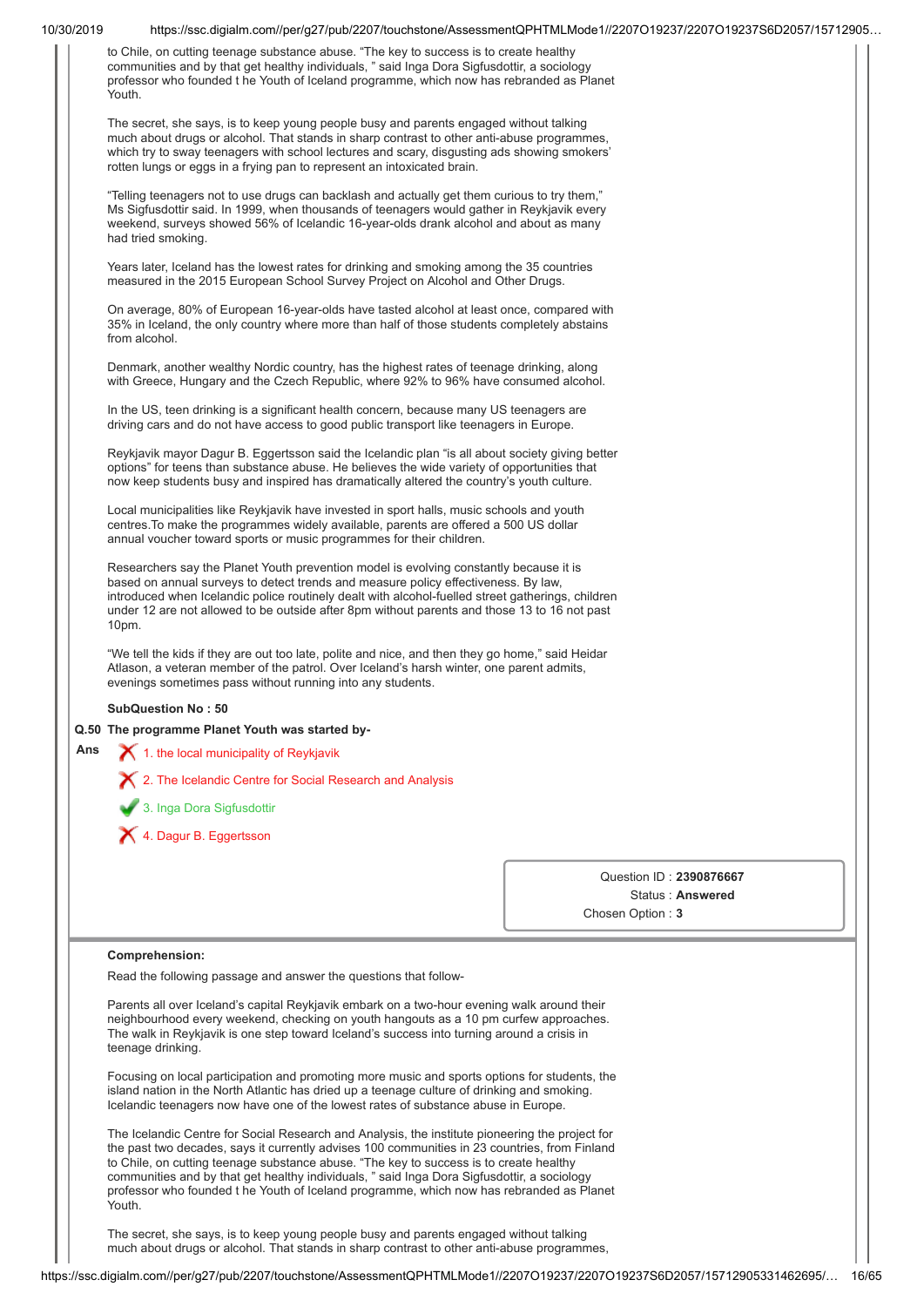| 10/30/2019 | https://ssc.digialm.com//per/g27/pub/2207/touchstone/AssessmentQPHTMLMode1//2207O19237/2207O19237S6D2057/15712905                                                                                                                                                                                                                                                                                                                                                                               |                         |
|------------|-------------------------------------------------------------------------------------------------------------------------------------------------------------------------------------------------------------------------------------------------------------------------------------------------------------------------------------------------------------------------------------------------------------------------------------------------------------------------------------------------|-------------------------|
|            | which try to sway teenagers with school lectures and scary, disgusting ads showing smokers'<br>rotten lungs or eggs in a frying pan to represent an intoxicated brain.                                                                                                                                                                                                                                                                                                                          |                         |
|            | "Telling teenagers not to use drugs can backlash and actually get them curious to try them,"<br>Ms Sigfusdottir said. In 1999, when thousands of teenagers would gather in Reykjavik every<br>weekend, surveys showed 56% of Icelandic 16-year-olds drank alcohol and about as many<br>had tried smoking.                                                                                                                                                                                       |                         |
|            | Years later, Iceland has the lowest rates for drinking and smoking among the 35 countries<br>measured in the 2015 European School Survey Project on Alcohol and Other Drugs.                                                                                                                                                                                                                                                                                                                    |                         |
|            | On average, 80% of European 16-year-olds have tasted alcohol at least once, compared with<br>35% in Iceland, the only country where more than half of those students completely abstains<br>from alcohol.                                                                                                                                                                                                                                                                                       |                         |
|            | Denmark, another wealthy Nordic country, has the highest rates of teenage drinking, along<br>with Greece, Hungary and the Czech Republic, where 92% to 96% have consumed alcohol.                                                                                                                                                                                                                                                                                                               |                         |
|            | In the US, teen drinking is a significant health concern, because many US teenagers are<br>driving cars and do not have access to good public transport like teenagers in Europe.                                                                                                                                                                                                                                                                                                               |                         |
|            | Reykjavik mayor Dagur B. Eggertsson said the Icelandic plan "is all about society giving better<br>options" for teens than substance abuse. He believes the wide variety of opportunities that<br>now keep students busy and inspired has dramatically altered the country's youth culture.                                                                                                                                                                                                     |                         |
|            | Local municipalities like Reykjavik have invested in sport halls, music schools and youth<br>centres. To make the programmes widely available, parents are offered a 500 US dollar<br>annual voucher toward sports or music programmes for their children.                                                                                                                                                                                                                                      |                         |
|            | Researchers say the Planet Youth prevention model is evolving constantly because it is<br>based on annual surveys to detect trends and measure policy effectiveness. By law,<br>introduced when Icelandic police routinely dealt with alcohol-fuelled street gatherings, children<br>under 12 are not allowed to be outside after 8pm without parents and those 13 to 16 not past<br>10pm.                                                                                                      |                         |
|            | "We tell the kids if they are out too late, polite and nice, and then they go home," said Heidar<br>Atlason, a veteran member of the patrol. Over Iceland's harsh winter, one parent admits,<br>evenings sometimes pass without running into any students.                                                                                                                                                                                                                                      |                         |
|            | <b>SubQuestion No: 51</b>                                                                                                                                                                                                                                                                                                                                                                                                                                                                       |                         |
|            | Q.51 Which of the following does not contribute to the success of Planet Youth                                                                                                                                                                                                                                                                                                                                                                                                                  |                         |
|            | programme?                                                                                                                                                                                                                                                                                                                                                                                                                                                                                      |                         |
|            |                                                                                                                                                                                                                                                                                                                                                                                                                                                                                                 |                         |
| Ans        | X 1. Enacting laws against late night movement of teenagers                                                                                                                                                                                                                                                                                                                                                                                                                                     |                         |
|            | $\boldsymbol{\times}$ 2. Arranging opportunities for music, sports etc.                                                                                                                                                                                                                                                                                                                                                                                                                         |                         |
|            | 3. Ensuring parental control and influence                                                                                                                                                                                                                                                                                                                                                                                                                                                      |                         |
|            | 4. Arranging street gatherings of teenagers                                                                                                                                                                                                                                                                                                                                                                                                                                                     |                         |
|            |                                                                                                                                                                                                                                                                                                                                                                                                                                                                                                 |                         |
|            |                                                                                                                                                                                                                                                                                                                                                                                                                                                                                                 | Question ID: 2390876668 |
|            |                                                                                                                                                                                                                                                                                                                                                                                                                                                                                                 | Status: Answered        |
|            |                                                                                                                                                                                                                                                                                                                                                                                                                                                                                                 | Chosen Option: 1        |
|            | Comprehension:                                                                                                                                                                                                                                                                                                                                                                                                                                                                                  |                         |
|            | Read the following passage and answer the questions that follow-                                                                                                                                                                                                                                                                                                                                                                                                                                |                         |
|            | Parents all over Iceland's capital Reykjavik embark on a two-hour evening walk around their<br>neighbourhood every weekend, checking on youth hangouts as a 10 pm curfew approaches.<br>The walk in Reykjavik is one step toward Iceland's success into turning around a crisis in<br>teenage drinking.                                                                                                                                                                                         |                         |
|            | Focusing on local participation and promoting more music and sports options for students, the<br>island nation in the North Atlantic has dried up a teenage culture of drinking and smoking.<br>Icelandic teenagers now have one of the lowest rates of substance abuse in Europe.                                                                                                                                                                                                              |                         |
|            | The Icelandic Centre for Social Research and Analysis, the institute pioneering the project for<br>the past two decades, says it currently advises 100 communities in 23 countries, from Finland<br>to Chile, on cutting teenage substance abuse. "The key to success is to create healthy<br>communities and by that get healthy individuals, " said Inga Dora Sigfusdottir, a sociology<br>professor who founded t he Youth of Iceland programme, which now has rebranded as Planet<br>Youth. |                         |
|            | The secret, she says, is to keep young people busy and parents engaged without talking<br>much about drugs or alcohol. That stands in sharp contrast to other anti-abuse programmes,<br>which try to sway teenagers with school lectures and scary, disgusting ads showing smokers'<br>rotten lungs or eggs in a frying pan to represent an intoxicated brain.                                                                                                                                  |                         |
|            | "Telling teenagers not to use drugs can backlash and actually get them curious to try them,"<br>Ms Sigfusdottir said. In 1999, when thousands of teenagers would gather in Reykjavik every<br>weekend, surveys showed 56% of Icelandic 16-year-olds drank alcohol and about as many                                                                                                                                                                                                             |                         |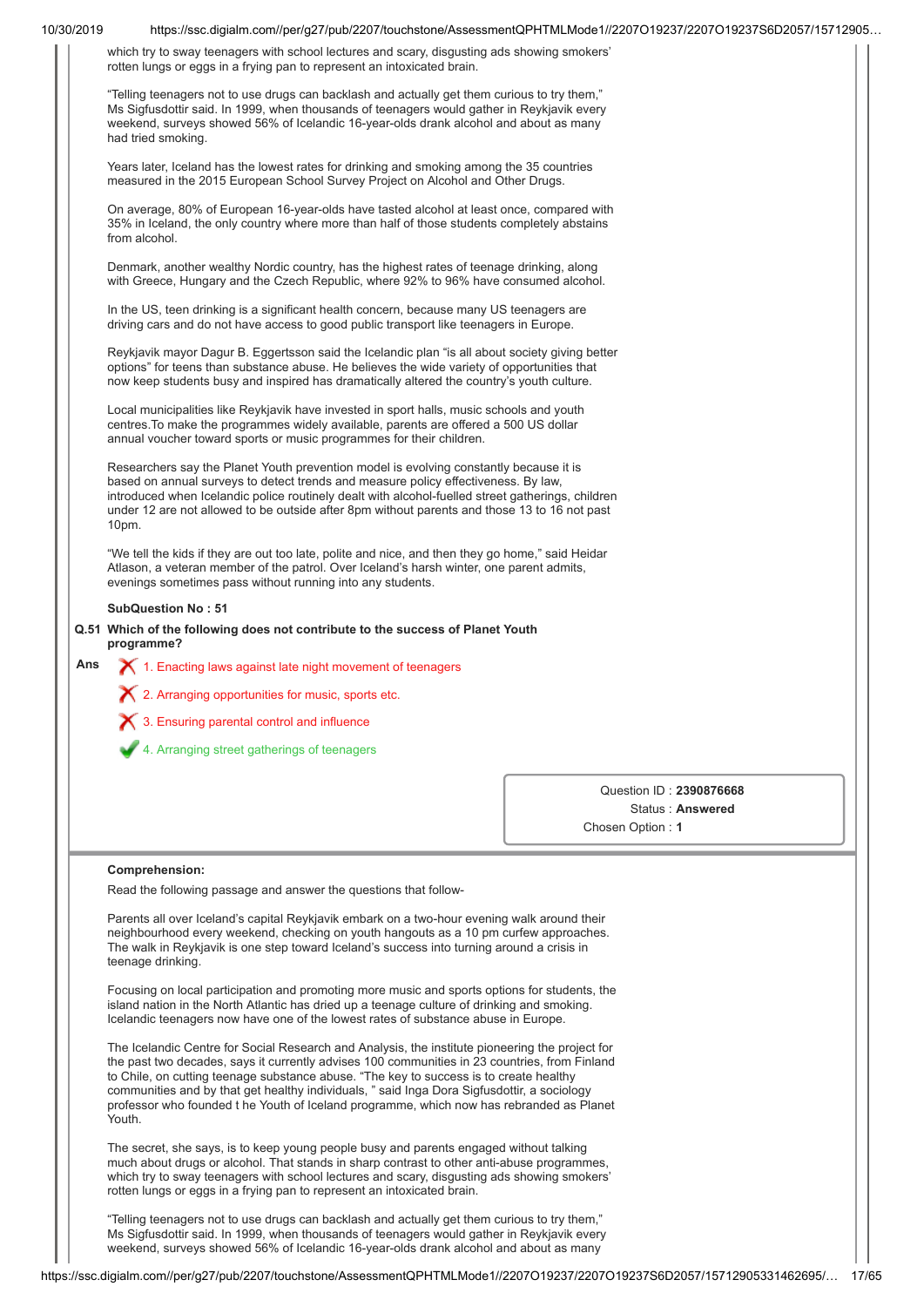| had tried smoking.<br>Years later, Iceland has the lowest rates for drinking and smoking among the 35 countries<br>measured in the 2015 European School Survey Project on Alcohol and Other Drugs.<br>On average, 80% of European 16-year-olds have tasted alcohol at least once, compared with<br>35% in Iceland, the only country where more than half of those students completely abstains<br>from alcohol.<br>Denmark, another wealthy Nordic country, has the highest rates of teenage drinking, along<br>with Greece, Hungary and the Czech Republic, where 92% to 96% have consumed alcohol.<br>In the US, teen drinking is a significant health concern, because many US teenagers are<br>driving cars and do not have access to good public transport like teenagers in Europe.<br>Reykjavik mayor Dagur B. Eggertsson said the Icelandic plan "is all about society giving better<br>options" for teens than substance abuse. He believes the wide variety of opportunities that<br>now keep students busy and inspired has dramatically altered the country's youth culture.<br>Local municipalities like Reykjavik have invested in sport halls, music schools and youth<br>centres. To make the programmes widely available, parents are offered a 500 US dollar<br>annual voucher toward sports or music programmes for their children.<br>Researchers say the Planet Youth prevention model is evolving constantly because it is<br>based on annual surveys to detect trends and measure policy effectiveness. By law,<br>introduced when Icelandic police routinely dealt with alcohol-fuelled street gatherings, children<br>under 12 are not allowed to be outside after 8pm without parents and those 13 to 16 not past<br>10pm.<br>"We tell the kids if they are out too late, polite and nice, and then they go home," said Heidar<br>Atlason, a veteran member of the patrol. Over Iceland's harsh winter, one parent admits,<br>evenings sometimes pass without running into any students.<br><b>SubQuestion No: 52</b><br>Q.52 From the passage one can conclude that<br>Ans<br>1. strict punishment is needed as it acts as a deterrent.<br>X 2. by showing smokers' diseased lungs to teens, parents can influence them.<br>3. bad habits can be checked by engaging teens in alternative activities.<br>$\chi$ 4. parents must pay for sports and other activities for their children.<br>Question ID: 2390876669<br>Status: Answered<br>Chosen Option: 3<br>Comprehension:<br>Read the following passage and answer the questions that follow-<br>Parents all over Iceland's capital Reykjavik embark on a two-hour evening walk around their<br>neighbourhood every weekend, checking on youth hangouts as a 10 pm curfew approaches.<br>The walk in Reykjavik is one step toward Iceland's success into turning around a crisis in<br>teenage drinking.<br>Focusing on local participation and promoting more music and sports options for students, the<br>island nation in the North Atlantic has dried up a teenage culture of drinking and smoking.<br>Icelandic teenagers now have one of the lowest rates of substance abuse in Europe.<br>The Icelandic Centre for Social Research and Analysis, the institute pioneering the project for<br>the past two decades, says it currently advises 100 communities in 23 countries, from Finland<br>to Chile, on cutting teenage substance abuse. "The key to success is to create healthy<br>communities and by that get healthy individuals, " said Inga Dora Sigfusdottir, a sociology<br>professor who founded t he Youth of Iceland programme, which now has rebranded as Planet<br>Youth.<br>The secret, she says, is to keep young people busy and parents engaged without talking<br>much about drugs or alcohol. That stands in sharp contrast to other anti-abuse programmes,<br>which try to sway teenagers with school lectures and scary, disgusting ads showing smokers'<br>rotten lungs or eggs in a frying pan to represent an intoxicated brain.<br>"Telling teenagers not to use drugs can backlash and actually get them curious to try them,"<br>Ms Sigfusdottir said. In 1999, when thousands of teenagers would gather in Reykjavik every<br>weekend, surveys showed 56% of Icelandic 16-year-olds drank alcohol and about as many<br>had tried smoking.<br>Years later, Iceland has the lowest rates for drinking and smoking among the 35 countries<br>measured in the 2015 European School Survey Project on Alcohol and Other Drugs.<br>On average, 80% of European 16-year-olds have tasted alcohol at least once, compared with<br>35% in Iceland, the only country where more than half of those students completely abstains |  |  |
|--------------------------------------------------------------------------------------------------------------------------------------------------------------------------------------------------------------------------------------------------------------------------------------------------------------------------------------------------------------------------------------------------------------------------------------------------------------------------------------------------------------------------------------------------------------------------------------------------------------------------------------------------------------------------------------------------------------------------------------------------------------------------------------------------------------------------------------------------------------------------------------------------------------------------------------------------------------------------------------------------------------------------------------------------------------------------------------------------------------------------------------------------------------------------------------------------------------------------------------------------------------------------------------------------------------------------------------------------------------------------------------------------------------------------------------------------------------------------------------------------------------------------------------------------------------------------------------------------------------------------------------------------------------------------------------------------------------------------------------------------------------------------------------------------------------------------------------------------------------------------------------------------------------------------------------------------------------------------------------------------------------------------------------------------------------------------------------------------------------------------------------------------------------------------------------------------------------------------------------------------------------------------------------------------------------------------------------------------------------------------------------------------------------------------------------------------------------------------------------------------------------------------------------------------------------------------------------------------------------------------------------------------------------------------------------------------------------------------------------------------------------------------------------------------------------------------------------------------------------------------------------------------------------------------------------------------------------------------------------------------------------------------------------------------------------------------------------------------------------------------------------------------------------------------------------------------------------------------------------------------------------------------------------------------------------------------------------------------------------------------------------------------------------------------------------------------------------------------------------------------------------------------------------------------------------------------------------------------------------------------------------------------------------------------------------------------------------------------------------------------------------------------------------------------------------------------------------------------------------------------------------------------------------------------------------------------------------------------------------------------------------------------------------------------------------------------------------------------------------------------------------------------------------------------------------------------------------------------------------------------------------------------------------------------------------------------------------------------------------------------------------------------------------------------------------------------------------------------------------------------------------------------------------------------------------------------------------------------------------------------------------------------------------------------------------------------------------------------------------------|--|--|
|                                                                                                                                                                                                                                                                                                                                                                                                                                                                                                                                                                                                                                                                                                                                                                                                                                                                                                                                                                                                                                                                                                                                                                                                                                                                                                                                                                                                                                                                                                                                                                                                                                                                                                                                                                                                                                                                                                                                                                                                                                                                                                                                                                                                                                                                                                                                                                                                                                                                                                                                                                                                                                                                                                                                                                                                                                                                                                                                                                                                                                                                                                                                                                                                                                                                                                                                                                                                                                                                                                                                                                                                                                                                                                                                                                                                                                                                                                                                                                                                                                                                                                                                                                                                                                                                                                                                                                                                                                                                                                                                                                                                                                                                                                                                            |  |  |
|                                                                                                                                                                                                                                                                                                                                                                                                                                                                                                                                                                                                                                                                                                                                                                                                                                                                                                                                                                                                                                                                                                                                                                                                                                                                                                                                                                                                                                                                                                                                                                                                                                                                                                                                                                                                                                                                                                                                                                                                                                                                                                                                                                                                                                                                                                                                                                                                                                                                                                                                                                                                                                                                                                                                                                                                                                                                                                                                                                                                                                                                                                                                                                                                                                                                                                                                                                                                                                                                                                                                                                                                                                                                                                                                                                                                                                                                                                                                                                                                                                                                                                                                                                                                                                                                                                                                                                                                                                                                                                                                                                                                                                                                                                                                            |  |  |
|                                                                                                                                                                                                                                                                                                                                                                                                                                                                                                                                                                                                                                                                                                                                                                                                                                                                                                                                                                                                                                                                                                                                                                                                                                                                                                                                                                                                                                                                                                                                                                                                                                                                                                                                                                                                                                                                                                                                                                                                                                                                                                                                                                                                                                                                                                                                                                                                                                                                                                                                                                                                                                                                                                                                                                                                                                                                                                                                                                                                                                                                                                                                                                                                                                                                                                                                                                                                                                                                                                                                                                                                                                                                                                                                                                                                                                                                                                                                                                                                                                                                                                                                                                                                                                                                                                                                                                                                                                                                                                                                                                                                                                                                                                                                            |  |  |
|                                                                                                                                                                                                                                                                                                                                                                                                                                                                                                                                                                                                                                                                                                                                                                                                                                                                                                                                                                                                                                                                                                                                                                                                                                                                                                                                                                                                                                                                                                                                                                                                                                                                                                                                                                                                                                                                                                                                                                                                                                                                                                                                                                                                                                                                                                                                                                                                                                                                                                                                                                                                                                                                                                                                                                                                                                                                                                                                                                                                                                                                                                                                                                                                                                                                                                                                                                                                                                                                                                                                                                                                                                                                                                                                                                                                                                                                                                                                                                                                                                                                                                                                                                                                                                                                                                                                                                                                                                                                                                                                                                                                                                                                                                                                            |  |  |
|                                                                                                                                                                                                                                                                                                                                                                                                                                                                                                                                                                                                                                                                                                                                                                                                                                                                                                                                                                                                                                                                                                                                                                                                                                                                                                                                                                                                                                                                                                                                                                                                                                                                                                                                                                                                                                                                                                                                                                                                                                                                                                                                                                                                                                                                                                                                                                                                                                                                                                                                                                                                                                                                                                                                                                                                                                                                                                                                                                                                                                                                                                                                                                                                                                                                                                                                                                                                                                                                                                                                                                                                                                                                                                                                                                                                                                                                                                                                                                                                                                                                                                                                                                                                                                                                                                                                                                                                                                                                                                                                                                                                                                                                                                                                            |  |  |
|                                                                                                                                                                                                                                                                                                                                                                                                                                                                                                                                                                                                                                                                                                                                                                                                                                                                                                                                                                                                                                                                                                                                                                                                                                                                                                                                                                                                                                                                                                                                                                                                                                                                                                                                                                                                                                                                                                                                                                                                                                                                                                                                                                                                                                                                                                                                                                                                                                                                                                                                                                                                                                                                                                                                                                                                                                                                                                                                                                                                                                                                                                                                                                                                                                                                                                                                                                                                                                                                                                                                                                                                                                                                                                                                                                                                                                                                                                                                                                                                                                                                                                                                                                                                                                                                                                                                                                                                                                                                                                                                                                                                                                                                                                                                            |  |  |
|                                                                                                                                                                                                                                                                                                                                                                                                                                                                                                                                                                                                                                                                                                                                                                                                                                                                                                                                                                                                                                                                                                                                                                                                                                                                                                                                                                                                                                                                                                                                                                                                                                                                                                                                                                                                                                                                                                                                                                                                                                                                                                                                                                                                                                                                                                                                                                                                                                                                                                                                                                                                                                                                                                                                                                                                                                                                                                                                                                                                                                                                                                                                                                                                                                                                                                                                                                                                                                                                                                                                                                                                                                                                                                                                                                                                                                                                                                                                                                                                                                                                                                                                                                                                                                                                                                                                                                                                                                                                                                                                                                                                                                                                                                                                            |  |  |
|                                                                                                                                                                                                                                                                                                                                                                                                                                                                                                                                                                                                                                                                                                                                                                                                                                                                                                                                                                                                                                                                                                                                                                                                                                                                                                                                                                                                                                                                                                                                                                                                                                                                                                                                                                                                                                                                                                                                                                                                                                                                                                                                                                                                                                                                                                                                                                                                                                                                                                                                                                                                                                                                                                                                                                                                                                                                                                                                                                                                                                                                                                                                                                                                                                                                                                                                                                                                                                                                                                                                                                                                                                                                                                                                                                                                                                                                                                                                                                                                                                                                                                                                                                                                                                                                                                                                                                                                                                                                                                                                                                                                                                                                                                                                            |  |  |
|                                                                                                                                                                                                                                                                                                                                                                                                                                                                                                                                                                                                                                                                                                                                                                                                                                                                                                                                                                                                                                                                                                                                                                                                                                                                                                                                                                                                                                                                                                                                                                                                                                                                                                                                                                                                                                                                                                                                                                                                                                                                                                                                                                                                                                                                                                                                                                                                                                                                                                                                                                                                                                                                                                                                                                                                                                                                                                                                                                                                                                                                                                                                                                                                                                                                                                                                                                                                                                                                                                                                                                                                                                                                                                                                                                                                                                                                                                                                                                                                                                                                                                                                                                                                                                                                                                                                                                                                                                                                                                                                                                                                                                                                                                                                            |  |  |
|                                                                                                                                                                                                                                                                                                                                                                                                                                                                                                                                                                                                                                                                                                                                                                                                                                                                                                                                                                                                                                                                                                                                                                                                                                                                                                                                                                                                                                                                                                                                                                                                                                                                                                                                                                                                                                                                                                                                                                                                                                                                                                                                                                                                                                                                                                                                                                                                                                                                                                                                                                                                                                                                                                                                                                                                                                                                                                                                                                                                                                                                                                                                                                                                                                                                                                                                                                                                                                                                                                                                                                                                                                                                                                                                                                                                                                                                                                                                                                                                                                                                                                                                                                                                                                                                                                                                                                                                                                                                                                                                                                                                                                                                                                                                            |  |  |
|                                                                                                                                                                                                                                                                                                                                                                                                                                                                                                                                                                                                                                                                                                                                                                                                                                                                                                                                                                                                                                                                                                                                                                                                                                                                                                                                                                                                                                                                                                                                                                                                                                                                                                                                                                                                                                                                                                                                                                                                                                                                                                                                                                                                                                                                                                                                                                                                                                                                                                                                                                                                                                                                                                                                                                                                                                                                                                                                                                                                                                                                                                                                                                                                                                                                                                                                                                                                                                                                                                                                                                                                                                                                                                                                                                                                                                                                                                                                                                                                                                                                                                                                                                                                                                                                                                                                                                                                                                                                                                                                                                                                                                                                                                                                            |  |  |
|                                                                                                                                                                                                                                                                                                                                                                                                                                                                                                                                                                                                                                                                                                                                                                                                                                                                                                                                                                                                                                                                                                                                                                                                                                                                                                                                                                                                                                                                                                                                                                                                                                                                                                                                                                                                                                                                                                                                                                                                                                                                                                                                                                                                                                                                                                                                                                                                                                                                                                                                                                                                                                                                                                                                                                                                                                                                                                                                                                                                                                                                                                                                                                                                                                                                                                                                                                                                                                                                                                                                                                                                                                                                                                                                                                                                                                                                                                                                                                                                                                                                                                                                                                                                                                                                                                                                                                                                                                                                                                                                                                                                                                                                                                                                            |  |  |
|                                                                                                                                                                                                                                                                                                                                                                                                                                                                                                                                                                                                                                                                                                                                                                                                                                                                                                                                                                                                                                                                                                                                                                                                                                                                                                                                                                                                                                                                                                                                                                                                                                                                                                                                                                                                                                                                                                                                                                                                                                                                                                                                                                                                                                                                                                                                                                                                                                                                                                                                                                                                                                                                                                                                                                                                                                                                                                                                                                                                                                                                                                                                                                                                                                                                                                                                                                                                                                                                                                                                                                                                                                                                                                                                                                                                                                                                                                                                                                                                                                                                                                                                                                                                                                                                                                                                                                                                                                                                                                                                                                                                                                                                                                                                            |  |  |
|                                                                                                                                                                                                                                                                                                                                                                                                                                                                                                                                                                                                                                                                                                                                                                                                                                                                                                                                                                                                                                                                                                                                                                                                                                                                                                                                                                                                                                                                                                                                                                                                                                                                                                                                                                                                                                                                                                                                                                                                                                                                                                                                                                                                                                                                                                                                                                                                                                                                                                                                                                                                                                                                                                                                                                                                                                                                                                                                                                                                                                                                                                                                                                                                                                                                                                                                                                                                                                                                                                                                                                                                                                                                                                                                                                                                                                                                                                                                                                                                                                                                                                                                                                                                                                                                                                                                                                                                                                                                                                                                                                                                                                                                                                                                            |  |  |
|                                                                                                                                                                                                                                                                                                                                                                                                                                                                                                                                                                                                                                                                                                                                                                                                                                                                                                                                                                                                                                                                                                                                                                                                                                                                                                                                                                                                                                                                                                                                                                                                                                                                                                                                                                                                                                                                                                                                                                                                                                                                                                                                                                                                                                                                                                                                                                                                                                                                                                                                                                                                                                                                                                                                                                                                                                                                                                                                                                                                                                                                                                                                                                                                                                                                                                                                                                                                                                                                                                                                                                                                                                                                                                                                                                                                                                                                                                                                                                                                                                                                                                                                                                                                                                                                                                                                                                                                                                                                                                                                                                                                                                                                                                                                            |  |  |
|                                                                                                                                                                                                                                                                                                                                                                                                                                                                                                                                                                                                                                                                                                                                                                                                                                                                                                                                                                                                                                                                                                                                                                                                                                                                                                                                                                                                                                                                                                                                                                                                                                                                                                                                                                                                                                                                                                                                                                                                                                                                                                                                                                                                                                                                                                                                                                                                                                                                                                                                                                                                                                                                                                                                                                                                                                                                                                                                                                                                                                                                                                                                                                                                                                                                                                                                                                                                                                                                                                                                                                                                                                                                                                                                                                                                                                                                                                                                                                                                                                                                                                                                                                                                                                                                                                                                                                                                                                                                                                                                                                                                                                                                                                                                            |  |  |
|                                                                                                                                                                                                                                                                                                                                                                                                                                                                                                                                                                                                                                                                                                                                                                                                                                                                                                                                                                                                                                                                                                                                                                                                                                                                                                                                                                                                                                                                                                                                                                                                                                                                                                                                                                                                                                                                                                                                                                                                                                                                                                                                                                                                                                                                                                                                                                                                                                                                                                                                                                                                                                                                                                                                                                                                                                                                                                                                                                                                                                                                                                                                                                                                                                                                                                                                                                                                                                                                                                                                                                                                                                                                                                                                                                                                                                                                                                                                                                                                                                                                                                                                                                                                                                                                                                                                                                                                                                                                                                                                                                                                                                                                                                                                            |  |  |
|                                                                                                                                                                                                                                                                                                                                                                                                                                                                                                                                                                                                                                                                                                                                                                                                                                                                                                                                                                                                                                                                                                                                                                                                                                                                                                                                                                                                                                                                                                                                                                                                                                                                                                                                                                                                                                                                                                                                                                                                                                                                                                                                                                                                                                                                                                                                                                                                                                                                                                                                                                                                                                                                                                                                                                                                                                                                                                                                                                                                                                                                                                                                                                                                                                                                                                                                                                                                                                                                                                                                                                                                                                                                                                                                                                                                                                                                                                                                                                                                                                                                                                                                                                                                                                                                                                                                                                                                                                                                                                                                                                                                                                                                                                                                            |  |  |
|                                                                                                                                                                                                                                                                                                                                                                                                                                                                                                                                                                                                                                                                                                                                                                                                                                                                                                                                                                                                                                                                                                                                                                                                                                                                                                                                                                                                                                                                                                                                                                                                                                                                                                                                                                                                                                                                                                                                                                                                                                                                                                                                                                                                                                                                                                                                                                                                                                                                                                                                                                                                                                                                                                                                                                                                                                                                                                                                                                                                                                                                                                                                                                                                                                                                                                                                                                                                                                                                                                                                                                                                                                                                                                                                                                                                                                                                                                                                                                                                                                                                                                                                                                                                                                                                                                                                                                                                                                                                                                                                                                                                                                                                                                                                            |  |  |
|                                                                                                                                                                                                                                                                                                                                                                                                                                                                                                                                                                                                                                                                                                                                                                                                                                                                                                                                                                                                                                                                                                                                                                                                                                                                                                                                                                                                                                                                                                                                                                                                                                                                                                                                                                                                                                                                                                                                                                                                                                                                                                                                                                                                                                                                                                                                                                                                                                                                                                                                                                                                                                                                                                                                                                                                                                                                                                                                                                                                                                                                                                                                                                                                                                                                                                                                                                                                                                                                                                                                                                                                                                                                                                                                                                                                                                                                                                                                                                                                                                                                                                                                                                                                                                                                                                                                                                                                                                                                                                                                                                                                                                                                                                                                            |  |  |
|                                                                                                                                                                                                                                                                                                                                                                                                                                                                                                                                                                                                                                                                                                                                                                                                                                                                                                                                                                                                                                                                                                                                                                                                                                                                                                                                                                                                                                                                                                                                                                                                                                                                                                                                                                                                                                                                                                                                                                                                                                                                                                                                                                                                                                                                                                                                                                                                                                                                                                                                                                                                                                                                                                                                                                                                                                                                                                                                                                                                                                                                                                                                                                                                                                                                                                                                                                                                                                                                                                                                                                                                                                                                                                                                                                                                                                                                                                                                                                                                                                                                                                                                                                                                                                                                                                                                                                                                                                                                                                                                                                                                                                                                                                                                            |  |  |
|                                                                                                                                                                                                                                                                                                                                                                                                                                                                                                                                                                                                                                                                                                                                                                                                                                                                                                                                                                                                                                                                                                                                                                                                                                                                                                                                                                                                                                                                                                                                                                                                                                                                                                                                                                                                                                                                                                                                                                                                                                                                                                                                                                                                                                                                                                                                                                                                                                                                                                                                                                                                                                                                                                                                                                                                                                                                                                                                                                                                                                                                                                                                                                                                                                                                                                                                                                                                                                                                                                                                                                                                                                                                                                                                                                                                                                                                                                                                                                                                                                                                                                                                                                                                                                                                                                                                                                                                                                                                                                                                                                                                                                                                                                                                            |  |  |
|                                                                                                                                                                                                                                                                                                                                                                                                                                                                                                                                                                                                                                                                                                                                                                                                                                                                                                                                                                                                                                                                                                                                                                                                                                                                                                                                                                                                                                                                                                                                                                                                                                                                                                                                                                                                                                                                                                                                                                                                                                                                                                                                                                                                                                                                                                                                                                                                                                                                                                                                                                                                                                                                                                                                                                                                                                                                                                                                                                                                                                                                                                                                                                                                                                                                                                                                                                                                                                                                                                                                                                                                                                                                                                                                                                                                                                                                                                                                                                                                                                                                                                                                                                                                                                                                                                                                                                                                                                                                                                                                                                                                                                                                                                                                            |  |  |
|                                                                                                                                                                                                                                                                                                                                                                                                                                                                                                                                                                                                                                                                                                                                                                                                                                                                                                                                                                                                                                                                                                                                                                                                                                                                                                                                                                                                                                                                                                                                                                                                                                                                                                                                                                                                                                                                                                                                                                                                                                                                                                                                                                                                                                                                                                                                                                                                                                                                                                                                                                                                                                                                                                                                                                                                                                                                                                                                                                                                                                                                                                                                                                                                                                                                                                                                                                                                                                                                                                                                                                                                                                                                                                                                                                                                                                                                                                                                                                                                                                                                                                                                                                                                                                                                                                                                                                                                                                                                                                                                                                                                                                                                                                                                            |  |  |
|                                                                                                                                                                                                                                                                                                                                                                                                                                                                                                                                                                                                                                                                                                                                                                                                                                                                                                                                                                                                                                                                                                                                                                                                                                                                                                                                                                                                                                                                                                                                                                                                                                                                                                                                                                                                                                                                                                                                                                                                                                                                                                                                                                                                                                                                                                                                                                                                                                                                                                                                                                                                                                                                                                                                                                                                                                                                                                                                                                                                                                                                                                                                                                                                                                                                                                                                                                                                                                                                                                                                                                                                                                                                                                                                                                                                                                                                                                                                                                                                                                                                                                                                                                                                                                                                                                                                                                                                                                                                                                                                                                                                                                                                                                                                            |  |  |
|                                                                                                                                                                                                                                                                                                                                                                                                                                                                                                                                                                                                                                                                                                                                                                                                                                                                                                                                                                                                                                                                                                                                                                                                                                                                                                                                                                                                                                                                                                                                                                                                                                                                                                                                                                                                                                                                                                                                                                                                                                                                                                                                                                                                                                                                                                                                                                                                                                                                                                                                                                                                                                                                                                                                                                                                                                                                                                                                                                                                                                                                                                                                                                                                                                                                                                                                                                                                                                                                                                                                                                                                                                                                                                                                                                                                                                                                                                                                                                                                                                                                                                                                                                                                                                                                                                                                                                                                                                                                                                                                                                                                                                                                                                                                            |  |  |
|                                                                                                                                                                                                                                                                                                                                                                                                                                                                                                                                                                                                                                                                                                                                                                                                                                                                                                                                                                                                                                                                                                                                                                                                                                                                                                                                                                                                                                                                                                                                                                                                                                                                                                                                                                                                                                                                                                                                                                                                                                                                                                                                                                                                                                                                                                                                                                                                                                                                                                                                                                                                                                                                                                                                                                                                                                                                                                                                                                                                                                                                                                                                                                                                                                                                                                                                                                                                                                                                                                                                                                                                                                                                                                                                                                                                                                                                                                                                                                                                                                                                                                                                                                                                                                                                                                                                                                                                                                                                                                                                                                                                                                                                                                                                            |  |  |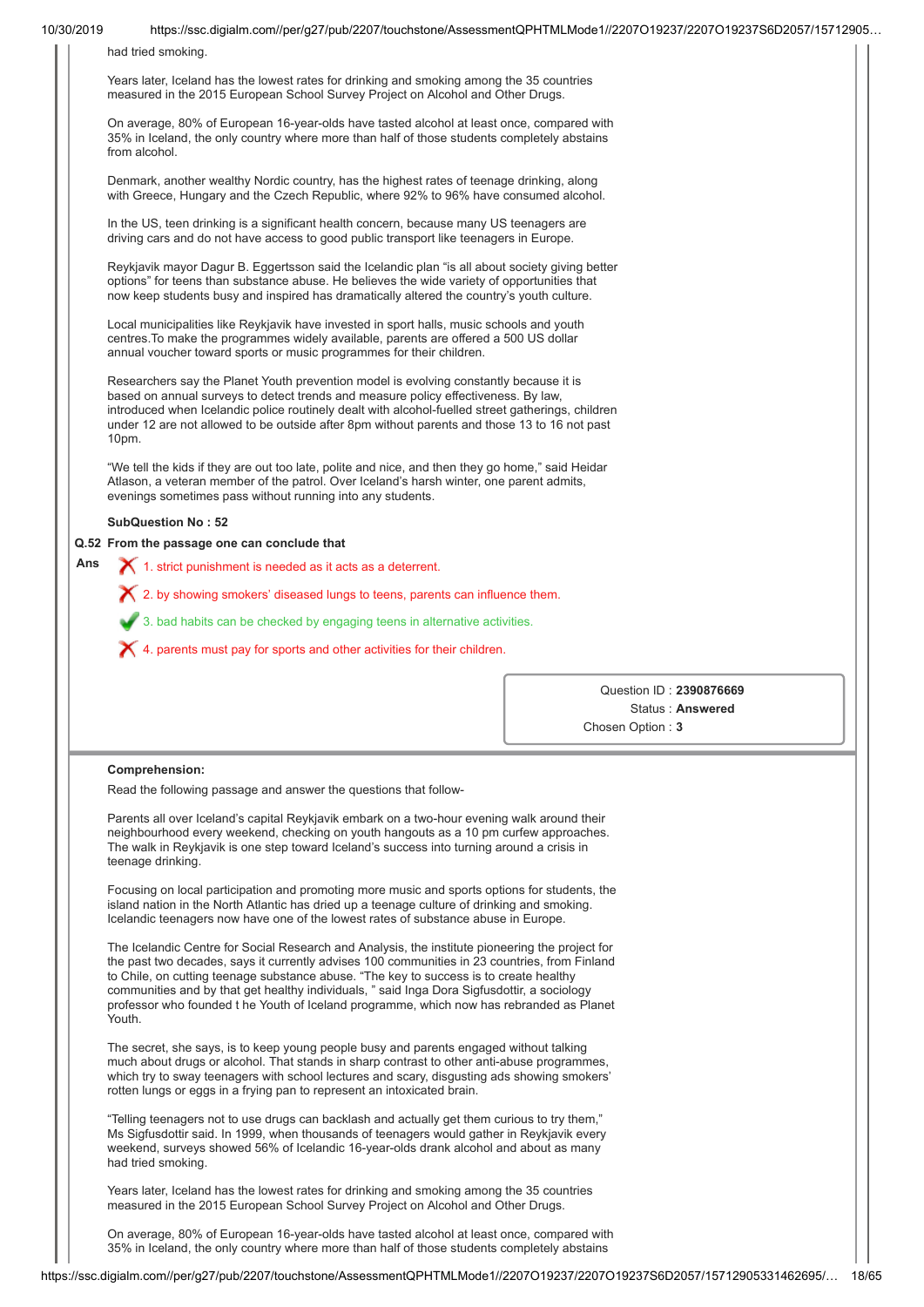| 10/30/2019 |                                                                                                                                                                                                                                                                                                                                                                                                                                                                                                 | https://ssc.digialm.com//per/g27/pub/2207/touchstone/AssessmentQPHTMLMode1//2207O19237/2207O19237S6D2057/15712905 |
|------------|-------------------------------------------------------------------------------------------------------------------------------------------------------------------------------------------------------------------------------------------------------------------------------------------------------------------------------------------------------------------------------------------------------------------------------------------------------------------------------------------------|-------------------------------------------------------------------------------------------------------------------|
|            | from alcohol.                                                                                                                                                                                                                                                                                                                                                                                                                                                                                   |                                                                                                                   |
|            | Denmark, another wealthy Nordic country, has the highest rates of teenage drinking, along<br>with Greece, Hungary and the Czech Republic, where 92% to 96% have consumed alcohol.                                                                                                                                                                                                                                                                                                               |                                                                                                                   |
|            | In the US, teen drinking is a significant health concern, because many US teenagers are<br>driving cars and do not have access to good public transport like teenagers in Europe.                                                                                                                                                                                                                                                                                                               |                                                                                                                   |
|            | Reykjavik mayor Dagur B. Eggertsson said the Icelandic plan "is all about society giving better<br>options" for teens than substance abuse. He believes the wide variety of opportunities that<br>now keep students busy and inspired has dramatically altered the country's youth culture.                                                                                                                                                                                                     |                                                                                                                   |
|            | Local municipalities like Reykjavik have invested in sport halls, music schools and youth<br>centres. To make the programmes widely available, parents are offered a 500 US dollar<br>annual voucher toward sports or music programmes for their children.                                                                                                                                                                                                                                      |                                                                                                                   |
|            | Researchers say the Planet Youth prevention model is evolving constantly because it is<br>based on annual surveys to detect trends and measure policy effectiveness. By law,<br>introduced when Icelandic police routinely dealt with alcohol-fuelled street gatherings, children<br>under 12 are not allowed to be outside after 8pm without parents and those 13 to 16 not past<br>10pm.                                                                                                      |                                                                                                                   |
|            | "We tell the kids if they are out too late, polite and nice, and then they go home," said Heidar<br>Atlason, a veteran member of the patrol. Over Iceland's harsh winter, one parent admits,<br>evenings sometimes pass without running into any students.                                                                                                                                                                                                                                      |                                                                                                                   |
|            | <b>SubQuestion No: 53</b>                                                                                                                                                                                                                                                                                                                                                                                                                                                                       |                                                                                                                   |
|            | Q.53 The word from the passage that means 'change the image of an organisation or<br>program' is-                                                                                                                                                                                                                                                                                                                                                                                               |                                                                                                                   |
| Ans        | $\blacktriangleright$ 1. rebrand                                                                                                                                                                                                                                                                                                                                                                                                                                                                |                                                                                                                   |
|            | $\bigtimes$ 2. embark                                                                                                                                                                                                                                                                                                                                                                                                                                                                           |                                                                                                                   |
|            | $\mathsf{X}$ 3. abstain                                                                                                                                                                                                                                                                                                                                                                                                                                                                         |                                                                                                                   |
|            | $\blacktriangleright$ 4. invest                                                                                                                                                                                                                                                                                                                                                                                                                                                                 |                                                                                                                   |
|            |                                                                                                                                                                                                                                                                                                                                                                                                                                                                                                 |                                                                                                                   |
|            |                                                                                                                                                                                                                                                                                                                                                                                                                                                                                                 | Question ID: 2390876670                                                                                           |
|            |                                                                                                                                                                                                                                                                                                                                                                                                                                                                                                 | Status: Answered                                                                                                  |
|            |                                                                                                                                                                                                                                                                                                                                                                                                                                                                                                 | Chosen Option: 1                                                                                                  |
|            |                                                                                                                                                                                                                                                                                                                                                                                                                                                                                                 |                                                                                                                   |
|            | Comprehension:<br>Read the following passage and answer the questions that follow-                                                                                                                                                                                                                                                                                                                                                                                                              |                                                                                                                   |
|            | Parents all over Iceland's capital Reykjavik embark on a two-hour evening walk around their<br>neighbourhood every weekend, checking on youth hangouts as a 10 pm curfew approaches.<br>The walk in Reykjavik is one step toward Iceland's success into turning around a crisis in<br>teenage drinking.                                                                                                                                                                                         |                                                                                                                   |
|            | Focusing on local participation and promoting more music and sports options for students, the<br>island nation in the North Atlantic has dried up a teenage culture of drinking and smoking.<br>Icelandic teenagers now have one of the lowest rates of substance abuse in Europe.                                                                                                                                                                                                              |                                                                                                                   |
|            | The Icelandic Centre for Social Research and Analysis, the institute pioneering the project for<br>the past two decades, says it currently advises 100 communities in 23 countries, from Finland<br>to Chile, on cutting teenage substance abuse. "The key to success is to create healthy<br>communities and by that get healthy individuals, " said Inga Dora Sigfusdottir, a sociology<br>professor who founded t he Youth of Iceland programme, which now has rebranded as Planet<br>Youth. |                                                                                                                   |
|            | The secret, she says, is to keep young people busy and parents engaged without talking<br>much about drugs or alcohol. That stands in sharp contrast to other anti-abuse programmes,<br>which try to sway teenagers with school lectures and scary, disgusting ads showing smokers'<br>rotten lungs or eggs in a frying pan to represent an intoxicated brain.                                                                                                                                  |                                                                                                                   |
|            | "Telling teenagers not to use drugs can backlash and actually get them curious to try them,"<br>Ms Sigfusdottir said. In 1999, when thousands of teenagers would gather in Reykjavik every<br>weekend, surveys showed 56% of Icelandic 16-year-olds drank alcohol and about as many                                                                                                                                                                                                             |                                                                                                                   |
|            | had tried smoking.                                                                                                                                                                                                                                                                                                                                                                                                                                                                              |                                                                                                                   |
|            | Years later, Iceland has the lowest rates for drinking and smoking among the 35 countries<br>measured in the 2015 European School Survey Project on Alcohol and Other Drugs.                                                                                                                                                                                                                                                                                                                    |                                                                                                                   |
|            | On average, 80% of European 16-year-olds have tasted alcohol at least once, compared with<br>35% in Iceland, the only country where more than half of those students completely abstains<br>from alcohol.                                                                                                                                                                                                                                                                                       |                                                                                                                   |
|            | Denmark, another wealthy Nordic country, has the highest rates of teenage drinking, along<br>with Greece, Hungary and the Czech Republic, where 92% to 96% have consumed alcohol.                                                                                                                                                                                                                                                                                                               |                                                                                                                   |
|            | In the US, teen drinking is a significant health concern, because many US teenagers are                                                                                                                                                                                                                                                                                                                                                                                                         |                                                                                                                   |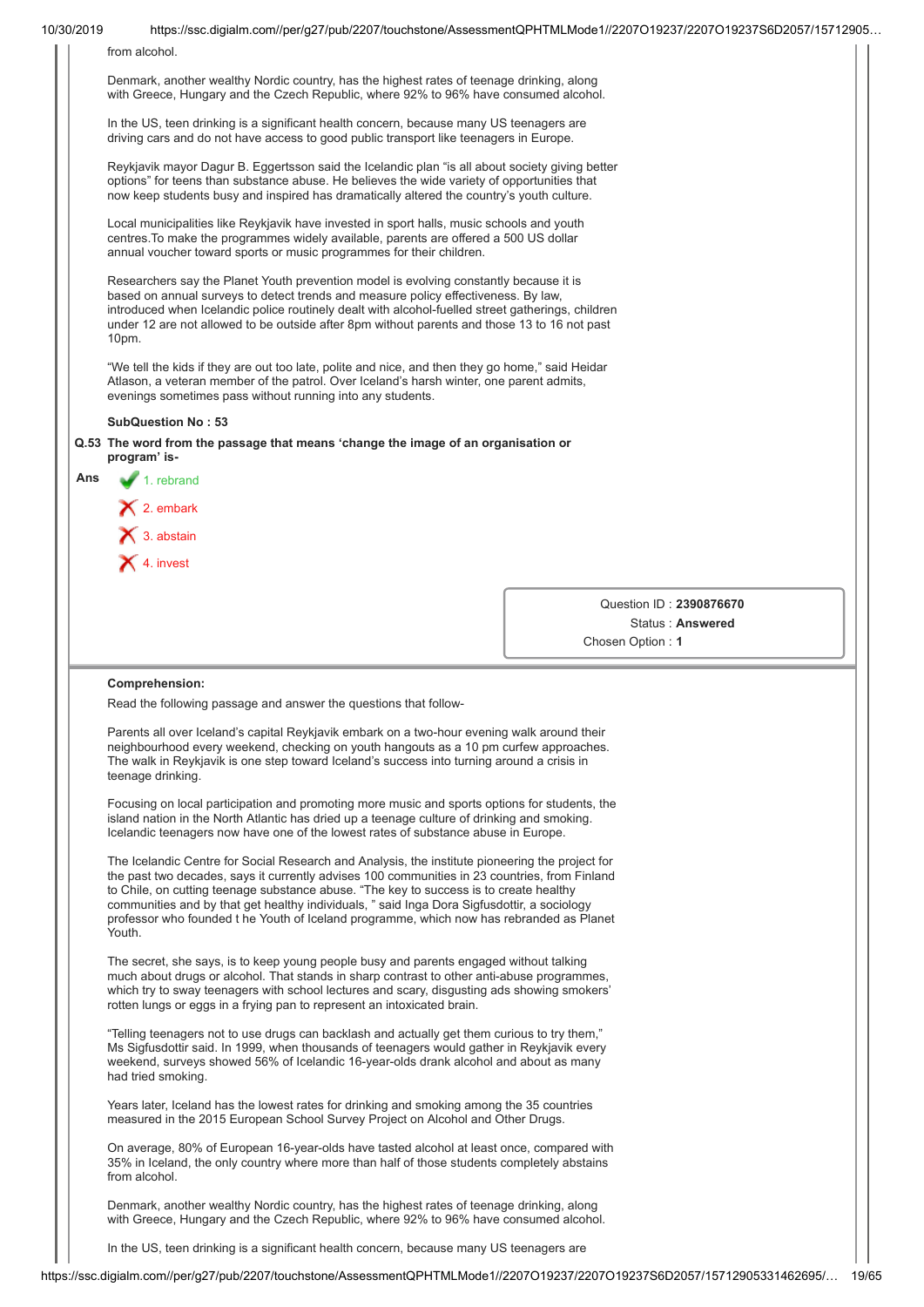| driving cars and do not have access to good public transport like teenagers in Europe.<br>Reykjavik mayor Dagur B. Eggertsson said the Icelandic plan "is all about society giving better<br>options" for teens than substance abuse. He believes the wide variety of opportunities that<br>now keep students busy and inspired has dramatically altered the country's youth culture.<br>Local municipalities like Reykjavik have invested in sport halls, music schools and youth<br>centres. To make the programmes widely available, parents are offered a 500 US dollar<br>annual voucher toward sports or music programmes for their children.<br>Researchers say the Planet Youth prevention model is evolving constantly because it is<br>based on annual surveys to detect trends and measure policy effectiveness. By law,<br>introduced when Icelandic police routinely dealt with alcohol-fuelled street gatherings, children<br>under 12 are not allowed to be outside after 8pm without parents and those 13 to 16 not past<br>10pm.<br>"We tell the kids if they are out too late, polite and nice, and then they go home," said Heidar<br>Atlason, a veteran member of the patrol. Over Iceland's harsh winter, one parent admits,<br>evenings sometimes pass without running into any students.<br><b>SubQuestion No: 54</b><br>Q.54 'Over Iceland's harsh winter, one parent admits, evenings sometimes pass without<br>running into any students.' This means -<br>X 1. students are not bothered about the efforts made for them.<br>$\boldsymbol{\times}$ 2. parents are not motivated to get involved in the programme.<br>$\boldsymbol{\times}$ 3. authorities are disappointed that the programme has failed.<br>4. the programme is having the right impact on teenagers.<br>Question ID: 2390876671<br><b>Status: Answered</b><br>Chosen Option: 4<br>Q.55 Select the segment which has an error.<br>Please don't disturbs to me as I am reading a book.<br>Ans<br>$\bigtimes$ 1. as I am<br>$\sqrt{2}$ . disturbs to me<br>$\bigtimes$ 3. Please don't<br>$\blacktriangleright$ 4. reading a book<br>Question ID: 2390876491<br>Status: Answered<br>Chosen Option: 2<br>Q.56 Select the most appropriate idiom (in the context) to fill in the sentence.<br>He tries to perform well but good projects done by him are ______. He needs to put in<br>extra effort.<br>$\blacktriangleright$ 1. going with the flow<br>$\blacktriangleright$ 2. walking on air<br>3. few and far between<br>$\blacktriangleright$ 4. on edge<br>Question ID: 2390876630<br>Status: Answered<br>Chosen Option: 4<br>Q.57 Select the segment which has an error.<br>The novel 'Embers' has a captivating plot and begins with a senior army officer<br>preparing to receive a rare visitor, a man who was once his closer friend.<br>$\blacktriangle$ 1. has a captivating plot<br>$\blacktriangleright$ 2. begins with | 10/30/2019 |                      | https://ssc.digialm.com//per/g27/pub/2207/touchstone/AssessmentQPHTMLMode1//2207O19237/2207O19237S6D2057/15712905 |
|--------------------------------------------------------------------------------------------------------------------------------------------------------------------------------------------------------------------------------------------------------------------------------------------------------------------------------------------------------------------------------------------------------------------------------------------------------------------------------------------------------------------------------------------------------------------------------------------------------------------------------------------------------------------------------------------------------------------------------------------------------------------------------------------------------------------------------------------------------------------------------------------------------------------------------------------------------------------------------------------------------------------------------------------------------------------------------------------------------------------------------------------------------------------------------------------------------------------------------------------------------------------------------------------------------------------------------------------------------------------------------------------------------------------------------------------------------------------------------------------------------------------------------------------------------------------------------------------------------------------------------------------------------------------------------------------------------------------------------------------------------------------------------------------------------------------------------------------------------------------------------------------------------------------------------------------------------------------------------------------------------------------------------------------------------------------------------------------------------------------------------------------------------------------------------------------------------------------------------------------------------------------------------------------------------------------------------------------------------------------------------------------------------------------------------------------------------------------------------------------------------------------------------------------------------------------------------------------------------------------------------------------------------------------------------------------------------------------------------------------------------------------------------------------------------------------------------------------------------------------------------------------------------------------------------|------------|----------------------|-------------------------------------------------------------------------------------------------------------------|
|                                                                                                                                                                                                                                                                                                                                                                                                                                                                                                                                                                                                                                                                                                                                                                                                                                                                                                                                                                                                                                                                                                                                                                                                                                                                                                                                                                                                                                                                                                                                                                                                                                                                                                                                                                                                                                                                                                                                                                                                                                                                                                                                                                                                                                                                                                                                                                                                                                                                                                                                                                                                                                                                                                                                                                                                                                                                                                                                |            |                      |                                                                                                                   |
|                                                                                                                                                                                                                                                                                                                                                                                                                                                                                                                                                                                                                                                                                                                                                                                                                                                                                                                                                                                                                                                                                                                                                                                                                                                                                                                                                                                                                                                                                                                                                                                                                                                                                                                                                                                                                                                                                                                                                                                                                                                                                                                                                                                                                                                                                                                                                                                                                                                                                                                                                                                                                                                                                                                                                                                                                                                                                                                                |            |                      |                                                                                                                   |
|                                                                                                                                                                                                                                                                                                                                                                                                                                                                                                                                                                                                                                                                                                                                                                                                                                                                                                                                                                                                                                                                                                                                                                                                                                                                                                                                                                                                                                                                                                                                                                                                                                                                                                                                                                                                                                                                                                                                                                                                                                                                                                                                                                                                                                                                                                                                                                                                                                                                                                                                                                                                                                                                                                                                                                                                                                                                                                                                |            |                      |                                                                                                                   |
|                                                                                                                                                                                                                                                                                                                                                                                                                                                                                                                                                                                                                                                                                                                                                                                                                                                                                                                                                                                                                                                                                                                                                                                                                                                                                                                                                                                                                                                                                                                                                                                                                                                                                                                                                                                                                                                                                                                                                                                                                                                                                                                                                                                                                                                                                                                                                                                                                                                                                                                                                                                                                                                                                                                                                                                                                                                                                                                                |            |                      |                                                                                                                   |
|                                                                                                                                                                                                                                                                                                                                                                                                                                                                                                                                                                                                                                                                                                                                                                                                                                                                                                                                                                                                                                                                                                                                                                                                                                                                                                                                                                                                                                                                                                                                                                                                                                                                                                                                                                                                                                                                                                                                                                                                                                                                                                                                                                                                                                                                                                                                                                                                                                                                                                                                                                                                                                                                                                                                                                                                                                                                                                                                |            |                      |                                                                                                                   |
|                                                                                                                                                                                                                                                                                                                                                                                                                                                                                                                                                                                                                                                                                                                                                                                                                                                                                                                                                                                                                                                                                                                                                                                                                                                                                                                                                                                                                                                                                                                                                                                                                                                                                                                                                                                                                                                                                                                                                                                                                                                                                                                                                                                                                                                                                                                                                                                                                                                                                                                                                                                                                                                                                                                                                                                                                                                                                                                                |            |                      |                                                                                                                   |
|                                                                                                                                                                                                                                                                                                                                                                                                                                                                                                                                                                                                                                                                                                                                                                                                                                                                                                                                                                                                                                                                                                                                                                                                                                                                                                                                                                                                                                                                                                                                                                                                                                                                                                                                                                                                                                                                                                                                                                                                                                                                                                                                                                                                                                                                                                                                                                                                                                                                                                                                                                                                                                                                                                                                                                                                                                                                                                                                |            |                      |                                                                                                                   |
|                                                                                                                                                                                                                                                                                                                                                                                                                                                                                                                                                                                                                                                                                                                                                                                                                                                                                                                                                                                                                                                                                                                                                                                                                                                                                                                                                                                                                                                                                                                                                                                                                                                                                                                                                                                                                                                                                                                                                                                                                                                                                                                                                                                                                                                                                                                                                                                                                                                                                                                                                                                                                                                                                                                                                                                                                                                                                                                                | Ans        |                      |                                                                                                                   |
|                                                                                                                                                                                                                                                                                                                                                                                                                                                                                                                                                                                                                                                                                                                                                                                                                                                                                                                                                                                                                                                                                                                                                                                                                                                                                                                                                                                                                                                                                                                                                                                                                                                                                                                                                                                                                                                                                                                                                                                                                                                                                                                                                                                                                                                                                                                                                                                                                                                                                                                                                                                                                                                                                                                                                                                                                                                                                                                                |            |                      |                                                                                                                   |
|                                                                                                                                                                                                                                                                                                                                                                                                                                                                                                                                                                                                                                                                                                                                                                                                                                                                                                                                                                                                                                                                                                                                                                                                                                                                                                                                                                                                                                                                                                                                                                                                                                                                                                                                                                                                                                                                                                                                                                                                                                                                                                                                                                                                                                                                                                                                                                                                                                                                                                                                                                                                                                                                                                                                                                                                                                                                                                                                |            |                      |                                                                                                                   |
|                                                                                                                                                                                                                                                                                                                                                                                                                                                                                                                                                                                                                                                                                                                                                                                                                                                                                                                                                                                                                                                                                                                                                                                                                                                                                                                                                                                                                                                                                                                                                                                                                                                                                                                                                                                                                                                                                                                                                                                                                                                                                                                                                                                                                                                                                                                                                                                                                                                                                                                                                                                                                                                                                                                                                                                                                                                                                                                                |            |                      |                                                                                                                   |
|                                                                                                                                                                                                                                                                                                                                                                                                                                                                                                                                                                                                                                                                                                                                                                                                                                                                                                                                                                                                                                                                                                                                                                                                                                                                                                                                                                                                                                                                                                                                                                                                                                                                                                                                                                                                                                                                                                                                                                                                                                                                                                                                                                                                                                                                                                                                                                                                                                                                                                                                                                                                                                                                                                                                                                                                                                                                                                                                |            |                      |                                                                                                                   |
|                                                                                                                                                                                                                                                                                                                                                                                                                                                                                                                                                                                                                                                                                                                                                                                                                                                                                                                                                                                                                                                                                                                                                                                                                                                                                                                                                                                                                                                                                                                                                                                                                                                                                                                                                                                                                                                                                                                                                                                                                                                                                                                                                                                                                                                                                                                                                                                                                                                                                                                                                                                                                                                                                                                                                                                                                                                                                                                                |            |                      |                                                                                                                   |
|                                                                                                                                                                                                                                                                                                                                                                                                                                                                                                                                                                                                                                                                                                                                                                                                                                                                                                                                                                                                                                                                                                                                                                                                                                                                                                                                                                                                                                                                                                                                                                                                                                                                                                                                                                                                                                                                                                                                                                                                                                                                                                                                                                                                                                                                                                                                                                                                                                                                                                                                                                                                                                                                                                                                                                                                                                                                                                                                |            |                      |                                                                                                                   |
|                                                                                                                                                                                                                                                                                                                                                                                                                                                                                                                                                                                                                                                                                                                                                                                                                                                                                                                                                                                                                                                                                                                                                                                                                                                                                                                                                                                                                                                                                                                                                                                                                                                                                                                                                                                                                                                                                                                                                                                                                                                                                                                                                                                                                                                                                                                                                                                                                                                                                                                                                                                                                                                                                                                                                                                                                                                                                                                                |            |                      |                                                                                                                   |
|                                                                                                                                                                                                                                                                                                                                                                                                                                                                                                                                                                                                                                                                                                                                                                                                                                                                                                                                                                                                                                                                                                                                                                                                                                                                                                                                                                                                                                                                                                                                                                                                                                                                                                                                                                                                                                                                                                                                                                                                                                                                                                                                                                                                                                                                                                                                                                                                                                                                                                                                                                                                                                                                                                                                                                                                                                                                                                                                |            |                      |                                                                                                                   |
|                                                                                                                                                                                                                                                                                                                                                                                                                                                                                                                                                                                                                                                                                                                                                                                                                                                                                                                                                                                                                                                                                                                                                                                                                                                                                                                                                                                                                                                                                                                                                                                                                                                                                                                                                                                                                                                                                                                                                                                                                                                                                                                                                                                                                                                                                                                                                                                                                                                                                                                                                                                                                                                                                                                                                                                                                                                                                                                                |            |                      |                                                                                                                   |
|                                                                                                                                                                                                                                                                                                                                                                                                                                                                                                                                                                                                                                                                                                                                                                                                                                                                                                                                                                                                                                                                                                                                                                                                                                                                                                                                                                                                                                                                                                                                                                                                                                                                                                                                                                                                                                                                                                                                                                                                                                                                                                                                                                                                                                                                                                                                                                                                                                                                                                                                                                                                                                                                                                                                                                                                                                                                                                                                |            |                      |                                                                                                                   |
|                                                                                                                                                                                                                                                                                                                                                                                                                                                                                                                                                                                                                                                                                                                                                                                                                                                                                                                                                                                                                                                                                                                                                                                                                                                                                                                                                                                                                                                                                                                                                                                                                                                                                                                                                                                                                                                                                                                                                                                                                                                                                                                                                                                                                                                                                                                                                                                                                                                                                                                                                                                                                                                                                                                                                                                                                                                                                                                                |            |                      |                                                                                                                   |
|                                                                                                                                                                                                                                                                                                                                                                                                                                                                                                                                                                                                                                                                                                                                                                                                                                                                                                                                                                                                                                                                                                                                                                                                                                                                                                                                                                                                                                                                                                                                                                                                                                                                                                                                                                                                                                                                                                                                                                                                                                                                                                                                                                                                                                                                                                                                                                                                                                                                                                                                                                                                                                                                                                                                                                                                                                                                                                                                |            |                      |                                                                                                                   |
|                                                                                                                                                                                                                                                                                                                                                                                                                                                                                                                                                                                                                                                                                                                                                                                                                                                                                                                                                                                                                                                                                                                                                                                                                                                                                                                                                                                                                                                                                                                                                                                                                                                                                                                                                                                                                                                                                                                                                                                                                                                                                                                                                                                                                                                                                                                                                                                                                                                                                                                                                                                                                                                                                                                                                                                                                                                                                                                                |            |                      |                                                                                                                   |
|                                                                                                                                                                                                                                                                                                                                                                                                                                                                                                                                                                                                                                                                                                                                                                                                                                                                                                                                                                                                                                                                                                                                                                                                                                                                                                                                                                                                                                                                                                                                                                                                                                                                                                                                                                                                                                                                                                                                                                                                                                                                                                                                                                                                                                                                                                                                                                                                                                                                                                                                                                                                                                                                                                                                                                                                                                                                                                                                |            |                      |                                                                                                                   |
|                                                                                                                                                                                                                                                                                                                                                                                                                                                                                                                                                                                                                                                                                                                                                                                                                                                                                                                                                                                                                                                                                                                                                                                                                                                                                                                                                                                                                                                                                                                                                                                                                                                                                                                                                                                                                                                                                                                                                                                                                                                                                                                                                                                                                                                                                                                                                                                                                                                                                                                                                                                                                                                                                                                                                                                                                                                                                                                                | Ans        |                      |                                                                                                                   |
|                                                                                                                                                                                                                                                                                                                                                                                                                                                                                                                                                                                                                                                                                                                                                                                                                                                                                                                                                                                                                                                                                                                                                                                                                                                                                                                                                                                                                                                                                                                                                                                                                                                                                                                                                                                                                                                                                                                                                                                                                                                                                                                                                                                                                                                                                                                                                                                                                                                                                                                                                                                                                                                                                                                                                                                                                                                                                                                                |            |                      |                                                                                                                   |
|                                                                                                                                                                                                                                                                                                                                                                                                                                                                                                                                                                                                                                                                                                                                                                                                                                                                                                                                                                                                                                                                                                                                                                                                                                                                                                                                                                                                                                                                                                                                                                                                                                                                                                                                                                                                                                                                                                                                                                                                                                                                                                                                                                                                                                                                                                                                                                                                                                                                                                                                                                                                                                                                                                                                                                                                                                                                                                                                |            |                      |                                                                                                                   |
|                                                                                                                                                                                                                                                                                                                                                                                                                                                                                                                                                                                                                                                                                                                                                                                                                                                                                                                                                                                                                                                                                                                                                                                                                                                                                                                                                                                                                                                                                                                                                                                                                                                                                                                                                                                                                                                                                                                                                                                                                                                                                                                                                                                                                                                                                                                                                                                                                                                                                                                                                                                                                                                                                                                                                                                                                                                                                                                                |            |                      |                                                                                                                   |
|                                                                                                                                                                                                                                                                                                                                                                                                                                                                                                                                                                                                                                                                                                                                                                                                                                                                                                                                                                                                                                                                                                                                                                                                                                                                                                                                                                                                                                                                                                                                                                                                                                                                                                                                                                                                                                                                                                                                                                                                                                                                                                                                                                                                                                                                                                                                                                                                                                                                                                                                                                                                                                                                                                                                                                                                                                                                                                                                |            |                      |                                                                                                                   |
|                                                                                                                                                                                                                                                                                                                                                                                                                                                                                                                                                                                                                                                                                                                                                                                                                                                                                                                                                                                                                                                                                                                                                                                                                                                                                                                                                                                                                                                                                                                                                                                                                                                                                                                                                                                                                                                                                                                                                                                                                                                                                                                                                                                                                                                                                                                                                                                                                                                                                                                                                                                                                                                                                                                                                                                                                                                                                                                                |            |                      |                                                                                                                   |
|                                                                                                                                                                                                                                                                                                                                                                                                                                                                                                                                                                                                                                                                                                                                                                                                                                                                                                                                                                                                                                                                                                                                                                                                                                                                                                                                                                                                                                                                                                                                                                                                                                                                                                                                                                                                                                                                                                                                                                                                                                                                                                                                                                                                                                                                                                                                                                                                                                                                                                                                                                                                                                                                                                                                                                                                                                                                                                                                |            |                      |                                                                                                                   |
|                                                                                                                                                                                                                                                                                                                                                                                                                                                                                                                                                                                                                                                                                                                                                                                                                                                                                                                                                                                                                                                                                                                                                                                                                                                                                                                                                                                                                                                                                                                                                                                                                                                                                                                                                                                                                                                                                                                                                                                                                                                                                                                                                                                                                                                                                                                                                                                                                                                                                                                                                                                                                                                                                                                                                                                                                                                                                                                                |            |                      |                                                                                                                   |
|                                                                                                                                                                                                                                                                                                                                                                                                                                                                                                                                                                                                                                                                                                                                                                                                                                                                                                                                                                                                                                                                                                                                                                                                                                                                                                                                                                                                                                                                                                                                                                                                                                                                                                                                                                                                                                                                                                                                                                                                                                                                                                                                                                                                                                                                                                                                                                                                                                                                                                                                                                                                                                                                                                                                                                                                                                                                                                                                |            |                      |                                                                                                                   |
|                                                                                                                                                                                                                                                                                                                                                                                                                                                                                                                                                                                                                                                                                                                                                                                                                                                                                                                                                                                                                                                                                                                                                                                                                                                                                                                                                                                                                                                                                                                                                                                                                                                                                                                                                                                                                                                                                                                                                                                                                                                                                                                                                                                                                                                                                                                                                                                                                                                                                                                                                                                                                                                                                                                                                                                                                                                                                                                                |            |                      |                                                                                                                   |
|                                                                                                                                                                                                                                                                                                                                                                                                                                                                                                                                                                                                                                                                                                                                                                                                                                                                                                                                                                                                                                                                                                                                                                                                                                                                                                                                                                                                                                                                                                                                                                                                                                                                                                                                                                                                                                                                                                                                                                                                                                                                                                                                                                                                                                                                                                                                                                                                                                                                                                                                                                                                                                                                                                                                                                                                                                                                                                                                | Ans        |                      |                                                                                                                   |
|                                                                                                                                                                                                                                                                                                                                                                                                                                                                                                                                                                                                                                                                                                                                                                                                                                                                                                                                                                                                                                                                                                                                                                                                                                                                                                                                                                                                                                                                                                                                                                                                                                                                                                                                                                                                                                                                                                                                                                                                                                                                                                                                                                                                                                                                                                                                                                                                                                                                                                                                                                                                                                                                                                                                                                                                                                                                                                                                |            |                      |                                                                                                                   |
|                                                                                                                                                                                                                                                                                                                                                                                                                                                                                                                                                                                                                                                                                                                                                                                                                                                                                                                                                                                                                                                                                                                                                                                                                                                                                                                                                                                                                                                                                                                                                                                                                                                                                                                                                                                                                                                                                                                                                                                                                                                                                                                                                                                                                                                                                                                                                                                                                                                                                                                                                                                                                                                                                                                                                                                                                                                                                                                                |            | 3. his closer friend |                                                                                                                   |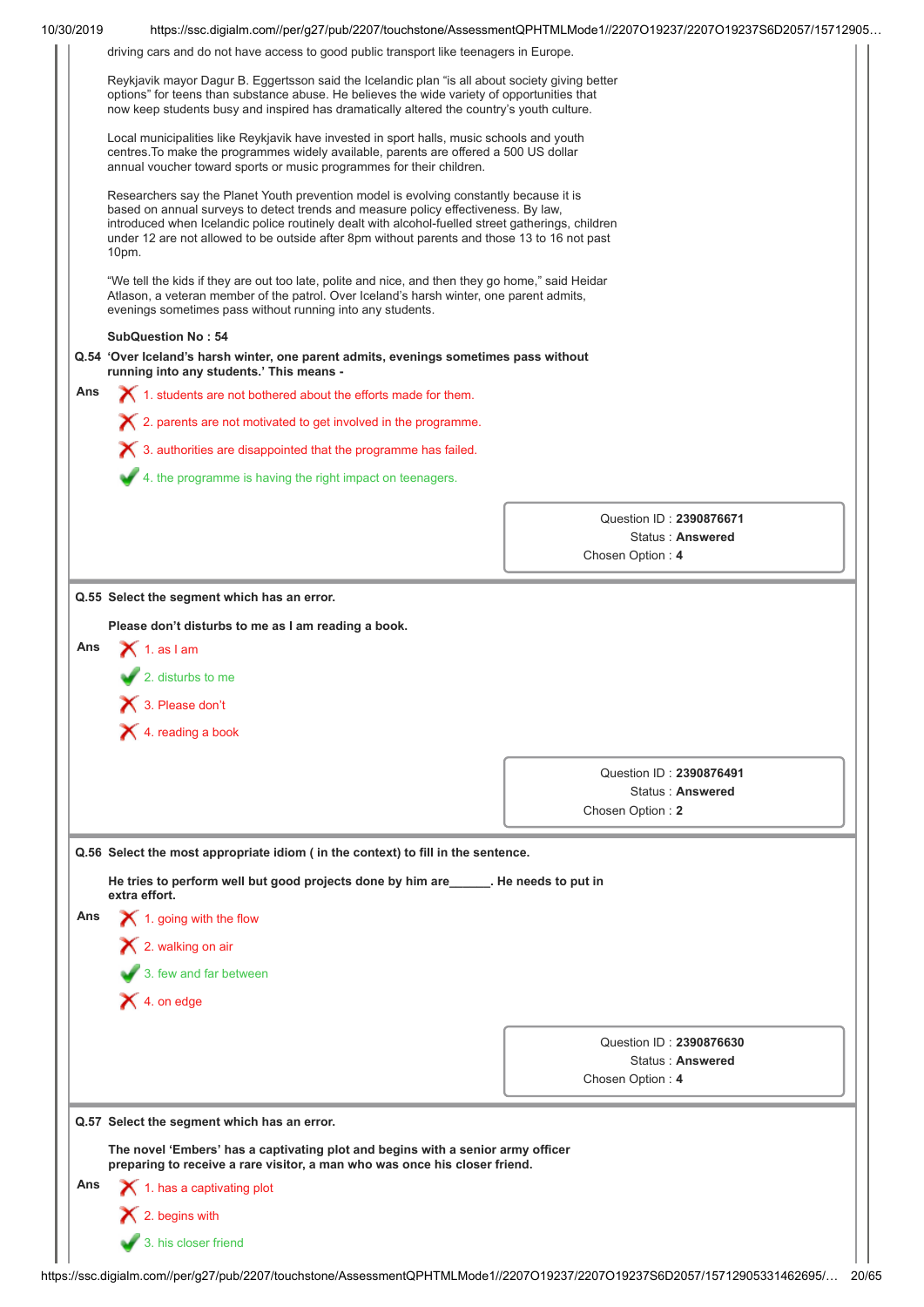|     | $\blacktriangleright$ 4. a man who was once                                                                                                                                                                                                                                                                                                                                                                                                                                                                                                                                                                                                            |                                                                 |  |
|-----|--------------------------------------------------------------------------------------------------------------------------------------------------------------------------------------------------------------------------------------------------------------------------------------------------------------------------------------------------------------------------------------------------------------------------------------------------------------------------------------------------------------------------------------------------------------------------------------------------------------------------------------------------------|-----------------------------------------------------------------|--|
|     |                                                                                                                                                                                                                                                                                                                                                                                                                                                                                                                                                                                                                                                        | Question ID: 2390876479<br>Status: Answered<br>Chosen Option: 3 |  |
|     |                                                                                                                                                                                                                                                                                                                                                                                                                                                                                                                                                                                                                                                        |                                                                 |  |
|     | Q.58 Choose the most appropriate option to change the narration (direct / indirect) of the<br>given sentence.                                                                                                                                                                                                                                                                                                                                                                                                                                                                                                                                          |                                                                 |  |
|     | Father hugged me and said, "What a beautiful painting!"                                                                                                                                                                                                                                                                                                                                                                                                                                                                                                                                                                                                |                                                                 |  |
| Ans | 1. Father hugged me and exclaimed that my painting was very beautiful.                                                                                                                                                                                                                                                                                                                                                                                                                                                                                                                                                                                 |                                                                 |  |
|     | $\bigtimes$ 2. Father hugged me and exclaimed I had made a very beautiful painting.                                                                                                                                                                                                                                                                                                                                                                                                                                                                                                                                                                    |                                                                 |  |
|     | $\bigtimes$ 3. Father hugs me and exclaimed that my painting is very beautiful.                                                                                                                                                                                                                                                                                                                                                                                                                                                                                                                                                                        |                                                                 |  |
|     | $\bigtimes$ 4. Father hugs me and says that my painting was very beautiful.                                                                                                                                                                                                                                                                                                                                                                                                                                                                                                                                                                            |                                                                 |  |
|     |                                                                                                                                                                                                                                                                                                                                                                                                                                                                                                                                                                                                                                                        |                                                                 |  |
|     |                                                                                                                                                                                                                                                                                                                                                                                                                                                                                                                                                                                                                                                        | Question ID: 2390876559<br>Status: Answered                     |  |
|     |                                                                                                                                                                                                                                                                                                                                                                                                                                                                                                                                                                                                                                                        | Chosen Option: 1                                                |  |
|     |                                                                                                                                                                                                                                                                                                                                                                                                                                                                                                                                                                                                                                                        |                                                                 |  |
|     | Q.59 Identify the best way to improve the underlined part of the given sentence. If there is<br>no improvement required, select 'no improvement'-                                                                                                                                                                                                                                                                                                                                                                                                                                                                                                      |                                                                 |  |
|     | I'm thinking to buy a new car as my old one is giving me trouble.                                                                                                                                                                                                                                                                                                                                                                                                                                                                                                                                                                                      |                                                                 |  |
| Ans | 1. thinking of buying                                                                                                                                                                                                                                                                                                                                                                                                                                                                                                                                                                                                                                  |                                                                 |  |
|     | $\blacktriangleright$ 2. thinks to buying                                                                                                                                                                                                                                                                                                                                                                                                                                                                                                                                                                                                              |                                                                 |  |
|     | $\bigtimes$ 3. thought to buy                                                                                                                                                                                                                                                                                                                                                                                                                                                                                                                                                                                                                          |                                                                 |  |
|     | $\blacktriangleright$ 4. no improvement                                                                                                                                                                                                                                                                                                                                                                                                                                                                                                                                                                                                                |                                                                 |  |
|     |                                                                                                                                                                                                                                                                                                                                                                                                                                                                                                                                                                                                                                                        |                                                                 |  |
|     |                                                                                                                                                                                                                                                                                                                                                                                                                                                                                                                                                                                                                                                        | Question ID: 2390876510                                         |  |
|     |                                                                                                                                                                                                                                                                                                                                                                                                                                                                                                                                                                                                                                                        | Status: Answered<br>Chosen Option: 1                            |  |
|     |                                                                                                                                                                                                                                                                                                                                                                                                                                                                                                                                                                                                                                                        |                                                                 |  |
|     | Q.60 Given below are four jumbled sentences. Pick the option that gives their correct order.<br>A. Over the past week, the state has been pounded by intense rainfall, thus<br>transforming the July deficit to surplus.<br>B. A year after being ravaged by the worst floods in 100 years, Kerala is once again<br>facing a deluge.<br>C. The districts in Kerala's north - in particular Kozhikode, Wayanad, and Malappuram<br>-are among the worst affected where relief work is going on.<br>D. The copious amounts of rainfall in the state have been both intense and consistent<br>leading to many deaths besides rendering thousands homeless. |                                                                 |  |
| Ans | 1. BADC                                                                                                                                                                                                                                                                                                                                                                                                                                                                                                                                                                                                                                                |                                                                 |  |
|     | $X$ 2. ABCD                                                                                                                                                                                                                                                                                                                                                                                                                                                                                                                                                                                                                                            |                                                                 |  |
|     | X 3. DBCA                                                                                                                                                                                                                                                                                                                                                                                                                                                                                                                                                                                                                                              |                                                                 |  |
|     | X 4. DBAC                                                                                                                                                                                                                                                                                                                                                                                                                                                                                                                                                                                                                                              |                                                                 |  |
|     |                                                                                                                                                                                                                                                                                                                                                                                                                                                                                                                                                                                                                                                        |                                                                 |  |
|     |                                                                                                                                                                                                                                                                                                                                                                                                                                                                                                                                                                                                                                                        | Question ID: 2390876603                                         |  |
|     |                                                                                                                                                                                                                                                                                                                                                                                                                                                                                                                                                                                                                                                        | Status: Answered                                                |  |
|     |                                                                                                                                                                                                                                                                                                                                                                                                                                                                                                                                                                                                                                                        | Chosen Option: 1                                                |  |
|     | Q.61 Choose the most appropriate option to change the narration (direct / indirect) of the<br>given sentence.                                                                                                                                                                                                                                                                                                                                                                                                                                                                                                                                          |                                                                 |  |
|     | in the team."                                                                                                                                                                                                                                                                                                                                                                                                                                                                                                                                                                                                                                          |                                                                 |  |
|     | Kapil said to his team, "If you don't perform well in this match, you will not get a place                                                                                                                                                                                                                                                                                                                                                                                                                                                                                                                                                             |                                                                 |  |
| Ans | $\boldsymbol{\times}$ 1. Kapil told to his team if you don't perform well in this match, you will not get a place<br>in the team.                                                                                                                                                                                                                                                                                                                                                                                                                                                                                                                      |                                                                 |  |
|     | $\bigtimes$ 2. Kapil warned to his team, if they don't perform well in this match, they will not get a<br>place in the team.                                                                                                                                                                                                                                                                                                                                                                                                                                                                                                                           |                                                                 |  |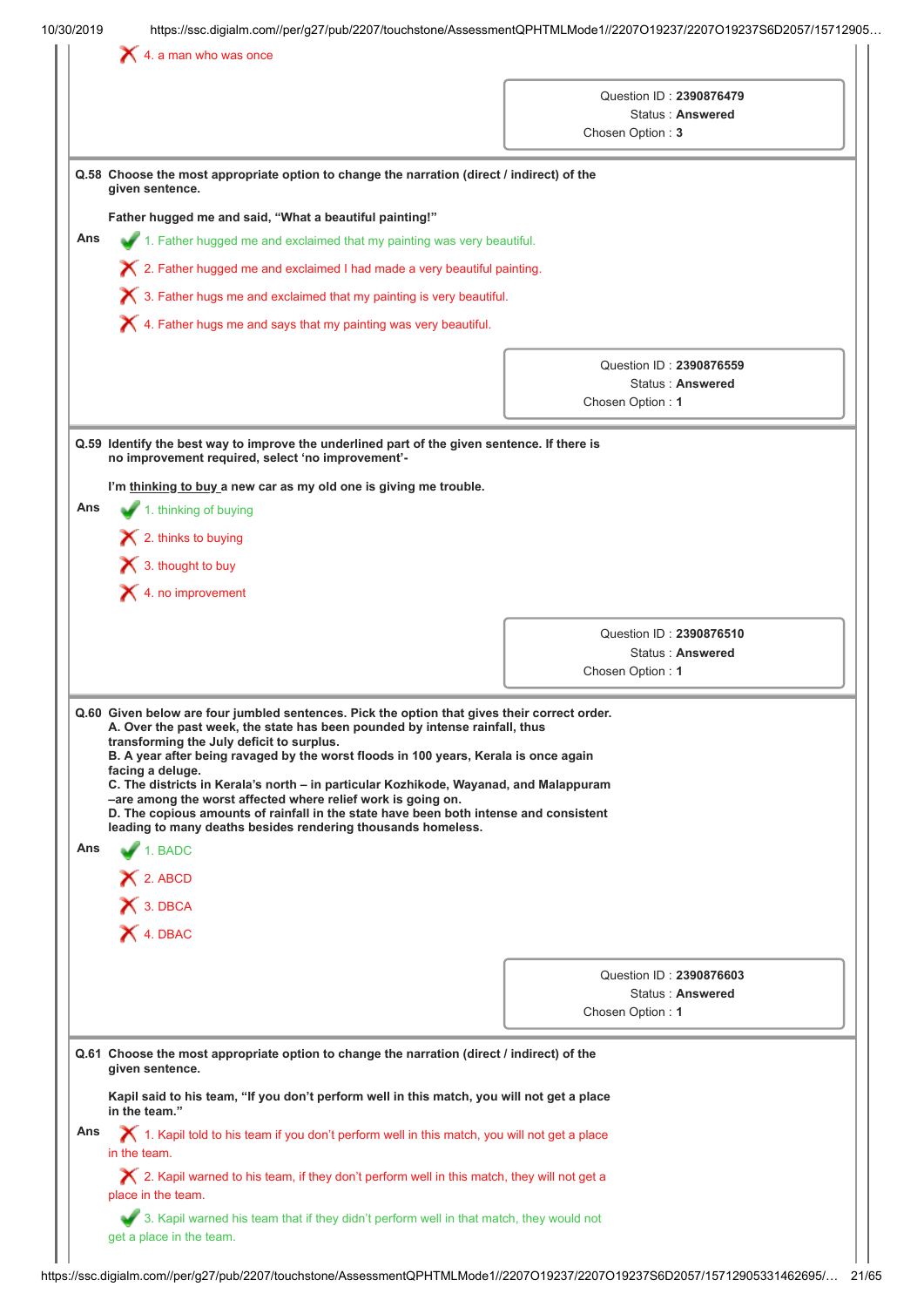| Question ID: 2390876554<br>Status: Answered<br>Chosen Option: 3<br>Q.62 Select the word which means the same as the group of words given.<br>Question ID: 2390876637<br>Status: Answered<br>Chosen Option: 2<br>Q.63 Choose the most appropriate option to change the narration (direct / indirect) of the<br>$\chi$ 1. I am advising him not to use his mobile while crossing the road.<br>Question ID: 2390876549<br>Status: Answered<br>Chosen Option: 3<br>Q.64 Choose the most appropriate option to change the narration (direct / indirect) of the<br>The old lady said, "May God bless you and give you all you desire in life!"<br>$\blacktriangleright$ 1. The old lady said that God may bless you and give you all you desire in life.<br>2. The old lady wished that God would bless me and give me all I desired in life.<br>$\boldsymbol{\times}$ 3. The old lady says that may God bless you and give you all you desire in life.<br>X 4. The old lady said that God will bless me and give me all I desire in life.<br>Question ID: 2390876560<br>Status: Answered<br>Chosen Option: 2 |                                                                                                                    |                                                                                                        |  |
|---------------------------------------------------------------------------------------------------------------------------------------------------------------------------------------------------------------------------------------------------------------------------------------------------------------------------------------------------------------------------------------------------------------------------------------------------------------------------------------------------------------------------------------------------------------------------------------------------------------------------------------------------------------------------------------------------------------------------------------------------------------------------------------------------------------------------------------------------------------------------------------------------------------------------------------------------------------------------------------------------------------------------------------------------------------------------------------------------------|--------------------------------------------------------------------------------------------------------------------|--------------------------------------------------------------------------------------------------------|--|
|                                                                                                                                                                                                                                                                                                                                                                                                                                                                                                                                                                                                                                                                                                                                                                                                                                                                                                                                                                                                                                                                                                         | X 4. Kapil said to his team that if you don't perform well in that match, you will not get a<br>place in the team. |                                                                                                        |  |
|                                                                                                                                                                                                                                                                                                                                                                                                                                                                                                                                                                                                                                                                                                                                                                                                                                                                                                                                                                                                                                                                                                         |                                                                                                                    |                                                                                                        |  |
|                                                                                                                                                                                                                                                                                                                                                                                                                                                                                                                                                                                                                                                                                                                                                                                                                                                                                                                                                                                                                                                                                                         |                                                                                                                    |                                                                                                        |  |
|                                                                                                                                                                                                                                                                                                                                                                                                                                                                                                                                                                                                                                                                                                                                                                                                                                                                                                                                                                                                                                                                                                         |                                                                                                                    |                                                                                                        |  |
|                                                                                                                                                                                                                                                                                                                                                                                                                                                                                                                                                                                                                                                                                                                                                                                                                                                                                                                                                                                                                                                                                                         |                                                                                                                    | Making a show of being morally superior to others                                                      |  |
|                                                                                                                                                                                                                                                                                                                                                                                                                                                                                                                                                                                                                                                                                                                                                                                                                                                                                                                                                                                                                                                                                                         | Ans                                                                                                                | $\blacktriangleright$ 1. approving                                                                     |  |
|                                                                                                                                                                                                                                                                                                                                                                                                                                                                                                                                                                                                                                                                                                                                                                                                                                                                                                                                                                                                                                                                                                         |                                                                                                                    | $\blacktriangleright$ 2. sanctimonious                                                                 |  |
|                                                                                                                                                                                                                                                                                                                                                                                                                                                                                                                                                                                                                                                                                                                                                                                                                                                                                                                                                                                                                                                                                                         |                                                                                                                    | $\bigtimes$ 3. sanctum                                                                                 |  |
|                                                                                                                                                                                                                                                                                                                                                                                                                                                                                                                                                                                                                                                                                                                                                                                                                                                                                                                                                                                                                                                                                                         |                                                                                                                    | X 4. profligate                                                                                        |  |
|                                                                                                                                                                                                                                                                                                                                                                                                                                                                                                                                                                                                                                                                                                                                                                                                                                                                                                                                                                                                                                                                                                         |                                                                                                                    |                                                                                                        |  |
|                                                                                                                                                                                                                                                                                                                                                                                                                                                                                                                                                                                                                                                                                                                                                                                                                                                                                                                                                                                                                                                                                                         |                                                                                                                    |                                                                                                        |  |
|                                                                                                                                                                                                                                                                                                                                                                                                                                                                                                                                                                                                                                                                                                                                                                                                                                                                                                                                                                                                                                                                                                         |                                                                                                                    |                                                                                                        |  |
|                                                                                                                                                                                                                                                                                                                                                                                                                                                                                                                                                                                                                                                                                                                                                                                                                                                                                                                                                                                                                                                                                                         |                                                                                                                    | given sentence.                                                                                        |  |
|                                                                                                                                                                                                                                                                                                                                                                                                                                                                                                                                                                                                                                                                                                                                                                                                                                                                                                                                                                                                                                                                                                         |                                                                                                                    | "Don't use your mobile while crossing the road," I said to him.                                        |  |
|                                                                                                                                                                                                                                                                                                                                                                                                                                                                                                                                                                                                                                                                                                                                                                                                                                                                                                                                                                                                                                                                                                         | Ans                                                                                                                |                                                                                                        |  |
|                                                                                                                                                                                                                                                                                                                                                                                                                                                                                                                                                                                                                                                                                                                                                                                                                                                                                                                                                                                                                                                                                                         |                                                                                                                    | X 2. I told him to not to use his mobile while crossing the road.                                      |  |
|                                                                                                                                                                                                                                                                                                                                                                                                                                                                                                                                                                                                                                                                                                                                                                                                                                                                                                                                                                                                                                                                                                         |                                                                                                                    | 3. I advised him not to use his mobile while crossing the road.                                        |  |
|                                                                                                                                                                                                                                                                                                                                                                                                                                                                                                                                                                                                                                                                                                                                                                                                                                                                                                                                                                                                                                                                                                         |                                                                                                                    | X 4. I said him not to use his mobile while crossing the road.                                         |  |
|                                                                                                                                                                                                                                                                                                                                                                                                                                                                                                                                                                                                                                                                                                                                                                                                                                                                                                                                                                                                                                                                                                         |                                                                                                                    |                                                                                                        |  |
|                                                                                                                                                                                                                                                                                                                                                                                                                                                                                                                                                                                                                                                                                                                                                                                                                                                                                                                                                                                                                                                                                                         |                                                                                                                    |                                                                                                        |  |
|                                                                                                                                                                                                                                                                                                                                                                                                                                                                                                                                                                                                                                                                                                                                                                                                                                                                                                                                                                                                                                                                                                         |                                                                                                                    |                                                                                                        |  |
|                                                                                                                                                                                                                                                                                                                                                                                                                                                                                                                                                                                                                                                                                                                                                                                                                                                                                                                                                                                                                                                                                                         |                                                                                                                    | given sentence.                                                                                        |  |
|                                                                                                                                                                                                                                                                                                                                                                                                                                                                                                                                                                                                                                                                                                                                                                                                                                                                                                                                                                                                                                                                                                         |                                                                                                                    |                                                                                                        |  |
|                                                                                                                                                                                                                                                                                                                                                                                                                                                                                                                                                                                                                                                                                                                                                                                                                                                                                                                                                                                                                                                                                                         |                                                                                                                    |                                                                                                        |  |
|                                                                                                                                                                                                                                                                                                                                                                                                                                                                                                                                                                                                                                                                                                                                                                                                                                                                                                                                                                                                                                                                                                         | Ans                                                                                                                |                                                                                                        |  |
|                                                                                                                                                                                                                                                                                                                                                                                                                                                                                                                                                                                                                                                                                                                                                                                                                                                                                                                                                                                                                                                                                                         |                                                                                                                    |                                                                                                        |  |
|                                                                                                                                                                                                                                                                                                                                                                                                                                                                                                                                                                                                                                                                                                                                                                                                                                                                                                                                                                                                                                                                                                         |                                                                                                                    |                                                                                                        |  |
|                                                                                                                                                                                                                                                                                                                                                                                                                                                                                                                                                                                                                                                                                                                                                                                                                                                                                                                                                                                                                                                                                                         |                                                                                                                    |                                                                                                        |  |
|                                                                                                                                                                                                                                                                                                                                                                                                                                                                                                                                                                                                                                                                                                                                                                                                                                                                                                                                                                                                                                                                                                         |                                                                                                                    |                                                                                                        |  |
|                                                                                                                                                                                                                                                                                                                                                                                                                                                                                                                                                                                                                                                                                                                                                                                                                                                                                                                                                                                                                                                                                                         |                                                                                                                    |                                                                                                        |  |
|                                                                                                                                                                                                                                                                                                                                                                                                                                                                                                                                                                                                                                                                                                                                                                                                                                                                                                                                                                                                                                                                                                         |                                                                                                                    |                                                                                                        |  |
|                                                                                                                                                                                                                                                                                                                                                                                                                                                                                                                                                                                                                                                                                                                                                                                                                                                                                                                                                                                                                                                                                                         |                                                                                                                    | Q.65 Given below are four jumbled sentences. Pick the option that gives their correct order.           |  |
| A. This move is part of the government's reform agenda for PSBs under Enhanced<br>B. Banks have already agreed to keep branches operational for customers for uniform<br>working hours in one location and this will be another step towards standardising<br>C. Under EASE a banker's panel has recommended that every region adopt one of<br>three six-hour time slots - 9 am to 3 pm, 10 am to 4 pm or 11 am to 5 pm.<br>D. Public sector banks (PSBs) across the country will soon have standard operating                                                                                                                                                                                                                                                                                                                                                                                                                                                                                                                                                                                          |                                                                                                                    | Access and Service Excellence Programme (EASE) 2.0.<br>operating hours.<br>hours as per a recent move. |  |
|                                                                                                                                                                                                                                                                                                                                                                                                                                                                                                                                                                                                                                                                                                                                                                                                                                                                                                                                                                                                                                                                                                         |                                                                                                                    | $\bigtimes$ 1. CDBA                                                                                    |  |
|                                                                                                                                                                                                                                                                                                                                                                                                                                                                                                                                                                                                                                                                                                                                                                                                                                                                                                                                                                                                                                                                                                         | Ans                                                                                                                | $X$ 2. DCBA                                                                                            |  |
|                                                                                                                                                                                                                                                                                                                                                                                                                                                                                                                                                                                                                                                                                                                                                                                                                                                                                                                                                                                                                                                                                                         |                                                                                                                    | $X$ 3. BCDA                                                                                            |  |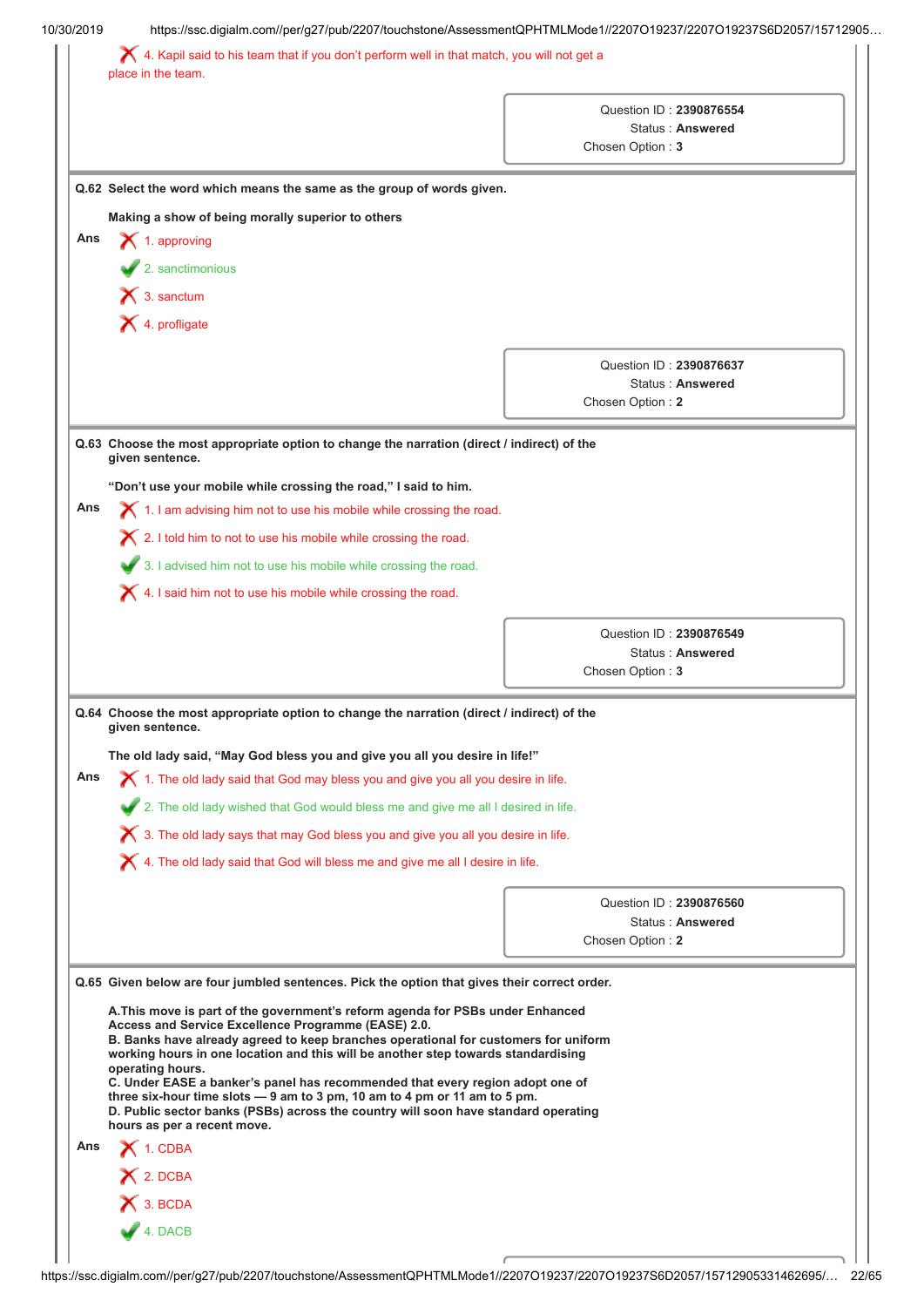|     |                                                                                                                                                                       | Chosen Option: 4 | Status: Answered                            |  |  |
|-----|-----------------------------------------------------------------------------------------------------------------------------------------------------------------------|------------------|---------------------------------------------|--|--|
|     |                                                                                                                                                                       |                  |                                             |  |  |
|     | Q.66 Choose the most appropriate option to change the voice (active / passive) form of the<br>given sentence                                                          |                  |                                             |  |  |
|     | Did the boys take permission to go out today?                                                                                                                         |                  |                                             |  |  |
| Ans | $\boldsymbol{\times}$ 1. Are the boys taking permission to go out today?                                                                                              |                  |                                             |  |  |
|     | X 2. Had the boys taken permission to go out today?                                                                                                                   |                  |                                             |  |  |
|     | 3. Was permission to go out today taken by the boys?                                                                                                                  |                  |                                             |  |  |
|     | X 4. Has permission to going out today been taking by the boys?                                                                                                       |                  |                                             |  |  |
|     |                                                                                                                                                                       |                  |                                             |  |  |
|     |                                                                                                                                                                       |                  | Question ID: 2390876531<br>Status: Answered |  |  |
|     |                                                                                                                                                                       | Chosen Option: 3 |                                             |  |  |
|     |                                                                                                                                                                       |                  |                                             |  |  |
|     | Q.67 Choose the most appropriate option to change the narration (direct / indirect) of the<br>given sentence.                                                         |                  |                                             |  |  |
|     | The salesgirl said, "Forgive me but this dress is already sold."                                                                                                      |                  |                                             |  |  |
| Ans | $\blacktriangleright$ 1. The salesgirl said to me to forgive her but this dress was sold.                                                                             |                  |                                             |  |  |
|     | $\boldsymbol{\times}$ 2. The salesgirl said that she is sorry but this dress is already sold.                                                                         |                  |                                             |  |  |
|     | X 3. The salesgirl asked to be forgiven but this dress was already sold.                                                                                              |                  |                                             |  |  |
|     |                                                                                                                                                                       |                  |                                             |  |  |
|     | 4. The salesgirl begged forgiveness and regretted that that dress was already sold.                                                                                   |                  |                                             |  |  |
|     |                                                                                                                                                                       |                  |                                             |  |  |
|     |                                                                                                                                                                       |                  | Question ID: 2390876563                     |  |  |
|     | Q.68 Choose the most appropriate option to change the voice (active / passive) form of the<br>given sentence.                                                         | Chosen Option: 4 | Status: Answered                            |  |  |
| Ans | We expect an important announcement regarding the foreign policy today.<br>$\bigtimes$ 1. We had been expected an important announcement regarding the foreign policy |                  |                                             |  |  |
|     | today.                                                                                                                                                                |                  |                                             |  |  |
|     | $\boldsymbol{\times}$ 2. An important announcement regarding the foreign policy will be expected today.                                                               |                  |                                             |  |  |
|     | $\boldsymbol{\times}$ 3. An important announcement regarding the foreign policy was expected today.                                                                   |                  |                                             |  |  |
|     | 4. An important announcement regarding the foreign policy is expected today.                                                                                          |                  |                                             |  |  |
|     |                                                                                                                                                                       |                  | Question ID: 2390876528                     |  |  |
|     |                                                                                                                                                                       |                  | Status: Answered                            |  |  |
|     |                                                                                                                                                                       | Chosen Option: 4 |                                             |  |  |
|     | Q.69 Identify the best way to improve the underlined part of the given sentence. If there is<br>no improvement required, select 'no improvement'-                     |                  |                                             |  |  |
|     | Would you like to speak in English or Hindi?                                                                                                                          |                  |                                             |  |  |
|     | 1. like to speaking                                                                                                                                                   |                  |                                             |  |  |
|     | $\mathsf{\times}$ 2. liked speaking                                                                                                                                   |                  |                                             |  |  |
|     |                                                                                                                                                                       |                  |                                             |  |  |
| Ans | $\bullet$ 3. no improvement                                                                                                                                           |                  |                                             |  |  |
|     | $\blacktriangleright$ 4. liking to speak                                                                                                                              |                  |                                             |  |  |
|     |                                                                                                                                                                       |                  | Question ID: 2390876508                     |  |  |
|     |                                                                                                                                                                       | Chosen Option: 3 | Status: Answered                            |  |  |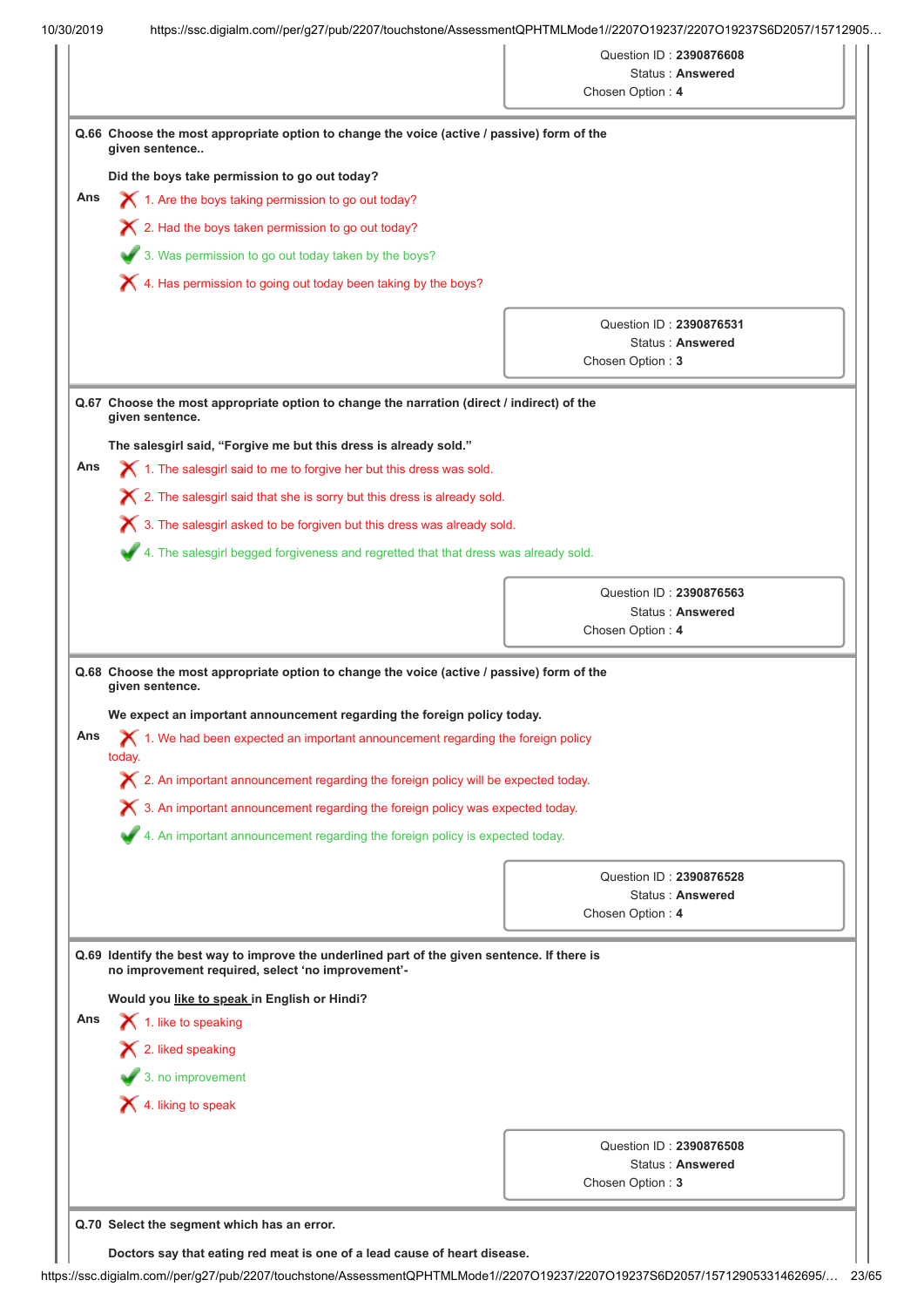| 10/30/2019 | https://ssc.digialm.com//per/g27/pub/2207/touchstone/AssessmentQPHTMLMode1//2207O19237/2207O19237S6D2057/15712905                                                                                                                                                                                                                                                                                                                                                               |                                                                 |  |
|------------|---------------------------------------------------------------------------------------------------------------------------------------------------------------------------------------------------------------------------------------------------------------------------------------------------------------------------------------------------------------------------------------------------------------------------------------------------------------------------------|-----------------------------------------------------------------|--|
| Ans        | 1. is one of a lead cause                                                                                                                                                                                                                                                                                                                                                                                                                                                       |                                                                 |  |
|            | $\blacktriangleright$ 2. of heart disease                                                                                                                                                                                                                                                                                                                                                                                                                                       |                                                                 |  |
|            | 3. Doctors say that                                                                                                                                                                                                                                                                                                                                                                                                                                                             |                                                                 |  |
|            | $\blacktriangleright$ 4. eating red meat                                                                                                                                                                                                                                                                                                                                                                                                                                        |                                                                 |  |
|            |                                                                                                                                                                                                                                                                                                                                                                                                                                                                                 |                                                                 |  |
|            |                                                                                                                                                                                                                                                                                                                                                                                                                                                                                 | Question ID: 2390876495<br>Status: Answered<br>Chosen Option: 1 |  |
|            | Q.71 Choose the most appropriate option to change the voice (active / passive) form of the<br>given sentence.                                                                                                                                                                                                                                                                                                                                                                   |                                                                 |  |
|            | Hillary Clinton and her daughter Chelsea are working on 'The Book of Gutsy women '.                                                                                                                                                                                                                                                                                                                                                                                             |                                                                 |  |
| Ans        | X 1. Hillary Clinton and Chelsea will have worked upon 'The Book of Gutsy Women'.                                                                                                                                                                                                                                                                                                                                                                                               |                                                                 |  |
|            | X 2. Hillary Clinton and her daughter Chelsea were working upon 'The Book of Gutsy<br>Women'                                                                                                                                                                                                                                                                                                                                                                                    |                                                                 |  |
|            | X 3. 'The Book of Gutsy Women' would have been worked upon by Hillary Clinton and<br>her daughter Chelsea.                                                                                                                                                                                                                                                                                                                                                                      |                                                                 |  |
|            | 4. 'The Book of Gutsy Women,'is being worked upon by Hillary Clinton and her<br>daughter Chelsea.                                                                                                                                                                                                                                                                                                                                                                               |                                                                 |  |
|            |                                                                                                                                                                                                                                                                                                                                                                                                                                                                                 | Question ID: 2390876527<br>Status: Answered<br>Chosen Option: 4 |  |
|            |                                                                                                                                                                                                                                                                                                                                                                                                                                                                                 |                                                                 |  |
|            | really work? Can it increase your cognitive abilities or your IQ? According to a few recent<br>studies, while these brain training tools might help sharpen your abilities to retain information,<br>they won't necessarily increase your intelligence or improve your ability to reason and think<br>abstractly.                                                                                                                                                               |                                                                 |  |
|            | The parent company of one of the most prominent "brain training" websites was recently fined<br>for deceptive advertising. According to the complainant, the company suggested its games<br>could reduce or delay cognitive impairment such as one might find in Alzheimer's patients,<br>which is false.                                                                                                                                                                       |                                                                 |  |
|            | So while there may be some benefits to brain training, don't expect miraculous results. Earlier<br>studies have found no link between increased intelligence and brain training exercises.                                                                                                                                                                                                                                                                                      |                                                                 |  |
|            | Same is the case with standardized tests. Students today take a wide variety of standardized<br>tests, from assessments throughout elementary school to evaluations required for college<br>admission. While test preparation for such assessments can increase factual knowledge, one<br>study suggests that this preparation does little to increase overall IQ.                                                                                                              |                                                                 |  |
|            | Why is it so? While test preparation increases what psychologists refer to as crystallized<br>intelligence, it does not increase what is known as fluid intelligence. Crystallized intelligence<br>includes facts and information, while fluid intelligence involves the ability to think abstractly or<br>logically.                                                                                                                                                           |                                                                 |  |
|            | In a study published in the journal Psychological Science, researchers looked at the IQ scores<br>and test scores of approximately 1,400 eighth-grade students. While schoolwork helped<br>increase the students' test scores, it had no effect on measures of fluid intelligence. The<br>authors suggest that fluid intelligence is a much better indicator of abilities such as problem-<br>solving ability, abstract thinking skills, memory capacity, and processing speed. |                                                                 |  |
|            | While the study found no indicator that test preparation improved IQ, that does not mean that<br>this preparation has no value. Research clearly shows that having high scores on<br>standardized tests is linked to having high scores on other important tests including Advanced<br>Placement tests, the SAT etc.                                                                                                                                                            |                                                                 |  |
|            | <b>SubQuestion No: 72</b>                                                                                                                                                                                                                                                                                                                                                                                                                                                       |                                                                 |  |
|            | Q.72 In the passage, 'give your brain a bit of a boost' means to -                                                                                                                                                                                                                                                                                                                                                                                                              |                                                                 |  |
| Ans        | 1. sharpen it                                                                                                                                                                                                                                                                                                                                                                                                                                                                   |                                                                 |  |
|            | $\blacktriangleright$ 2. increase its size                                                                                                                                                                                                                                                                                                                                                                                                                                      |                                                                 |  |
|            | $\blacktriangleright$ 3. be able to play video games                                                                                                                                                                                                                                                                                                                                                                                                                            |                                                                 |  |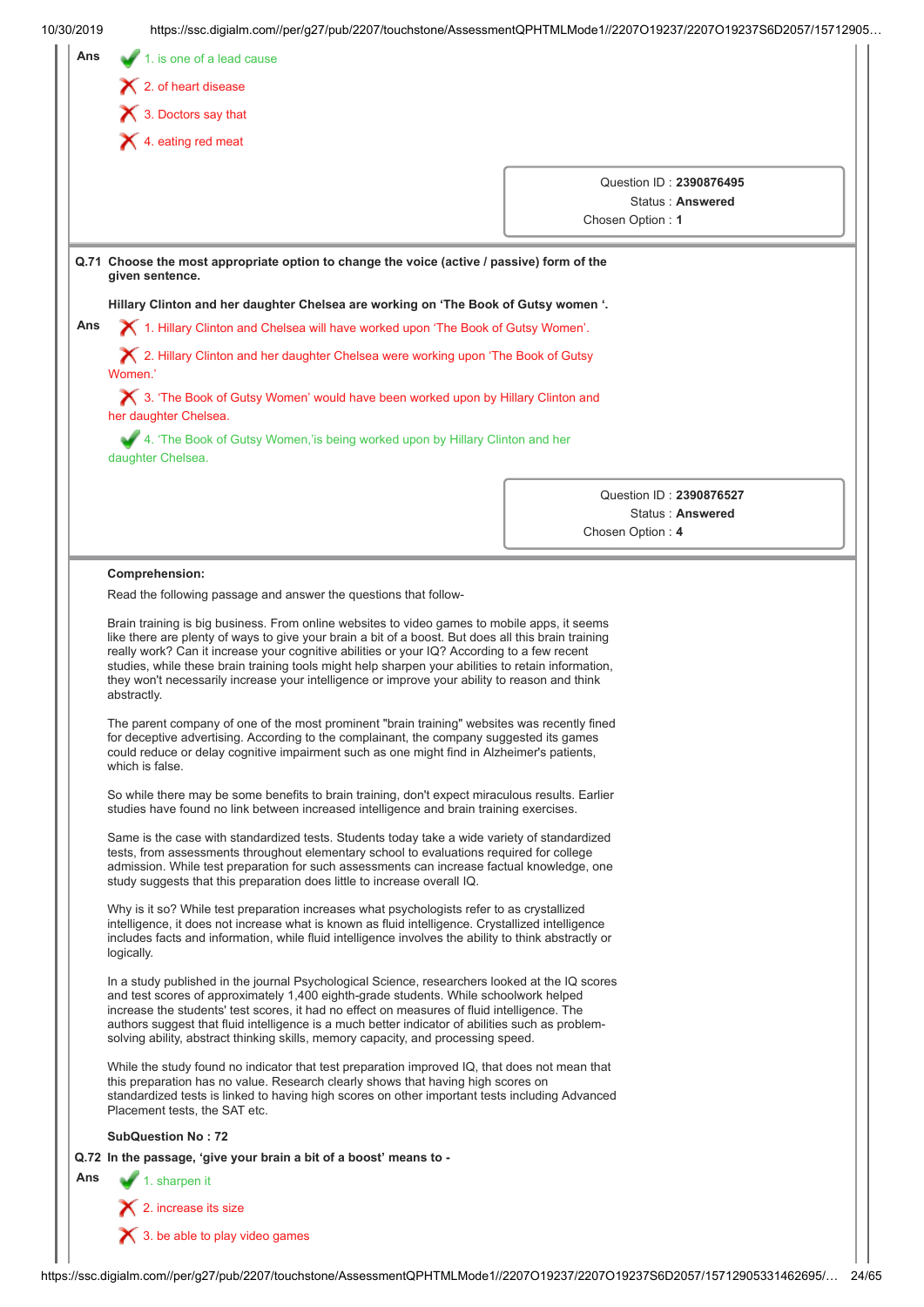|     |                                                                                                                                                                                                                                                                                                                                                                                                                                                                                                                          | Question ID: 2390876656<br>Status: Answered<br>Chosen Option: 1 |
|-----|--------------------------------------------------------------------------------------------------------------------------------------------------------------------------------------------------------------------------------------------------------------------------------------------------------------------------------------------------------------------------------------------------------------------------------------------------------------------------------------------------------------------------|-----------------------------------------------------------------|
|     | Comprehension:<br>Read the following passage and answer the questions that follow-                                                                                                                                                                                                                                                                                                                                                                                                                                       |                                                                 |
|     | Brain training is big business. From online websites to video games to mobile apps, it seems<br>like there are plenty of ways to give your brain a bit of a boost. But does all this brain training<br>really work? Can it increase your cognitive abilities or your IQ? According to a few recent<br>studies, while these brain training tools might help sharpen your abilities to retain information,<br>they won't necessarily increase your intelligence or improve your ability to reason and think<br>abstractly. |                                                                 |
|     | The parent company of one of the most prominent "brain training" websites was recently fined<br>for deceptive advertising. According to the complainant, the company suggested its games<br>could reduce or delay cognitive impairment such as one might find in Alzheimer's patients,<br>which is false.                                                                                                                                                                                                                |                                                                 |
|     | So while there may be some benefits to brain training, don't expect miraculous results. Earlier<br>studies have found no link between increased intelligence and brain training exercises.                                                                                                                                                                                                                                                                                                                               |                                                                 |
|     | Same is the case with standardized tests. Students today take a wide variety of standardized<br>tests, from assessments throughout elementary school to evaluations required for college<br>admission. While test preparation for such assessments can increase factual knowledge, one<br>study suggests that this preparation does little to increase overall IQ.                                                                                                                                                       |                                                                 |
|     | Why is it so? While test preparation increases what psychologists refer to as crystallized<br>intelligence, it does not increase what is known as fluid intelligence. Crystallized intelligence<br>includes facts and information, while fluid intelligence involves the ability to think abstractly or<br>logically.                                                                                                                                                                                                    |                                                                 |
|     | In a study published in the journal Psychological Science, researchers looked at the IQ scores<br>and test scores of approximately 1,400 eighth-grade students. While schoolwork helped<br>increase the students' test scores, it had no effect on measures of fluid intelligence. The<br>authors suggest that fluid intelligence is a much better indicator of abilities such as problem-<br>solving ability, abstract thinking skills, memory capacity, and processing speed.                                          |                                                                 |
|     | While the study found no indicator that test preparation improved IQ, that does not mean that<br>this preparation has no value. Research clearly shows that having high scores on<br>standardized tests is linked to having high scores on other important tests including Advanced<br>Placement tests, the SAT etc.                                                                                                                                                                                                     |                                                                 |
|     | <b>SubQuestion No: 73</b>                                                                                                                                                                                                                                                                                                                                                                                                                                                                                                |                                                                 |
| Ans | Q.73 What do brain training tools do?                                                                                                                                                                                                                                                                                                                                                                                                                                                                                    |                                                                 |
|     | 1. Improve problem solving abilities<br>$\boldsymbol{\times}$ 2. Increase intelligence                                                                                                                                                                                                                                                                                                                                                                                                                                   |                                                                 |
|     |                                                                                                                                                                                                                                                                                                                                                                                                                                                                                                                          |                                                                 |
|     | 3. Enable you to retain information                                                                                                                                                                                                                                                                                                                                                                                                                                                                                      |                                                                 |
|     | $\blacktriangleright$ 4. Sharpen the ability to think clearly                                                                                                                                                                                                                                                                                                                                                                                                                                                            |                                                                 |
|     |                                                                                                                                                                                                                                                                                                                                                                                                                                                                                                                          | Question ID: 2390876657                                         |
|     |                                                                                                                                                                                                                                                                                                                                                                                                                                                                                                                          | Status: Answered<br>Chosen Option: 3                            |
|     | Comprehension:                                                                                                                                                                                                                                                                                                                                                                                                                                                                                                           |                                                                 |
|     | Read the following passage and answer the questions that follow-                                                                                                                                                                                                                                                                                                                                                                                                                                                         |                                                                 |
|     | Brain training is big business. From online websites to video games to mobile apps, it seems<br>like there are plenty of ways to give your brain a bit of a boost. But does all this brain training<br>really work? Can it increase your cognitive abilities or your IQ? According to a few recent<br>studies, while these brain training tools might help sharpen your abilities to retain information,<br>they won't necessarily increase your intelligence or improve your ability to reason and think<br>abstractly. |                                                                 |
|     | The parent company of one of the most prominent "brain training" websites was recently fined<br>for deceptive advertising. According to the complainant, the company suggested its games<br>could reduce or delay cognitive impairment such as one might find in Alzheimer's patients,<br>which is false.                                                                                                                                                                                                                |                                                                 |
|     | So while there may be some benefits to brain training, don't expect miraculous results. Earlier<br>studies have found no link between increased intelligence and brain training exercises.                                                                                                                                                                                                                                                                                                                               |                                                                 |
|     | Same is the case with standardized tests. Students today take a wide variety of standardized                                                                                                                                                                                                                                                                                                                                                                                                                             |                                                                 |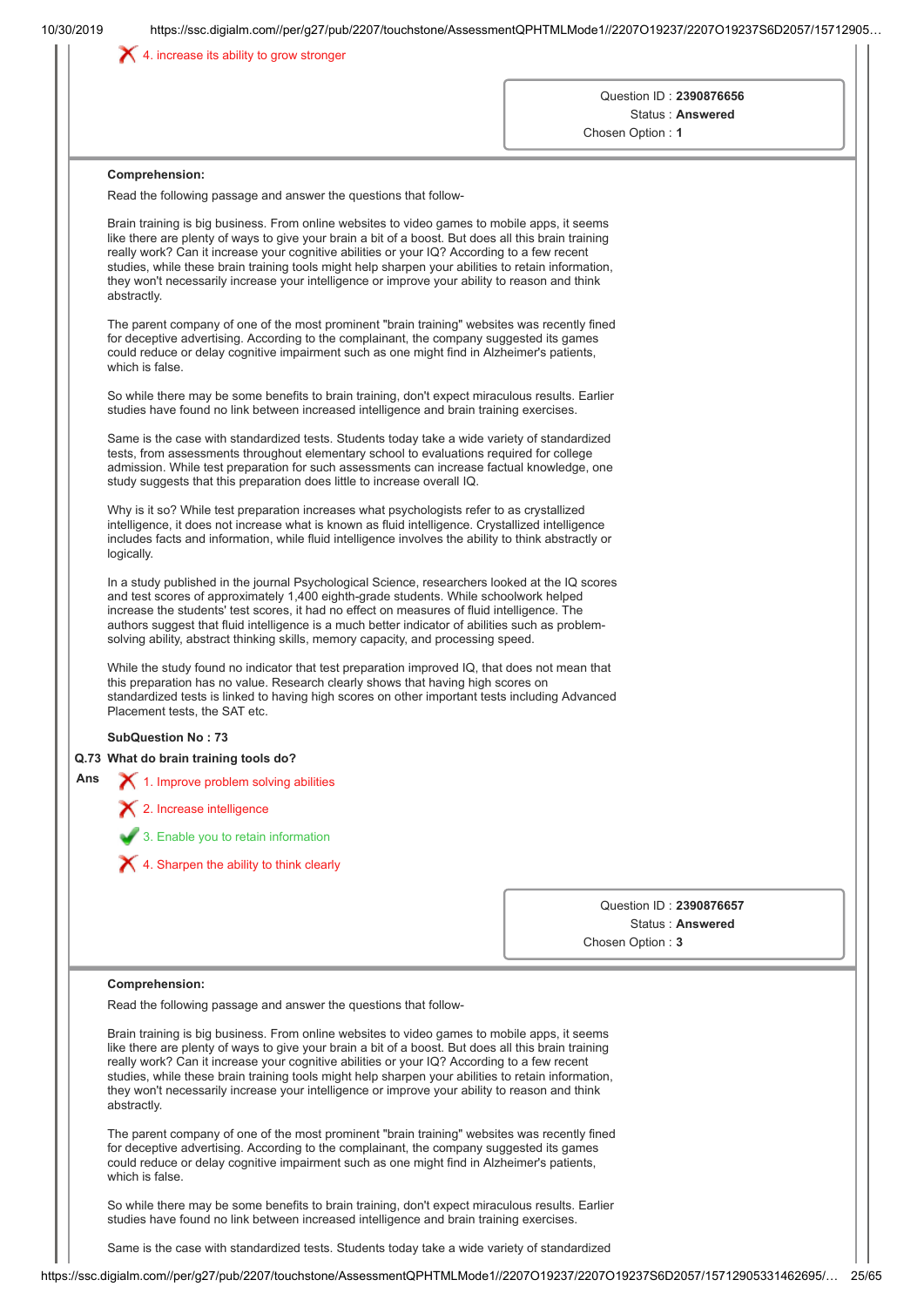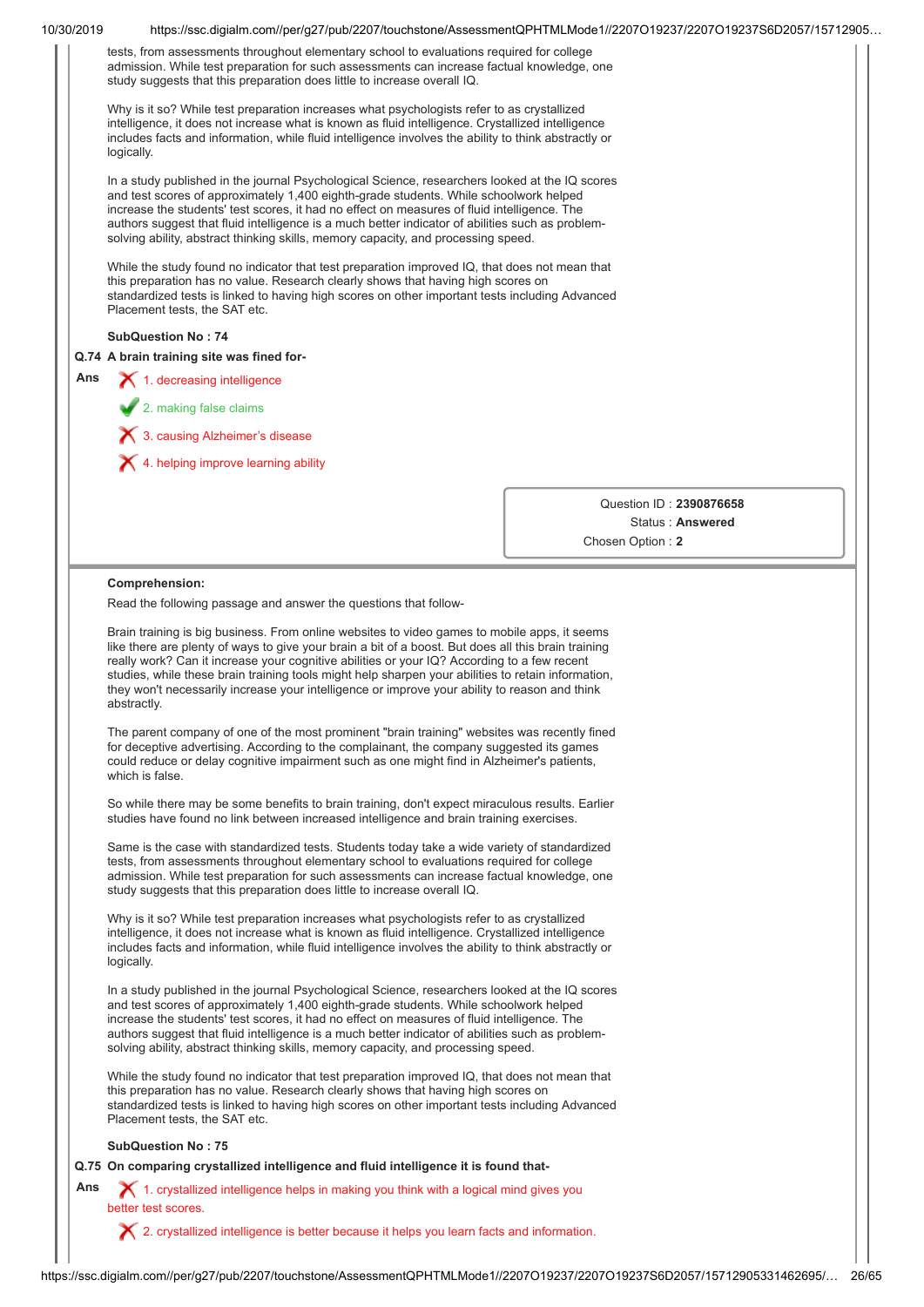|     | 3. fluid intelligence is what gives a learner skills such as problem-solving and<br>processing of information.                                                                                                                                                                                                                                                                                                                                                                                                           |                  |  |                                             |  |
|-----|--------------------------------------------------------------------------------------------------------------------------------------------------------------------------------------------------------------------------------------------------------------------------------------------------------------------------------------------------------------------------------------------------------------------------------------------------------------------------------------------------------------------------|------------------|--|---------------------------------------------|--|
|     | X 4. students have better fluid intelligence and perform better because of schoolwork and<br>standardized test.                                                                                                                                                                                                                                                                                                                                                                                                          |                  |  |                                             |  |
|     |                                                                                                                                                                                                                                                                                                                                                                                                                                                                                                                          |                  |  | Question ID: 2390876659                     |  |
|     |                                                                                                                                                                                                                                                                                                                                                                                                                                                                                                                          | Chosen Option: 3 |  | Status: Answered                            |  |
|     |                                                                                                                                                                                                                                                                                                                                                                                                                                                                                                                          |                  |  |                                             |  |
|     | Comprehension:                                                                                                                                                                                                                                                                                                                                                                                                                                                                                                           |                  |  |                                             |  |
|     | Read the following passage and answer the questions that follow-                                                                                                                                                                                                                                                                                                                                                                                                                                                         |                  |  |                                             |  |
|     | Brain training is big business. From online websites to video games to mobile apps, it seems<br>like there are plenty of ways to give your brain a bit of a boost. But does all this brain training<br>really work? Can it increase your cognitive abilities or your IQ? According to a few recent<br>studies, while these brain training tools might help sharpen your abilities to retain information,<br>they won't necessarily increase your intelligence or improve your ability to reason and think<br>abstractly. |                  |  |                                             |  |
|     | The parent company of one of the most prominent "brain training" websites was recently fined<br>for deceptive advertising. According to the complainant, the company suggested its games<br>could reduce or delay cognitive impairment such as one might find in Alzheimer's patients,<br>which is false.                                                                                                                                                                                                                |                  |  |                                             |  |
|     | So while there may be some benefits to brain training, don't expect miraculous results. Earlier<br>studies have found no link between increased intelligence and brain training exercises.                                                                                                                                                                                                                                                                                                                               |                  |  |                                             |  |
|     | Same is the case with standardized tests. Students today take a wide variety of standardized<br>tests, from assessments throughout elementary school to evaluations required for college<br>admission. While test preparation for such assessments can increase factual knowledge, one<br>study suggests that this preparation does little to increase overall IQ.                                                                                                                                                       |                  |  |                                             |  |
|     | Why is it so? While test preparation increases what psychologists refer to as crystallized<br>intelligence, it does not increase what is known as fluid intelligence. Crystallized intelligence<br>includes facts and information, while fluid intelligence involves the ability to think abstractly or<br>logically.                                                                                                                                                                                                    |                  |  |                                             |  |
|     | In a study published in the journal Psychological Science, researchers looked at the IQ scores<br>and test scores of approximately 1,400 eighth-grade students. While schoolwork helped<br>increase the students' test scores, it had no effect on measures of fluid intelligence. The<br>authors suggest that fluid intelligence is a much better indicator of abilities such as problem-<br>solving ability, abstract thinking skills, memory capacity, and processing speed.                                          |                  |  |                                             |  |
|     | While the study found no indicator that test preparation improved IQ, that does not mean that<br>this preparation has no value. Research clearly shows that having high scores on<br>standardized tests is linked to having high scores on other important tests including Advanced<br>Placement tests, the SAT etc.                                                                                                                                                                                                     |                  |  |                                             |  |
|     | <b>SubQuestion No: 76</b>                                                                                                                                                                                                                                                                                                                                                                                                                                                                                                |                  |  |                                             |  |
|     | Q.76 From the passage one can arrive at the conclusion that both brain training and<br>standardized tests -                                                                                                                                                                                                                                                                                                                                                                                                              |                  |  |                                             |  |
| Ans | 1. increase brain functioning and performance.                                                                                                                                                                                                                                                                                                                                                                                                                                                                           |                  |  |                                             |  |
|     | $\boldsymbol{\times}$ 2. sharpen logical thinking through intensive training.                                                                                                                                                                                                                                                                                                                                                                                                                                            |                  |  |                                             |  |
|     | 3. do not really increase overall IQ and mental abilities.                                                                                                                                                                                                                                                                                                                                                                                                                                                               |                  |  |                                             |  |
|     | X 4. make you more intelligent and get better results.                                                                                                                                                                                                                                                                                                                                                                                                                                                                   |                  |  |                                             |  |
|     |                                                                                                                                                                                                                                                                                                                                                                                                                                                                                                                          |                  |  |                                             |  |
|     |                                                                                                                                                                                                                                                                                                                                                                                                                                                                                                                          | Chosen Option: 3 |  | Question ID: 2390876660<br>Status: Answered |  |
|     |                                                                                                                                                                                                                                                                                                                                                                                                                                                                                                                          |                  |  |                                             |  |
|     | Q.77 Given below are four jumbled sentences. Pick the option that gives their correct order.                                                                                                                                                                                                                                                                                                                                                                                                                             |                  |  |                                             |  |
|     | A. Now, that the real estate sector has got its own regulator, RERA, from May 1, 2017,<br>things are expected to improve.<br>B. For many of the homebuyers, across locations the delay has extended to almost six                                                                                                                                                                                                                                                                                                        |                  |  |                                             |  |
|     | years or more.<br>C. In the absence of a regulator and with no rules in place, the builder-buyer battle                                                                                                                                                                                                                                                                                                                                                                                                                  |                  |  |                                             |  |
|     | appeared one-sided.<br>D. For the buyers of real estate properties the delay in possession of their homes has<br>been the biggest concern.                                                                                                                                                                                                                                                                                                                                                                               |                  |  |                                             |  |
| Ans | $\bigtimes$ 1. BACD                                                                                                                                                                                                                                                                                                                                                                                                                                                                                                      |                  |  |                                             |  |
|     |                                                                                                                                                                                                                                                                                                                                                                                                                                                                                                                          |                  |  |                                             |  |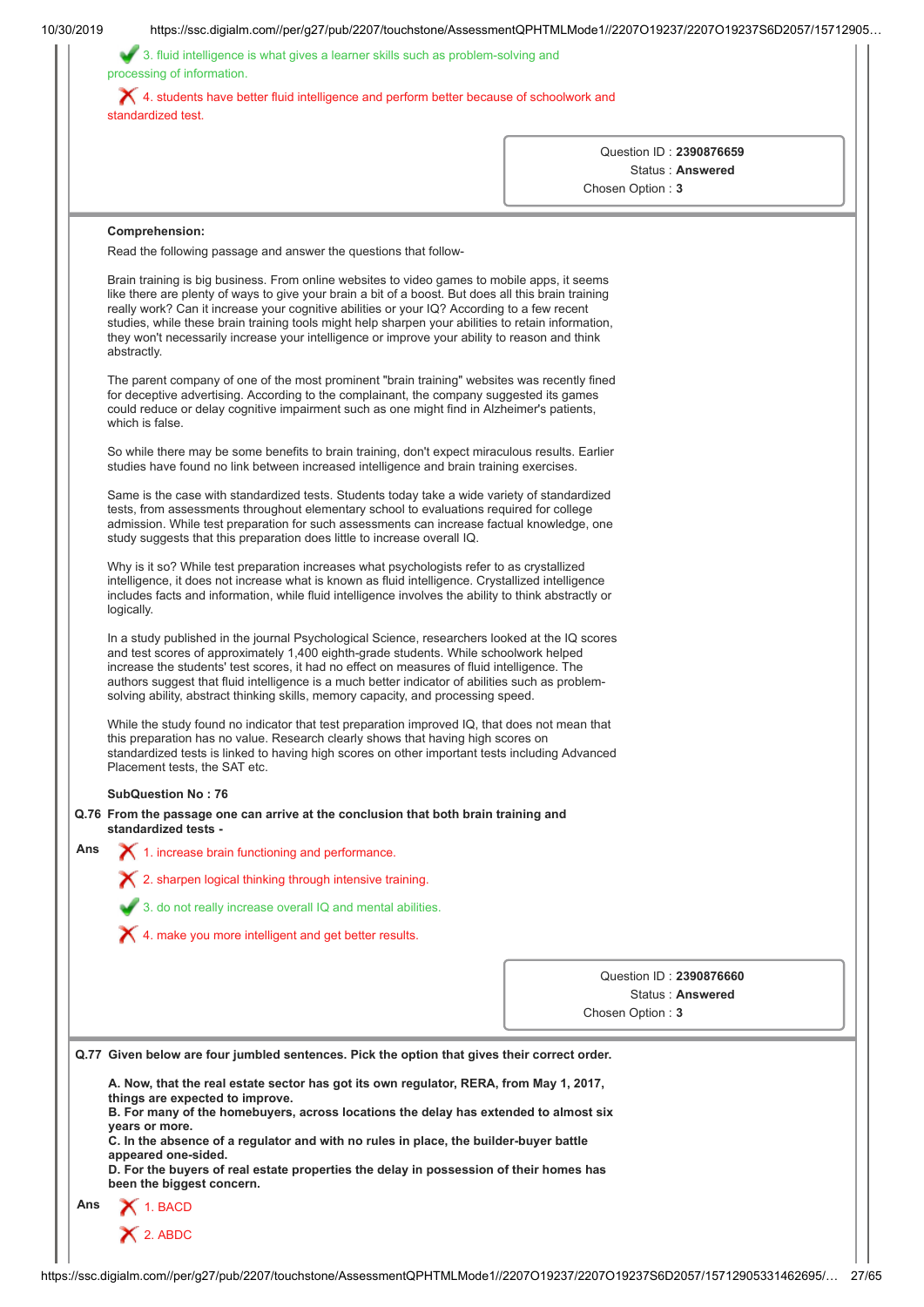|     | X 4. DABC                                                                                                                                         |                                                                 |  |
|-----|---------------------------------------------------------------------------------------------------------------------------------------------------|-----------------------------------------------------------------|--|
|     |                                                                                                                                                   | Question ID: 2390876607<br>Status: Answered<br>Chosen Option: 3 |  |
|     | Q.78 Select the segment which has an error.                                                                                                       |                                                                 |  |
|     | Is she go to visit her parents in the evening?                                                                                                    |                                                                 |  |
| Ans | $\bigtimes$ 1. to visit                                                                                                                           |                                                                 |  |
|     | $\blacktriangleright$ 2. in the evening                                                                                                           |                                                                 |  |
|     | $\bigtimes$ 3. her parents                                                                                                                        |                                                                 |  |
|     | $4.$ Is she go                                                                                                                                    |                                                                 |  |
|     |                                                                                                                                                   |                                                                 |  |
|     |                                                                                                                                                   | Question ID: 2390876488                                         |  |
|     |                                                                                                                                                   | Status: Answered                                                |  |
|     |                                                                                                                                                   | Chosen Option: 4                                                |  |
|     | Q.79 Choose the most appropriate option to change the voice (active / passive) form of the<br>given sentence.                                     |                                                                 |  |
|     | How were they managing the school for one year without a Principal?                                                                               |                                                                 |  |
| Ans | $\chi$ 1. How was the school managed for one year without a Principal?                                                                            |                                                                 |  |
|     | 2. How was the school being managed for one year without a Principal?                                                                             |                                                                 |  |
|     | X 3. How was the Principal managed for one year without a School?                                                                                 |                                                                 |  |
|     | $\bigtimes$ 4. How was the Principal being managed for one year without a School?                                                                 |                                                                 |  |
|     |                                                                                                                                                   |                                                                 |  |
|     |                                                                                                                                                   | Question ID: 2390876537                                         |  |
|     |                                                                                                                                                   | Status: Answered                                                |  |
|     |                                                                                                                                                   | Chosen Option: 2                                                |  |
|     | Q.80 Identify the best way to improve the underlined part of the given sentence. If there is<br>no improvement required, select 'no improvement'- |                                                                 |  |
|     | His large income was still insufficiently to meet the growing demands of his family.                                                              |                                                                 |  |
| Ans | 1. No improvement.                                                                                                                                |                                                                 |  |
|     | $\boldsymbol{\times}$ 2. have been still insufficient                                                                                             |                                                                 |  |
|     | 3. was still insufficient                                                                                                                         |                                                                 |  |
|     | $\bigtimes$ 4. was being yet insufficient                                                                                                         |                                                                 |  |
|     |                                                                                                                                                   |                                                                 |  |
|     |                                                                                                                                                   | Question ID: 2390876496<br>Status: Answered                     |  |
|     |                                                                                                                                                   | Chosen Option: 3                                                |  |
|     |                                                                                                                                                   |                                                                 |  |
|     | Q.81 Choose the most appropriate option to change the narration (direct / indirect) of the<br>given sentence.                                     |                                                                 |  |
|     | "Why is everybody leaving so early today?" said the manager.                                                                                      |                                                                 |  |
| Ans | 1. The manager asked why everybody was leaving so early that day.                                                                                 |                                                                 |  |
|     | $\boldsymbol{\times}$ 2. The manager asked why everybody was leaving so early today.                                                              |                                                                 |  |
|     | X 3. The manager asked why everybody left so early that day.                                                                                      |                                                                 |  |
|     | $\blacktriangleright$ 4. The manager asked why was everybody leaving so early that day.                                                           |                                                                 |  |
|     |                                                                                                                                                   |                                                                 |  |
|     |                                                                                                                                                   | Question ID: 2390876561                                         |  |
|     |                                                                                                                                                   |                                                                 |  |
|     |                                                                                                                                                   | Status: Answered<br>Chosen Option: 1                            |  |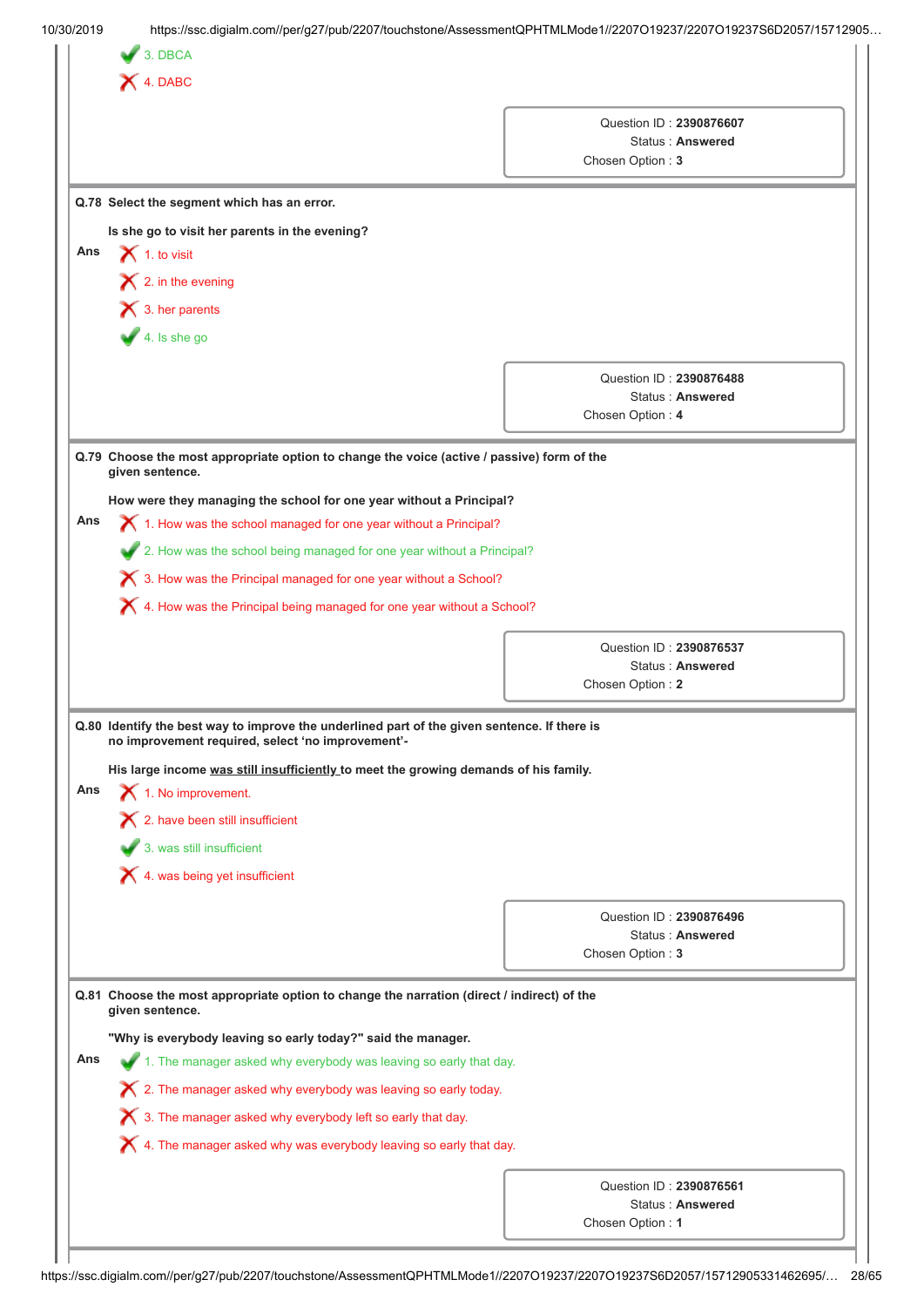|     | https://ssc.digialm.com//per/g27/pub/2207/touchstone/AssessmentQPHTMLMode1//2207O19237/2207O19237S6D2057/15712905                                                                     |                                             |  |  |  |
|-----|---------------------------------------------------------------------------------------------------------------------------------------------------------------------------------------|---------------------------------------------|--|--|--|
|     | Q.82 Given below are four jumbled sentences. Pick the option that gives their correct order.                                                                                          |                                             |  |  |  |
|     | A. Such was his devotion that Kaali Ma appeared before him with a thousand heads<br>and a thousand pairs of arms.                                                                     |                                             |  |  |  |
|     | B. Once, Tenali Raman wanted to visit the Kaali temple on the outskirts of the city and<br>pray.<br>C. It was quite dark by the time Tenali reached the temple, prostrated before the |                                             |  |  |  |
|     |                                                                                                                                                                                       |                                             |  |  |  |
|     | goddess, and with eyes closed started praying to Mother Kaali.                                                                                                                        |                                             |  |  |  |
|     | D. Raman who was dazzled to see Mother Kaali in all her glory, looked at her from left                                                                                                |                                             |  |  |  |
| Ans | to right and right to left and could not control his happiness.                                                                                                                       |                                             |  |  |  |
|     | $\blacktriangleright$ 1. BACD                                                                                                                                                         |                                             |  |  |  |
|     | $X$ 2. DCBA                                                                                                                                                                           |                                             |  |  |  |
|     | 3. BCAD                                                                                                                                                                               |                                             |  |  |  |
|     | X 4. CDAB                                                                                                                                                                             |                                             |  |  |  |
|     |                                                                                                                                                                                       |                                             |  |  |  |
|     |                                                                                                                                                                                       | Question ID: 2390876599                     |  |  |  |
|     |                                                                                                                                                                                       | Status: Answered                            |  |  |  |
|     |                                                                                                                                                                                       | Chosen Option: 3                            |  |  |  |
|     | Q.83 Choose the most appropriate option to change the narration (direct / indirect) of the<br>given sentence.                                                                         |                                             |  |  |  |
|     | He advised me to go abroad for higher studies the following year.                                                                                                                     |                                             |  |  |  |
| Ans | $\blacktriangleright$ 1. He said to me,"I go abroad for higher studies next year."                                                                                                    |                                             |  |  |  |
|     |                                                                                                                                                                                       |                                             |  |  |  |
|     | $\chi$ 2. He told to me,"You should go abroad for higher studies the following year."                                                                                                 |                                             |  |  |  |
|     | 3. He said to me, "You should go abroad for higher studies next year."                                                                                                                |                                             |  |  |  |
|     | X 4. He said to me,"Please go abroad for higher studies next year."                                                                                                                   |                                             |  |  |  |
|     |                                                                                                                                                                                       |                                             |  |  |  |
|     |                                                                                                                                                                                       | Question ID: 2390876541<br>Status: Answered |  |  |  |
|     |                                                                                                                                                                                       | Chosen Option: 3                            |  |  |  |
|     |                                                                                                                                                                                       |                                             |  |  |  |
|     | Comprehension:                                                                                                                                                                        |                                             |  |  |  |
|     | Read the following passage and fill in each blank with words chosen from options given.                                                                                               |                                             |  |  |  |
|     | Uncertainty looms over the revival of Naini Lake, a waterbody in the middle of Model Town in                                                                                          |                                             |  |  |  |
|     |                                                                                                                                                                                       |                                             |  |  |  |
|     | North Delhi, due to _______ (1) in the opinions of residents and local bodies regarding its                                                                                           |                                             |  |  |  |
|     | desilting and (2). While the Corporation claimed that the lake                                                                                                                        | $(3)$ for years                             |  |  |  |
|     | and several attempts by them to initiate a drive to desilt it were halted because of lack of<br>funds or (4) from locals, residents alleged that it is (5) fresh water lake and is    |                                             |  |  |  |
|     | free from silt, and only a water treatment plant will be enough to resolve the problem.                                                                                               |                                             |  |  |  |
|     | <b>SubQuestion No: 84</b>                                                                                                                                                             |                                             |  |  |  |
|     | Q.84 Select the most appropriate option to fill in blank No.1                                                                                                                         |                                             |  |  |  |
| Ans | $\blacktriangleright$ 1. feuds                                                                                                                                                        |                                             |  |  |  |
|     | × 2. protests                                                                                                                                                                         |                                             |  |  |  |
|     |                                                                                                                                                                                       |                                             |  |  |  |
|     | 3. differences                                                                                                                                                                        |                                             |  |  |  |
|     | $\blacktriangleright$ 4. objections                                                                                                                                                   |                                             |  |  |  |
|     |                                                                                                                                                                                       | Question ID: 2390876571                     |  |  |  |
|     |                                                                                                                                                                                       | Status: Answered                            |  |  |  |
|     |                                                                                                                                                                                       | Chosen Option: 3                            |  |  |  |
|     |                                                                                                                                                                                       |                                             |  |  |  |
|     | Comprehension:<br>Read the following passage and fill in each blank with words chosen from options given.                                                                             |                                             |  |  |  |
|     | Uncertainty looms over the revival of Naini Lake, a waterbody in the middle of Model Town in                                                                                          |                                             |  |  |  |
|     | North Delhi, due to (1) in the opinions of residents and local bodies regarding its                                                                                                   |                                             |  |  |  |
|     | desilting and ______ (2). While the Corporation claimed that the lake<br>and several attempts by them to initiate a drive to desilt it were halted because of lack of                 | (3) for years                               |  |  |  |
|     | funds or (4) from locals, residents alleged that it is (5) fresh water lake and is<br>free from silt, and only a water treatment plant will be enough to resolve the problem.         |                                             |  |  |  |
|     | <b>SubQuestion No: 85</b>                                                                                                                                                             |                                             |  |  |  |
|     | Q.85 Select the most appropriate option to fill in blank No.2                                                                                                                         |                                             |  |  |  |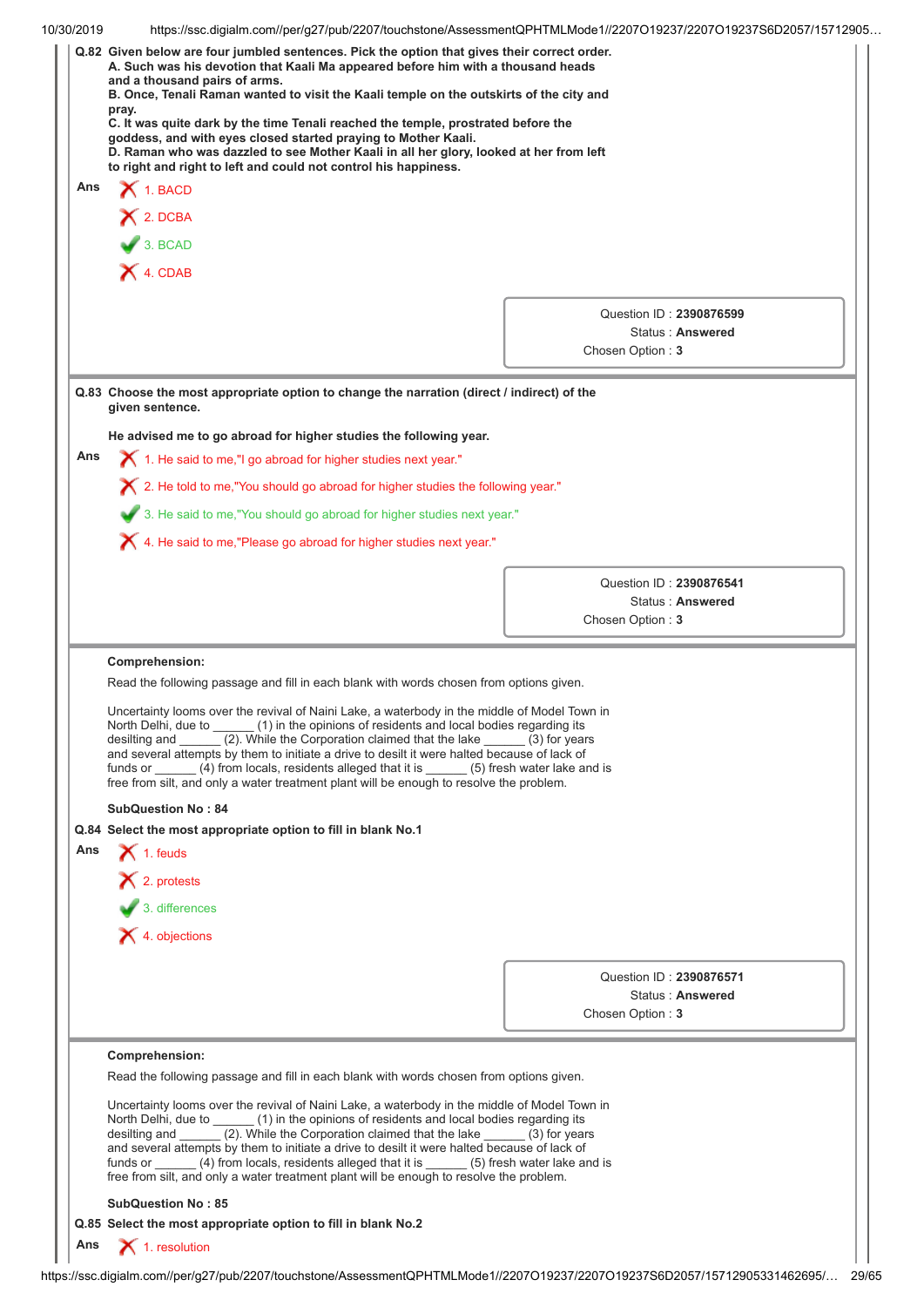| Ans<br>Read the following passage and fill in each blank with words chosen from options given.<br>Uncertainty looms over the revival of Naini Lake, a waterbody in the middle of Model Town in<br>North Delhi, due to _______ (1) in the opinions of residents and local bodies regarding its | $\blacktriangleright$ 3. beautification<br>$\blacktriangleright$ 4. moderation<br>Comprehension:<br>Read the following passage and fill in each blank with words chosen from options given.<br>Uncertainty looms over the revival of Naini Lake, a waterbody in the middle of Model Town in<br>North Delhi, due to ______ (1) in the opinions of residents and local bodies regarding its<br>desilting and $\frac{1}{2}$ . While the Corporation claimed that the lake $\frac{1}{2}$ (3) for years<br>and several attempts by them to initiate a drive to desilt it were halted because of lack of<br>funds or ______ (4) from locals, residents alleged that it is ______ (5) fresh water lake and is<br>free from silt, and only a water treatment plant will be enough to resolve the problem.<br><b>SubQuestion No: 86</b><br>Q.86 Select the most appropriate option to fill in blank No.3<br>1. is not to be desilted<br>$\blacktriangleright$ 2. is desilted<br>3. hasn't been desilted<br>$\blacktriangleright$ 4. has desilted<br>Comprehension: | Question ID: 2390876572<br>Status: Answered<br>Chosen Option: 3<br>Question ID: 2390876573<br>Status: Answered<br>Chosen Option: 3 |  |
|-----------------------------------------------------------------------------------------------------------------------------------------------------------------------------------------------------------------------------------------------------------------------------------------------|-----------------------------------------------------------------------------------------------------------------------------------------------------------------------------------------------------------------------------------------------------------------------------------------------------------------------------------------------------------------------------------------------------------------------------------------------------------------------------------------------------------------------------------------------------------------------------------------------------------------------------------------------------------------------------------------------------------------------------------------------------------------------------------------------------------------------------------------------------------------------------------------------------------------------------------------------------------------------------------------------------------------------------------------------------------|------------------------------------------------------------------------------------------------------------------------------------|--|
|                                                                                                                                                                                                                                                                                               |                                                                                                                                                                                                                                                                                                                                                                                                                                                                                                                                                                                                                                                                                                                                                                                                                                                                                                                                                                                                                                                           |                                                                                                                                    |  |
|                                                                                                                                                                                                                                                                                               |                                                                                                                                                                                                                                                                                                                                                                                                                                                                                                                                                                                                                                                                                                                                                                                                                                                                                                                                                                                                                                                           |                                                                                                                                    |  |
|                                                                                                                                                                                                                                                                                               |                                                                                                                                                                                                                                                                                                                                                                                                                                                                                                                                                                                                                                                                                                                                                                                                                                                                                                                                                                                                                                                           |                                                                                                                                    |  |
|                                                                                                                                                                                                                                                                                               |                                                                                                                                                                                                                                                                                                                                                                                                                                                                                                                                                                                                                                                                                                                                                                                                                                                                                                                                                                                                                                                           |                                                                                                                                    |  |
|                                                                                                                                                                                                                                                                                               |                                                                                                                                                                                                                                                                                                                                                                                                                                                                                                                                                                                                                                                                                                                                                                                                                                                                                                                                                                                                                                                           |                                                                                                                                    |  |
|                                                                                                                                                                                                                                                                                               |                                                                                                                                                                                                                                                                                                                                                                                                                                                                                                                                                                                                                                                                                                                                                                                                                                                                                                                                                                                                                                                           |                                                                                                                                    |  |
|                                                                                                                                                                                                                                                                                               |                                                                                                                                                                                                                                                                                                                                                                                                                                                                                                                                                                                                                                                                                                                                                                                                                                                                                                                                                                                                                                                           |                                                                                                                                    |  |
|                                                                                                                                                                                                                                                                                               |                                                                                                                                                                                                                                                                                                                                                                                                                                                                                                                                                                                                                                                                                                                                                                                                                                                                                                                                                                                                                                                           |                                                                                                                                    |  |
|                                                                                                                                                                                                                                                                                               |                                                                                                                                                                                                                                                                                                                                                                                                                                                                                                                                                                                                                                                                                                                                                                                                                                                                                                                                                                                                                                                           |                                                                                                                                    |  |
|                                                                                                                                                                                                                                                                                               |                                                                                                                                                                                                                                                                                                                                                                                                                                                                                                                                                                                                                                                                                                                                                                                                                                                                                                                                                                                                                                                           |                                                                                                                                    |  |
|                                                                                                                                                                                                                                                                                               |                                                                                                                                                                                                                                                                                                                                                                                                                                                                                                                                                                                                                                                                                                                                                                                                                                                                                                                                                                                                                                                           |                                                                                                                                    |  |
|                                                                                                                                                                                                                                                                                               |                                                                                                                                                                                                                                                                                                                                                                                                                                                                                                                                                                                                                                                                                                                                                                                                                                                                                                                                                                                                                                                           |                                                                                                                                    |  |
|                                                                                                                                                                                                                                                                                               |                                                                                                                                                                                                                                                                                                                                                                                                                                                                                                                                                                                                                                                                                                                                                                                                                                                                                                                                                                                                                                                           |                                                                                                                                    |  |
|                                                                                                                                                                                                                                                                                               |                                                                                                                                                                                                                                                                                                                                                                                                                                                                                                                                                                                                                                                                                                                                                                                                                                                                                                                                                                                                                                                           |                                                                                                                                    |  |
|                                                                                                                                                                                                                                                                                               |                                                                                                                                                                                                                                                                                                                                                                                                                                                                                                                                                                                                                                                                                                                                                                                                                                                                                                                                                                                                                                                           |                                                                                                                                    |  |
|                                                                                                                                                                                                                                                                                               |                                                                                                                                                                                                                                                                                                                                                                                                                                                                                                                                                                                                                                                                                                                                                                                                                                                                                                                                                                                                                                                           |                                                                                                                                    |  |
|                                                                                                                                                                                                                                                                                               |                                                                                                                                                                                                                                                                                                                                                                                                                                                                                                                                                                                                                                                                                                                                                                                                                                                                                                                                                                                                                                                           |                                                                                                                                    |  |
|                                                                                                                                                                                                                                                                                               |                                                                                                                                                                                                                                                                                                                                                                                                                                                                                                                                                                                                                                                                                                                                                                                                                                                                                                                                                                                                                                                           |                                                                                                                                    |  |
|                                                                                                                                                                                                                                                                                               | desilting and _______ (2). While the Corporation claimed that the lake ______ (3) for years<br>and several attempts by them to initiate a drive to desilt it were halted because of lack of<br>funds or (4) from locals, residents alleged that it is (5) fresh water lake and is<br>free from silt, and only a water treatment plant will be enough to resolve the problem.<br><b>SubQuestion No: 87</b>                                                                                                                                                                                                                                                                                                                                                                                                                                                                                                                                                                                                                                                 |                                                                                                                                    |  |
|                                                                                                                                                                                                                                                                                               | Q.87 Select the most appropriate option to fill in blank No.4                                                                                                                                                                                                                                                                                                                                                                                                                                                                                                                                                                                                                                                                                                                                                                                                                                                                                                                                                                                             |                                                                                                                                    |  |
| Ans                                                                                                                                                                                                                                                                                           | $\blacktriangleright$ 1. assault                                                                                                                                                                                                                                                                                                                                                                                                                                                                                                                                                                                                                                                                                                                                                                                                                                                                                                                                                                                                                          |                                                                                                                                    |  |
|                                                                                                                                                                                                                                                                                               | $\sqrt{2}$ . resistance                                                                                                                                                                                                                                                                                                                                                                                                                                                                                                                                                                                                                                                                                                                                                                                                                                                                                                                                                                                                                                   |                                                                                                                                    |  |
|                                                                                                                                                                                                                                                                                               | $\bigtimes$ 3. activation                                                                                                                                                                                                                                                                                                                                                                                                                                                                                                                                                                                                                                                                                                                                                                                                                                                                                                                                                                                                                                 |                                                                                                                                    |  |
|                                                                                                                                                                                                                                                                                               | $\bigtimes$ 4. applause                                                                                                                                                                                                                                                                                                                                                                                                                                                                                                                                                                                                                                                                                                                                                                                                                                                                                                                                                                                                                                   |                                                                                                                                    |  |
|                                                                                                                                                                                                                                                                                               |                                                                                                                                                                                                                                                                                                                                                                                                                                                                                                                                                                                                                                                                                                                                                                                                                                                                                                                                                                                                                                                           |                                                                                                                                    |  |
|                                                                                                                                                                                                                                                                                               |                                                                                                                                                                                                                                                                                                                                                                                                                                                                                                                                                                                                                                                                                                                                                                                                                                                                                                                                                                                                                                                           | Question ID: 2390876574                                                                                                            |  |
|                                                                                                                                                                                                                                                                                               |                                                                                                                                                                                                                                                                                                                                                                                                                                                                                                                                                                                                                                                                                                                                                                                                                                                                                                                                                                                                                                                           | Status: Answered<br>Chosen Option: 2                                                                                               |  |
|                                                                                                                                                                                                                                                                                               |                                                                                                                                                                                                                                                                                                                                                                                                                                                                                                                                                                                                                                                                                                                                                                                                                                                                                                                                                                                                                                                           |                                                                                                                                    |  |
|                                                                                                                                                                                                                                                                                               | Comprehension:                                                                                                                                                                                                                                                                                                                                                                                                                                                                                                                                                                                                                                                                                                                                                                                                                                                                                                                                                                                                                                            |                                                                                                                                    |  |
|                                                                                                                                                                                                                                                                                               | Read the following passage and fill in each blank with words chosen from options given.                                                                                                                                                                                                                                                                                                                                                                                                                                                                                                                                                                                                                                                                                                                                                                                                                                                                                                                                                                   |                                                                                                                                    |  |
|                                                                                                                                                                                                                                                                                               | Uncertainty looms over the revival of Naini Lake, a waterbody in the middle of Model Town in<br>North Delhi, due to (1) in the opinions of residents and local bodies regarding its<br>(2). While the Corporation claimed that the lake<br>desilting and<br>and several attempts by them to initiate a drive to desilt it were halted because of lack of<br>funds or (4) from locals, residents alleged that it is (5) fresh water lake and is<br>free from silt, and only a water treatment plant will be enough to resolve the problem.                                                                                                                                                                                                                                                                                                                                                                                                                                                                                                                 | $(3)$ for years                                                                                                                    |  |
|                                                                                                                                                                                                                                                                                               | <b>SubQuestion No: 88</b>                                                                                                                                                                                                                                                                                                                                                                                                                                                                                                                                                                                                                                                                                                                                                                                                                                                                                                                                                                                                                                 |                                                                                                                                    |  |
|                                                                                                                                                                                                                                                                                               | Q.88 Select the most appropriate option to fill in blank No.5                                                                                                                                                                                                                                                                                                                                                                                                                                                                                                                                                                                                                                                                                                                                                                                                                                                                                                                                                                                             |                                                                                                                                    |  |
| Ans                                                                                                                                                                                                                                                                                           | $\times$ 2. some                                                                                                                                                                                                                                                                                                                                                                                                                                                                                                                                                                                                                                                                                                                                                                                                                                                                                                                                                                                                                                          |                                                                                                                                    |  |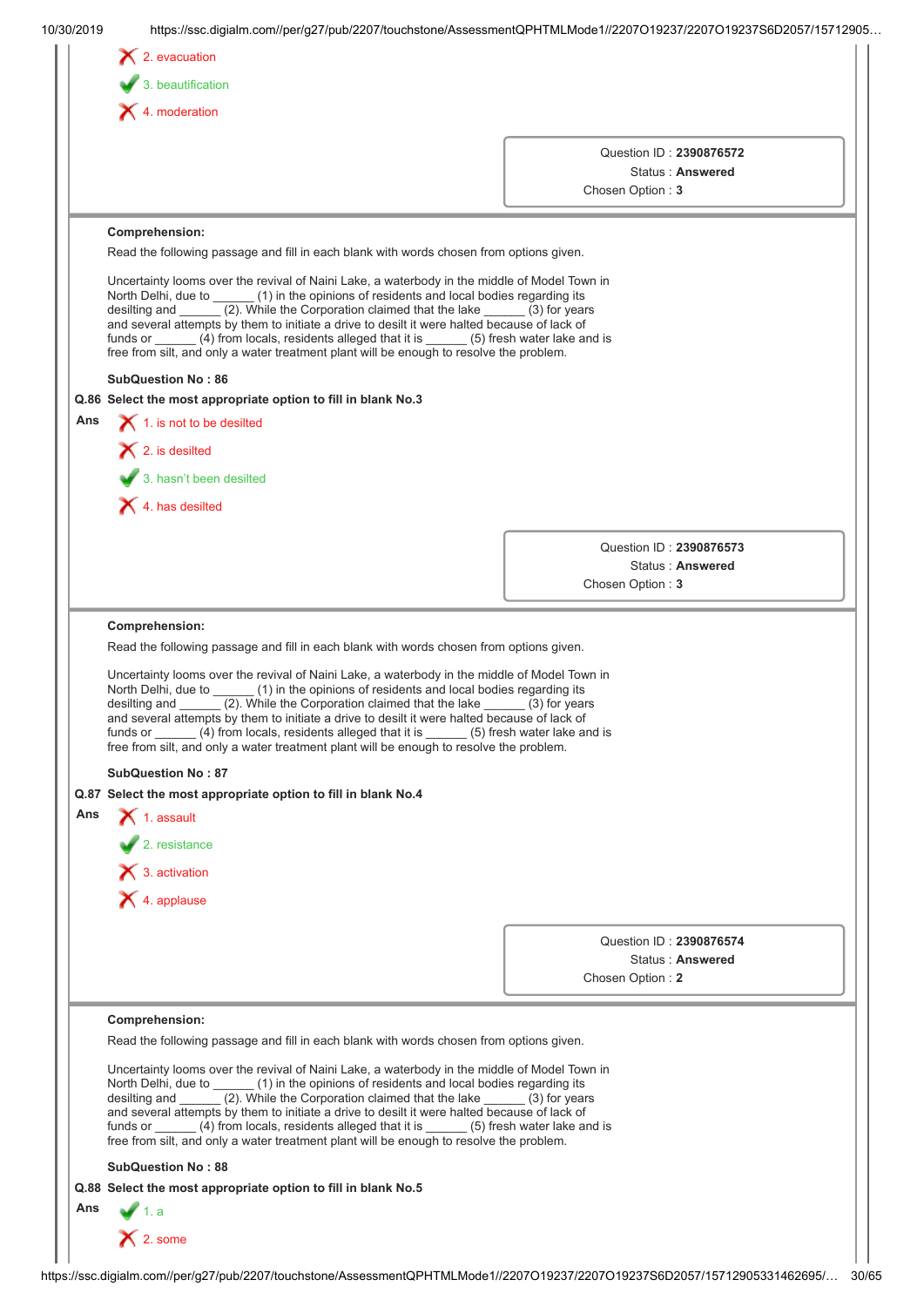|     | $\bigtimes$ 4. any                                                                                                                                                                                                                                                                                                                                                                                                                                                                                                                                                         |                                                                 |  |
|-----|----------------------------------------------------------------------------------------------------------------------------------------------------------------------------------------------------------------------------------------------------------------------------------------------------------------------------------------------------------------------------------------------------------------------------------------------------------------------------------------------------------------------------------------------------------------------------|-----------------------------------------------------------------|--|
|     |                                                                                                                                                                                                                                                                                                                                                                                                                                                                                                                                                                            | Question ID: 2390876575<br>Status: Answered<br>Chosen Option: 1 |  |
|     | Q.89 Select the word which means the same as the group of words given.                                                                                                                                                                                                                                                                                                                                                                                                                                                                                                     |                                                                 |  |
|     | found everywhere                                                                                                                                                                                                                                                                                                                                                                                                                                                                                                                                                           |                                                                 |  |
| Ans | $\bigtimes$ 1. scarce                                                                                                                                                                                                                                                                                                                                                                                                                                                                                                                                                      |                                                                 |  |
|     | $\mathsf{\times}$ 2. unusual                                                                                                                                                                                                                                                                                                                                                                                                                                                                                                                                               |                                                                 |  |
|     | $\blacktriangleright$ 3. omnipresent                                                                                                                                                                                                                                                                                                                                                                                                                                                                                                                                       |                                                                 |  |
|     | $\blacktriangleright$ 4. rare                                                                                                                                                                                                                                                                                                                                                                                                                                                                                                                                              |                                                                 |  |
|     |                                                                                                                                                                                                                                                                                                                                                                                                                                                                                                                                                                            |                                                                 |  |
|     |                                                                                                                                                                                                                                                                                                                                                                                                                                                                                                                                                                            | Question ID: 2390876642<br>Status: Answered                     |  |
|     |                                                                                                                                                                                                                                                                                                                                                                                                                                                                                                                                                                            | Chosen Option: 3                                                |  |
|     |                                                                                                                                                                                                                                                                                                                                                                                                                                                                                                                                                                            |                                                                 |  |
|     | Q.90 Identify the best way to improve the underlined part of the given sentence. If there is<br>no improvement required, select 'no improvement'-                                                                                                                                                                                                                                                                                                                                                                                                                          |                                                                 |  |
|     | I had no idea at first how difficult it was being track the identity of every tree in Delhi.                                                                                                                                                                                                                                                                                                                                                                                                                                                                               |                                                                 |  |
| Ans | 1. was to track                                                                                                                                                                                                                                                                                                                                                                                                                                                                                                                                                            |                                                                 |  |
|     | $\blacktriangleright$ 2. were to tracked                                                                                                                                                                                                                                                                                                                                                                                                                                                                                                                                   |                                                                 |  |
|     |                                                                                                                                                                                                                                                                                                                                                                                                                                                                                                                                                                            |                                                                 |  |
|     | 1 3. No improvement.                                                                                                                                                                                                                                                                                                                                                                                                                                                                                                                                                       |                                                                 |  |
|     | $\blacktriangleright$ 4. have been tracking                                                                                                                                                                                                                                                                                                                                                                                                                                                                                                                                |                                                                 |  |
|     |                                                                                                                                                                                                                                                                                                                                                                                                                                                                                                                                                                            | Question ID: 2390876505                                         |  |
|     |                                                                                                                                                                                                                                                                                                                                                                                                                                                                                                                                                                            | Status: Answered                                                |  |
|     |                                                                                                                                                                                                                                                                                                                                                                                                                                                                                                                                                                            | Chosen Option: 1                                                |  |
|     | Q.91 Choose the most appropriate option to change the narration (direct / indirect) of the<br>given sentence.                                                                                                                                                                                                                                                                                                                                                                                                                                                              |                                                                 |  |
|     | The RWA members said, "We want to see the audited accounts before we make more<br>payments."                                                                                                                                                                                                                                                                                                                                                                                                                                                                               |                                                                 |  |
| Ans | $\bm{\times}$ 1. The RWA members are saying that they want to see the audited accounts before<br>they make more payments.                                                                                                                                                                                                                                                                                                                                                                                                                                                  |                                                                 |  |
|     | $\bigtimes$ 2. The RWA members said that we want to see the audited accounts before we make<br>more payments.                                                                                                                                                                                                                                                                                                                                                                                                                                                              |                                                                 |  |
|     | 3. The RWA members said that they wanted to see the audited accounts before they<br>made more payments.                                                                                                                                                                                                                                                                                                                                                                                                                                                                    |                                                                 |  |
|     |                                                                                                                                                                                                                                                                                                                                                                                                                                                                                                                                                                            |                                                                 |  |
|     | $\bigtimes$ 4. The RWA members said we wanted to see the audited accounts before we make<br>more payments.                                                                                                                                                                                                                                                                                                                                                                                                                                                                 |                                                                 |  |
|     |                                                                                                                                                                                                                                                                                                                                                                                                                                                                                                                                                                            | Question ID: 2390876553                                         |  |
|     |                                                                                                                                                                                                                                                                                                                                                                                                                                                                                                                                                                            | Status: Answered                                                |  |
|     |                                                                                                                                                                                                                                                                                                                                                                                                                                                                                                                                                                            | Chosen Option: 3                                                |  |
|     | Q.92 Given below are four jumbled sentences. Pick the option that gives their correct order.<br>A. So he told his son that for every careless act of his he would hammer a nail into a<br>wooden pillar in their house, and for every positive act he would pull out one nail.<br>B. The boy saw that the pillar was getting crowded with nails and realised his mistake.<br>C. A father wanted to inculcate a sense of responsibility in his careless son.<br>D. He resolved to change his behaviour and soon the nails started coming out, till<br>there were none left. |                                                                 |  |
| Ans | 1. CDBA                                                                                                                                                                                                                                                                                                                                                                                                                                                                                                                                                                    |                                                                 |  |
|     | $X$ 2. BACD                                                                                                                                                                                                                                                                                                                                                                                                                                                                                                                                                                |                                                                 |  |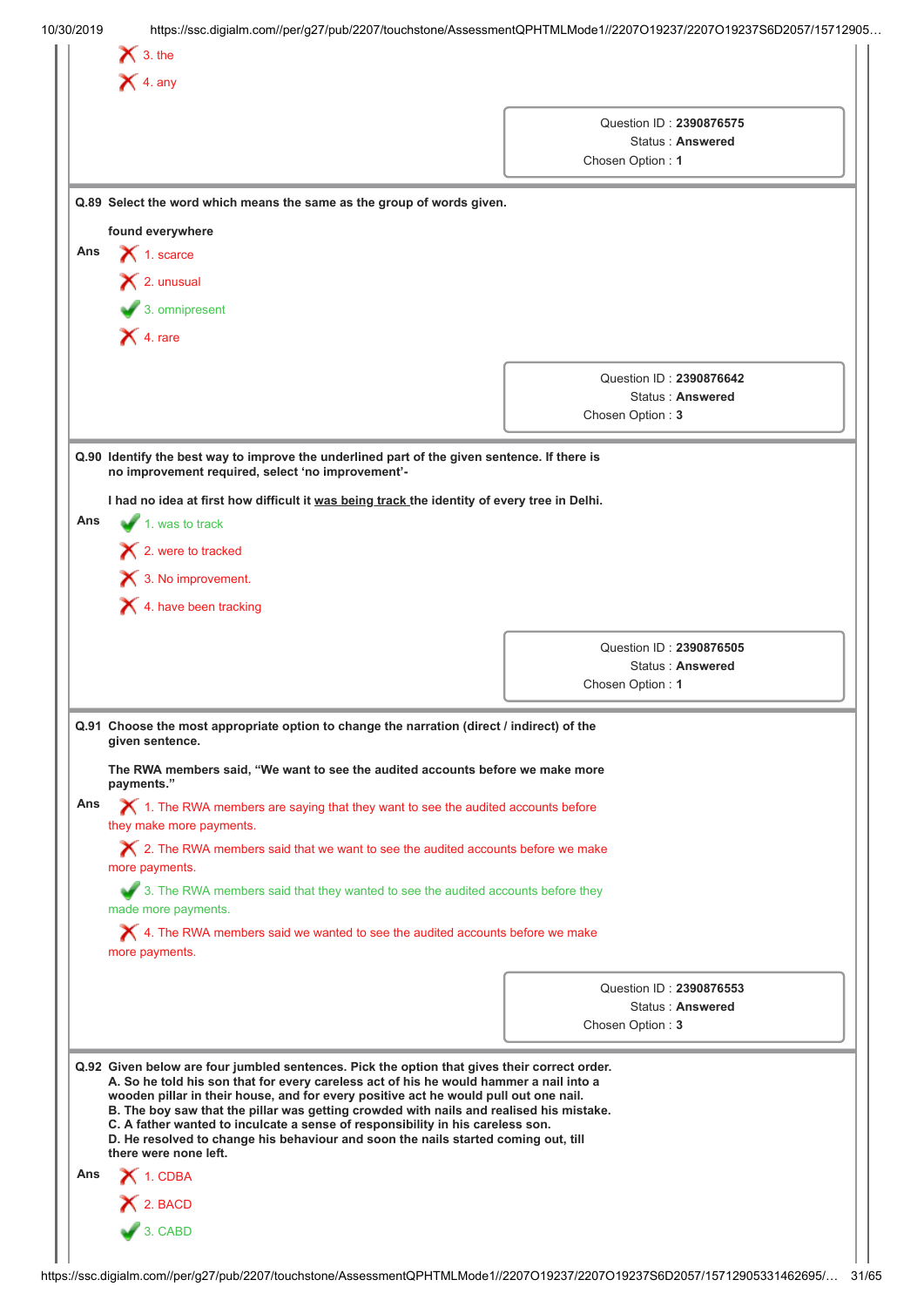|     |                                                                                                                                                                                      | Chosen Option: 3        | Question ID: 2390876605<br>Status: Answered |
|-----|--------------------------------------------------------------------------------------------------------------------------------------------------------------------------------------|-------------------------|---------------------------------------------|
|     | Q.93 Select the word which means the same as the group of words given.                                                                                                               |                         |                                             |
|     | proceeding in a gradual way and secretly intending to cause harm                                                                                                                     |                         |                                             |
| Ans | $\bigtimes$ 1. solvent                                                                                                                                                               |                         |                                             |
|     | $\bigtimes$ 2. benevolent                                                                                                                                                            |                         |                                             |
|     | $\bigvee$ 3. insidious                                                                                                                                                               |                         |                                             |
|     | $\blacktriangleright$ 4. malevolent                                                                                                                                                  |                         |                                             |
|     |                                                                                                                                                                                      |                         |                                             |
|     |                                                                                                                                                                                      | Question ID: 2390876641 | Status: Answered                            |
|     |                                                                                                                                                                                      | Chosen Option: 4        |                                             |
|     | Q.94 Select the segment which has an error.                                                                                                                                          |                         |                                             |
|     |                                                                                                                                                                                      |                         |                                             |
|     | A recent government report highlight that the shortage of teachers in higher<br>educational institutions is greater than that in countries like China, Brazil, Sweden and<br>Russia. |                         |                                             |
| Ans | $\blacktriangleright$ 1. in higher educational institutions                                                                                                                          |                         |                                             |
|     | $\blacktriangleright$ 2. is greater than                                                                                                                                             |                         |                                             |
|     | 3. A recent government report highlight                                                                                                                                              |                         |                                             |
|     | $\blacktriangleright$ 4. that the shortage of teachers                                                                                                                               |                         |                                             |
|     |                                                                                                                                                                                      |                         |                                             |
|     |                                                                                                                                                                                      | Question ID: 2390876481 | Status: Answered                            |
|     |                                                                                                                                                                                      | Chosen Option: 3        |                                             |
|     | Q.95 Choose the most appropriate option to change the voice (active / passive) form of the                                                                                           |                         |                                             |
|     | given sentence.                                                                                                                                                                      |                         |                                             |
| Ans | The two little girls were playing a game of dice.                                                                                                                                    |                         |                                             |
|     | 1. A game of dice was being played by the two little girls.                                                                                                                          |                         |                                             |
|     | $\boldsymbol{\times}$ 2. The two little girls had been playing a game of dice.                                                                                                       |                         |                                             |
|     | X 3. A game of dice was played by the two little girls.                                                                                                                              |                         |                                             |
|     | X 4. The two little girls had played a game of dice.                                                                                                                                 |                         |                                             |
|     |                                                                                                                                                                                      | Question ID: 2390876530 |                                             |
|     |                                                                                                                                                                                      |                         | Status: Answered                            |
|     |                                                                                                                                                                                      | Chosen Option: 1        |                                             |
|     | Q.96 Identify the best way to improve the underlined part of the given sentence. If there is<br>no improvement required, select 'no improvement'-                                    |                         |                                             |
|     | My new office is in a first floor of the new office complex.                                                                                                                         |                         |                                             |
|     | $\blacktriangleright$ 1. on the first floor                                                                                                                                          |                         |                                             |
|     |                                                                                                                                                                                      |                         |                                             |
|     | $\mathsf{\times}$ 2. no improvement                                                                                                                                                  |                         |                                             |
|     | 3. over first floor                                                                                                                                                                  |                         |                                             |
| Ans | $\bigtimes$ 4. at above floor                                                                                                                                                        |                         |                                             |
|     |                                                                                                                                                                                      |                         |                                             |
|     |                                                                                                                                                                                      |                         | Question ID: 2390876514<br>Status: Answered |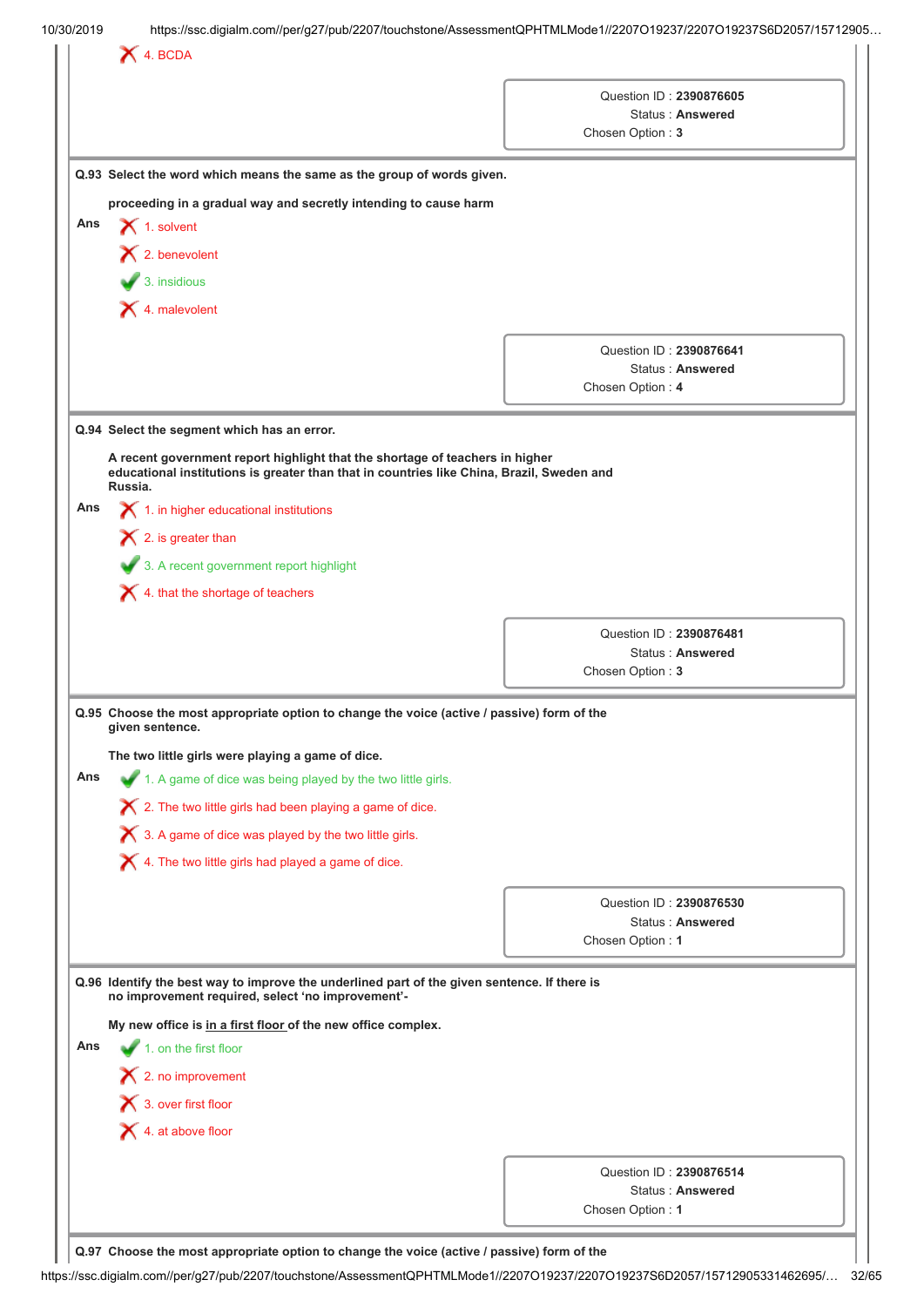| 10/30/2019 | https://ssc.digialm.com//per/g27/pub/2207/touchstone/AssessmentQPHTMLMode1//2207O19237/2207O19237S6D2057/15712905                                                                                                                                                                                                                                                                                                                                                                                                                                                                                                     |                                             |  |
|------------|-----------------------------------------------------------------------------------------------------------------------------------------------------------------------------------------------------------------------------------------------------------------------------------------------------------------------------------------------------------------------------------------------------------------------------------------------------------------------------------------------------------------------------------------------------------------------------------------------------------------------|---------------------------------------------|--|
|            | given sentence.                                                                                                                                                                                                                                                                                                                                                                                                                                                                                                                                                                                                       |                                             |  |
|            | My grandmother believes that drinking a glass of milk at bedtime is essential for<br>health.                                                                                                                                                                                                                                                                                                                                                                                                                                                                                                                          |                                             |  |
| Ans        | 1. It is believed by my grandmother that drinking a glass of milk at bedtime is essential<br>for health.                                                                                                                                                                                                                                                                                                                                                                                                                                                                                                              |                                             |  |
|            | $\boldsymbol{\times}$ 2. It is being believed by my grandmother that drinking a glass of milk at bedtime is<br>essential for health                                                                                                                                                                                                                                                                                                                                                                                                                                                                                   |                                             |  |
|            | $\blacktriangleright$ 3. It has been believed by my grandmother that drinking a glass of milk at bedtime is<br>essential for health.                                                                                                                                                                                                                                                                                                                                                                                                                                                                                  |                                             |  |
|            | $\blacktriangleright$ 4. It will have been believed by my grandmother that drinking a glass of milk at<br>bedtime is essential for health                                                                                                                                                                                                                                                                                                                                                                                                                                                                             |                                             |  |
|            |                                                                                                                                                                                                                                                                                                                                                                                                                                                                                                                                                                                                                       | Question ID: 2390876520                     |  |
|            |                                                                                                                                                                                                                                                                                                                                                                                                                                                                                                                                                                                                                       | Status: Answered                            |  |
|            |                                                                                                                                                                                                                                                                                                                                                                                                                                                                                                                                                                                                                       | Chosen Option: 1                            |  |
|            | Q.98 Select the word which means the same as the group of words given.                                                                                                                                                                                                                                                                                                                                                                                                                                                                                                                                                |                                             |  |
|            | diverse in character or event                                                                                                                                                                                                                                                                                                                                                                                                                                                                                                                                                                                         |                                             |  |
| Ans        | $\blacktriangleright$ 1. horrendous                                                                                                                                                                                                                                                                                                                                                                                                                                                                                                                                                                                   |                                             |  |
|            | $\blacktriangleright$ 2. assiduous                                                                                                                                                                                                                                                                                                                                                                                                                                                                                                                                                                                    |                                             |  |
|            | $\blacktriangleright$ 3. heterogeneous                                                                                                                                                                                                                                                                                                                                                                                                                                                                                                                                                                                |                                             |  |
|            | X 4. homogenous                                                                                                                                                                                                                                                                                                                                                                                                                                                                                                                                                                                                       |                                             |  |
|            |                                                                                                                                                                                                                                                                                                                                                                                                                                                                                                                                                                                                                       |                                             |  |
|            |                                                                                                                                                                                                                                                                                                                                                                                                                                                                                                                                                                                                                       | Question ID: 2390876639                     |  |
|            |                                                                                                                                                                                                                                                                                                                                                                                                                                                                                                                                                                                                                       | Status: Answered                            |  |
|            |                                                                                                                                                                                                                                                                                                                                                                                                                                                                                                                                                                                                                       |                                             |  |
|            | Q.99 Identify the best way to improve the underlined part of the given sentence. If there is<br>no improvement required, select 'no improvement'-                                                                                                                                                                                                                                                                                                                                                                                                                                                                     | Chosen Option: 3                            |  |
| Ans        | The masses, though well intentioned, preferable to remain passive spectators.<br>1. had preferred to remaining                                                                                                                                                                                                                                                                                                                                                                                                                                                                                                        |                                             |  |
|            | 2. No improvement.                                                                                                                                                                                                                                                                                                                                                                                                                                                                                                                                                                                                    |                                             |  |
|            | $\overline{\phantom{a}}$ 3. prefer to remain                                                                                                                                                                                                                                                                                                                                                                                                                                                                                                                                                                          |                                             |  |
|            | $\blacktriangleright$ 4. prefers to remaining                                                                                                                                                                                                                                                                                                                                                                                                                                                                                                                                                                         |                                             |  |
|            |                                                                                                                                                                                                                                                                                                                                                                                                                                                                                                                                                                                                                       |                                             |  |
|            |                                                                                                                                                                                                                                                                                                                                                                                                                                                                                                                                                                                                                       | Question ID: 2390876500<br>Status: Answered |  |
|            |                                                                                                                                                                                                                                                                                                                                                                                                                                                                                                                                                                                                                       | Chosen Option: 3                            |  |
|            | Q.100 Given below are four jumbled sentences. Pick the option that gives their correct order.<br>A. Using his mother's show-business contacts, Charlie became a professional<br>entertainer in 1897.<br>B. He spent his early childhood with his mother, the singer Hannah Hall, after she and<br>his father separated.<br>C. Even today Charlie is widely regarded as the greatest comic artist of the screen and<br>one of the most important figures in motion-picture history.<br>D. Charlie Chaplin was born on April 16, 1889 in London and named after his father, a<br><b>British music-hall entertainer.</b> |                                             |  |
| Ans        | $\bigtimes$ 1. CABD                                                                                                                                                                                                                                                                                                                                                                                                                                                                                                                                                                                                   |                                             |  |
|            | X 2. CBDA                                                                                                                                                                                                                                                                                                                                                                                                                                                                                                                                                                                                             |                                             |  |
|            | 3. DBAC                                                                                                                                                                                                                                                                                                                                                                                                                                                                                                                                                                                                               |                                             |  |
|            | X 4. DABC                                                                                                                                                                                                                                                                                                                                                                                                                                                                                                                                                                                                             |                                             |  |
|            |                                                                                                                                                                                                                                                                                                                                                                                                                                                                                                                                                                                                                       |                                             |  |
|            |                                                                                                                                                                                                                                                                                                                                                                                                                                                                                                                                                                                                                       | Question ID: 2390876601                     |  |
|            |                                                                                                                                                                                                                                                                                                                                                                                                                                                                                                                                                                                                                       | Status: Answered<br>Chosen Option: 3        |  |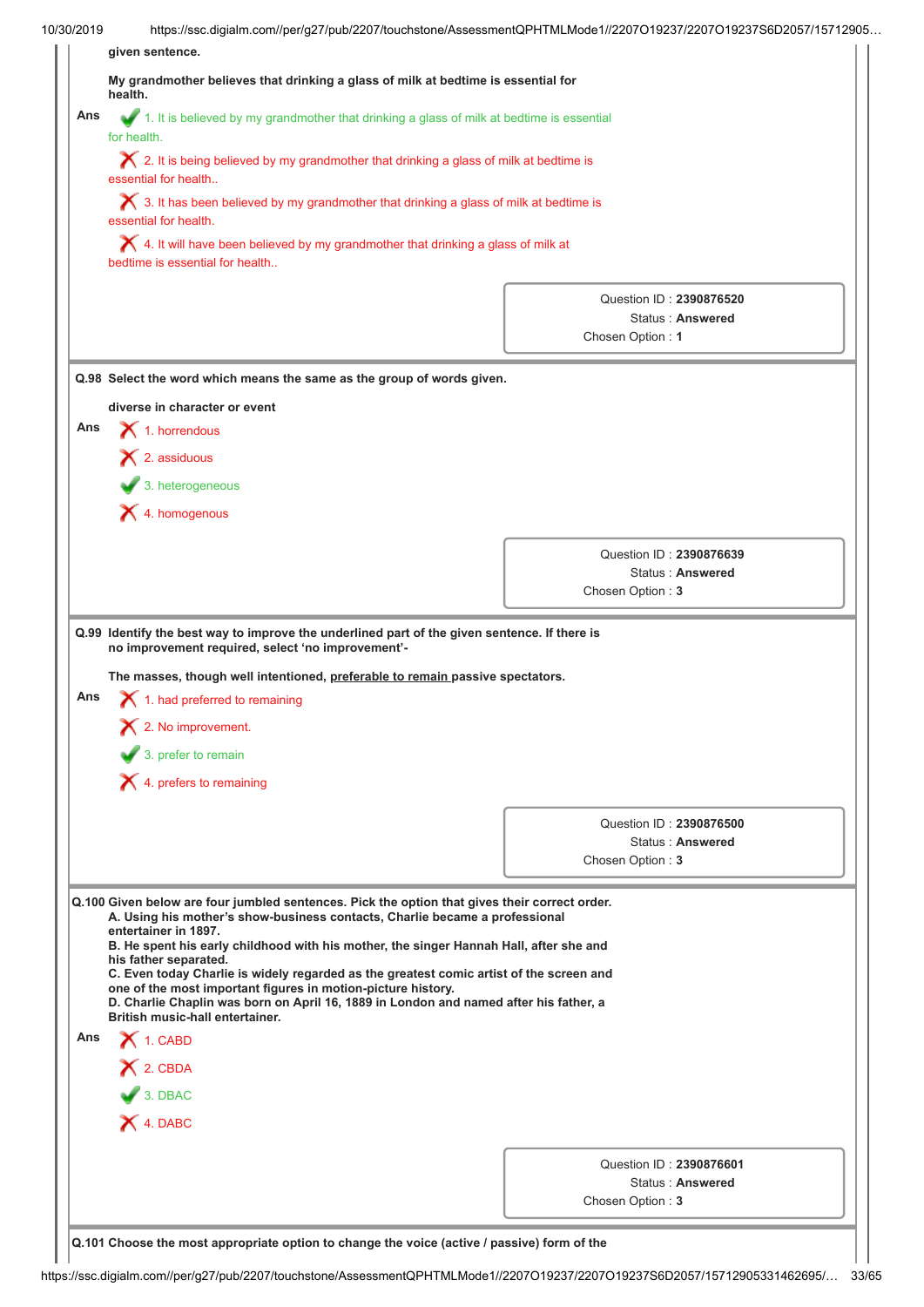| 10/30/2019 | https://ssc.digialm.com//per/g27/pub/2207/touchstone/AssessmentQPHTMLMode1//2207O19237/2207O19237S6D2057/15712905                                                                               |                                                    |  |
|------------|-------------------------------------------------------------------------------------------------------------------------------------------------------------------------------------------------|----------------------------------------------------|--|
|            | given sentence.                                                                                                                                                                                 |                                                    |  |
|            | I hope you are 100 percent fit by now.                                                                                                                                                          |                                                    |  |
| Ans        | 1. It will be hoped that you are 100 percent fit by then.                                                                                                                                       |                                                    |  |
|            | 2. It is hoped that you are 100 percent fit by now.                                                                                                                                             |                                                    |  |
|            | 3. It is hoping you are 100 percent fit by now.                                                                                                                                                 |                                                    |  |
|            | $\blacktriangleright$ 4. It was being hoped by me that you are 100 percent fit by then.                                                                                                         |                                                    |  |
|            |                                                                                                                                                                                                 | Question ID: 2390876524                            |  |
|            |                                                                                                                                                                                                 | Status: Answered                                   |  |
|            |                                                                                                                                                                                                 | Chosen Option: 2                                   |  |
|            | Q.102 Select the segment which has an error.                                                                                                                                                    |                                                    |  |
|            | Our most memorable meeting with Spielberg happened while we were at the Berlin<br>Film Festival in 1977, where the film 'Shatranj ke Khilari 'were being screened as<br>India's official entry. |                                                    |  |
| Ans        | $\blacktriangleright$ 1. where the film                                                                                                                                                         |                                                    |  |
|            | 2. were being screened                                                                                                                                                                          |                                                    |  |
|            | $\mathsf{\times}$ 3. while we were at                                                                                                                                                           |                                                    |  |
|            | X 4. Our most memorable meeting                                                                                                                                                                 |                                                    |  |
|            |                                                                                                                                                                                                 |                                                    |  |
|            |                                                                                                                                                                                                 | Question ID: 2390876484                            |  |
|            |                                                                                                                                                                                                 | Status: Answered                                   |  |
|            |                                                                                                                                                                                                 | Chosen Option: 2                                   |  |
|            | 3. Stationery selling here is very good.<br>4. Very good stationery is being sold here.                                                                                                         |                                                    |  |
|            |                                                                                                                                                                                                 |                                                    |  |
|            |                                                                                                                                                                                                 | Question ID: 2390876518<br><b>Status: Answered</b> |  |
|            |                                                                                                                                                                                                 | Chosen Option: 4                                   |  |
|            | Q.104 Choose the most appropriate option to change the narration (direct / indirect) of the<br>given sentence.                                                                                  |                                                    |  |
|            | Amar urged Amit to stop taking tranquillizers without consulting the doctor.                                                                                                                    |                                                    |  |
| Ans        | X 1. Amar says to Amit," Please consult the doctor before taking tranquillizers."                                                                                                               |                                                    |  |
|            | X 2. Amit said to Amar, "Please stop taking tranquillizers without consulting the doctor."                                                                                                      |                                                    |  |
|            | $\bigtimes$ 3. "Amit, please stop taking tranquillizers without consulting the doctor,"Amar was<br>advising,                                                                                    |                                                    |  |
|            | 4. "Amit, please stop taking tranquillizers without consulting the doctor," said Amar.                                                                                                          |                                                    |  |
|            |                                                                                                                                                                                                 | Question ID: 2390876540                            |  |
|            |                                                                                                                                                                                                 | Status: Answered                                   |  |
|            |                                                                                                                                                                                                 | Chosen Option: 2                                   |  |
|            | Q.105 Select the most appropriate idiom ( in the context) to fill in the sentence.                                                                                                              |                                                    |  |
|            | Many old projects are _____ with a change in company policies.                                                                                                                                  |                                                    |  |
| Ans        | 1. beating around the bush                                                                                                                                                                      |                                                    |  |
|            |                                                                                                                                                                                                 |                                                    |  |
|            | $\blacktriangleright$ 2. caught red handed                                                                                                                                                      |                                                    |  |
|            | $\blacktriangleright$ 3. breaking the ice                                                                                                                                                       |                                                    |  |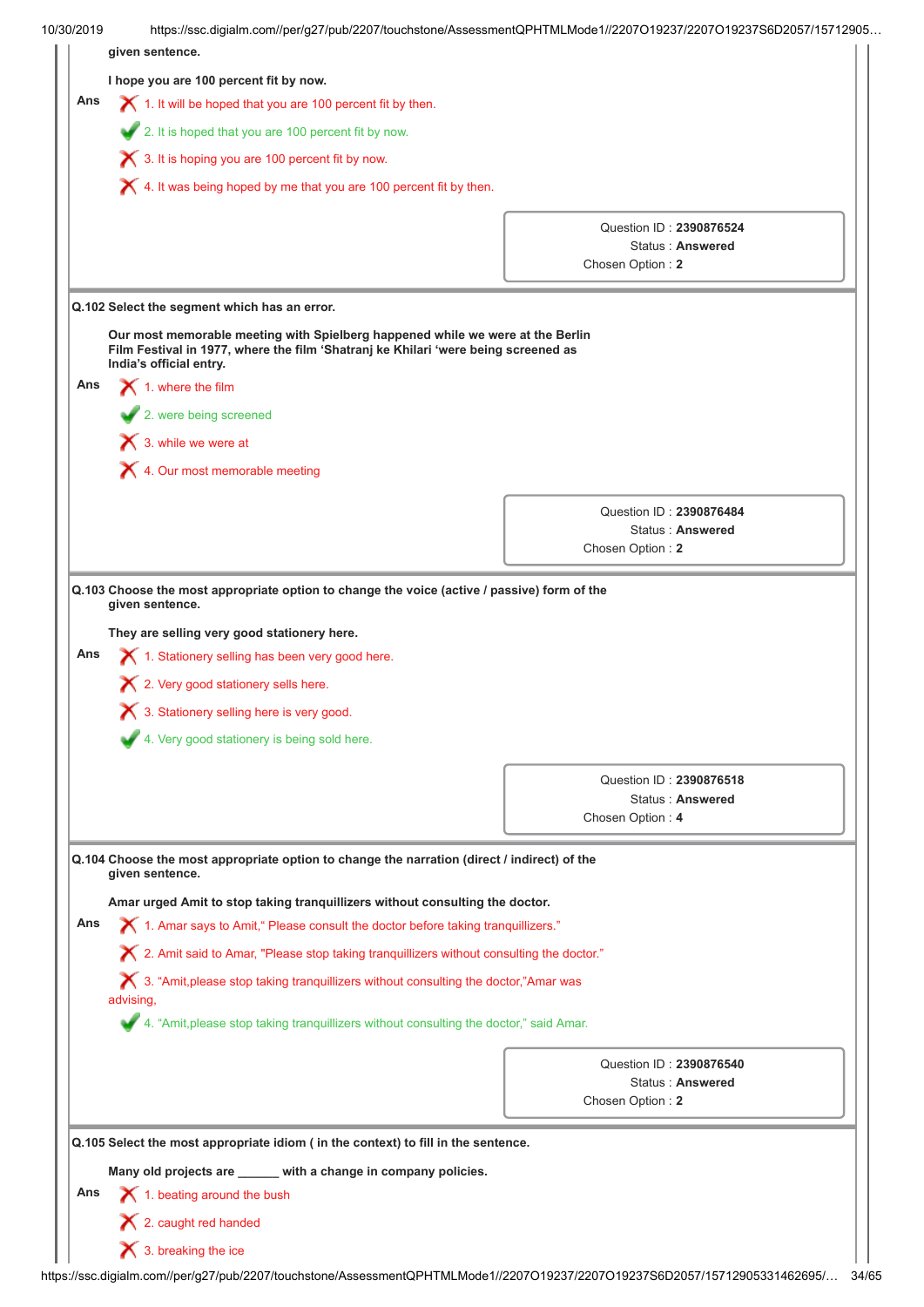|     |                                                                                                                                                                                                                                                                                              | Question ID: 2390876628<br>Status: Answered<br>Chosen Option: 4 |
|-----|----------------------------------------------------------------------------------------------------------------------------------------------------------------------------------------------------------------------------------------------------------------------------------------------|-----------------------------------------------------------------|
|     | Q.106 Choose the most appropriate option to change the narration (direct / indirect) of the<br>given sentence.                                                                                                                                                                               |                                                                 |
|     | I said, "Mother please let me go out for a movie with my friends."                                                                                                                                                                                                                           |                                                                 |
| Ans | $\chi$ 1. I said to mother you please let me go out for a movie with my friends.                                                                                                                                                                                                             |                                                                 |
|     | 2. I begged my mother to let me go out for a movie with my friends.                                                                                                                                                                                                                          |                                                                 |
|     | $\boldsymbol{\times}$ 3. She is begging her mother to please let me go out for a movie with my friends.                                                                                                                                                                                      |                                                                 |
|     | $\boldsymbol{\times}$ 4. He requested his mother she may please let him go out for a movie with his friends.                                                                                                                                                                                 |                                                                 |
|     |                                                                                                                                                                                                                                                                                              | Question ID: 2390876558                                         |
|     |                                                                                                                                                                                                                                                                                              | Status: Answered                                                |
|     |                                                                                                                                                                                                                                                                                              | Chosen Option: 2                                                |
|     | Q.107 Identify the word that is misspelt.                                                                                                                                                                                                                                                    |                                                                 |
| Ans | 1. idiosyncracy                                                                                                                                                                                                                                                                              |                                                                 |
|     | $\blacktriangleright$ 2. recalcitrant                                                                                                                                                                                                                                                        |                                                                 |
|     | $\bigtimes$ 3. conscientious                                                                                                                                                                                                                                                                 |                                                                 |
|     | X 4. exhilaration                                                                                                                                                                                                                                                                            |                                                                 |
|     |                                                                                                                                                                                                                                                                                              | Question ID: 2390876648                                         |
|     |                                                                                                                                                                                                                                                                                              | Status: Answered                                                |
|     |                                                                                                                                                                                                                                                                                              | Chosen Option: 4                                                |
| Ans | There was a time when it was fashionable to have a dainty dog, like as the poodles or<br>any other tiny creature as a pet.<br>$\blacktriangleright$ 1. such as a poodle<br>$\blacktriangleright$ 2. much like a poodles<br>3. No improvement.<br>$\blacktriangleright$ 4. like as the poodle |                                                                 |
|     |                                                                                                                                                                                                                                                                                              |                                                                 |
|     |                                                                                                                                                                                                                                                                                              | Question ID: 2390876497<br>Status: Answered                     |
|     |                                                                                                                                                                                                                                                                                              | Chosen Option: 1                                                |
|     | Q.109 Select the segment which has an error.                                                                                                                                                                                                                                                 |                                                                 |
|     | It was a really bad movie- a worse movie I've ever seen in my life.                                                                                                                                                                                                                          |                                                                 |
| Ans | 1. I've ever seen                                                                                                                                                                                                                                                                            |                                                                 |
|     | $\sqrt{2}$ . a worse                                                                                                                                                                                                                                                                         |                                                                 |
|     | $\bigtimes$ 3. in my life                                                                                                                                                                                                                                                                    |                                                                 |
|     | $\bigtimes$ 4. was a really                                                                                                                                                                                                                                                                  |                                                                 |
|     |                                                                                                                                                                                                                                                                                              |                                                                 |
|     |                                                                                                                                                                                                                                                                                              | Question ID: 2390876494                                         |
|     |                                                                                                                                                                                                                                                                                              | Status: Answered<br>Chosen Option: 2                            |
|     |                                                                                                                                                                                                                                                                                              |                                                                 |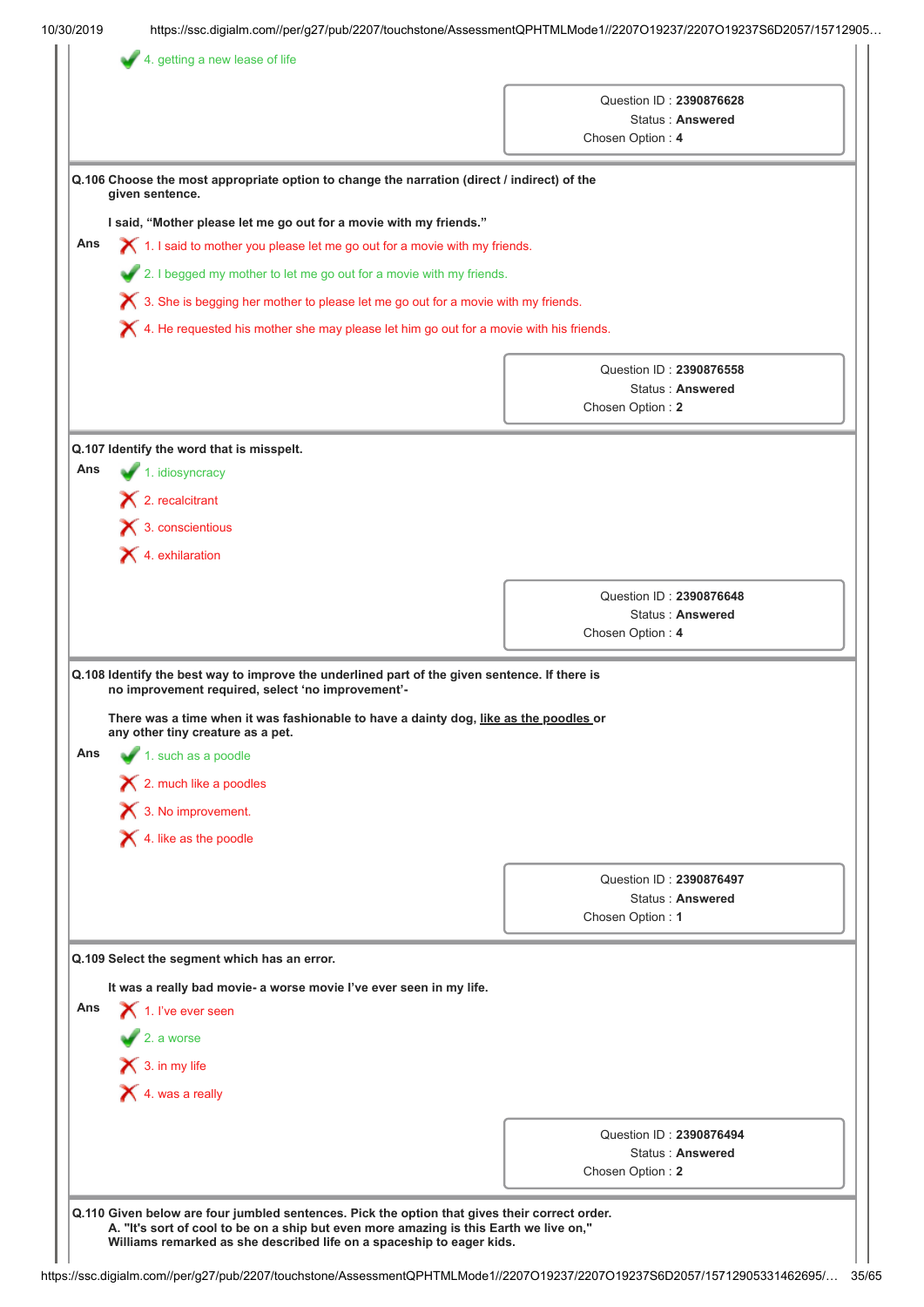| 10/30/2019 | https://ssc.digialm.com//per/g27/pub/2207/touchstone/AssessmentQPHTMLMode1//2207O19237/2207O19237S6D2057/15712905<br>B. Williams, who is set to be one of the first to fly aboard Boeing's Starliner spacecraft<br>in November 2019, was introduced at the festival by former NASA astronaut Mike<br>Massimino.<br>C. On Sept. 22, 2018 NASA astronaut Sunita Williams - a veteran of two long-duration<br>spaceflights - talked to families and space enthusiasts about space travel.<br>D. She was speaking at the Intrepid Air, Sea & Space Museum during the recent Space<br>& Science Festival.                     |                                                                 |
|------------|--------------------------------------------------------------------------------------------------------------------------------------------------------------------------------------------------------------------------------------------------------------------------------------------------------------------------------------------------------------------------------------------------------------------------------------------------------------------------------------------------------------------------------------------------------------------------------------------------------------------------|-----------------------------------------------------------------|
| Ans        | $\bigtimes$ 1. BCDA<br>$2$ . CDBA<br>X 3. BACD                                                                                                                                                                                                                                                                                                                                                                                                                                                                                                                                                                           |                                                                 |
|            | X 4. CBDA                                                                                                                                                                                                                                                                                                                                                                                                                                                                                                                                                                                                                | Question ID: 2390876598<br>Status: Answered<br>Chosen Option: 4 |
|            | Q.111 Given below are four jumbled sentences. Pick the option that gives their correct order.<br>A. According to hair loss experts, excess DHT drastically increases collagen<br>production in the hair follicle.<br>B. Hair loss can be traced to an increase of internal Dihydrotestosterone (DHT) and<br>collagen production.<br>C. Eventually, collagen blocks the pore completely causing a lack of necessary blood<br>flow due to which your hair loses its sheen, thins down and finally you lose your hair<br>completely.<br>D. When too much collagen lines the interior of the follicle, it narrows the pores, |                                                                 |
| Ans        | decreases blood flow and slowly strangles your hair to death.<br>$\bigtimes$ 1. DCAB<br>$\bigtimes$ 2. DABC<br>X 3. BDAC<br>$4.$ BADC                                                                                                                                                                                                                                                                                                                                                                                                                                                                                    |                                                                 |
|            |                                                                                                                                                                                                                                                                                                                                                                                                                                                                                                                                                                                                                          | Question ID: 2390876614<br>Status: Answered<br>Chosen Option: 4 |
|            | Q.112 Identify the best way to improve the underlined part of the given sentence. If there is<br>no improvement required, select 'no improvement'-                                                                                                                                                                                                                                                                                                                                                                                                                                                                       |                                                                 |
| Ans        | My friend did not understand the story. She asked me for explain it her.<br>$\boldsymbol{\times}$ 1. to explaining it for her.<br>2. to explain it to her<br>$\boldsymbol{\times}$ 3. can I explain that to her                                                                                                                                                                                                                                                                                                                                                                                                          |                                                                 |
|            | $\blacktriangleright$ 4. no improvement                                                                                                                                                                                                                                                                                                                                                                                                                                                                                                                                                                                  |                                                                 |
|            |                                                                                                                                                                                                                                                                                                                                                                                                                                                                                                                                                                                                                          | Question ID: 2390876516<br>Status: Answered<br>Chosen Option: 2 |
|            | Q.113 Choose the most appropriate option to change the narration (direct / indirect) of the<br>given sentence.                                                                                                                                                                                                                                                                                                                                                                                                                                                                                                           |                                                                 |
| Ans        | 'Let's not go out today. It's going to be a hot day," he said to me.<br>1. He suggested that we shouldn't go out that day as it was going to be a hot day.                                                                                                                                                                                                                                                                                                                                                                                                                                                               |                                                                 |
|            | $\blacktriangleright$ 2. He is suggesting that they shouldn't go out today as it was going to be a hot day.<br>$\blacktriangleright$ 3. He suggested that we shouldn't be going out that day as it is going to be a hot day.<br>$\blacktriangleright$ 4. He had suggested that they shouldn't go out today as it was going to be a hot day.                                                                                                                                                                                                                                                                              |                                                                 |
|            |                                                                                                                                                                                                                                                                                                                                                                                                                                                                                                                                                                                                                          | Question ID: 2390876547<br>Status: Answered<br>Chosen Option: 1 |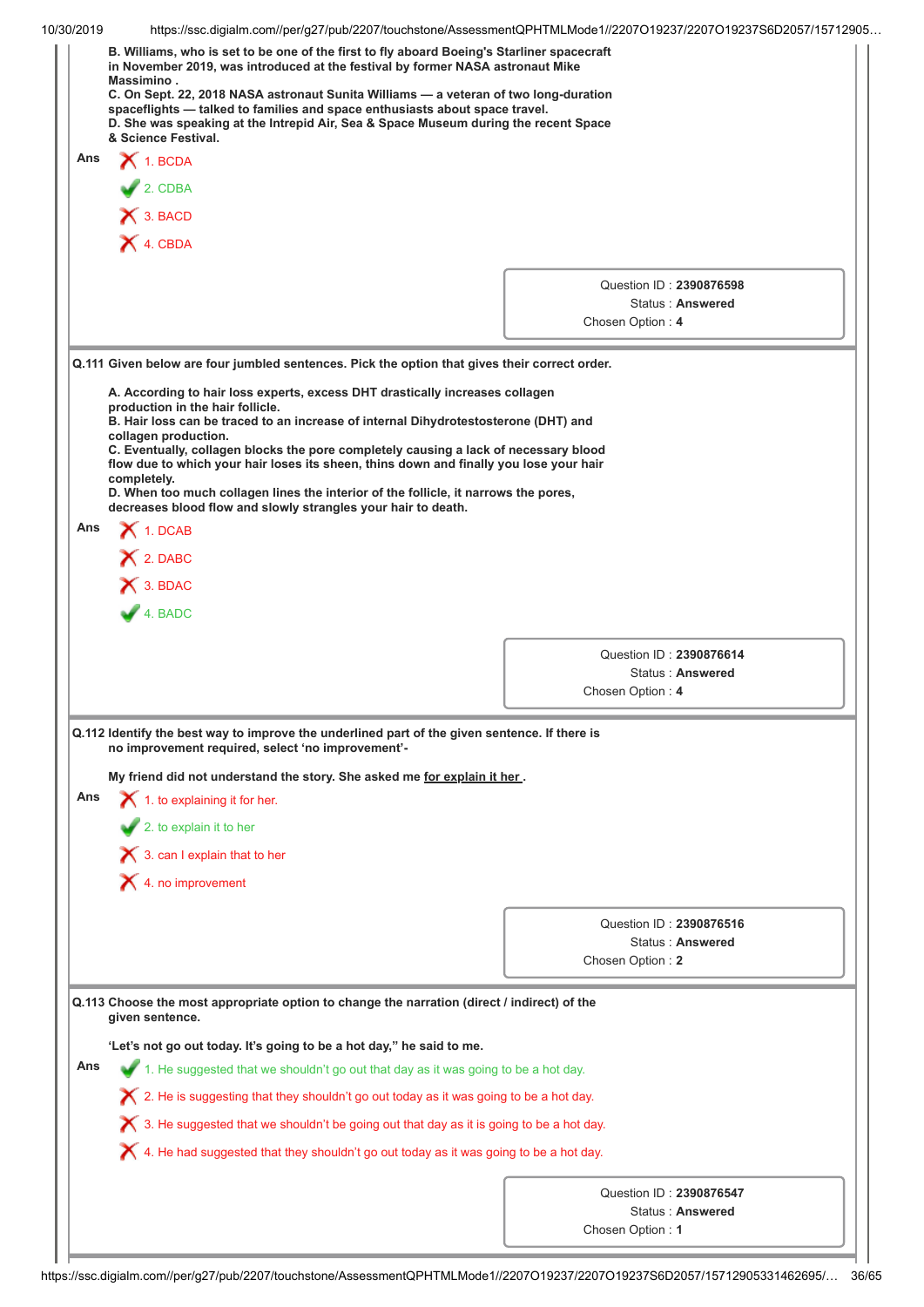|     | "If I had the manual of the new T.V, I would have fixed it by now," said Uma.                                                                                                                                                                                                                                                                                                                                                                                                |                                                    |  |  |  |
|-----|------------------------------------------------------------------------------------------------------------------------------------------------------------------------------------------------------------------------------------------------------------------------------------------------------------------------------------------------------------------------------------------------------------------------------------------------------------------------------|----------------------------------------------------|--|--|--|
| Ans | $\blacktriangleright$ 1. Uma said that if she was having the manual of the new T.V she would have fixed it<br>by now.                                                                                                                                                                                                                                                                                                                                                        |                                                    |  |  |  |
|     | 2. Uma said that if she had had the manual of the new T.V she would have fixed it by<br>then.                                                                                                                                                                                                                                                                                                                                                                                |                                                    |  |  |  |
|     | $\bigtimes$ 3. Uma said that if she has the manual of the new T.V she will have fixed it by then.                                                                                                                                                                                                                                                                                                                                                                            |                                                    |  |  |  |
|     | $\bigtimes$ 4. Uma said that if she will have the manual of the new T.V she would have fixed it by<br>then.                                                                                                                                                                                                                                                                                                                                                                  |                                                    |  |  |  |
|     |                                                                                                                                                                                                                                                                                                                                                                                                                                                                              | Question ID: 2390876539                            |  |  |  |
|     |                                                                                                                                                                                                                                                                                                                                                                                                                                                                              | Status: Answered                                   |  |  |  |
|     |                                                                                                                                                                                                                                                                                                                                                                                                                                                                              | Chosen Option: 2                                   |  |  |  |
|     | Q.115 Find a word that is the synonym of -<br>diminutive                                                                                                                                                                                                                                                                                                                                                                                                                     |                                                    |  |  |  |
| Ans | $\blacktriangleright$ 1. expeditious                                                                                                                                                                                                                                                                                                                                                                                                                                         |                                                    |  |  |  |
|     | $\blacktriangleright$ 2. fallacious                                                                                                                                                                                                                                                                                                                                                                                                                                          |                                                    |  |  |  |
|     | $\bullet$ 3. petite                                                                                                                                                                                                                                                                                                                                                                                                                                                          |                                                    |  |  |  |
|     | $\blacktriangleright$ 4. dangerous                                                                                                                                                                                                                                                                                                                                                                                                                                           |                                                    |  |  |  |
|     |                                                                                                                                                                                                                                                                                                                                                                                                                                                                              |                                                    |  |  |  |
|     |                                                                                                                                                                                                                                                                                                                                                                                                                                                                              | Question ID: 2390876619<br><b>Status: Answered</b> |  |  |  |
|     |                                                                                                                                                                                                                                                                                                                                                                                                                                                                              | Chosen Option: 4                                   |  |  |  |
|     | Q.116 Choose the most appropriate option to change the narration (direct / indirect) of the<br>given sentence.<br>"I will be twenty five tomorrow", said Vidushi.<br>1. Vidushi had told that me she would be twenty five the next day.<br>X 2. Vidushi will say that she would be twenty five tomorrow.                                                                                                                                                                     |                                                    |  |  |  |
| Ans | X 3. Vidushi is saying that she will be twenty five by tomorrow.                                                                                                                                                                                                                                                                                                                                                                                                             |                                                    |  |  |  |
|     | 4. Vidushi said that she would be twenty five the next day.                                                                                                                                                                                                                                                                                                                                                                                                                  |                                                    |  |  |  |
|     |                                                                                                                                                                                                                                                                                                                                                                                                                                                                              | Question ID: 2390876538                            |  |  |  |
|     |                                                                                                                                                                                                                                                                                                                                                                                                                                                                              | Status: Answered<br>Chosen Option: 4               |  |  |  |
|     |                                                                                                                                                                                                                                                                                                                                                                                                                                                                              |                                                    |  |  |  |
|     | Q.117 Given below are four jumbled sentences. Pick the option that gives their correct order.<br>A. Some used cars may have been involved in accidents or salvaged and rebuilt.<br>B. Before buying a used car it's important to know everything there is to know about it.<br>C. If the car engine is clean, it's a good sign, but still ask for a test drive.<br>D. It is therefore very important to examine the car's engine for any fluid leaks.<br>$\bigtimes$ 1. DBCA |                                                    |  |  |  |
|     | $2.$ BADC                                                                                                                                                                                                                                                                                                                                                                                                                                                                    |                                                    |  |  |  |
| Ans | X 3. ACDB                                                                                                                                                                                                                                                                                                                                                                                                                                                                    |                                                    |  |  |  |
|     | X 4. CDBA                                                                                                                                                                                                                                                                                                                                                                                                                                                                    |                                                    |  |  |  |
|     |                                                                                                                                                                                                                                                                                                                                                                                                                                                                              |                                                    |  |  |  |
|     |                                                                                                                                                                                                                                                                                                                                                                                                                                                                              | Question ID: 2390876617<br>Status: Answered        |  |  |  |
|     |                                                                                                                                                                                                                                                                                                                                                                                                                                                                              | Chosen Option: 2                                   |  |  |  |
|     | Q.118 Select the segment which has an error.                                                                                                                                                                                                                                                                                                                                                                                                                                 |                                                    |  |  |  |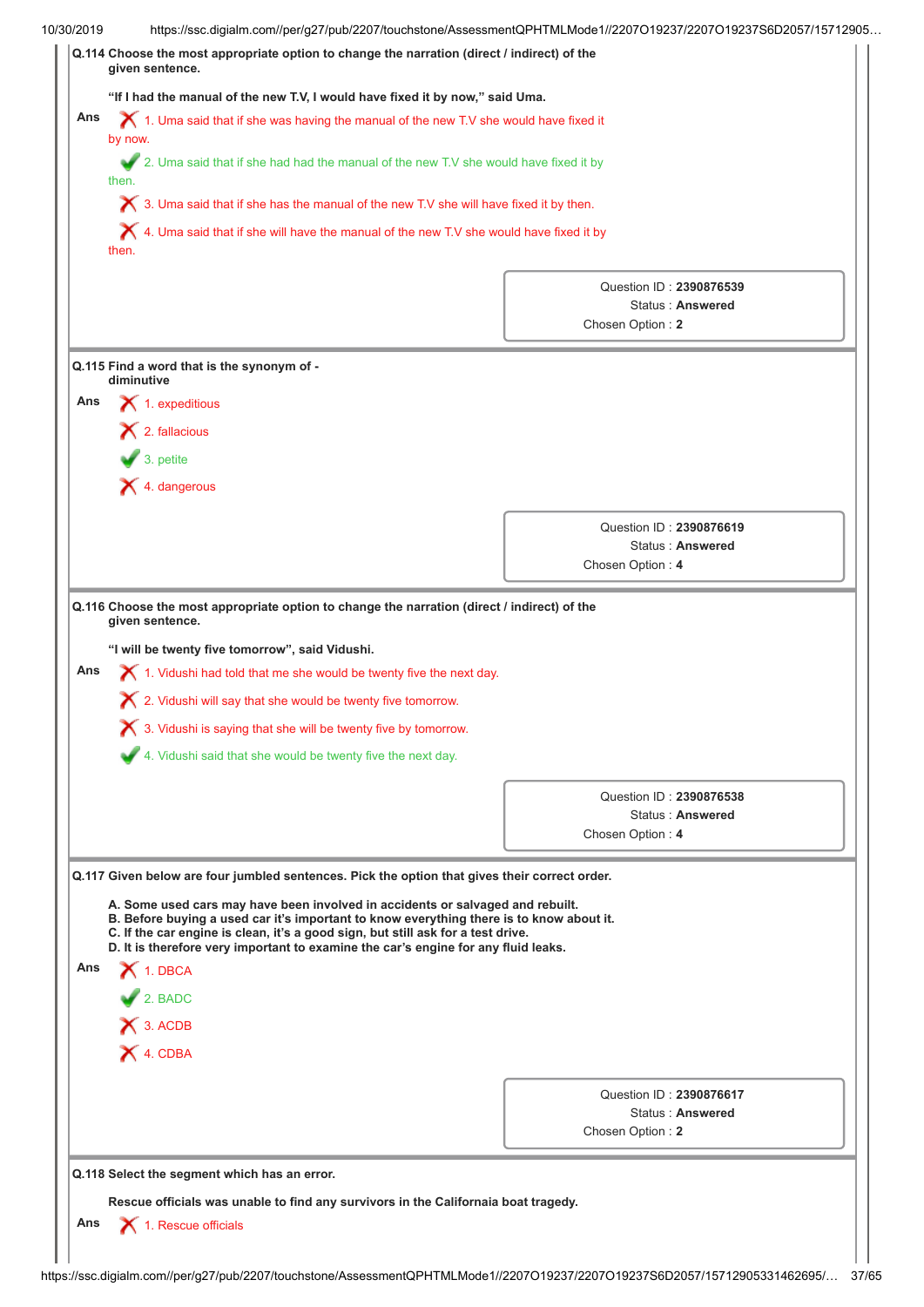| 10/30/2019 | https://ssc.digialm.com//per/g27/pub/2207/touchstone/AssessmentQPHTMLMode1//2207O19237/2207O19237S6D2057/15712905                                  |                                      |
|------------|----------------------------------------------------------------------------------------------------------------------------------------------------|--------------------------------------|
|            | $\bigtimes$ 2. to find                                                                                                                             |                                      |
|            | $\bigvee$ 3. was unable                                                                                                                            |                                      |
|            | $\bigtimes$ 4. in the                                                                                                                              |                                      |
|            |                                                                                                                                                    | Question ID: 2390876477              |
|            |                                                                                                                                                    | Status: Answered                     |
|            |                                                                                                                                                    | Chosen Option: 3                     |
|            | Q.119 Identify the best way to improve the underlined part of the given sentence. If there is<br>no improvement required, select 'no improvement'- |                                      |
|            | The author is not well known. Little bit people have heard of him.                                                                                 |                                      |
| Ans        | $\blacktriangleright$ 1. Few people                                                                                                                |                                      |
|            | $\blacktriangleright$ 2. no improvement                                                                                                            |                                      |
|            | $\bigtimes$ 3. A few person                                                                                                                        |                                      |
|            | 4. A little bit of people                                                                                                                          |                                      |
|            |                                                                                                                                                    |                                      |
|            |                                                                                                                                                    | Question ID: 2390876512              |
|            |                                                                                                                                                    | Status: Answered<br>Chosen Option: 1 |
|            |                                                                                                                                                    |                                      |
|            | Q.120 Select the segment which has an error.                                                                                                       |                                      |
|            | Found in many parts of India, the frangipani tree is a small, low -branching tree which                                                            |                                      |
|            | is especial used for several medicinal purposes.                                                                                                   |                                      |
| Ans        | 1. which is especial used                                                                                                                          |                                      |
|            | 2. Found in many parts                                                                                                                             |                                      |
|            | $\boldsymbol{\times}$ 3. a small, low -branching tree                                                                                              |                                      |
|            | $\blacktriangleright$ 4. The frangipani tree is                                                                                                    |                                      |
|            |                                                                                                                                                    | Question ID: 2390876478              |
|            |                                                                                                                                                    | <b>Status: Answered</b>              |
|            |                                                                                                                                                    | Chosen Option: 3                     |
|            | Q.121 Choose the most appropriate option to change the voice (active / passive) form of the<br>given sentence.                                     |                                      |
|            | Were all formalities completed by you?                                                                                                             |                                      |
| Ans        | 1. Have you completed all formalities?                                                                                                             |                                      |
|            | 2. Did you complete all formalities?                                                                                                               |                                      |
|            | 3. Will you complete all formalities?                                                                                                              |                                      |
|            | X 4. Have you been completing all formalities?                                                                                                     |                                      |
|            |                                                                                                                                                    |                                      |
|            |                                                                                                                                                    |                                      |
|            |                                                                                                                                                    | Question ID: 2390876534              |
|            |                                                                                                                                                    | Status: Answered                     |
|            |                                                                                                                                                    | Chosen Option: 2                     |
|            | Q.122 Find a word that is the synonym of -                                                                                                         |                                      |
| Ans        | onerous                                                                                                                                            |                                      |
|            | 1. arduous                                                                                                                                         |                                      |
|            | $\blacktriangleright$ 2. accessible                                                                                                                |                                      |
|            | $\mathsf{\times}$ 3. honourable                                                                                                                    |                                      |
|            | $\blacktriangleright$ 4. abundant                                                                                                                  |                                      |
|            |                                                                                                                                                    | Question ID: 2390876620              |
|            |                                                                                                                                                    | Status: Answered<br>Chosen Option: 1 |

https://ssc.digialm.com//per/g27/pub/2207/touchstone/AssessmentQPHTMLMode1//2207O19237/2207O19237S6D2057/15712905331462695/… 38/65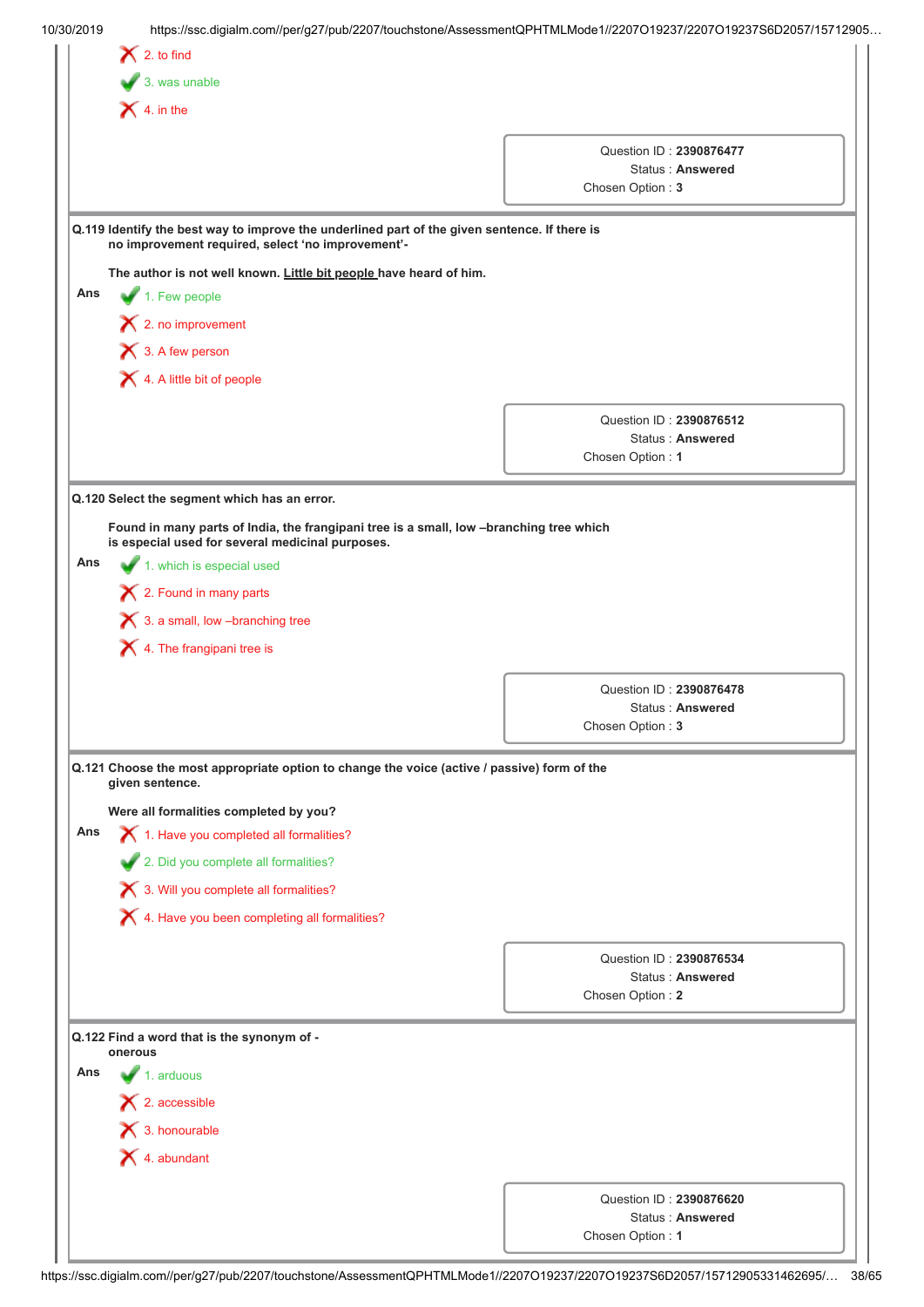|     | https://ssc.digialm.com//per/g27/pub/2207/touchstone/AssessmentQPHTMLMode1//2207O19237/2207O19237S6D2057/15712905                          |                                      |  |  |  |
|-----|--------------------------------------------------------------------------------------------------------------------------------------------|--------------------------------------|--|--|--|
|     | Q.123 Choose the most appropriate option to change the narration (direct / indirect) of the<br>given sentence.                             |                                      |  |  |  |
|     | "Reena, I'm surprised you want dinner as we had such a late lunch," said Rajat.                                                            |                                      |  |  |  |
| Ans | $\bm{\times}$ 1. Rajat was saying to Reena that he was surprised that she was wanting dinner as<br>they had been having such a late lunch. |                                      |  |  |  |
|     | 2. Rajat told Reena that he was surprised that she wanted dinner as they had had<br>such a late lunch.                                     |                                      |  |  |  |
|     | $\bigtimes$ 3. Rajat had told Reena that he was surprised that she had wanted dinner as they<br>were having such a late lunch.             |                                      |  |  |  |
|     | $\blacktriangleright$ 4. Rajat had been telling Reena that he was surprised that she wants dinner as they<br>had had such a late lunch.    |                                      |  |  |  |
|     |                                                                                                                                            | Question ID: 2390876550              |  |  |  |
|     |                                                                                                                                            | Status: Answered                     |  |  |  |
|     |                                                                                                                                            | Chosen Option: 2                     |  |  |  |
|     | Q.124 Select the most appropriate idiom ( in the context) to fill in the sentence.                                                         |                                      |  |  |  |
|     | In trying to solve the crime, the detective found himself ______ Yet the mystery kept                                                      |                                      |  |  |  |
|     | deepening.                                                                                                                                 |                                      |  |  |  |
| Ans | $\bigtimes$ 1. beating the bush                                                                                                            |                                      |  |  |  |
|     | X 2. letting his hair down                                                                                                                 |                                      |  |  |  |
|     | $\boldsymbol{\times}$ 3. making room for others                                                                                            |                                      |  |  |  |
|     | 4. beating his brains out                                                                                                                  |                                      |  |  |  |
|     |                                                                                                                                            |                                      |  |  |  |
|     |                                                                                                                                            | Question ID: 2390876626              |  |  |  |
|     |                                                                                                                                            | Status: Answered<br>Chosen Option: 4 |  |  |  |
| Ans | touching along the side or boundary<br>$\blacktriangle$ 1. harmonious<br>$\blacktriangleright$ 2. inconspicuous                            |                                      |  |  |  |
|     | $\blacktriangleright$ 3. unpretentious                                                                                                     |                                      |  |  |  |
|     | $4.$ contiguous                                                                                                                            |                                      |  |  |  |
|     |                                                                                                                                            | Question ID: 2390876638              |  |  |  |
|     |                                                                                                                                            | Status: Answered                     |  |  |  |
|     |                                                                                                                                            | Chosen Option: 1                     |  |  |  |
|     | Q.126 Find a word that is the ANTONYM OF-                                                                                                  |                                      |  |  |  |
|     |                                                                                                                                            |                                      |  |  |  |
| Ans | piquant<br>$\blacktriangleright$ 1. peppery                                                                                                |                                      |  |  |  |
|     | × 2. pungent                                                                                                                               |                                      |  |  |  |
|     |                                                                                                                                            |                                      |  |  |  |
|     | $\sqrt{3}$ . bland                                                                                                                         |                                      |  |  |  |
|     | X 4. interesting                                                                                                                           |                                      |  |  |  |
|     |                                                                                                                                            |                                      |  |  |  |
|     |                                                                                                                                            | Question ID: 2390876622              |  |  |  |
|     |                                                                                                                                            | Status: Answered                     |  |  |  |
|     |                                                                                                                                            | Chosen Option: 4                     |  |  |  |
|     | Q.127 Choose the most appropriate option to change the narration (direct / indirect) of the<br>given sentence.                             |                                      |  |  |  |
|     | "If the rains don't stop we will have to move the animals to another place,"said the zoo<br>official.                                      |                                      |  |  |  |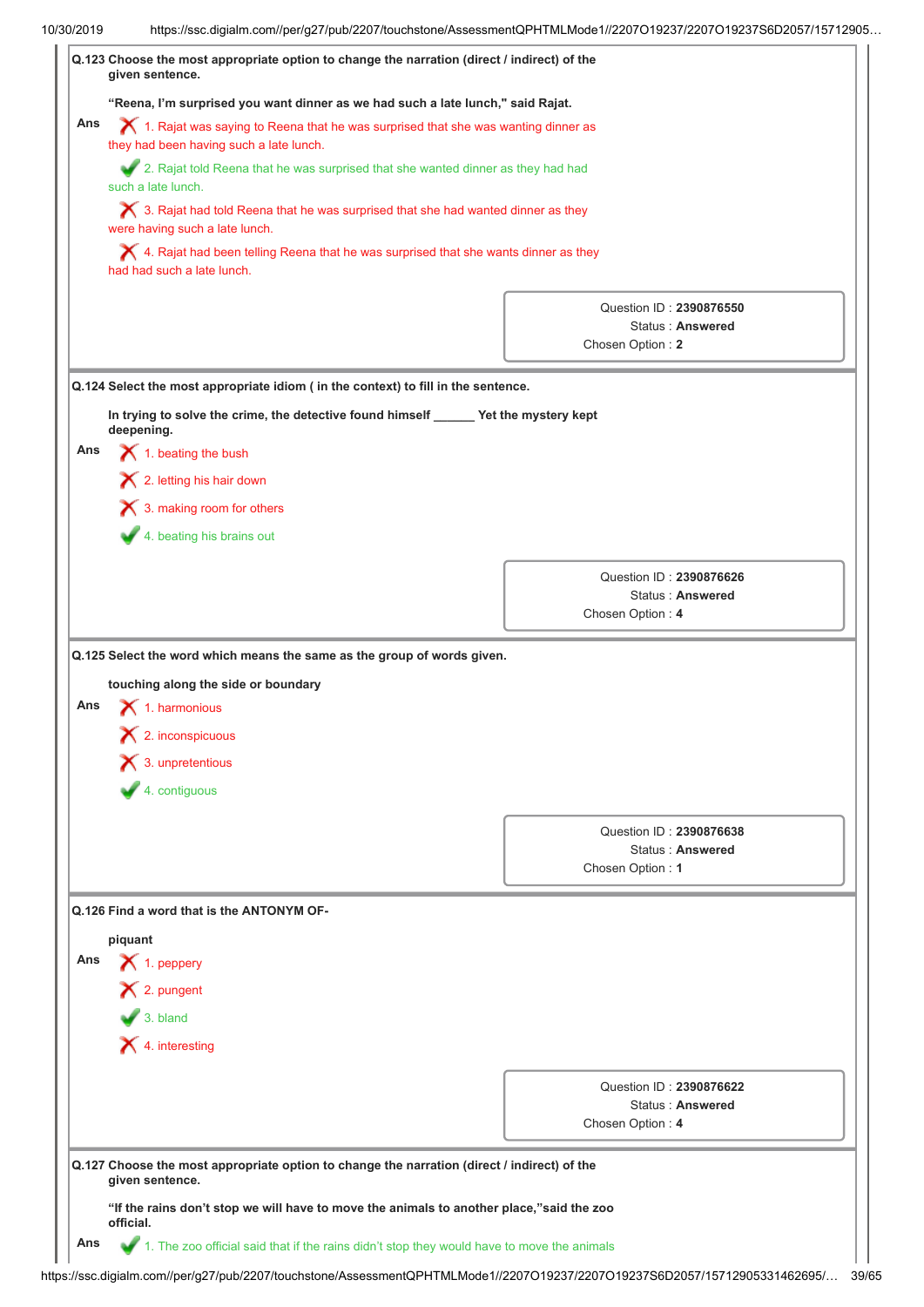|     |                                                                                                                                                    | https://ssc.digialm.com//per/g27/pub/2207/touchstone/AssessmentQPHTMLMode1//2207O19237/2207O19237S6D2057/15712905 |  |  |  |
|-----|----------------------------------------------------------------------------------------------------------------------------------------------------|-------------------------------------------------------------------------------------------------------------------|--|--|--|
|     | to another place.                                                                                                                                  |                                                                                                                   |  |  |  |
|     | $\boldsymbol{\times}$ 2. The zoo official said that if the rains are not stopping they would have to move the<br>animals to another place.         |                                                                                                                   |  |  |  |
|     | $\bigtimes$ 3. The zoo official will say that if the rains don't stop they would have to move the<br>animals to another place.                     |                                                                                                                   |  |  |  |
|     | X 4. The zoo official had been saying said that if the rains don't stop they would have to<br>move the animals to another place.                   |                                                                                                                   |  |  |  |
|     |                                                                                                                                                    |                                                                                                                   |  |  |  |
|     |                                                                                                                                                    | Question ID: 2390876545<br>Status: Answered                                                                       |  |  |  |
|     |                                                                                                                                                    | Chosen Option: 1                                                                                                  |  |  |  |
|     | Q.128 Choose the most appropriate option to change the voice (active / passive) form of the<br>given sentence.                                     |                                                                                                                   |  |  |  |
|     | My art teacher asked me whether I had attended her classes.                                                                                        |                                                                                                                   |  |  |  |
| Ans | $\chi$ 1. My art teacher was asking me whether I had attended her classes.                                                                         |                                                                                                                   |  |  |  |
|     |                                                                                                                                                    |                                                                                                                   |  |  |  |
|     | 2. I was asked by my art teacher whether I had attended her classes.                                                                               |                                                                                                                   |  |  |  |
|     | X 3. My art teacher asks me whether I attended her classes.                                                                                        |                                                                                                                   |  |  |  |
|     | $\blacktriangleright$ 4. I was being asked by my art teacher whether I was attending her classes.                                                  |                                                                                                                   |  |  |  |
|     |                                                                                                                                                    | Question ID: 2390876535                                                                                           |  |  |  |
|     |                                                                                                                                                    | <b>Status: Answered</b>                                                                                           |  |  |  |
|     |                                                                                                                                                    | Chosen Option: 2                                                                                                  |  |  |  |
|     |                                                                                                                                                    |                                                                                                                   |  |  |  |
|     | $\bigtimes$ 3. scion<br>$\blacktriangleright$ 4. volition                                                                                          |                                                                                                                   |  |  |  |
|     |                                                                                                                                                    |                                                                                                                   |  |  |  |
|     |                                                                                                                                                    | Question ID: 2390876635<br>Status: Answered                                                                       |  |  |  |
|     |                                                                                                                                                    | Chosen Option: 2                                                                                                  |  |  |  |
|     | Q.130 Choose the most appropriate option to change the voice (active / passive) form of the<br>given sentence.                                     |                                                                                                                   |  |  |  |
|     | My birthday was celebrated by my colleagues at the office today.                                                                                   |                                                                                                                   |  |  |  |
| Ans | 1. My colleagues celebrated my birthday at the office today.                                                                                       |                                                                                                                   |  |  |  |
|     | $\boldsymbol{\times}$ 2. My colleagues have celebrated my birthday at the office today.                                                            |                                                                                                                   |  |  |  |
|     |                                                                                                                                                    |                                                                                                                   |  |  |  |
|     | X 3. My colleagues will celebrate my birthday at the office today.                                                                                 |                                                                                                                   |  |  |  |
|     | $\bigtimes$ 4. My colleagues are celebrateing my birthday at the office today.                                                                     |                                                                                                                   |  |  |  |
|     |                                                                                                                                                    | Question ID: 2390876522                                                                                           |  |  |  |
|     |                                                                                                                                                    | Status: Answered                                                                                                  |  |  |  |
|     |                                                                                                                                                    | Chosen Option: 1                                                                                                  |  |  |  |
|     | Q.131 Identify the best way to improve the underlined part of the given sentence. If there is<br>no improvement required, select 'no improvement'- |                                                                                                                   |  |  |  |
|     | The books those I gave you is mine. Please don't misplace them or lend them to<br>someone else.                                                    |                                                                                                                   |  |  |  |
| Ans | 1. which I gives to you is mine                                                                                                                    |                                                                                                                   |  |  |  |
|     | $\blacktriangleright$ 2. no improvement                                                                                                            |                                                                                                                   |  |  |  |
|     | $\blacktriangleright$ 3. that I gave to you is my                                                                                                  |                                                                                                                   |  |  |  |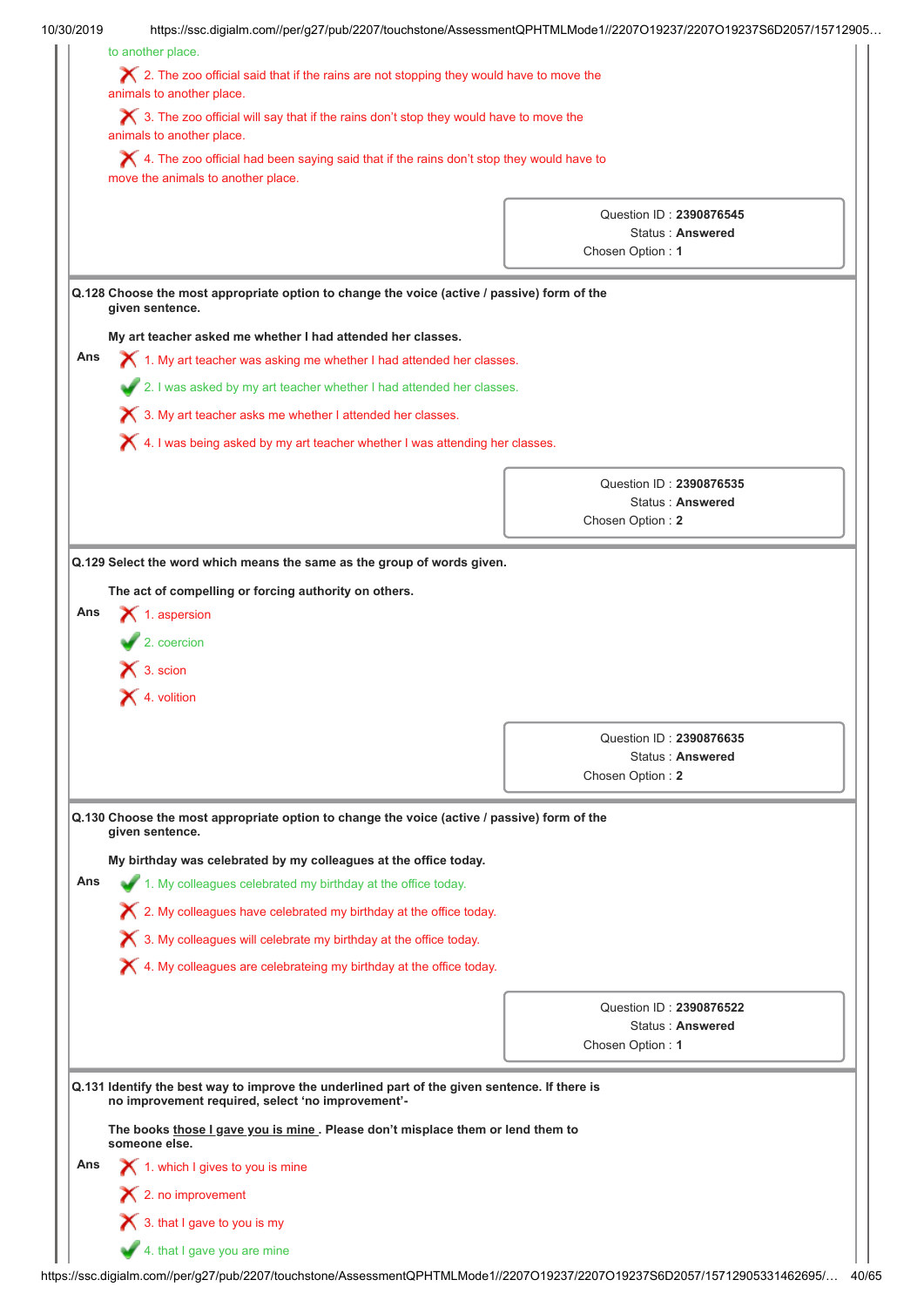|  |  |  | 10/30/2019 |
|--|--|--|------------|
|  |  |  |            |

| given sentence.<br>Ans      | Q.132 Choose the most appropriate option to change the voice (active / passive) form of the                                                                                                                                               | Chosen Option: 4 | Question ID: 2390876515<br>Status: Answered |
|-----------------------------|-------------------------------------------------------------------------------------------------------------------------------------------------------------------------------------------------------------------------------------------|------------------|---------------------------------------------|
|                             |                                                                                                                                                                                                                                           |                  |                                             |
|                             |                                                                                                                                                                                                                                           |                  |                                             |
|                             |                                                                                                                                                                                                                                           |                  |                                             |
|                             |                                                                                                                                                                                                                                           |                  |                                             |
|                             | I regret the way I treated you.                                                                                                                                                                                                           |                  |                                             |
|                             | $\bigtimes$ 1. I regret the way I am treating you.                                                                                                                                                                                        |                  |                                             |
|                             | 2. I regret the way you were treated by me.                                                                                                                                                                                               |                  |                                             |
|                             | $\bigtimes$ 3. I regret the way you treated me.                                                                                                                                                                                           |                  |                                             |
|                             | $\blacktriangleright$ 4. I regret the way you were being treated by me.                                                                                                                                                                   |                  |                                             |
|                             |                                                                                                                                                                                                                                           |                  | Question ID: 2390876536                     |
|                             |                                                                                                                                                                                                                                           |                  | Status: Answered                            |
|                             |                                                                                                                                                                                                                                           | Chosen Option: 2 |                                             |
|                             | Q.133 Identify the best way to improve the underlined part of the given sentence. If there is<br>no improvement required, select 'no improvement'-<br>When we were on holiday in Kerala, we were visiting much beautiful tea terraces and |                  |                                             |
| spice gardens.              |                                                                                                                                                                                                                                           |                  |                                             |
| Ans                         | $\bigtimes$ 1. are visit a few                                                                                                                                                                                                            |                  |                                             |
|                             | $\blacktriangleright$ 2. no improvement                                                                                                                                                                                                   |                  |                                             |
| X 3. visited any            |                                                                                                                                                                                                                                           |                  |                                             |
|                             | 4. visited many                                                                                                                                                                                                                           |                  |                                             |
|                             |                                                                                                                                                                                                                                           |                  | Question ID: 2390876507                     |
|                             |                                                                                                                                                                                                                                           |                  | Status: Answered                            |
|                             |                                                                                                                                                                                                                                           | Chosen Option: 4 |                                             |
| that fall very soon.<br>Ans | Q.134 Select the segment which has an error.<br>It is be said that in 2019 the Indian Stock Market will fall drastically and we can expect<br>$\neq$ 1. It is be said<br>$\mathsf{\times}$ 2. we can expect                               |                  |                                             |
|                             | $\bigtimes$ 3. that in 2019                                                                                                                                                                                                               |                  |                                             |
|                             | 4. the Indian Stock Market will fall                                                                                                                                                                                                      |                  |                                             |
|                             |                                                                                                                                                                                                                                           |                  | Question ID: 2390876483                     |
|                             |                                                                                                                                                                                                                                           |                  | Status: Answered                            |
|                             |                                                                                                                                                                                                                                           | Chosen Option: 1 |                                             |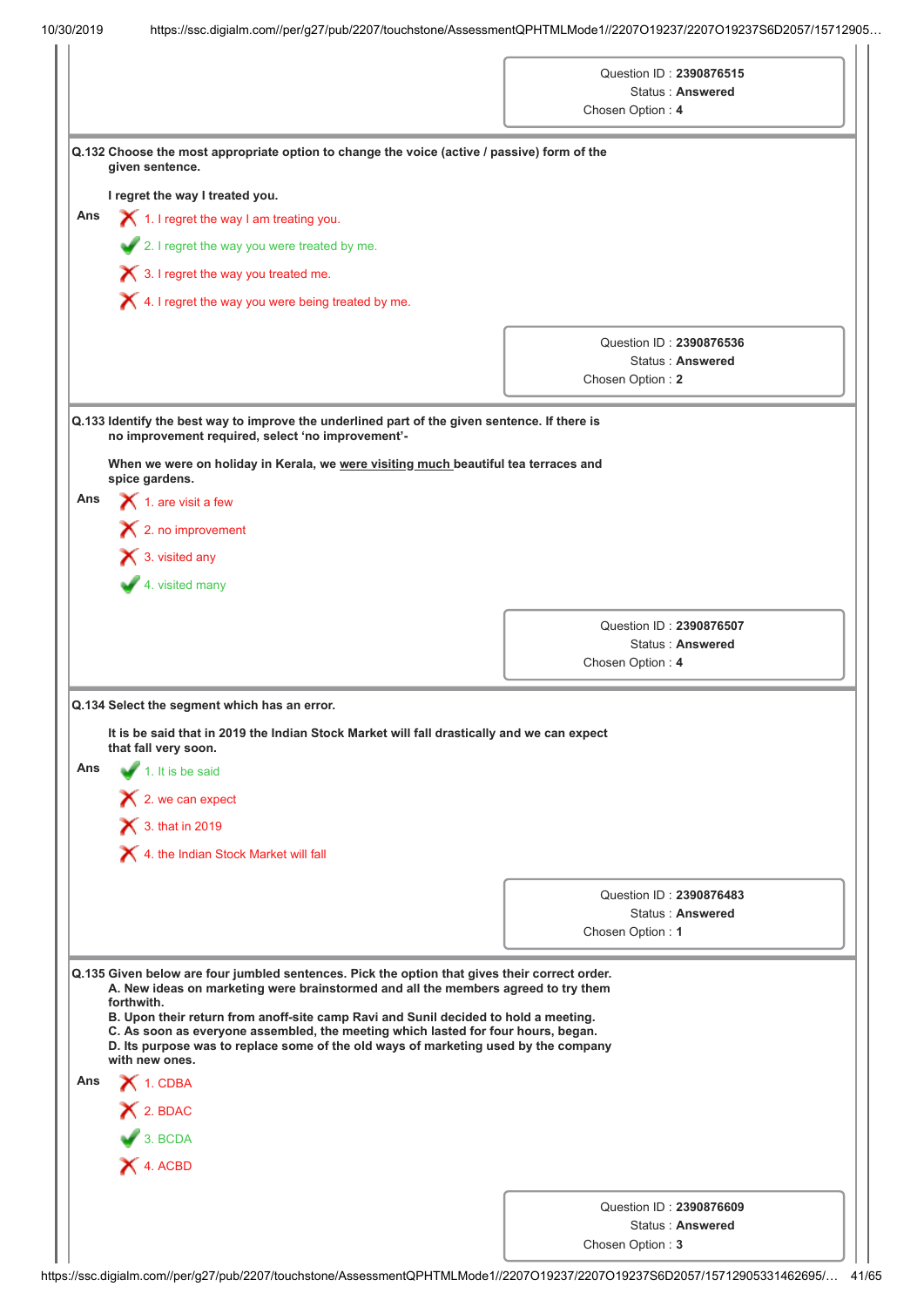|            | The residents of my colony _______ in trying to find out about the increasing number of<br>car thefts.                                                                                                                                                                                                                                                                                                                                                                                                                                                                                                                                                                                                                                                                                                                                                        |  |  |  |                  |                                             |  |
|------------|---------------------------------------------------------------------------------------------------------------------------------------------------------------------------------------------------------------------------------------------------------------------------------------------------------------------------------------------------------------------------------------------------------------------------------------------------------------------------------------------------------------------------------------------------------------------------------------------------------------------------------------------------------------------------------------------------------------------------------------------------------------------------------------------------------------------------------------------------------------|--|--|--|------------------|---------------------------------------------|--|
| Ans        | $\blacktriangleright$ 1. hit the sack                                                                                                                                                                                                                                                                                                                                                                                                                                                                                                                                                                                                                                                                                                                                                                                                                         |  |  |  |                  |                                             |  |
|            | 2. pulled all the stops                                                                                                                                                                                                                                                                                                                                                                                                                                                                                                                                                                                                                                                                                                                                                                                                                                       |  |  |  |                  |                                             |  |
|            | $\blacktriangleright$ 3. beat about the bush                                                                                                                                                                                                                                                                                                                                                                                                                                                                                                                                                                                                                                                                                                                                                                                                                  |  |  |  |                  |                                             |  |
|            | $\blacktriangleright$ 4. hit a purple patch                                                                                                                                                                                                                                                                                                                                                                                                                                                                                                                                                                                                                                                                                                                                                                                                                   |  |  |  |                  |                                             |  |
|            |                                                                                                                                                                                                                                                                                                                                                                                                                                                                                                                                                                                                                                                                                                                                                                                                                                                               |  |  |  |                  | Question ID: 2390876627                     |  |
|            |                                                                                                                                                                                                                                                                                                                                                                                                                                                                                                                                                                                                                                                                                                                                                                                                                                                               |  |  |  |                  | Status: Answered                            |  |
|            |                                                                                                                                                                                                                                                                                                                                                                                                                                                                                                                                                                                                                                                                                                                                                                                                                                                               |  |  |  | Chosen Option: 2 |                                             |  |
|            | Comprehension:                                                                                                                                                                                                                                                                                                                                                                                                                                                                                                                                                                                                                                                                                                                                                                                                                                                |  |  |  |                  |                                             |  |
|            | Read the following passage and fill in each blank with words chosen from options given.                                                                                                                                                                                                                                                                                                                                                                                                                                                                                                                                                                                                                                                                                                                                                                       |  |  |  |                  |                                             |  |
|            | It's a magical sight: Just as the light begins to vanish, thousands of tiny penguins waddle<br>(1) the surf on an island in south-eastern Australia, then ______ (2) the beach and<br>along well-worn paths toward (3) burrows. The "Penguin Parade" has been a major<br>attraction since the 1920s, when tourists (4) by torchlight to view the nightly<br>(5) the birds — the world's smallest penguin breed, with adults (6) 13 inches tall. For<br>much of that time, the penguins lived ______ (7) the residents of a housing development, in<br>tight proximity to cars and pets. The penguins' numbers fell (8) But in 1985, the state<br>government decided to buy ______ (9) piece of property on the Peninsula and return the land<br>to the penguins. Today there are about 31,000 penguins (10) on the peninsula, up<br>from 12,000 in the 1980s. |  |  |  |                  |                                             |  |
|            | <b>SubQuestion No: 137</b>                                                                                                                                                                                                                                                                                                                                                                                                                                                                                                                                                                                                                                                                                                                                                                                                                                    |  |  |  |                  |                                             |  |
|            | Q.137 Select the most appropriate option to fill in blank No. 1                                                                                                                                                                                                                                                                                                                                                                                                                                                                                                                                                                                                                                                                                                                                                                                               |  |  |  |                  |                                             |  |
|            |                                                                                                                                                                                                                                                                                                                                                                                                                                                                                                                                                                                                                                                                                                                                                                                                                                                               |  |  |  |                  |                                             |  |
|            | $\blacktriangleright$ 1. stand off                                                                                                                                                                                                                                                                                                                                                                                                                                                                                                                                                                                                                                                                                                                                                                                                                            |  |  |  |                  |                                             |  |
|            | $2.$ out of                                                                                                                                                                                                                                                                                                                                                                                                                                                                                                                                                                                                                                                                                                                                                                                                                                                   |  |  |  |                  |                                             |  |
|            |                                                                                                                                                                                                                                                                                                                                                                                                                                                                                                                                                                                                                                                                                                                                                                                                                                                               |  |  |  |                  |                                             |  |
|            | $\mathsf{\times}$ 3. far off                                                                                                                                                                                                                                                                                                                                                                                                                                                                                                                                                                                                                                                                                                                                                                                                                                  |  |  |  |                  |                                             |  |
|            | $\blacktriangleright$ 4. passing off                                                                                                                                                                                                                                                                                                                                                                                                                                                                                                                                                                                                                                                                                                                                                                                                                          |  |  |  |                  |                                             |  |
|            |                                                                                                                                                                                                                                                                                                                                                                                                                                                                                                                                                                                                                                                                                                                                                                                                                                                               |  |  |  |                  | Question ID: 2390876588                     |  |
|            |                                                                                                                                                                                                                                                                                                                                                                                                                                                                                                                                                                                                                                                                                                                                                                                                                                                               |  |  |  |                  | Status: Answered                            |  |
|            |                                                                                                                                                                                                                                                                                                                                                                                                                                                                                                                                                                                                                                                                                                                                                                                                                                                               |  |  |  | Chosen Option: 2 |                                             |  |
|            | Comprehension:                                                                                                                                                                                                                                                                                                                                                                                                                                                                                                                                                                                                                                                                                                                                                                                                                                                |  |  |  |                  |                                             |  |
|            | Read the following passage and fill in each blank with words chosen from options given.                                                                                                                                                                                                                                                                                                                                                                                                                                                                                                                                                                                                                                                                                                                                                                       |  |  |  |                  |                                             |  |
|            | It's a magical sight: Just as the light begins to vanish, thousands of tiny penguins waddle                                                                                                                                                                                                                                                                                                                                                                                                                                                                                                                                                                                                                                                                                                                                                                   |  |  |  |                  |                                             |  |
|            | (1) the surf on an island in south-eastern Australia, then ______ (2) the beach and<br>along well-worn paths toward (3) burrows. The "Penguin Parade" has been a major<br>attraction since the 1920s, when tourists (4) by torchlight to view the nightly<br>(5) the birds — the world's smallest penguin breed, with adults ______ (6) 13 inches tall. For<br>much of that time, the penguins lived (7) the residents of a housing development, in<br>tight proximity to cars and pets. The penguins' numbers fell (8) But in 1985, the state<br>government decided to buy ______ (9) piece of property on the Peninsula and return the land<br>to the penguins. Today there are about 31,000 penguins ______ (10) on the peninsula, up<br>from 12,000 in the 1980s.                                                                                         |  |  |  |                  |                                             |  |
|            | <b>SubQuestion No: 138</b>                                                                                                                                                                                                                                                                                                                                                                                                                                                                                                                                                                                                                                                                                                                                                                                                                                    |  |  |  |                  |                                             |  |
|            | Q.138 Select the most appropriate option to fill in blank No. 2                                                                                                                                                                                                                                                                                                                                                                                                                                                                                                                                                                                                                                                                                                                                                                                               |  |  |  |                  |                                             |  |
|            | $\blacktriangleright$ 1. move up                                                                                                                                                                                                                                                                                                                                                                                                                                                                                                                                                                                                                                                                                                                                                                                                                              |  |  |  |                  |                                             |  |
|            | X 2. move out                                                                                                                                                                                                                                                                                                                                                                                                                                                                                                                                                                                                                                                                                                                                                                                                                                                 |  |  |  |                  |                                             |  |
|            | $\bigtimes$ 3. moves on                                                                                                                                                                                                                                                                                                                                                                                                                                                                                                                                                                                                                                                                                                                                                                                                                                       |  |  |  |                  |                                             |  |
| Ans<br>Ans | $\mathsf{\times}$ 4. moved to                                                                                                                                                                                                                                                                                                                                                                                                                                                                                                                                                                                                                                                                                                                                                                                                                                 |  |  |  |                  |                                             |  |
|            |                                                                                                                                                                                                                                                                                                                                                                                                                                                                                                                                                                                                                                                                                                                                                                                                                                                               |  |  |  |                  |                                             |  |
|            |                                                                                                                                                                                                                                                                                                                                                                                                                                                                                                                                                                                                                                                                                                                                                                                                                                                               |  |  |  |                  | Question ID: 2390876589<br>Status: Answered |  |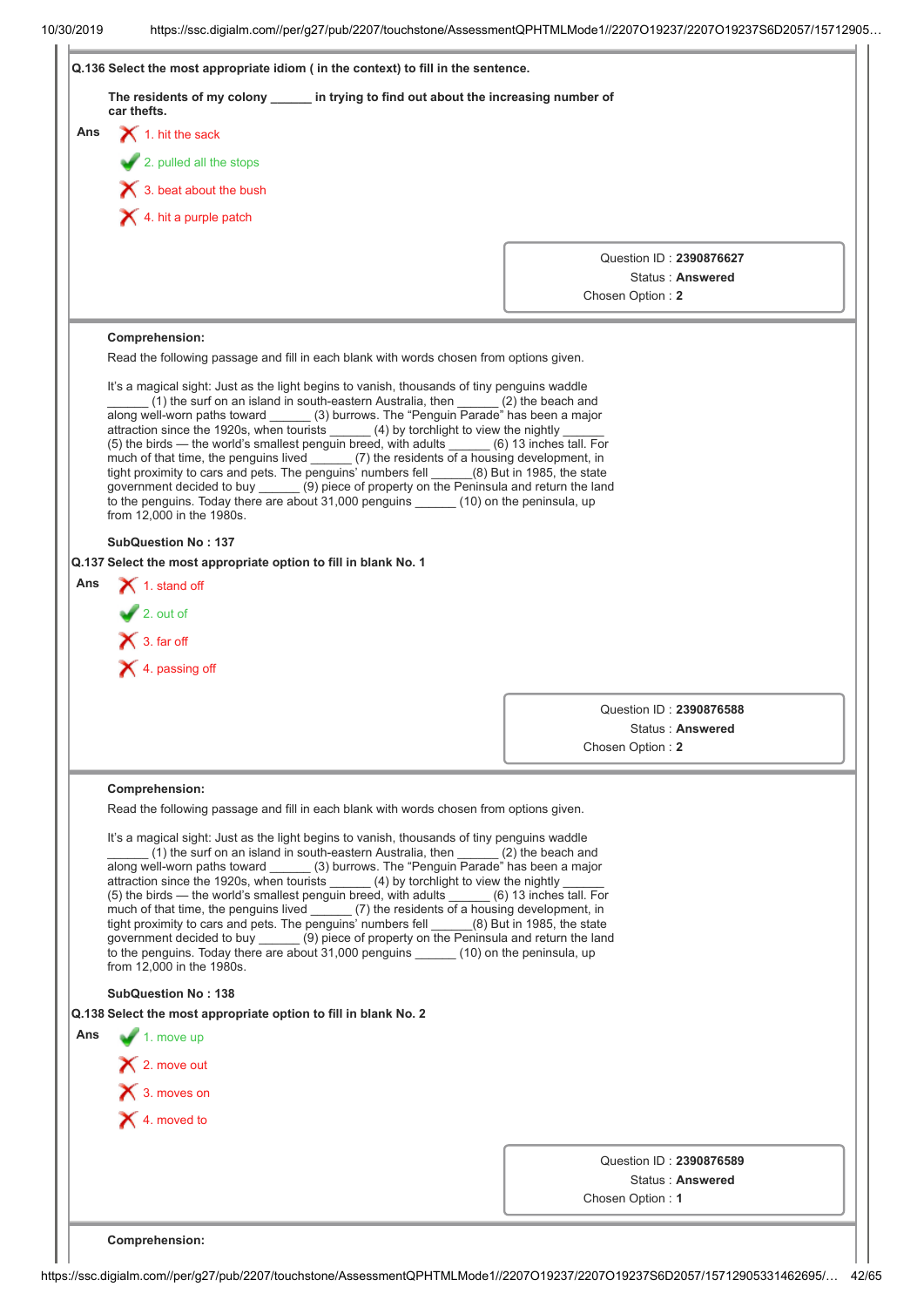|     | Read the following passage and fill in each blank with words chosen from options given.                                                                                                                                                                                                                                                                                                                                                                                                                                                                                                                                                                                                                                                                                                                                                                                  |                                                                                                                                                                                     |  |  |  |  |
|-----|--------------------------------------------------------------------------------------------------------------------------------------------------------------------------------------------------------------------------------------------------------------------------------------------------------------------------------------------------------------------------------------------------------------------------------------------------------------------------------------------------------------------------------------------------------------------------------------------------------------------------------------------------------------------------------------------------------------------------------------------------------------------------------------------------------------------------------------------------------------------------|-------------------------------------------------------------------------------------------------------------------------------------------------------------------------------------|--|--|--|--|
|     | It's a magical sight: Just as the light begins to vanish, thousands of tiny penguins waddle<br>(1) the surf on an island in south-eastern Australia, then (2) the beach and<br>along well-worn paths toward ______ (3) burrows. The "Penguin Parade" has been a major<br>attraction since the 1920s, when tourists (4) by torchlight to view the nightly<br>(5) the birds — the world's smallest penguin breed, with adults _____ (6) 13 inches tall. For<br>much of that time, the penguins lived ______(7) the residents of a housing development, in<br>tight proximity to cars and pets. The penguins' numbers fell ______(8) But in 1985, the state<br>government decided to buy (9) piece of property on the Peninsula and return the land<br>to the penguins. Today there are about 31,000 penguins ______ (10) on the peninsula, up<br>from 12,000 in the 1980s. |                                                                                                                                                                                     |  |  |  |  |
|     |                                                                                                                                                                                                                                                                                                                                                                                                                                                                                                                                                                                                                                                                                                                                                                                                                                                                          |                                                                                                                                                                                     |  |  |  |  |
|     | <b>SubQuestion No: 139</b>                                                                                                                                                                                                                                                                                                                                                                                                                                                                                                                                                                                                                                                                                                                                                                                                                                               |                                                                                                                                                                                     |  |  |  |  |
|     | Q.139 Select the most appropriate option to fill in blank No. 3                                                                                                                                                                                                                                                                                                                                                                                                                                                                                                                                                                                                                                                                                                                                                                                                          |                                                                                                                                                                                     |  |  |  |  |
|     | Ans $\bigtimes$ 1. these                                                                                                                                                                                                                                                                                                                                                                                                                                                                                                                                                                                                                                                                                                                                                                                                                                                 |                                                                                                                                                                                     |  |  |  |  |
|     |                                                                                                                                                                                                                                                                                                                                                                                                                                                                                                                                                                                                                                                                                                                                                                                                                                                                          |                                                                                                                                                                                     |  |  |  |  |
|     | 2. their<br>$\times$ 3. this                                                                                                                                                                                                                                                                                                                                                                                                                                                                                                                                                                                                                                                                                                                                                                                                                                             |                                                                                                                                                                                     |  |  |  |  |
|     | $\times$ 4. those                                                                                                                                                                                                                                                                                                                                                                                                                                                                                                                                                                                                                                                                                                                                                                                                                                                        |                                                                                                                                                                                     |  |  |  |  |
|     |                                                                                                                                                                                                                                                                                                                                                                                                                                                                                                                                                                                                                                                                                                                                                                                                                                                                          |                                                                                                                                                                                     |  |  |  |  |
|     |                                                                                                                                                                                                                                                                                                                                                                                                                                                                                                                                                                                                                                                                                                                                                                                                                                                                          | Question ID: 2390876590                                                                                                                                                             |  |  |  |  |
|     |                                                                                                                                                                                                                                                                                                                                                                                                                                                                                                                                                                                                                                                                                                                                                                                                                                                                          | Status: Answered                                                                                                                                                                    |  |  |  |  |
|     |                                                                                                                                                                                                                                                                                                                                                                                                                                                                                                                                                                                                                                                                                                                                                                                                                                                                          | Chosen Option: 2                                                                                                                                                                    |  |  |  |  |
|     |                                                                                                                                                                                                                                                                                                                                                                                                                                                                                                                                                                                                                                                                                                                                                                                                                                                                          |                                                                                                                                                                                     |  |  |  |  |
|     | Comprehension:                                                                                                                                                                                                                                                                                                                                                                                                                                                                                                                                                                                                                                                                                                                                                                                                                                                           |                                                                                                                                                                                     |  |  |  |  |
|     | Read the following passage and fill in each blank with words chosen from options given.                                                                                                                                                                                                                                                                                                                                                                                                                                                                                                                                                                                                                                                                                                                                                                                  |                                                                                                                                                                                     |  |  |  |  |
|     | It's a magical sight: Just as the light begins to vanish, thousands of tiny penguins waddle                                                                                                                                                                                                                                                                                                                                                                                                                                                                                                                                                                                                                                                                                                                                                                              |                                                                                                                                                                                     |  |  |  |  |
|     | (1) the surf on an island in south-eastern Australia, then ______ (2) the beach and<br>along well-worn paths toward ______ (3) burrows. The "Penguin Parade" has been a major                                                                                                                                                                                                                                                                                                                                                                                                                                                                                                                                                                                                                                                                                            |                                                                                                                                                                                     |  |  |  |  |
|     |                                                                                                                                                                                                                                                                                                                                                                                                                                                                                                                                                                                                                                                                                                                                                                                                                                                                          |                                                                                                                                                                                     |  |  |  |  |
|     |                                                                                                                                                                                                                                                                                                                                                                                                                                                                                                                                                                                                                                                                                                                                                                                                                                                                          | attraction since the 1920s, when tourists ______ (4) by torchlight to view the nightly _<br>(5) the birds — the world's smallest penguin breed, with adults (6) 13 inches tall. For |  |  |  |  |
|     | much of that time, the penguins lived ______ (7) the residents of a housing development, in                                                                                                                                                                                                                                                                                                                                                                                                                                                                                                                                                                                                                                                                                                                                                                              |                                                                                                                                                                                     |  |  |  |  |
|     |                                                                                                                                                                                                                                                                                                                                                                                                                                                                                                                                                                                                                                                                                                                                                                                                                                                                          |                                                                                                                                                                                     |  |  |  |  |
|     | tight proximity to cars and pets. The penguins' numbers fell ______(8) But in 1985, the state<br>government decided to buy _______ (9) piece of property on the Peninsula and return the land                                                                                                                                                                                                                                                                                                                                                                                                                                                                                                                                                                                                                                                                            |                                                                                                                                                                                     |  |  |  |  |
|     | to the penguins. Today there are about 31,000 penguins (10) on the peninsula, up                                                                                                                                                                                                                                                                                                                                                                                                                                                                                                                                                                                                                                                                                                                                                                                         |                                                                                                                                                                                     |  |  |  |  |
|     | from 12,000 in the 1980s.                                                                                                                                                                                                                                                                                                                                                                                                                                                                                                                                                                                                                                                                                                                                                                                                                                                |                                                                                                                                                                                     |  |  |  |  |
|     | <b>SubQuestion No: 140</b>                                                                                                                                                                                                                                                                                                                                                                                                                                                                                                                                                                                                                                                                                                                                                                                                                                               |                                                                                                                                                                                     |  |  |  |  |
|     | Q.140 Select the most appropriate option to fill in blank No. 4                                                                                                                                                                                                                                                                                                                                                                                                                                                                                                                                                                                                                                                                                                                                                                                                          |                                                                                                                                                                                     |  |  |  |  |
| Ans | $\blacksquare$ 1. were led                                                                                                                                                                                                                                                                                                                                                                                                                                                                                                                                                                                                                                                                                                                                                                                                                                               |                                                                                                                                                                                     |  |  |  |  |
|     | $\bigtimes$ 2. had led                                                                                                                                                                                                                                                                                                                                                                                                                                                                                                                                                                                                                                                                                                                                                                                                                                                   |                                                                                                                                                                                     |  |  |  |  |
|     |                                                                                                                                                                                                                                                                                                                                                                                                                                                                                                                                                                                                                                                                                                                                                                                                                                                                          |                                                                                                                                                                                     |  |  |  |  |
|     | $\bigtimes$ 3. were leading                                                                                                                                                                                                                                                                                                                                                                                                                                                                                                                                                                                                                                                                                                                                                                                                                                              |                                                                                                                                                                                     |  |  |  |  |
|     | $\bigtimes$ 4. was lead                                                                                                                                                                                                                                                                                                                                                                                                                                                                                                                                                                                                                                                                                                                                                                                                                                                  |                                                                                                                                                                                     |  |  |  |  |
|     |                                                                                                                                                                                                                                                                                                                                                                                                                                                                                                                                                                                                                                                                                                                                                                                                                                                                          |                                                                                                                                                                                     |  |  |  |  |
|     |                                                                                                                                                                                                                                                                                                                                                                                                                                                                                                                                                                                                                                                                                                                                                                                                                                                                          | Question ID: 2390876591<br>Status: Answered                                                                                                                                         |  |  |  |  |
|     |                                                                                                                                                                                                                                                                                                                                                                                                                                                                                                                                                                                                                                                                                                                                                                                                                                                                          | Chosen Option: 1                                                                                                                                                                    |  |  |  |  |
|     |                                                                                                                                                                                                                                                                                                                                                                                                                                                                                                                                                                                                                                                                                                                                                                                                                                                                          |                                                                                                                                                                                     |  |  |  |  |
|     | Comprehension:                                                                                                                                                                                                                                                                                                                                                                                                                                                                                                                                                                                                                                                                                                                                                                                                                                                           |                                                                                                                                                                                     |  |  |  |  |
|     | Read the following passage and fill in each blank with words chosen from options given.                                                                                                                                                                                                                                                                                                                                                                                                                                                                                                                                                                                                                                                                                                                                                                                  |                                                                                                                                                                                     |  |  |  |  |
|     |                                                                                                                                                                                                                                                                                                                                                                                                                                                                                                                                                                                                                                                                                                                                                                                                                                                                          |                                                                                                                                                                                     |  |  |  |  |
|     | It's a magical sight: Just as the light begins to vanish, thousands of tiny penguins waddle<br>(1) the surf on an island in south-eastern Australia, then ______ (2) the beach and                                                                                                                                                                                                                                                                                                                                                                                                                                                                                                                                                                                                                                                                                       |                                                                                                                                                                                     |  |  |  |  |
|     | along well-worn paths toward ______ (3) burrows. The "Penguin Parade" has been a major                                                                                                                                                                                                                                                                                                                                                                                                                                                                                                                                                                                                                                                                                                                                                                                   |                                                                                                                                                                                     |  |  |  |  |
|     | attraction since the 1920s, when tourists ______ (4) by torchlight to view the nightly<br>(5) the birds - the world's smallest penguin breed, with adults _____ (6) 13 inches tall. For                                                                                                                                                                                                                                                                                                                                                                                                                                                                                                                                                                                                                                                                                  |                                                                                                                                                                                     |  |  |  |  |
|     | much of that time, the penguins lived ______ (7) the residents of a housing development, in                                                                                                                                                                                                                                                                                                                                                                                                                                                                                                                                                                                                                                                                                                                                                                              |                                                                                                                                                                                     |  |  |  |  |
|     | tight proximity to cars and pets. The penguins' numbers fell _____(8) But in 1985, the state                                                                                                                                                                                                                                                                                                                                                                                                                                                                                                                                                                                                                                                                                                                                                                             |                                                                                                                                                                                     |  |  |  |  |
|     | government decided to buy _______ (9) piece of property on the Peninsula and return the land<br>to the penguins. Today there are about 31,000 penguins ______ (10) on the peninsula, up                                                                                                                                                                                                                                                                                                                                                                                                                                                                                                                                                                                                                                                                                  |                                                                                                                                                                                     |  |  |  |  |
|     | from 12,000 in the 1980s.                                                                                                                                                                                                                                                                                                                                                                                                                                                                                                                                                                                                                                                                                                                                                                                                                                                |                                                                                                                                                                                     |  |  |  |  |
|     | <b>SubQuestion No: 141</b>                                                                                                                                                                                                                                                                                                                                                                                                                                                                                                                                                                                                                                                                                                                                                                                                                                               |                                                                                                                                                                                     |  |  |  |  |
|     | Q.141 Select the most appropriate option to fill in blank No. 5                                                                                                                                                                                                                                                                                                                                                                                                                                                                                                                                                                                                                                                                                                                                                                                                          |                                                                                                                                                                                     |  |  |  |  |
| Ans | 1. shining of                                                                                                                                                                                                                                                                                                                                                                                                                                                                                                                                                                                                                                                                                                                                                                                                                                                            |                                                                                                                                                                                     |  |  |  |  |
|     |                                                                                                                                                                                                                                                                                                                                                                                                                                                                                                                                                                                                                                                                                                                                                                                                                                                                          |                                                                                                                                                                                     |  |  |  |  |
|     | $\sqrt{2}$ . arrival of<br>X 3. playing off                                                                                                                                                                                                                                                                                                                                                                                                                                                                                                                                                                                                                                                                                                                                                                                                                              |                                                                                                                                                                                     |  |  |  |  |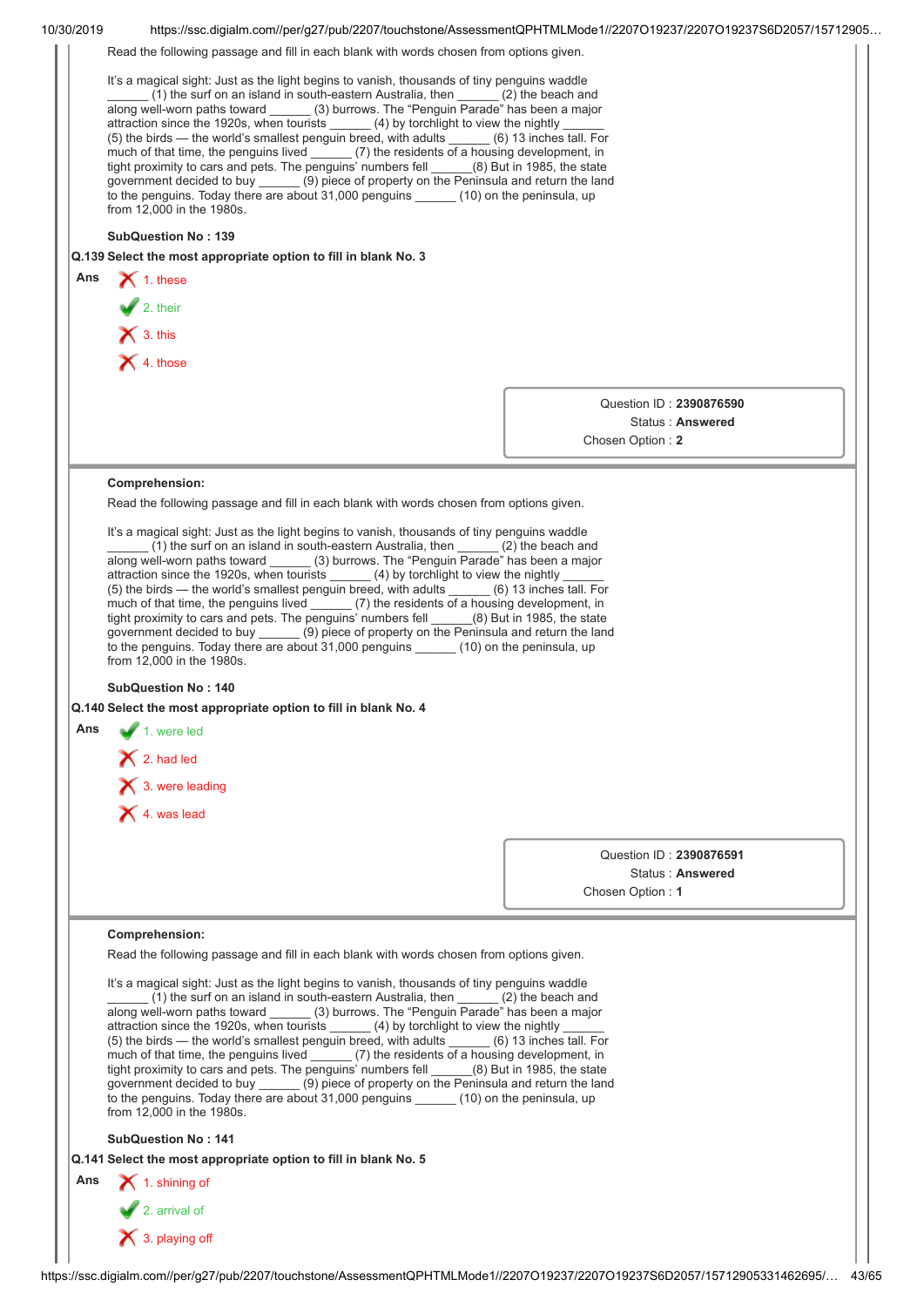|     |                                                                                                                                                                                                  | Question ID: 2390876592<br>Status: Answered |
|-----|--------------------------------------------------------------------------------------------------------------------------------------------------------------------------------------------------|---------------------------------------------|
|     |                                                                                                                                                                                                  | Chosen Option: 2                            |
|     | Comprehension:                                                                                                                                                                                   |                                             |
|     | Read the following passage and fill in each blank with words chosen from options given.                                                                                                          |                                             |
|     | It's a magical sight: Just as the light begins to vanish, thousands of tiny penguins waddle                                                                                                      |                                             |
|     | (1) the surf on an island in south-eastern Australia, then ______ (2) the beach and                                                                                                              |                                             |
|     | along well-worn paths toward ______ (3) burrows. The "Penguin Parade" has been a major<br>attraction since the 1920s, when tourists _______ (4) by torchlight to view the nightly                |                                             |
|     | (5) the birds - the world's smallest penguin breed, with adults _____ (6) 13 inches tall. For<br>much of that time, the penguins lived _______ (7) the residents of a housing development, in    |                                             |
|     | tight proximity to cars and pets. The penguins' numbers fell _____(8) But in 1985, the state                                                                                                     |                                             |
|     | government decided to buy _______ (9) piece of property on the Peninsula and return the land<br>to the penguins. Today there are about 31,000 penguins (10) on the peninsula, up                 |                                             |
|     | from 12,000 in the 1980s.                                                                                                                                                                        |                                             |
|     | <b>SubQuestion No: 142</b>                                                                                                                                                                       |                                             |
|     | Q.142 Select the most appropriate option to fill in blank No. 6                                                                                                                                  |                                             |
| Ans | $\blacktriangleright$ 1. averaged                                                                                                                                                                |                                             |
|     | $\blacktriangleright$ 2. averages                                                                                                                                                                |                                             |
|     | $\blacktriangleright$ 3. averaging                                                                                                                                                               |                                             |
|     | $\blacktriangleright$ 4. average                                                                                                                                                                 |                                             |
|     |                                                                                                                                                                                                  |                                             |
|     |                                                                                                                                                                                                  | Question ID: 2390876593<br>Status: Answered |
|     |                                                                                                                                                                                                  | Chosen Option: 3                            |
|     |                                                                                                                                                                                                  |                                             |
|     | Comprehension:                                                                                                                                                                                   |                                             |
|     | Read the following passage and fill in each blank with words chosen from options given.                                                                                                          |                                             |
|     | It's a magical sight: Just as the light begins to vanish, thousands of tiny penguins waddle<br>$(1)$ the surf on an island in south-eastern Australia, then $(2)$ the beach and                  |                                             |
|     | along well-worn paths toward ______ (3) burrows. The "Penguin Parade" has been a major                                                                                                           |                                             |
|     | attraction since the 1920s, when tourists $\qquad \qquad$ (4) by torchlight to view the nightly<br>(5) the birds — the world's smallest penguin breed, with adults _____ (6) 13 inches tall. For |                                             |
|     | much of that time, the penguins lived ______ (7) the residents of a housing development, in<br>tight proximity to cars and pets. The penguins' numbers fell (8) But in 1985, the state           |                                             |
|     | government decided to buy _______ (9) piece of property on the Peninsula and return the land                                                                                                     |                                             |
|     | to the penguins. Today there are about 31,000 penguins _______ (10) on the peninsula, up<br>from 12,000 in the 1980s.                                                                            |                                             |
|     | <b>SubQuestion No: 143</b>                                                                                                                                                                       |                                             |
|     | Q.143 Select the most appropriate option to fill in blank No. 7                                                                                                                                  |                                             |
| Ans | $\blacktriangleright$ 1. within                                                                                                                                                                  |                                             |
|     | $\mathsf{\times}$ 2. towards                                                                                                                                                                     |                                             |
|     | $\bigvee$ 3. among                                                                                                                                                                               |                                             |
|     | X 4. between                                                                                                                                                                                     |                                             |
|     |                                                                                                                                                                                                  |                                             |
|     |                                                                                                                                                                                                  | Question ID: 2390876594                     |
|     |                                                                                                                                                                                                  | Status: Answered                            |
|     |                                                                                                                                                                                                  | Chosen Option: 3                            |
|     | Comprehension:                                                                                                                                                                                   |                                             |
|     | Read the following passage and fill in each blank with words chosen from options given.                                                                                                          |                                             |
|     | It's a magical sight: Just as the light begins to vanish, thousands of tiny penguins waddle                                                                                                      |                                             |
|     |                                                                                                                                                                                                  |                                             |
|     | (1) the surf on an island in south-eastern Australia, then $(2)$ the beach and                                                                                                                   |                                             |
|     | along well-worn paths toward (3) burrows. The "Penguin Parade" has been a major<br>attraction since the 1920s, when tourists _______ (4) by torchlight to view the nightly                       |                                             |
|     | (5) the birds - the world's smallest penguin breed, with adults _____ (6) 13 inches tall. For<br>much of that time, the penguins lived (7) the residents of a housing development, in            |                                             |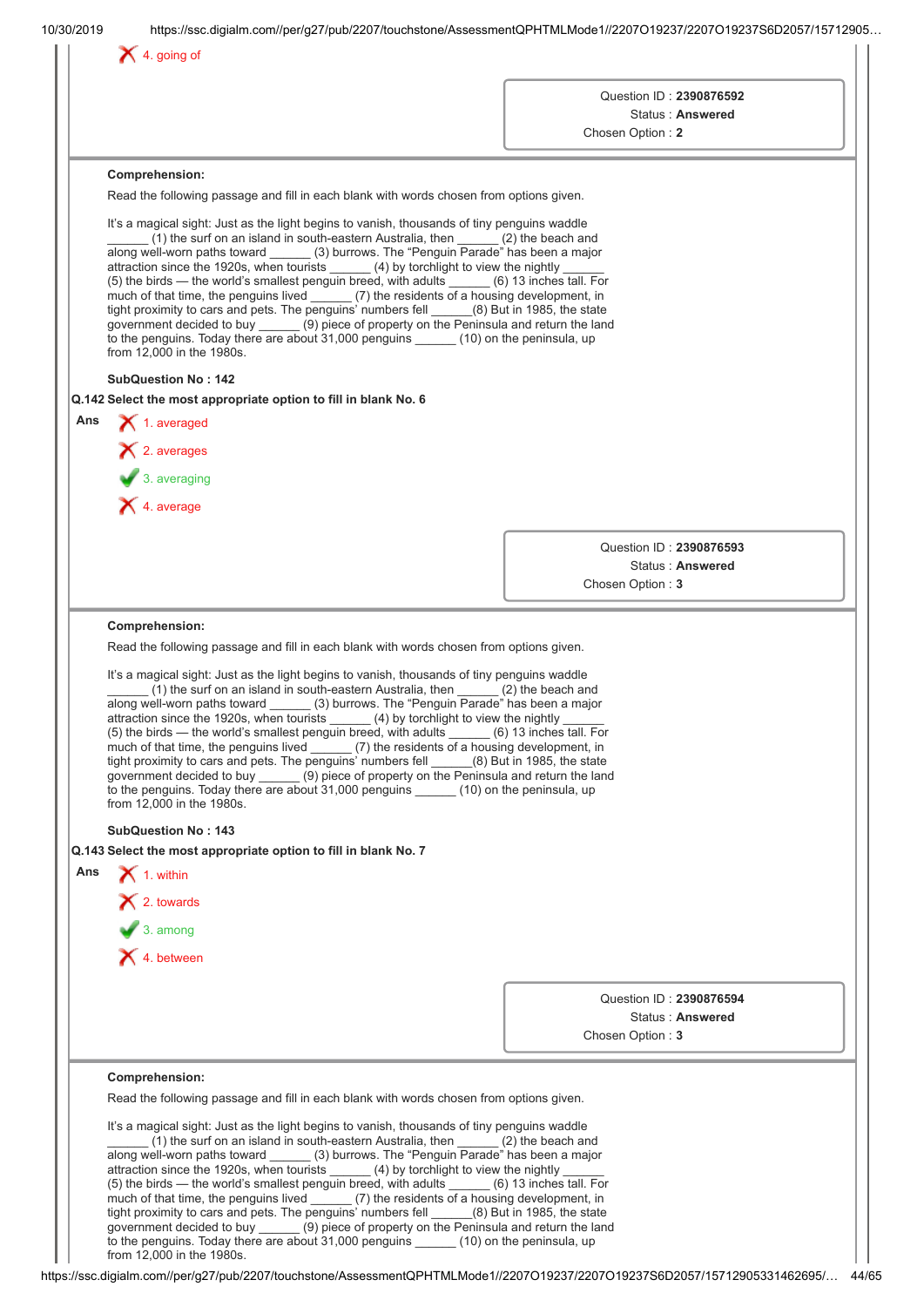| Ans | <b>SubQuestion No: 144</b><br>Q.144 Select the most appropriate option to fill in blank No. 8                                                                                             |                         |                  |  |  |
|-----|-------------------------------------------------------------------------------------------------------------------------------------------------------------------------------------------|-------------------------|------------------|--|--|
|     |                                                                                                                                                                                           |                         |                  |  |  |
|     |                                                                                                                                                                                           |                         |                  |  |  |
|     | $\blacktriangleright$ 1. numerously                                                                                                                                                       |                         |                  |  |  |
|     | $\blacktriangleright$ 2. clearly                                                                                                                                                          |                         |                  |  |  |
|     | $\bigtriangledown$ 3. drastically                                                                                                                                                         |                         |                  |  |  |
|     | $\blacktriangleright$ 4. variously                                                                                                                                                        |                         |                  |  |  |
|     |                                                                                                                                                                                           |                         |                  |  |  |
|     |                                                                                                                                                                                           | Question ID: 2390876595 |                  |  |  |
|     |                                                                                                                                                                                           | Chosen Option: 3        | Status: Answered |  |  |
|     |                                                                                                                                                                                           |                         |                  |  |  |
|     | Comprehension:                                                                                                                                                                            |                         |                  |  |  |
|     | Read the following passage and fill in each blank with words chosen from options given.                                                                                                   |                         |                  |  |  |
|     | It's a magical sight: Just as the light begins to vanish, thousands of tiny penguins waddle                                                                                               |                         |                  |  |  |
|     | (1) the surf on an island in south-eastern Australia, then (2) the beach and<br>along well-worn paths toward ______ (3) burrows. The "Penguin Parade" has been a major                    |                         |                  |  |  |
|     | attraction since the 1920s, when tourists ______ (4) by torchlight to view the nightly _<br>(5) the birds - the world's smallest penguin breed, with adults _____ (6) 13 inches tall. For |                         |                  |  |  |
|     | much of that time, the penguins lived _______ (7) the residents of a housing development, in                                                                                              |                         |                  |  |  |
|     | tight proximity to cars and pets. The penguins' numbers fell _____(8) But in 1985, the state government decided to buy _____ (9) piece of property on the Peninsula and return the land   |                         |                  |  |  |
|     | to the penguins. Today there are about 31,000 penguins ______ (10) on the peninsula, up<br>from 12,000 in the 1980s.                                                                      |                         |                  |  |  |
|     |                                                                                                                                                                                           |                         |                  |  |  |
|     | <b>SubQuestion No: 145</b><br>Q.145 Select the most appropriate option to fill in blank No. 9                                                                                             |                         |                  |  |  |
| Ans | $\bigtimes$ 1. any                                                                                                                                                                        |                         |                  |  |  |
|     |                                                                                                                                                                                           |                         |                  |  |  |
|     | $\bigtimes$ 2. all                                                                                                                                                                        |                         |                  |  |  |
|     | $\overline{\smash{\big)}\xspace}$ 3. some                                                                                                                                                 |                         |                  |  |  |
|     |                                                                                                                                                                                           |                         |                  |  |  |
|     |                                                                                                                                                                                           |                         |                  |  |  |
|     |                                                                                                                                                                                           | Question ID: 2390876596 | Status: Answered |  |  |
|     |                                                                                                                                                                                           | Chosen Option: 4        |                  |  |  |
|     |                                                                                                                                                                                           |                         |                  |  |  |
|     | Comprehension:                                                                                                                                                                            |                         |                  |  |  |
|     | Read the following passage and fill in each blank with words chosen from options given.                                                                                                   |                         |                  |  |  |
|     | It's a magical sight: Just as the light begins to vanish, thousands of tiny penguins waddle                                                                                               |                         |                  |  |  |
|     | $(1)$ the surf on an island in south-eastern Australia, then $(2)$ the beach and<br>along well-worn paths toward ______ (3) burrows. The "Penguin Parade" has been a major                |                         |                  |  |  |
|     | attraction since the 1920s, when tourists ______ (4) by torchlight to view the nightly<br>(5) the birds — the world's smallest penguin breed, with adults (6) 13 inches tall. For         |                         |                  |  |  |
|     | much of that time, the penguins lived ______ (7) the residents of a housing development, in                                                                                               |                         |                  |  |  |
|     | tight proximity to cars and pets. The penguins' numbers fell (8) But in 1985, the state<br>government decided to buy ______ (9) piece of property on the Peninsula and return the land    |                         |                  |  |  |
|     | to the penguins. Today there are about 31,000 penguins ______ (10) on the peninsula, up                                                                                                   |                         |                  |  |  |
|     | from 12,000 in the 1980s.                                                                                                                                                                 |                         |                  |  |  |
|     | <b>SubQuestion No: 146</b>                                                                                                                                                                |                         |                  |  |  |
| Ans | Q.146 Select the most appropriate option to fill in blank No. 10<br>$\blacktriangleright$ 1. preparing                                                                                    |                         |                  |  |  |
|     |                                                                                                                                                                                           |                         |                  |  |  |
|     | $\blacktriangleright$ 2. proceeding                                                                                                                                                       |                         |                  |  |  |
|     | $\blacktriangleright$ 3. propelling                                                                                                                                                       |                         |                  |  |  |
|     | $\blacktriangleright$ 4. breeding                                                                                                                                                         |                         |                  |  |  |
|     |                                                                                                                                                                                           |                         |                  |  |  |
|     |                                                                                                                                                                                           | Question ID: 2390876597 |                  |  |  |
|     |                                                                                                                                                                                           | Chosen Option: 4        | Status: Answered |  |  |
|     |                                                                                                                                                                                           |                         |                  |  |  |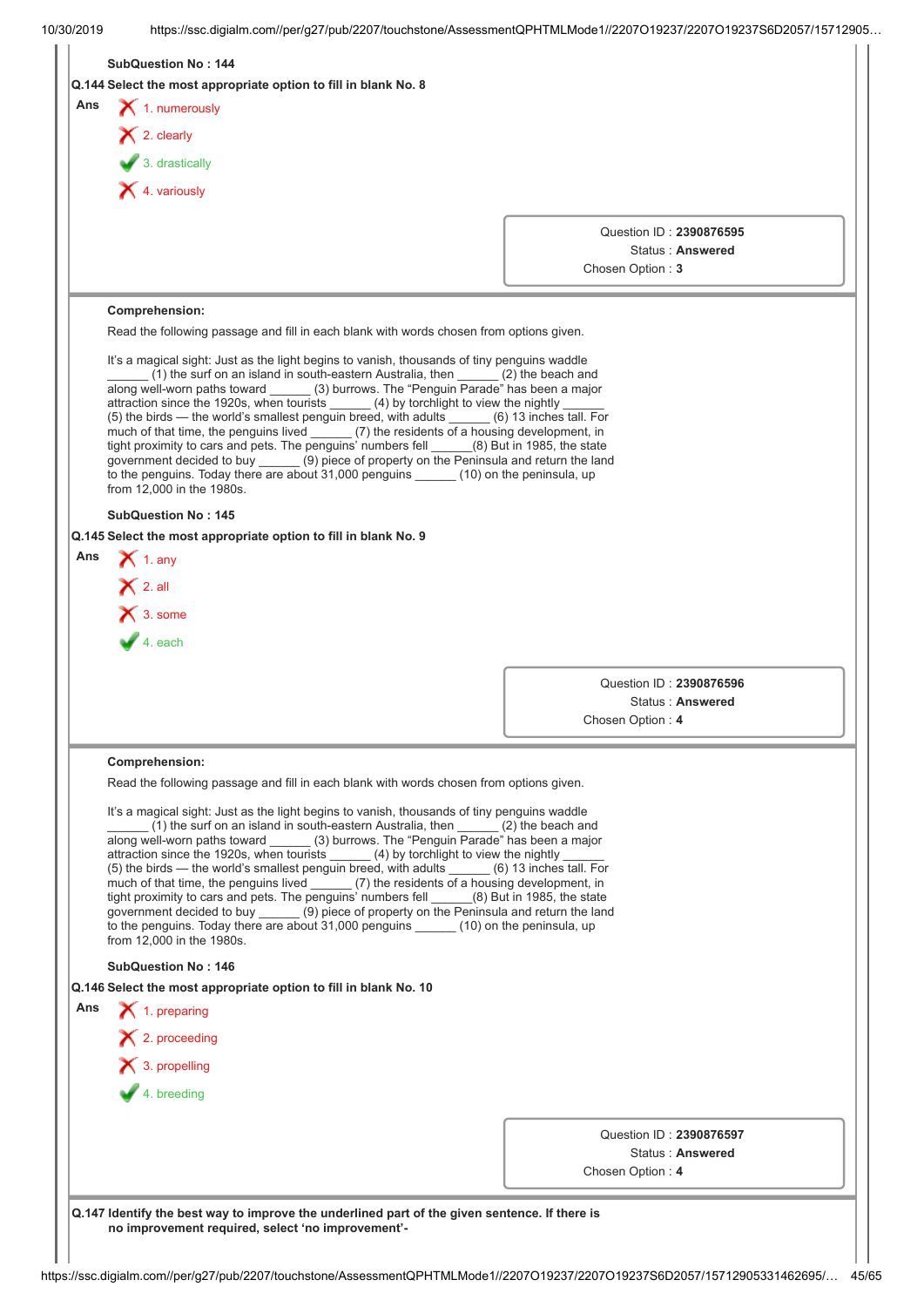| 10/30/2019 | https://ssc.digialm.com//per/g27/pub/2207/touchstone/AssessmentQPHTMLMode1//2207O19237/2207O19237S6D2057/15712905                                                                                                                                                               |                                             |  |  |
|------------|---------------------------------------------------------------------------------------------------------------------------------------------------------------------------------------------------------------------------------------------------------------------------------|---------------------------------------------|--|--|
|            | I am like very much Chinese food and have learnt to cook it.                                                                                                                                                                                                                    |                                             |  |  |
| Ans        | 1. like Chinese food very much                                                                                                                                                                                                                                                  |                                             |  |  |
|            | $\blacktriangleright$ 2. no improvement                                                                                                                                                                                                                                         |                                             |  |  |
|            | 1 3. like very much Chinese food                                                                                                                                                                                                                                                |                                             |  |  |
|            | X 4. am liking very much Chinese food                                                                                                                                                                                                                                           |                                             |  |  |
|            |                                                                                                                                                                                                                                                                                 |                                             |  |  |
|            |                                                                                                                                                                                                                                                                                 | Question ID: 2390876511<br>Status: Answered |  |  |
|            |                                                                                                                                                                                                                                                                                 | Chosen Option: 1                            |  |  |
|            | Q.148 Choose the most appropriate option to change the voice (active / passive) form of the<br>given sentence.                                                                                                                                                                  |                                             |  |  |
|            | I owe a big debt of gratitude to my mentor, Ms. Pallavi Dutta.                                                                                                                                                                                                                  |                                             |  |  |
| Ans        | X 1. A big debt of gratitude had been owed by me to my mentor, Ms. Pallavi Dutta.                                                                                                                                                                                               |                                             |  |  |
|            | X 2. A big debt of gratitude was owing by me to my mentor, Ms. Pallavi Dutta.                                                                                                                                                                                                   |                                             |  |  |
|            |                                                                                                                                                                                                                                                                                 |                                             |  |  |
|            | 3. A big debt of gratitude is owed by me to my mentor, Ms Pallavi Dutta.                                                                                                                                                                                                        |                                             |  |  |
|            | X 4. A big debt of gratitude will be owed by to my mentor, Ms. Pallavi Dutta.                                                                                                                                                                                                   |                                             |  |  |
|            |                                                                                                                                                                                                                                                                                 | Question ID: 2390876525                     |  |  |
|            |                                                                                                                                                                                                                                                                                 | Status: Answered                            |  |  |
|            |                                                                                                                                                                                                                                                                                 | Chosen Option: 3                            |  |  |
|            | $\boldsymbol{\times}$ 3. Amish has evolved<br>4. aspires to be today                                                                                                                                                                                                            |                                             |  |  |
|            |                                                                                                                                                                                                                                                                                 |                                             |  |  |
|            |                                                                                                                                                                                                                                                                                 | Question ID: 2390876480<br>Status: Answered |  |  |
|            |                                                                                                                                                                                                                                                                                 | Chosen Option: 4                            |  |  |
|            |                                                                                                                                                                                                                                                                                 |                                             |  |  |
|            | Comprehension:                                                                                                                                                                                                                                                                  |                                             |  |  |
|            | Read the following passage and answer the questions that follow-                                                                                                                                                                                                                |                                             |  |  |
|            | Mount Everest, the world's highest peak at 8,848 metres, draws adventurers from all over. But<br>the mountain on the Nepal-China border is fast becoming a dangerous place to visit even for                                                                                    |                                             |  |  |
|            | the hardened mountaineer. The inherent risks were highlighted with a photograph by Nirmal                                                                                                                                                                                       |                                             |  |  |
|            | Purja, a Gorkha ex-soldier. The image, which went viral and altered the manner in which                                                                                                                                                                                         |                                             |  |  |
|            | people worldwide imagine what it is to scale Mt. Everest, showed a long queue awaiting a<br>final tilt at the summit, with all the dangers such a wait holds. In the 2019 season, at least 11                                                                                   |                                             |  |  |
|            | climbers have died or gone missing, including four Indians. Experts have been calling for<br>Nepal to restrict the number of permits. It awarded a record 381 for this spring each fetching                                                                                     |                                             |  |  |
|            | \$11,000 (climbing from the Tibet side is more expensive). On 22nd May, 200 climbers                                                                                                                                                                                            |                                             |  |  |
|            | ascended the summit, a new record for a single day. Last year, 807 managed to reach the<br>summit. In 2012, the United Nations estimated that there were more than 26,000 visitors to                                                                                           |                                             |  |  |
|            | the Everest region, and this figure has grown manifold since then. Nepal officials argue that                                                                                                                                                                                   |                                             |  |  |
|            | permits are not issued recklessly, and that jams such as this year's near the summit are on<br>account of spells of bad weather, which result in mountaineers being compelled to reach the                                                                                      |                                             |  |  |
|            | summit within a narrow time frame. Waiting in sub-zero temperatures at rarefied altitude can<br>be fatal--- this season's deaths were mostly due to frostbite, exhaustion, dehydration and lack                                                                                 |                                             |  |  |
|            | of oxygen.                                                                                                                                                                                                                                                                      |                                             |  |  |
|            | This year's drama has caught public imagination, as happened in 1996 when eight persons                                                                                                                                                                                         |                                             |  |  |
|            | died in a single day amid an unexpected storm - events of and around that day were the                                                                                                                                                                                          |                                             |  |  |
|            |                                                                                                                                                                                                                                                                                 |                                             |  |  |
|            | subject of Jon Krakauer's bestselling book 'Into Thin Air'. The adventure industry that is built                                                                                                                                                                                |                                             |  |  |
|            | around the human desire to scale the peak has meant many amateurs take up the challenge,<br>confident that support teams and specialized equipment will make up for their lack of<br>adequate mountaineering experience. The fallout is that in case of a disaster not only are |                                             |  |  |

commercial operations have led to the Everest being called the world's highest garbage dump as many climbers discard non-critical gear, used oxygen cylinders, plastic bottles, cans,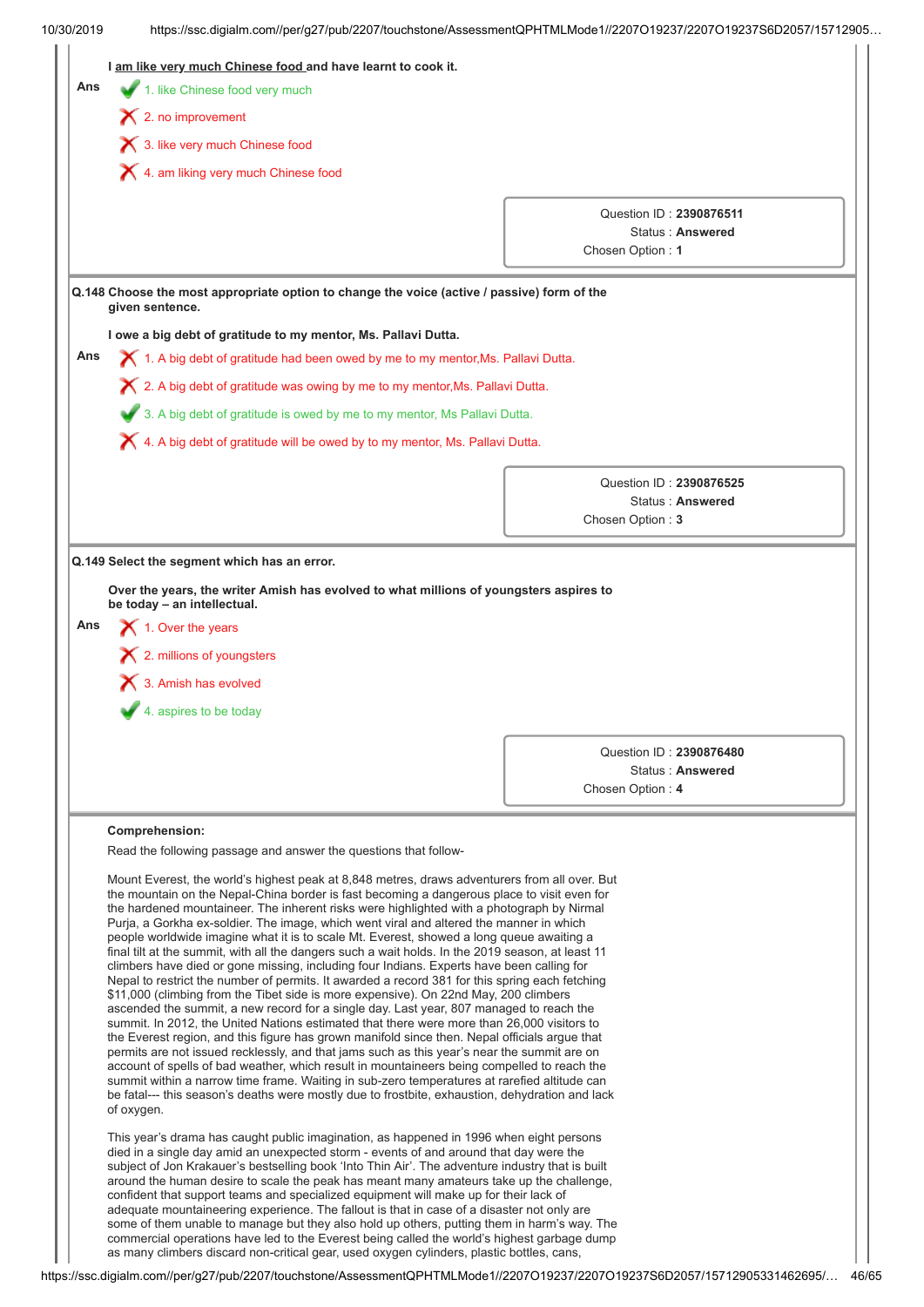| 10/30/2019 | https://ssc.digialm.com//per/q27/pub/2207/touchstone/AssessmentQPHTMLMode1//2207O19237/2207O19237S6D2057/15712905                                                                                                                                                                                                                                                                                                                                                                                                                                                                                                                                                                                                                                                                                                                                                                                                                                                                                                                                                                                                                                                                                                                                                                                                                                                                                                                                                                                                                                                                                                                                                                                                                                                                                                                                                                                                                                                                                                                                                                                                                                                                                                                                                                                                                                                                                                                                                                                                                                                                                                                                                                                                                                                                                                  |                                             |                  |  |  |
|------------|--------------------------------------------------------------------------------------------------------------------------------------------------------------------------------------------------------------------------------------------------------------------------------------------------------------------------------------------------------------------------------------------------------------------------------------------------------------------------------------------------------------------------------------------------------------------------------------------------------------------------------------------------------------------------------------------------------------------------------------------------------------------------------------------------------------------------------------------------------------------------------------------------------------------------------------------------------------------------------------------------------------------------------------------------------------------------------------------------------------------------------------------------------------------------------------------------------------------------------------------------------------------------------------------------------------------------------------------------------------------------------------------------------------------------------------------------------------------------------------------------------------------------------------------------------------------------------------------------------------------------------------------------------------------------------------------------------------------------------------------------------------------------------------------------------------------------------------------------------------------------------------------------------------------------------------------------------------------------------------------------------------------------------------------------------------------------------------------------------------------------------------------------------------------------------------------------------------------------------------------------------------------------------------------------------------------------------------------------------------------------------------------------------------------------------------------------------------------------------------------------------------------------------------------------------------------------------------------------------------------------------------------------------------------------------------------------------------------------------------------------------------------------------------------------------------------|---------------------------------------------|------------------|--|--|
|            | batteries, food wrappings, fecal matter and kitchen waste on the mountains. It is unlikely,<br>however, that this season's tragedies will deter future summiteers, as the hypnotic lure<br>remains intact. But the authorities must learn from this year's tragedies and work out an<br>optimum number of climbers and strengthen safety measures.                                                                                                                                                                                                                                                                                                                                                                                                                                                                                                                                                                                                                                                                                                                                                                                                                                                                                                                                                                                                                                                                                                                                                                                                                                                                                                                                                                                                                                                                                                                                                                                                                                                                                                                                                                                                                                                                                                                                                                                                                                                                                                                                                                                                                                                                                                                                                                                                                                                                 |                                             |                  |  |  |
|            |                                                                                                                                                                                                                                                                                                                                                                                                                                                                                                                                                                                                                                                                                                                                                                                                                                                                                                                                                                                                                                                                                                                                                                                                                                                                                                                                                                                                                                                                                                                                                                                                                                                                                                                                                                                                                                                                                                                                                                                                                                                                                                                                                                                                                                                                                                                                                                                                                                                                                                                                                                                                                                                                                                                                                                                                                    |                                             |                  |  |  |
|            | <b>SubQuestion No: 150</b><br>Q.150 What is the theme of this newspaper editorial?<br>Select the most appropriate combination of factors given below.<br>a. Overcrowding of Mount Everest on 22nd May, 2019.<br>b. The urgent necessity to introduce and implement adequate safety measures to<br>prevent man-made disasters.<br>c. Not to treat the ascent of the highest peak as an adventure sport.<br>d. Refuse permits to amateur climbers.                                                                                                                                                                                                                                                                                                                                                                                                                                                                                                                                                                                                                                                                                                                                                                                                                                                                                                                                                                                                                                                                                                                                                                                                                                                                                                                                                                                                                                                                                                                                                                                                                                                                                                                                                                                                                                                                                                                                                                                                                                                                                                                                                                                                                                                                                                                                                                   |                                             |                  |  |  |
| Ans        | e. Disallow tour operating companies from crowding the base-camp.<br>$X$ 1. b & c                                                                                                                                                                                                                                                                                                                                                                                                                                                                                                                                                                                                                                                                                                                                                                                                                                                                                                                                                                                                                                                                                                                                                                                                                                                                                                                                                                                                                                                                                                                                                                                                                                                                                                                                                                                                                                                                                                                                                                                                                                                                                                                                                                                                                                                                                                                                                                                                                                                                                                                                                                                                                                                                                                                                  |                                             |                  |  |  |
|            |                                                                                                                                                                                                                                                                                                                                                                                                                                                                                                                                                                                                                                                                                                                                                                                                                                                                                                                                                                                                                                                                                                                                                                                                                                                                                                                                                                                                                                                                                                                                                                                                                                                                                                                                                                                                                                                                                                                                                                                                                                                                                                                                                                                                                                                                                                                                                                                                                                                                                                                                                                                                                                                                                                                                                                                                                    |                                             |                  |  |  |
|            | $X$ 2. c & d<br>3.98b                                                                                                                                                                                                                                                                                                                                                                                                                                                                                                                                                                                                                                                                                                                                                                                                                                                                                                                                                                                                                                                                                                                                                                                                                                                                                                                                                                                                                                                                                                                                                                                                                                                                                                                                                                                                                                                                                                                                                                                                                                                                                                                                                                                                                                                                                                                                                                                                                                                                                                                                                                                                                                                                                                                                                                                              |                                             |                  |  |  |
|            | $\overline{\mathsf{X}}$ 4. a & e                                                                                                                                                                                                                                                                                                                                                                                                                                                                                                                                                                                                                                                                                                                                                                                                                                                                                                                                                                                                                                                                                                                                                                                                                                                                                                                                                                                                                                                                                                                                                                                                                                                                                                                                                                                                                                                                                                                                                                                                                                                                                                                                                                                                                                                                                                                                                                                                                                                                                                                                                                                                                                                                                                                                                                                   |                                             |                  |  |  |
|            |                                                                                                                                                                                                                                                                                                                                                                                                                                                                                                                                                                                                                                                                                                                                                                                                                                                                                                                                                                                                                                                                                                                                                                                                                                                                                                                                                                                                                                                                                                                                                                                                                                                                                                                                                                                                                                                                                                                                                                                                                                                                                                                                                                                                                                                                                                                                                                                                                                                                                                                                                                                                                                                                                                                                                                                                                    |                                             |                  |  |  |
|            |                                                                                                                                                                                                                                                                                                                                                                                                                                                                                                                                                                                                                                                                                                                                                                                                                                                                                                                                                                                                                                                                                                                                                                                                                                                                                                                                                                                                                                                                                                                                                                                                                                                                                                                                                                                                                                                                                                                                                                                                                                                                                                                                                                                                                                                                                                                                                                                                                                                                                                                                                                                                                                                                                                                                                                                                                    | Question ID: 2390876673<br>Chosen Option: 2 | Status: Answered |  |  |
|            | Comprehension:<br>Read the following passage and answer the questions that follow-                                                                                                                                                                                                                                                                                                                                                                                                                                                                                                                                                                                                                                                                                                                                                                                                                                                                                                                                                                                                                                                                                                                                                                                                                                                                                                                                                                                                                                                                                                                                                                                                                                                                                                                                                                                                                                                                                                                                                                                                                                                                                                                                                                                                                                                                                                                                                                                                                                                                                                                                                                                                                                                                                                                                 |                                             |                  |  |  |
|            | Mount Everest, the world's highest peak at 8,848 metres, draws adventurers from all over. But<br>the mountain on the Nepal-China border is fast becoming a dangerous place to visit even for<br>the hardened mountaineer. The inherent risks were highlighted with a photograph by Nirmal<br>Purja, a Gorkha ex-soldier. The image, which went viral and altered the manner in which<br>people worldwide imagine what it is to scale Mt. Everest, showed a long queue awaiting a<br>final tilt at the summit, with all the dangers such a wait holds. In the 2019 season, at least 11<br>climbers have died or gone missing, including four Indians. Experts have been calling for<br>Nepal to restrict the number of permits. It awarded a record 381 for this spring each fetching<br>\$11,000 (climbing from the Tibet side is more expensive). On 22nd May, 200 climbers<br>ascended the summit, a new record for a single day. Last year, 807 managed to reach the<br>summit. In 2012, the United Nations estimated that there were more than 26,000 visitors to<br>the Everest region, and this figure has grown manifold since then. Nepal officials argue that<br>permits are not issued recklessly, and that jams such as this year's near the summit are on<br>account of spells of bad weather, which result in mountaineers being compelled to reach the<br>summit within a narrow time frame. Waiting in sub-zero temperatures at rarefied altitude can<br>be fatal--- this season's deaths were mostly due to frostbite, exhaustion, dehydration and lack<br>of oxygen.<br>This year's drama has caught public imagination, as happened in 1996 when eight persons<br>died in a single day amid an unexpected storm - events of and around that day were the<br>subject of Jon Krakauer's bestselling book 'Into Thin Air'. The adventure industry that is built<br>around the human desire to scale the peak has meant many amateurs take up the challenge,<br>confident that support teams and specialized equipment will make up for their lack of<br>adequate mountaineering experience. The fallout is that in case of a disaster not only are<br>some of them unable to manage but they also hold up others, putting them in harm's way. The<br>commercial operations have led to the Everest being called the world's highest garbage dump<br>as many climbers discard non-critical gear, used oxygen cylinders, plastic bottles, cans,<br>batteries, food wrappings, fecal matter and kitchen waste on the mountains. It is unlikely,<br>however, that this season's tragedies will deter future summiteers, as the hypnotic lure<br>remains intact. But the authorities must learn from this year's tragedies and work out an<br>optimum number of climbers and strengthen safety measures. |                                             |                  |  |  |
|            |                                                                                                                                                                                                                                                                                                                                                                                                                                                                                                                                                                                                                                                                                                                                                                                                                                                                                                                                                                                                                                                                                                                                                                                                                                                                                                                                                                                                                                                                                                                                                                                                                                                                                                                                                                                                                                                                                                                                                                                                                                                                                                                                                                                                                                                                                                                                                                                                                                                                                                                                                                                                                                                                                                                                                                                                                    |                                             |                  |  |  |
|            | <b>SubQuestion No: 151</b>                                                                                                                                                                                                                                                                                                                                                                                                                                                                                                                                                                                                                                                                                                                                                                                                                                                                                                                                                                                                                                                                                                                                                                                                                                                                                                                                                                                                                                                                                                                                                                                                                                                                                                                                                                                                                                                                                                                                                                                                                                                                                                                                                                                                                                                                                                                                                                                                                                                                                                                                                                                                                                                                                                                                                                                         |                                             |                  |  |  |
|            | Q.151 Fill in the blank to complete the statement.                                                                                                                                                                                                                                                                                                                                                                                                                                                                                                                                                                                                                                                                                                                                                                                                                                                                                                                                                                                                                                                                                                                                                                                                                                                                                                                                                                                                                                                                                                                                                                                                                                                                                                                                                                                                                                                                                                                                                                                                                                                                                                                                                                                                                                                                                                                                                                                                                                                                                                                                                                                                                                                                                                                                                                 |                                             |                  |  |  |
|            | In 2019 ______ people have lost their lives on Mt. Everest.                                                                                                                                                                                                                                                                                                                                                                                                                                                                                                                                                                                                                                                                                                                                                                                                                                                                                                                                                                                                                                                                                                                                                                                                                                                                                                                                                                                                                                                                                                                                                                                                                                                                                                                                                                                                                                                                                                                                                                                                                                                                                                                                                                                                                                                                                                                                                                                                                                                                                                                                                                                                                                                                                                                                                        |                                             |                  |  |  |
| Ans        | $\blacktriangleright$ 1. eight                                                                                                                                                                                                                                                                                                                                                                                                                                                                                                                                                                                                                                                                                                                                                                                                                                                                                                                                                                                                                                                                                                                                                                                                                                                                                                                                                                                                                                                                                                                                                                                                                                                                                                                                                                                                                                                                                                                                                                                                                                                                                                                                                                                                                                                                                                                                                                                                                                                                                                                                                                                                                                                                                                                                                                                     |                                             |                  |  |  |
|            | $\mathsf{X}$ 2. ten                                                                                                                                                                                                                                                                                                                                                                                                                                                                                                                                                                                                                                                                                                                                                                                                                                                                                                                                                                                                                                                                                                                                                                                                                                                                                                                                                                                                                                                                                                                                                                                                                                                                                                                                                                                                                                                                                                                                                                                                                                                                                                                                                                                                                                                                                                                                                                                                                                                                                                                                                                                                                                                                                                                                                                                                |                                             |                  |  |  |
|            | $\bigvee$ 3. eleven                                                                                                                                                                                                                                                                                                                                                                                                                                                                                                                                                                                                                                                                                                                                                                                                                                                                                                                                                                                                                                                                                                                                                                                                                                                                                                                                                                                                                                                                                                                                                                                                                                                                                                                                                                                                                                                                                                                                                                                                                                                                                                                                                                                                                                                                                                                                                                                                                                                                                                                                                                                                                                                                                                                                                                                                |                                             |                  |  |  |
|            | $\times$ 4. nine                                                                                                                                                                                                                                                                                                                                                                                                                                                                                                                                                                                                                                                                                                                                                                                                                                                                                                                                                                                                                                                                                                                                                                                                                                                                                                                                                                                                                                                                                                                                                                                                                                                                                                                                                                                                                                                                                                                                                                                                                                                                                                                                                                                                                                                                                                                                                                                                                                                                                                                                                                                                                                                                                                                                                                                                   |                                             |                  |  |  |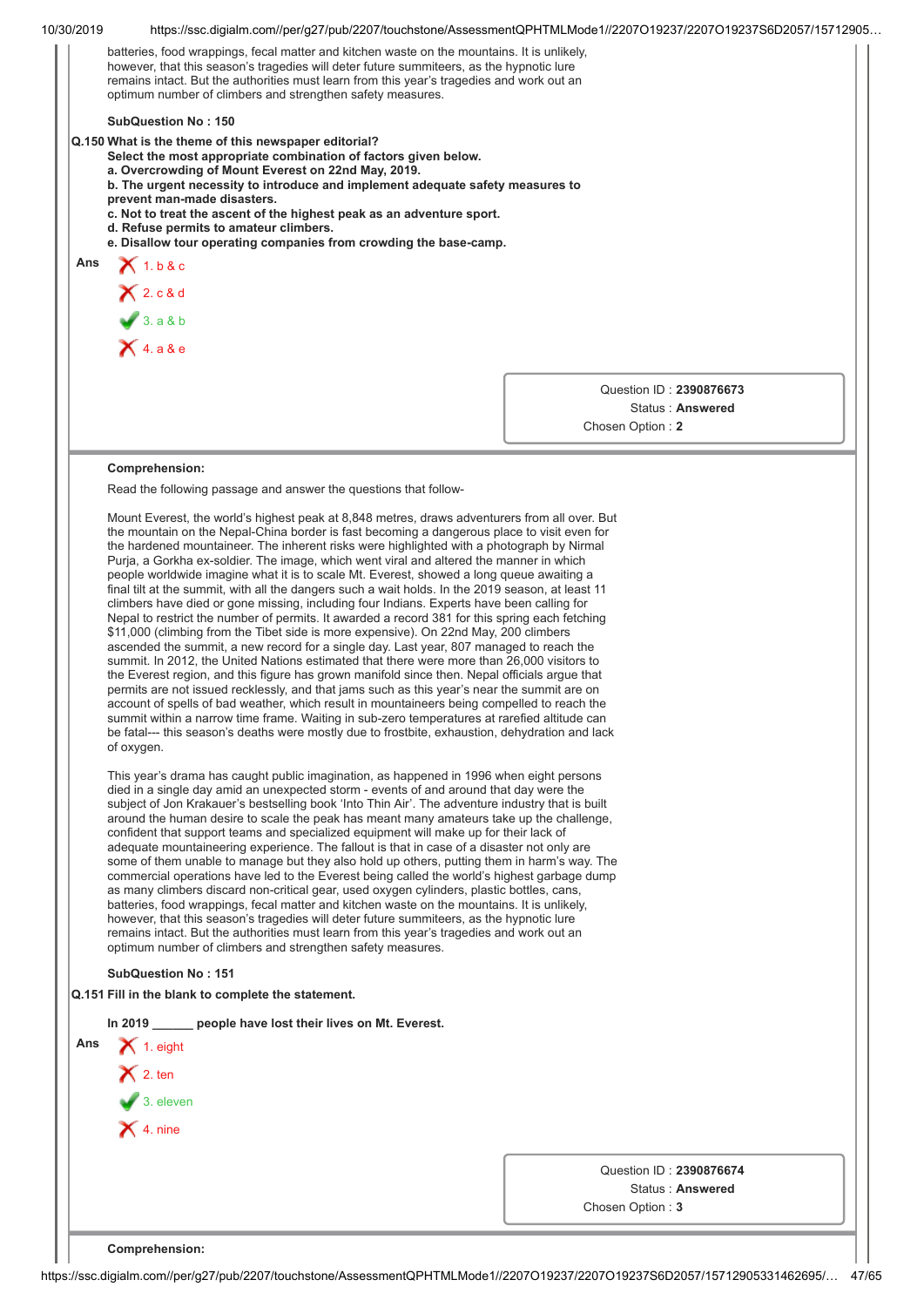| Mount Everest, the world's highest peak at 8,848 metres, draws adventurers from all over. But<br>the mountain on the Nepal-China border is fast becoming a dangerous place to visit even for                                                                                                                                                                                                                                                                                                                                                                                                                                                                                                                                                                                                                                                                                                                                                                                                                                                                                                                                                                                                                                                                                                                                                                                                                                                                                                                                                                                          |                         |
|---------------------------------------------------------------------------------------------------------------------------------------------------------------------------------------------------------------------------------------------------------------------------------------------------------------------------------------------------------------------------------------------------------------------------------------------------------------------------------------------------------------------------------------------------------------------------------------------------------------------------------------------------------------------------------------------------------------------------------------------------------------------------------------------------------------------------------------------------------------------------------------------------------------------------------------------------------------------------------------------------------------------------------------------------------------------------------------------------------------------------------------------------------------------------------------------------------------------------------------------------------------------------------------------------------------------------------------------------------------------------------------------------------------------------------------------------------------------------------------------------------------------------------------------------------------------------------------|-------------------------|
| the hardened mountaineer. The inherent risks were highlighted with a photograph by Nirmal<br>Purja, a Gorkha ex-soldier. The image, which went viral and altered the manner in which<br>people worldwide imagine what it is to scale Mt. Everest, showed a long queue awaiting a<br>final tilt at the summit, with all the dangers such a wait holds. In the 2019 season, at least 11<br>climbers have died or gone missing, including four Indians. Experts have been calling for<br>Nepal to restrict the number of permits. It awarded a record 381 for this spring each fetching<br>\$11,000 (climbing from the Tibet side is more expensive). On 22nd May, 200 climbers<br>ascended the summit, a new record for a single day. Last year, 807 managed to reach the<br>summit. In 2012, the United Nations estimated that there were more than 26,000 visitors to<br>the Everest region, and this figure has grown manifold since then. Nepal officials argue that<br>permits are not issued recklessly, and that jams such as this year's near the summit are on<br>account of spells of bad weather, which result in mountaineers being compelled to reach the<br>summit within a narrow time frame. Waiting in sub-zero temperatures at rarefied altitude can<br>be fatal--- this season's deaths were mostly due to frostbite, exhaustion, dehydration and lack<br>of oxygen.                                                                                                                                                                                                 |                         |
| This year's drama has caught public imagination, as happened in 1996 when eight persons<br>died in a single day amid an unexpected storm - events of and around that day were the<br>subject of Jon Krakauer's bestselling book 'Into Thin Air'. The adventure industry that is built<br>around the human desire to scale the peak has meant many amateurs take up the challenge,<br>confident that support teams and specialized equipment will make up for their lack of<br>adequate mountaineering experience. The fallout is that in case of a disaster not only are<br>some of them unable to manage but they also hold up others, putting them in harm's way. The<br>commercial operations have led to the Everest being called the world's highest garbage dump<br>as many climbers discard non-critical gear, used oxygen cylinders, plastic bottles, cans,<br>batteries, food wrappings, fecal matter and kitchen waste on the mountains. It is unlikely,<br>however, that this season's tragedies will deter future summiteers, as the hypnotic lure<br>remains intact. But the authorities must learn from this year's tragedies and work out an<br>optimum number of climbers and strengthen safety measures.                                                                                                                                                                                                                                                                                                                                                             |                         |
| <b>SubQuestion No: 152</b>                                                                                                                                                                                                                                                                                                                                                                                                                                                                                                                                                                                                                                                                                                                                                                                                                                                                                                                                                                                                                                                                                                                                                                                                                                                                                                                                                                                                                                                                                                                                                            |                         |
| Q.152 What image has Nirmal Purja's viral photograph captured?                                                                                                                                                                                                                                                                                                                                                                                                                                                                                                                                                                                                                                                                                                                                                                                                                                                                                                                                                                                                                                                                                                                                                                                                                                                                                                                                                                                                                                                                                                                        |                         |
| Ans<br>X 1. Dead bodies of mountaineers on the route of the highest peak.                                                                                                                                                                                                                                                                                                                                                                                                                                                                                                                                                                                                                                                                                                                                                                                                                                                                                                                                                                                                                                                                                                                                                                                                                                                                                                                                                                                                                                                                                                             |                         |
| 2. A long queue of climbers on the final stretch of a steep slope.                                                                                                                                                                                                                                                                                                                                                                                                                                                                                                                                                                                                                                                                                                                                                                                                                                                                                                                                                                                                                                                                                                                                                                                                                                                                                                                                                                                                                                                                                                                    |                         |
| X 3. Exhausted mountaineers falling unconscious on the way up.                                                                                                                                                                                                                                                                                                                                                                                                                                                                                                                                                                                                                                                                                                                                                                                                                                                                                                                                                                                                                                                                                                                                                                                                                                                                                                                                                                                                                                                                                                                        |                         |
| $\boldsymbol{\times}$ 4. The accumulated garbage on the mountain slopes.                                                                                                                                                                                                                                                                                                                                                                                                                                                                                                                                                                                                                                                                                                                                                                                                                                                                                                                                                                                                                                                                                                                                                                                                                                                                                                                                                                                                                                                                                                              |                         |
|                                                                                                                                                                                                                                                                                                                                                                                                                                                                                                                                                                                                                                                                                                                                                                                                                                                                                                                                                                                                                                                                                                                                                                                                                                                                                                                                                                                                                                                                                                                                                                                       |                         |
|                                                                                                                                                                                                                                                                                                                                                                                                                                                                                                                                                                                                                                                                                                                                                                                                                                                                                                                                                                                                                                                                                                                                                                                                                                                                                                                                                                                                                                                                                                                                                                                       |                         |
|                                                                                                                                                                                                                                                                                                                                                                                                                                                                                                                                                                                                                                                                                                                                                                                                                                                                                                                                                                                                                                                                                                                                                                                                                                                                                                                                                                                                                                                                                                                                                                                       | Question ID: 2390876675 |
|                                                                                                                                                                                                                                                                                                                                                                                                                                                                                                                                                                                                                                                                                                                                                                                                                                                                                                                                                                                                                                                                                                                                                                                                                                                                                                                                                                                                                                                                                                                                                                                       | Status: Answered        |
|                                                                                                                                                                                                                                                                                                                                                                                                                                                                                                                                                                                                                                                                                                                                                                                                                                                                                                                                                                                                                                                                                                                                                                                                                                                                                                                                                                                                                                                                                                                                                                                       | Chosen Option: 2        |
| Comprehension:                                                                                                                                                                                                                                                                                                                                                                                                                                                                                                                                                                                                                                                                                                                                                                                                                                                                                                                                                                                                                                                                                                                                                                                                                                                                                                                                                                                                                                                                                                                                                                        |                         |
| Read the following passage and answer the questions that follow-                                                                                                                                                                                                                                                                                                                                                                                                                                                                                                                                                                                                                                                                                                                                                                                                                                                                                                                                                                                                                                                                                                                                                                                                                                                                                                                                                                                                                                                                                                                      |                         |
| Mount Everest, the world's highest peak at 8,848 metres, draws adventurers from all over. But<br>the mountain on the Nepal-China border is fast becoming a dangerous place to visit even for<br>the hardened mountaineer. The inherent risks were highlighted with a photograph by Nirmal<br>Purja, a Gorkha ex-soldier. The image, which went viral and altered the manner in which<br>people worldwide imagine what it is to scale Mt. Everest, showed a long queue awaiting a<br>final tilt at the summit, with all the dangers such a wait holds. In the 2019 season, at least 11<br>climbers have died or gone missing, including four Indians. Experts have been calling for<br>Nepal to restrict the number of permits. It awarded a record 381 for this spring each fetching<br>\$11,000 (climbing from the Tibet side is more expensive). On 22nd May, 200 climbers<br>ascended the summit, a new record for a single day. Last year, 807 managed to reach the<br>summit. In 2012, the United Nations estimated that there were more than 26,000 visitors to<br>the Everest region, and this figure has grown manifold since then. Nepal officials argue that<br>permits are not issued recklessly, and that jams such as this year's near the summit are on<br>account of spells of bad weather, which result in mountaineers being compelled to reach the<br>summit within a narrow time frame. Waiting in sub-zero temperatures at rarefied altitude can<br>be fatal--- this season's deaths were mostly due to frostbite, exhaustion, dehydration and lack<br>of oxygen. |                         |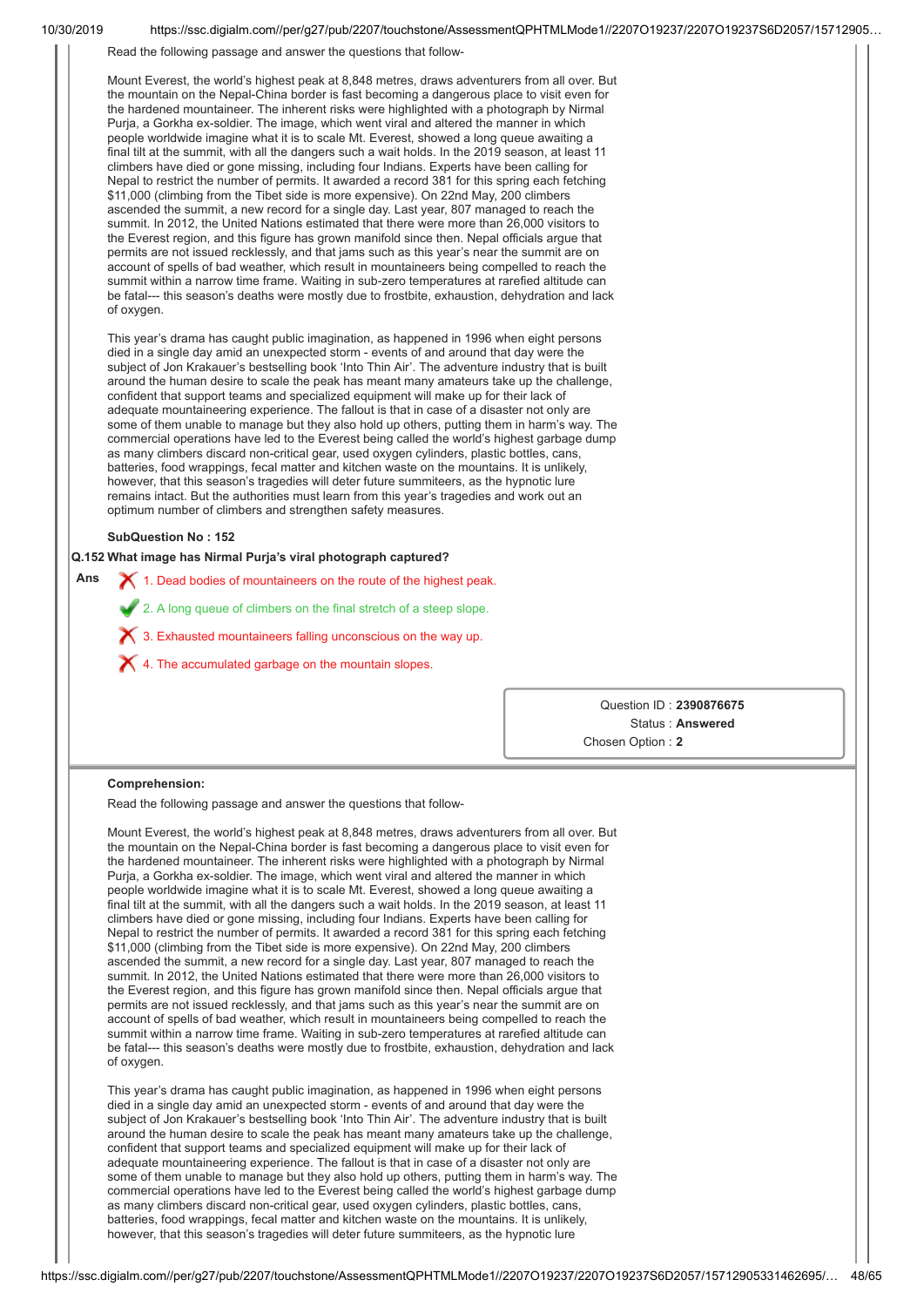|  |  |  | 10/30/2019 |
|--|--|--|------------|
|  |  |  |            |

| optimum number of climbers and strengthen safety measures.<br><b>SubQuestion No: 153</b>                                                                                                                                                                                                                                                                                                                                                                                                                                                                                                                                                                                                                                                                                                                                                                                                                                                                                                                                                                                                                                                                                                                                                                                                                                                                                                                                                                                                                                                                                                                                                                                                                                                                                                                                                                                                                                                                                                                                                                                                                                                                                                                                                                                                                                                                                                                                                                                                                                                                                                                                                                                                                                                                                                                                                         |                         |
|--------------------------------------------------------------------------------------------------------------------------------------------------------------------------------------------------------------------------------------------------------------------------------------------------------------------------------------------------------------------------------------------------------------------------------------------------------------------------------------------------------------------------------------------------------------------------------------------------------------------------------------------------------------------------------------------------------------------------------------------------------------------------------------------------------------------------------------------------------------------------------------------------------------------------------------------------------------------------------------------------------------------------------------------------------------------------------------------------------------------------------------------------------------------------------------------------------------------------------------------------------------------------------------------------------------------------------------------------------------------------------------------------------------------------------------------------------------------------------------------------------------------------------------------------------------------------------------------------------------------------------------------------------------------------------------------------------------------------------------------------------------------------------------------------------------------------------------------------------------------------------------------------------------------------------------------------------------------------------------------------------------------------------------------------------------------------------------------------------------------------------------------------------------------------------------------------------------------------------------------------------------------------------------------------------------------------------------------------------------------------------------------------------------------------------------------------------------------------------------------------------------------------------------------------------------------------------------------------------------------------------------------------------------------------------------------------------------------------------------------------------------------------------------------------------------------------------------------------|-------------------------|
| Q.153 Why was the Nepal Government criticized recently?                                                                                                                                                                                                                                                                                                                                                                                                                                                                                                                                                                                                                                                                                                                                                                                                                                                                                                                                                                                                                                                                                                                                                                                                                                                                                                                                                                                                                                                                                                                                                                                                                                                                                                                                                                                                                                                                                                                                                                                                                                                                                                                                                                                                                                                                                                                                                                                                                                                                                                                                                                                                                                                                                                                                                                                          |                         |
| Ans<br>1. For issuing 381 permits to aspiring climbers.                                                                                                                                                                                                                                                                                                                                                                                                                                                                                                                                                                                                                                                                                                                                                                                                                                                                                                                                                                                                                                                                                                                                                                                                                                                                                                                                                                                                                                                                                                                                                                                                                                                                                                                                                                                                                                                                                                                                                                                                                                                                                                                                                                                                                                                                                                                                                                                                                                                                                                                                                                                                                                                                                                                                                                                          |                         |
| X 2. For not providing optimum facilities to the mountaineers.                                                                                                                                                                                                                                                                                                                                                                                                                                                                                                                                                                                                                                                                                                                                                                                                                                                                                                                                                                                                                                                                                                                                                                                                                                                                                                                                                                                                                                                                                                                                                                                                                                                                                                                                                                                                                                                                                                                                                                                                                                                                                                                                                                                                                                                                                                                                                                                                                                                                                                                                                                                                                                                                                                                                                                                   |                         |
|                                                                                                                                                                                                                                                                                                                                                                                                                                                                                                                                                                                                                                                                                                                                                                                                                                                                                                                                                                                                                                                                                                                                                                                                                                                                                                                                                                                                                                                                                                                                                                                                                                                                                                                                                                                                                                                                                                                                                                                                                                                                                                                                                                                                                                                                                                                                                                                                                                                                                                                                                                                                                                                                                                                                                                                                                                                  |                         |
| X 3. For charging a hefty fee to issue a permit.                                                                                                                                                                                                                                                                                                                                                                                                                                                                                                                                                                                                                                                                                                                                                                                                                                                                                                                                                                                                                                                                                                                                                                                                                                                                                                                                                                                                                                                                                                                                                                                                                                                                                                                                                                                                                                                                                                                                                                                                                                                                                                                                                                                                                                                                                                                                                                                                                                                                                                                                                                                                                                                                                                                                                                                                 |                         |
| $\blacktriangleright$ 4. For allowing too many tour operators at the Everest Base Camp Site.                                                                                                                                                                                                                                                                                                                                                                                                                                                                                                                                                                                                                                                                                                                                                                                                                                                                                                                                                                                                                                                                                                                                                                                                                                                                                                                                                                                                                                                                                                                                                                                                                                                                                                                                                                                                                                                                                                                                                                                                                                                                                                                                                                                                                                                                                                                                                                                                                                                                                                                                                                                                                                                                                                                                                     |                         |
|                                                                                                                                                                                                                                                                                                                                                                                                                                                                                                                                                                                                                                                                                                                                                                                                                                                                                                                                                                                                                                                                                                                                                                                                                                                                                                                                                                                                                                                                                                                                                                                                                                                                                                                                                                                                                                                                                                                                                                                                                                                                                                                                                                                                                                                                                                                                                                                                                                                                                                                                                                                                                                                                                                                                                                                                                                                  | Question ID: 2390876676 |
|                                                                                                                                                                                                                                                                                                                                                                                                                                                                                                                                                                                                                                                                                                                                                                                                                                                                                                                                                                                                                                                                                                                                                                                                                                                                                                                                                                                                                                                                                                                                                                                                                                                                                                                                                                                                                                                                                                                                                                                                                                                                                                                                                                                                                                                                                                                                                                                                                                                                                                                                                                                                                                                                                                                                                                                                                                                  | Status: Answered        |
|                                                                                                                                                                                                                                                                                                                                                                                                                                                                                                                                                                                                                                                                                                                                                                                                                                                                                                                                                                                                                                                                                                                                                                                                                                                                                                                                                                                                                                                                                                                                                                                                                                                                                                                                                                                                                                                                                                                                                                                                                                                                                                                                                                                                                                                                                                                                                                                                                                                                                                                                                                                                                                                                                                                                                                                                                                                  | Chosen Option: 1        |
| Comprehension:                                                                                                                                                                                                                                                                                                                                                                                                                                                                                                                                                                                                                                                                                                                                                                                                                                                                                                                                                                                                                                                                                                                                                                                                                                                                                                                                                                                                                                                                                                                                                                                                                                                                                                                                                                                                                                                                                                                                                                                                                                                                                                                                                                                                                                                                                                                                                                                                                                                                                                                                                                                                                                                                                                                                                                                                                                   |                         |
| Read the following passage and answer the questions that follow-                                                                                                                                                                                                                                                                                                                                                                                                                                                                                                                                                                                                                                                                                                                                                                                                                                                                                                                                                                                                                                                                                                                                                                                                                                                                                                                                                                                                                                                                                                                                                                                                                                                                                                                                                                                                                                                                                                                                                                                                                                                                                                                                                                                                                                                                                                                                                                                                                                                                                                                                                                                                                                                                                                                                                                                 |                         |
| Mount Everest, the world's highest peak at 8,848 metres, draws adventurers from all over. But<br>the mountain on the Nepal-China border is fast becoming a dangerous place to visit even for<br>the hardened mountaineer. The inherent risks were highlighted with a photograph by Nirmal<br>Purja, a Gorkha ex-soldier. The image, which went viral and altered the manner in which<br>people worldwide imagine what it is to scale Mt. Everest, showed a long queue awaiting a<br>final tilt at the summit, with all the dangers such a wait holds. In the 2019 season, at least 11<br>climbers have died or gone missing, including four Indians. Experts have been calling for<br>Nepal to restrict the number of permits. It awarded a record 381 for this spring each fetching<br>\$11,000 (climbing from the Tibet side is more expensive). On 22nd May, 200 climbers<br>ascended the summit, a new record for a single day. Last year, 807 managed to reach the<br>summit. In 2012, the United Nations estimated that there were more than 26,000 visitors to<br>the Everest region, and this figure has grown manifold since then. Nepal officials argue that<br>permits are not issued recklessly, and that jams such as this year's near the summit are on<br>account of spells of bad weather, which result in mountaineers being compelled to reach the<br>summit within a narrow time frame. Waiting in sub-zero temperatures at rarefied altitude can<br>be fatal--- this season's deaths were mostly due to frostbite, exhaustion, dehydration and lack<br>of oxygen.<br>This year's drama has caught public imagination, as happened in 1996 when eight persons<br>died in a single day amid an unexpected storm - events of and around that day were the<br>subject of Jon Krakauer's bestselling book 'Into Thin Air'. The adventure industry that is built<br>around the human desire to scale the peak has meant many amateurs take up the challenge,<br>confident that support teams and specialized equipment will make up for their lack of<br>adequate mountaineering experience. The fallout is that in case of a disaster not only are<br>some of them unable to manage but they also hold up others, putting them in harm's way. The<br>commercial operations have led to the Everest being called the world's highest garbage dump<br>as many climbers discard non-critical gear, used oxygen cylinders, plastic bottles, cans,<br>batteries, food wrappings, fecal matter and kitchen waste on the mountains. It is unlikely,<br>however, that this season's tragedies will deter future summiteers, as the hypnotic lure<br>remains intact. But the authorities must learn from this year's tragedies and work out an<br>optimum number of climbers and strengthen safety measures.<br><b>SubQuestion No: 154</b> |                         |
| Q.154 Why, according to the text, do most climbers prefer to climb the Everest from Nepal<br>side?                                                                                                                                                                                                                                                                                                                                                                                                                                                                                                                                                                                                                                                                                                                                                                                                                                                                                                                                                                                                                                                                                                                                                                                                                                                                                                                                                                                                                                                                                                                                                                                                                                                                                                                                                                                                                                                                                                                                                                                                                                                                                                                                                                                                                                                                                                                                                                                                                                                                                                                                                                                                                                                                                                                                               |                         |
| Ans<br>1. Climbing the Everest from Nepal side is cheaper than the Tibet side.                                                                                                                                                                                                                                                                                                                                                                                                                                                                                                                                                                                                                                                                                                                                                                                                                                                                                                                                                                                                                                                                                                                                                                                                                                                                                                                                                                                                                                                                                                                                                                                                                                                                                                                                                                                                                                                                                                                                                                                                                                                                                                                                                                                                                                                                                                                                                                                                                                                                                                                                                                                                                                                                                                                                                                   |                         |
| 2. International mountaineers are not allowed in Chinese territory.                                                                                                                                                                                                                                                                                                                                                                                                                                                                                                                                                                                                                                                                                                                                                                                                                                                                                                                                                                                                                                                                                                                                                                                                                                                                                                                                                                                                                                                                                                                                                                                                                                                                                                                                                                                                                                                                                                                                                                                                                                                                                                                                                                                                                                                                                                                                                                                                                                                                                                                                                                                                                                                                                                                                                                              |                         |
| 3. Nepali people are keen to help the climbers because this is their only way to earn<br>money.                                                                                                                                                                                                                                                                                                                                                                                                                                                                                                                                                                                                                                                                                                                                                                                                                                                                                                                                                                                                                                                                                                                                                                                                                                                                                                                                                                                                                                                                                                                                                                                                                                                                                                                                                                                                                                                                                                                                                                                                                                                                                                                                                                                                                                                                                                                                                                                                                                                                                                                                                                                                                                                                                                                                                  |                         |
| X 4. Nepal provides better logistical support than India.                                                                                                                                                                                                                                                                                                                                                                                                                                                                                                                                                                                                                                                                                                                                                                                                                                                                                                                                                                                                                                                                                                                                                                                                                                                                                                                                                                                                                                                                                                                                                                                                                                                                                                                                                                                                                                                                                                                                                                                                                                                                                                                                                                                                                                                                                                                                                                                                                                                                                                                                                                                                                                                                                                                                                                                        |                         |
|                                                                                                                                                                                                                                                                                                                                                                                                                                                                                                                                                                                                                                                                                                                                                                                                                                                                                                                                                                                                                                                                                                                                                                                                                                                                                                                                                                                                                                                                                                                                                                                                                                                                                                                                                                                                                                                                                                                                                                                                                                                                                                                                                                                                                                                                                                                                                                                                                                                                                                                                                                                                                                                                                                                                                                                                                                                  | Question ID: 2390876677 |
|                                                                                                                                                                                                                                                                                                                                                                                                                                                                                                                                                                                                                                                                                                                                                                                                                                                                                                                                                                                                                                                                                                                                                                                                                                                                                                                                                                                                                                                                                                                                                                                                                                                                                                                                                                                                                                                                                                                                                                                                                                                                                                                                                                                                                                                                                                                                                                                                                                                                                                                                                                                                                                                                                                                                                                                                                                                  | Status: Answered        |
|                                                                                                                                                                                                                                                                                                                                                                                                                                                                                                                                                                                                                                                                                                                                                                                                                                                                                                                                                                                                                                                                                                                                                                                                                                                                                                                                                                                                                                                                                                                                                                                                                                                                                                                                                                                                                                                                                                                                                                                                                                                                                                                                                                                                                                                                                                                                                                                                                                                                                                                                                                                                                                                                                                                                                                                                                                                  | Chosen Option: 1        |
|                                                                                                                                                                                                                                                                                                                                                                                                                                                                                                                                                                                                                                                                                                                                                                                                                                                                                                                                                                                                                                                                                                                                                                                                                                                                                                                                                                                                                                                                                                                                                                                                                                                                                                                                                                                                                                                                                                                                                                                                                                                                                                                                                                                                                                                                                                                                                                                                                                                                                                                                                                                                                                                                                                                                                                                                                                                  |                         |
| Comprehension:<br>Read the following passage and answer the questions that follow-                                                                                                                                                                                                                                                                                                                                                                                                                                                                                                                                                                                                                                                                                                                                                                                                                                                                                                                                                                                                                                                                                                                                                                                                                                                                                                                                                                                                                                                                                                                                                                                                                                                                                                                                                                                                                                                                                                                                                                                                                                                                                                                                                                                                                                                                                                                                                                                                                                                                                                                                                                                                                                                                                                                                                               |                         |
| Mount Everest, the world's highest peak at 8,848 metres, draws adventurers from all over. But<br>the mountain on the Nepal-China border is fast becoming a dangerous place to visit even for<br>the hardened mountaineer. The inherent risks were highlighted with a photograph by Nirmal<br>Purja, a Gorkha ex-soldier. The image, which went viral and altered the manner in which<br>people worldwide imagine what it is to scale Mt. Everest, showed a long queue awaiting a                                                                                                                                                                                                                                                                                                                                                                                                                                                                                                                                                                                                                                                                                                                                                                                                                                                                                                                                                                                                                                                                                                                                                                                                                                                                                                                                                                                                                                                                                                                                                                                                                                                                                                                                                                                                                                                                                                                                                                                                                                                                                                                                                                                                                                                                                                                                                                 |                         |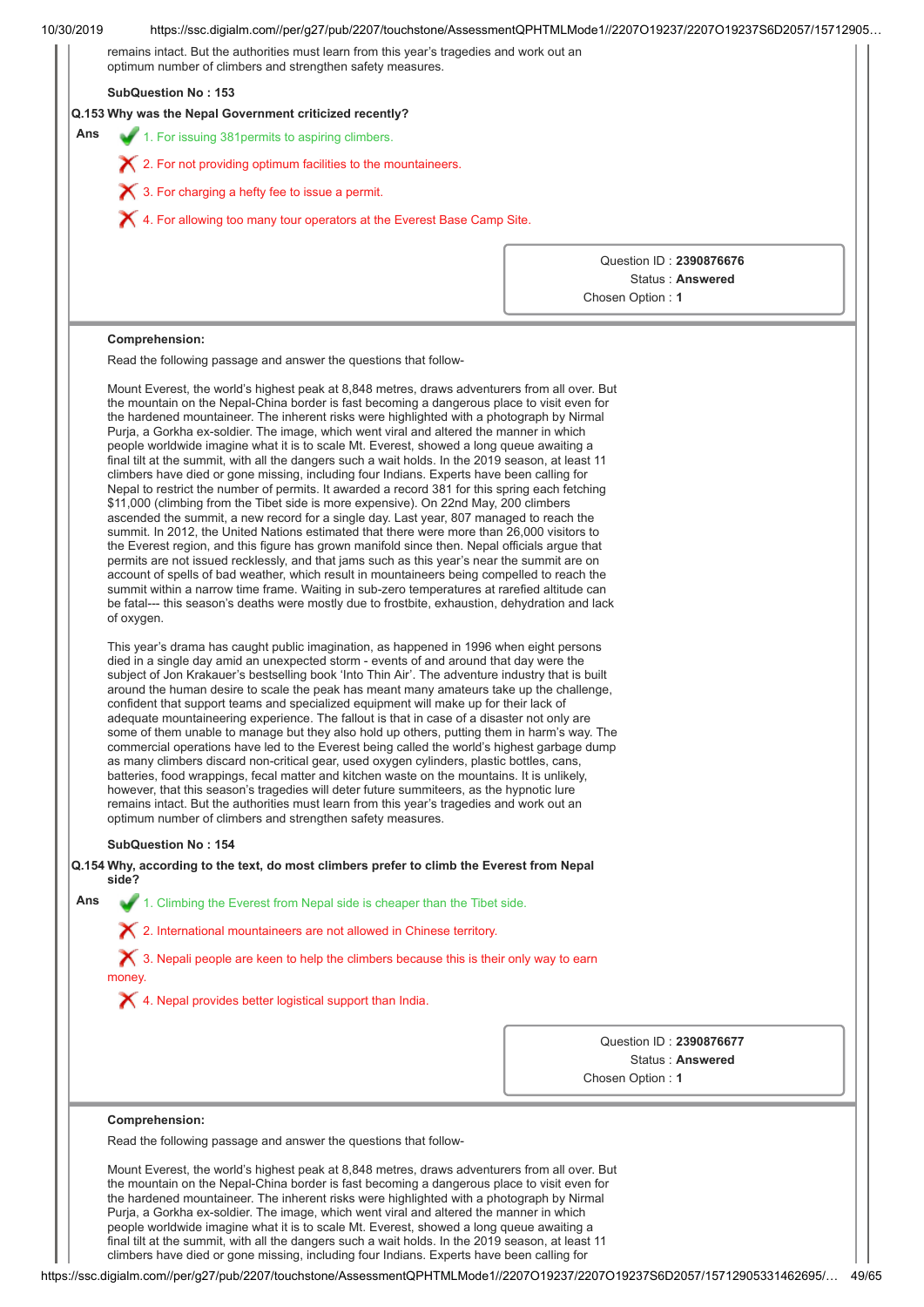|     |                                                                                                                                                                                                                                                                                                                                                                                                                                                                                                                                                                                                                                                                                                                                                                                                                                                                                                                                                                                                                                                                                                                                                                                                                                                                                                                                                                                                                                                                                                                                                                                                                                                                                                                                                      | https://ssc.digialm.com//per/g27/pub/2207/touchstone/AssessmentQPHTMLMode1//2207O19237/2207O19237S6D2057/15712905 |
|-----|------------------------------------------------------------------------------------------------------------------------------------------------------------------------------------------------------------------------------------------------------------------------------------------------------------------------------------------------------------------------------------------------------------------------------------------------------------------------------------------------------------------------------------------------------------------------------------------------------------------------------------------------------------------------------------------------------------------------------------------------------------------------------------------------------------------------------------------------------------------------------------------------------------------------------------------------------------------------------------------------------------------------------------------------------------------------------------------------------------------------------------------------------------------------------------------------------------------------------------------------------------------------------------------------------------------------------------------------------------------------------------------------------------------------------------------------------------------------------------------------------------------------------------------------------------------------------------------------------------------------------------------------------------------------------------------------------------------------------------------------------|-------------------------------------------------------------------------------------------------------------------|
|     | Nepal to restrict the number of permits. It awarded a record 381 for this spring each fetching<br>\$11,000 (climbing from the Tibet side is more expensive). On 22nd May, 200 climbers<br>ascended the summit, a new record for a single day. Last year, 807 managed to reach the<br>summit. In 2012, the United Nations estimated that there were more than 26,000 visitors to<br>the Everest region, and this figure has grown manifold since then. Nepal officials argue that<br>permits are not issued recklessly, and that jams such as this year's near the summit are on<br>account of spells of bad weather, which result in mountaineers being compelled to reach the<br>summit within a narrow time frame. Waiting in sub-zero temperatures at rarefied altitude can<br>be fatal--- this season's deaths were mostly due to frostbite, exhaustion, dehydration and lack<br>of oxygen.                                                                                                                                                                                                                                                                                                                                                                                                                                                                                                                                                                                                                                                                                                                                                                                                                                                      |                                                                                                                   |
|     | This year's drama has caught public imagination, as happened in 1996 when eight persons<br>died in a single day amid an unexpected storm - events of and around that day were the<br>subject of Jon Krakauer's bestselling book 'Into Thin Air'. The adventure industry that is built<br>around the human desire to scale the peak has meant many amateurs take up the challenge,<br>confident that support teams and specialized equipment will make up for their lack of<br>adequate mountaineering experience. The fallout is that in case of a disaster not only are<br>some of them unable to manage but they also hold up others, putting them in harm's way. The<br>commercial operations have led to the Everest being called the world's highest garbage dump<br>as many climbers discard non-critical gear, used oxygen cylinders, plastic bottles, cans,<br>batteries, food wrappings, fecal matter and kitchen waste on the mountains. It is unlikely,<br>however, that this season's tragedies will deter future summiteers, as the hypnotic lure<br>remains intact. But the authorities must learn from this year's tragedies and work out an<br>optimum number of climbers and strengthen safety measures.                                                                                                                                                                                                                                                                                                                                                                                                                                                                                                                            |                                                                                                                   |
|     | <b>SubQuestion No: 155</b>                                                                                                                                                                                                                                                                                                                                                                                                                                                                                                                                                                                                                                                                                                                                                                                                                                                                                                                                                                                                                                                                                                                                                                                                                                                                                                                                                                                                                                                                                                                                                                                                                                                                                                                           |                                                                                                                   |
|     | Q.155 Choose the factor, which was NOT responsible for the death of mountaineers in May,<br>2019.                                                                                                                                                                                                                                                                                                                                                                                                                                                                                                                                                                                                                                                                                                                                                                                                                                                                                                                                                                                                                                                                                                                                                                                                                                                                                                                                                                                                                                                                                                                                                                                                                                                    |                                                                                                                   |
| Ans | $\bigtimes$ 1. Dehydration                                                                                                                                                                                                                                                                                                                                                                                                                                                                                                                                                                                                                                                                                                                                                                                                                                                                                                                                                                                                                                                                                                                                                                                                                                                                                                                                                                                                                                                                                                                                                                                                                                                                                                                           |                                                                                                                   |
|     | $\boldsymbol{\times}$ 2. Frost bite and exhaustion                                                                                                                                                                                                                                                                                                                                                                                                                                                                                                                                                                                                                                                                                                                                                                                                                                                                                                                                                                                                                                                                                                                                                                                                                                                                                                                                                                                                                                                                                                                                                                                                                                                                                                   |                                                                                                                   |
|     | 3. Lack of food                                                                                                                                                                                                                                                                                                                                                                                                                                                                                                                                                                                                                                                                                                                                                                                                                                                                                                                                                                                                                                                                                                                                                                                                                                                                                                                                                                                                                                                                                                                                                                                                                                                                                                                                      |                                                                                                                   |
|     | X 4. Lack of oxygen                                                                                                                                                                                                                                                                                                                                                                                                                                                                                                                                                                                                                                                                                                                                                                                                                                                                                                                                                                                                                                                                                                                                                                                                                                                                                                                                                                                                                                                                                                                                                                                                                                                                                                                                  |                                                                                                                   |
|     |                                                                                                                                                                                                                                                                                                                                                                                                                                                                                                                                                                                                                                                                                                                                                                                                                                                                                                                                                                                                                                                                                                                                                                                                                                                                                                                                                                                                                                                                                                                                                                                                                                                                                                                                                      |                                                                                                                   |
|     |                                                                                                                                                                                                                                                                                                                                                                                                                                                                                                                                                                                                                                                                                                                                                                                                                                                                                                                                                                                                                                                                                                                                                                                                                                                                                                                                                                                                                                                                                                                                                                                                                                                                                                                                                      | Question ID: 2390876678                                                                                           |
|     |                                                                                                                                                                                                                                                                                                                                                                                                                                                                                                                                                                                                                                                                                                                                                                                                                                                                                                                                                                                                                                                                                                                                                                                                                                                                                                                                                                                                                                                                                                                                                                                                                                                                                                                                                      |                                                                                                                   |
|     |                                                                                                                                                                                                                                                                                                                                                                                                                                                                                                                                                                                                                                                                                                                                                                                                                                                                                                                                                                                                                                                                                                                                                                                                                                                                                                                                                                                                                                                                                                                                                                                                                                                                                                                                                      | Status: Answered<br>Chosen Option: 3                                                                              |
|     | Comprehension:                                                                                                                                                                                                                                                                                                                                                                                                                                                                                                                                                                                                                                                                                                                                                                                                                                                                                                                                                                                                                                                                                                                                                                                                                                                                                                                                                                                                                                                                                                                                                                                                                                                                                                                                       |                                                                                                                   |
|     | Read the following passage and answer the questions that follow-<br>Mount Everest, the world's highest peak at 8,848 metres, draws adventurers from all over. But<br>the mountain on the Nepal-China border is fast becoming a dangerous place to visit even for<br>the hardened mountaineer. The inherent risks were highlighted with a photograph by Nirmal<br>Purja, a Gorkha ex-soldier. The image, which went viral and altered the manner in which<br>people worldwide imagine what it is to scale Mt. Everest, showed a long queue awaiting a<br>final tilt at the summit, with all the dangers such a wait holds. In the 2019 season, at least 11<br>climbers have died or gone missing, including four Indians. Experts have been calling for<br>Nepal to restrict the number of permits. It awarded a record 381 for this spring each fetching<br>\$11,000 (climbing from the Tibet side is more expensive). On 22nd May, 200 climbers<br>ascended the summit, a new record for a single day. Last year, 807 managed to reach the<br>summit. In 2012, the United Nations estimated that there were more than 26,000 visitors to<br>the Everest region, and this figure has grown manifold since then. Nepal officials argue that<br>permits are not issued recklessly, and that jams such as this year's near the summit are on<br>account of spells of bad weather, which result in mountaineers being compelled to reach the<br>summit within a narrow time frame. Waiting in sub-zero temperatures at rarefied altitude can<br>be fatal--- this season's deaths were mostly due to frostbite, exhaustion, dehydration and lack<br>of oxygen.<br>This year's drama has caught public imagination, as happened in 1996 when eight persons |                                                                                                                   |
|     | died in a single day amid an unexpected storm - events of and around that day were the<br>subject of Jon Krakauer's bestselling book 'Into Thin Air'. The adventure industry that is built<br>around the human desire to scale the peak has meant many amateurs take up the challenge,<br>confident that support teams and specialized equipment will make up for their lack of<br>adequate mountaineering experience. The fallout is that in case of a disaster not only are<br>some of them unable to manage but they also hold up others, putting them in harm's way. The<br>commercial operations have led to the Everest being called the world's highest garbage dump<br>as many climbers discard non-critical gear, used oxygen cylinders, plastic bottles, cans,<br>batteries, food wrappings, fecal matter and kitchen waste on the mountains. It is unlikely,<br>however, that this season's tragedies will deter future summiteers, as the hypnotic lure<br>remains intact. But the authorities must learn from this year's tragedies and work out an<br>optimum number of climbers and strengthen safety measures.<br><b>SubQuestion No: 156</b><br>Q.156 If an amateur mountaineer is one who climbs mountains as a hobby, which word in the                                                                                                                                                                                                                                                                                                                                                                                                                                                                                            |                                                                                                                   |
| Ans | text, describes an experienced one.<br>1. hardened mountaineer                                                                                                                                                                                                                                                                                                                                                                                                                                                                                                                                                                                                                                                                                                                                                                                                                                                                                                                                                                                                                                                                                                                                                                                                                                                                                                                                                                                                                                                                                                                                                                                                                                                                                       |                                                                                                                   |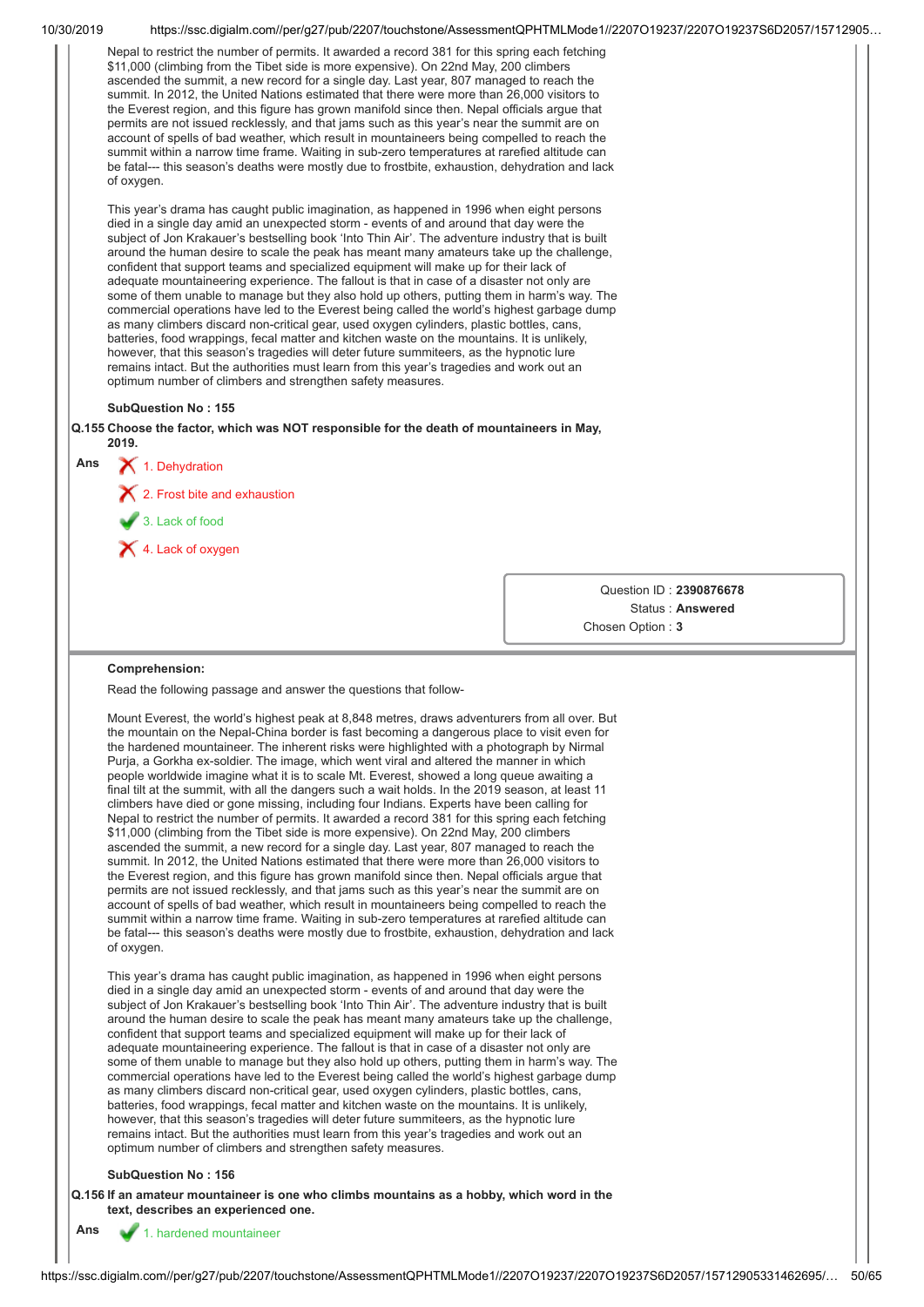|     | $\blacktriangleright$ 3. reckless mountaineer                                                                                                                                                                                                                                                                                                                                                                                                                                                                                                                                                                                                                                                                                                                                                                                                                                                                                                                                                                                                                                                                                                                                                                                                                                                                                                                                                                                                                                                                                                                                         |                                                                                         |
|-----|---------------------------------------------------------------------------------------------------------------------------------------------------------------------------------------------------------------------------------------------------------------------------------------------------------------------------------------------------------------------------------------------------------------------------------------------------------------------------------------------------------------------------------------------------------------------------------------------------------------------------------------------------------------------------------------------------------------------------------------------------------------------------------------------------------------------------------------------------------------------------------------------------------------------------------------------------------------------------------------------------------------------------------------------------------------------------------------------------------------------------------------------------------------------------------------------------------------------------------------------------------------------------------------------------------------------------------------------------------------------------------------------------------------------------------------------------------------------------------------------------------------------------------------------------------------------------------------|-----------------------------------------------------------------------------------------|
|     | $\blacktriangleright$ 4. adventure climber                                                                                                                                                                                                                                                                                                                                                                                                                                                                                                                                                                                                                                                                                                                                                                                                                                                                                                                                                                                                                                                                                                                                                                                                                                                                                                                                                                                                                                                                                                                                            |                                                                                         |
|     |                                                                                                                                                                                                                                                                                                                                                                                                                                                                                                                                                                                                                                                                                                                                                                                                                                                                                                                                                                                                                                                                                                                                                                                                                                                                                                                                                                                                                                                                                                                                                                                       | Question ID: 2390876679<br>Status: Answered<br>Chosen Option: 1                         |
|     | Comprehension:                                                                                                                                                                                                                                                                                                                                                                                                                                                                                                                                                                                                                                                                                                                                                                                                                                                                                                                                                                                                                                                                                                                                                                                                                                                                                                                                                                                                                                                                                                                                                                        |                                                                                         |
|     | Read the following passage and answer the questions that follow-                                                                                                                                                                                                                                                                                                                                                                                                                                                                                                                                                                                                                                                                                                                                                                                                                                                                                                                                                                                                                                                                                                                                                                                                                                                                                                                                                                                                                                                                                                                      |                                                                                         |
|     | Mount Everest, the world's highest peak at 8,848 metres, draws adventurers from all over. But<br>the mountain on the Nepal-China border is fast becoming a dangerous place to visit even for<br>the hardened mountaineer. The inherent risks were highlighted with a photograph by Nirmal<br>Purja, a Gorkha ex-soldier. The image, which went viral and altered the manner in which<br>people worldwide imagine what it is to scale Mt. Everest, showed a long queue awaiting a<br>final tilt at the summit, with all the dangers such a wait holds. In the 2019 season, at least 11<br>climbers have died or gone missing, including four Indians. Experts have been calling for<br>Nepal to restrict the number of permits. It awarded a record 381 for this spring each fetching<br>\$11,000 (climbing from the Tibet side is more expensive). On 22nd May, 200 climbers<br>ascended the summit, a new record for a single day. Last year, 807 managed to reach the<br>summit. In 2012, the United Nations estimated that there were more than 26,000 visitors to<br>the Everest region, and this figure has grown manifold since then. Nepal officials argue that<br>permits are not issued recklessly, and that jams such as this year's near the summit are on<br>account of spells of bad weather, which result in mountaineers being compelled to reach the<br>summit within a narrow time frame. Waiting in sub-zero temperatures at rarefied altitude can<br>be fatal--- this season's deaths were mostly due to frostbite, exhaustion, dehydration and lack<br>of oxygen. |                                                                                         |
|     | This year's drama has caught public imagination, as happened in 1996 when eight persons<br>died in a single day amid an unexpected storm - events of and around that day were the<br>subject of Jon Krakauer's bestselling book 'Into Thin Air'. The adventure industry that is built<br>around the human desire to scale the peak has meant many amateurs take up the challenge,<br>confident that support teams and specialized equipment will make up for their lack of<br>adequate mountaineering experience. The fallout is that in case of a disaster not only are<br>some of them unable to manage but they also hold up others, putting them in harm's way. The<br>commercial operations have led to the Everest being called the world's highest garbage dump<br>as many climbers discard non-critical gear, used oxygen cylinders, plastic bottles, cans,<br>batteries, food wrappings, fecal matter and kitchen waste on the mountains. It is unlikely,<br>however, that this season's tragedies will deter future summiteers, as the hypnotic lure<br>remains intact. But the authorities must learn from this year's tragedies and work out an<br>optimum number of climbers and strengthen safety measures.<br><b>SubQuestion No: 157</b>                                                                                                                                                                                                                                                                                                                               |                                                                                         |
|     | Q.157 How are amateur mountaineers a threat to others?                                                                                                                                                                                                                                                                                                                                                                                                                                                                                                                                                                                                                                                                                                                                                                                                                                                                                                                                                                                                                                                                                                                                                                                                                                                                                                                                                                                                                                                                                                                                |                                                                                         |
| Ans | X 1. Amateurs are dependent on their support teams and cannot manage anything on<br>their own.                                                                                                                                                                                                                                                                                                                                                                                                                                                                                                                                                                                                                                                                                                                                                                                                                                                                                                                                                                                                                                                                                                                                                                                                                                                                                                                                                                                                                                                                                        |                                                                                         |
|     | $\chi$ 2. Amateurs need specialized equipment to make up for their inexperience.                                                                                                                                                                                                                                                                                                                                                                                                                                                                                                                                                                                                                                                                                                                                                                                                                                                                                                                                                                                                                                                                                                                                                                                                                                                                                                                                                                                                                                                                                                      |                                                                                         |
|     | 3. Amateurs hold up other mountaineers in case of unforeseen disasters because they                                                                                                                                                                                                                                                                                                                                                                                                                                                                                                                                                                                                                                                                                                                                                                                                                                                                                                                                                                                                                                                                                                                                                                                                                                                                                                                                                                                                                                                                                                   |                                                                                         |
|     | are not self-reliant.<br>X 4. Amateurs, because of their inexperience and slow pace, are exposed to all kinds of<br>hazards.                                                                                                                                                                                                                                                                                                                                                                                                                                                                                                                                                                                                                                                                                                                                                                                                                                                                                                                                                                                                                                                                                                                                                                                                                                                                                                                                                                                                                                                          |                                                                                         |
|     |                                                                                                                                                                                                                                                                                                                                                                                                                                                                                                                                                                                                                                                                                                                                                                                                                                                                                                                                                                                                                                                                                                                                                                                                                                                                                                                                                                                                                                                                                                                                                                                       | Question ID: 2390876680<br>Status: Answered<br>Chosen Option: 3                         |
|     | Comprehension:                                                                                                                                                                                                                                                                                                                                                                                                                                                                                                                                                                                                                                                                                                                                                                                                                                                                                                                                                                                                                                                                                                                                                                                                                                                                                                                                                                                                                                                                                                                                                                        |                                                                                         |
|     | Read the following passage and answer the questions that follow-                                                                                                                                                                                                                                                                                                                                                                                                                                                                                                                                                                                                                                                                                                                                                                                                                                                                                                                                                                                                                                                                                                                                                                                                                                                                                                                                                                                                                                                                                                                      |                                                                                         |
|     | Mount Everest, the world's highest peak at 8,848 metres, draws adventurers from all over. But<br>the mountain on the Nepal-China border is fast becoming a dangerous place to visit even for<br>the hardened mountaineer. The inherent risks were highlighted with a photograph by Nirmal                                                                                                                                                                                                                                                                                                                                                                                                                                                                                                                                                                                                                                                                                                                                                                                                                                                                                                                                                                                                                                                                                                                                                                                                                                                                                             | Purja, a Gorkha ex-soldier. The image, which went viral and altered the manner in which |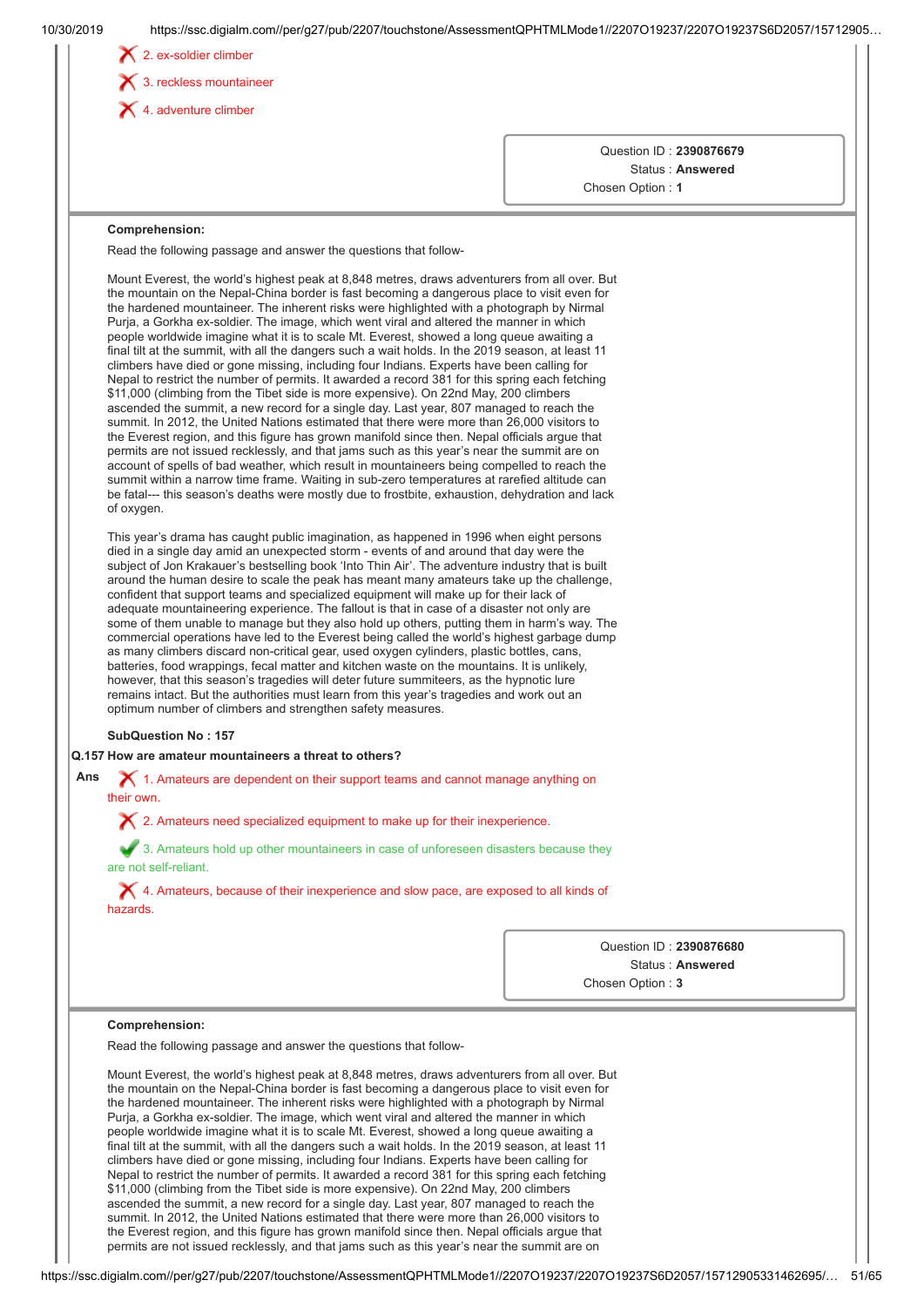| 10/30/2019 | https://ssc.digialm.com//per/g27/pub/2207/touchstone/AssessmentQPHTMLMode1//2207O19237/2207O19237S6D2057/15712905                                                                                                                                                                                                                                                                                                                                                                                                                                                                                                                                                                                                                                                                                                                                                                                                                                                                                                                                                                                                                                                                                                                                                                                                                                                                                                                                                                                                                                                                                                                                                                                                                                                                                                                                                         |                         |       |
|------------|---------------------------------------------------------------------------------------------------------------------------------------------------------------------------------------------------------------------------------------------------------------------------------------------------------------------------------------------------------------------------------------------------------------------------------------------------------------------------------------------------------------------------------------------------------------------------------------------------------------------------------------------------------------------------------------------------------------------------------------------------------------------------------------------------------------------------------------------------------------------------------------------------------------------------------------------------------------------------------------------------------------------------------------------------------------------------------------------------------------------------------------------------------------------------------------------------------------------------------------------------------------------------------------------------------------------------------------------------------------------------------------------------------------------------------------------------------------------------------------------------------------------------------------------------------------------------------------------------------------------------------------------------------------------------------------------------------------------------------------------------------------------------------------------------------------------------------------------------------------------------|-------------------------|-------|
|            | account of spells of bad weather, which result in mountaineers being compelled to reach the<br>summit within a narrow time frame. Waiting in sub-zero temperatures at rarefied altitude can<br>be fatal--- this season's deaths were mostly due to frostbite, exhaustion, dehydration and lack<br>of oxygen.                                                                                                                                                                                                                                                                                                                                                                                                                                                                                                                                                                                                                                                                                                                                                                                                                                                                                                                                                                                                                                                                                                                                                                                                                                                                                                                                                                                                                                                                                                                                                              |                         |       |
|            | This year's drama has caught public imagination, as happened in 1996 when eight persons<br>died in a single day amid an unexpected storm - events of and around that day were the<br>subject of Jon Krakauer's bestselling book 'Into Thin Air'. The adventure industry that is built<br>around the human desire to scale the peak has meant many amateurs take up the challenge,<br>confident that support teams and specialized equipment will make up for their lack of<br>adequate mountaineering experience. The fallout is that in case of a disaster not only are<br>some of them unable to manage but they also hold up others, putting them in harm's way. The<br>commercial operations have led to the Everest being called the world's highest garbage dump<br>as many climbers discard non-critical gear, used oxygen cylinders, plastic bottles, cans,<br>batteries, food wrappings, fecal matter and kitchen waste on the mountains. It is unlikely,<br>however, that this season's tragedies will deter future summiteers, as the hypnotic lure<br>remains intact. But the authorities must learn from this year's tragedies and work out an<br>optimum number of climbers and strengthen safety measures.                                                                                                                                                                                                                                                                                                                                                                                                                                                                                                                                                                                                                                                 |                         |       |
|            | <b>SubQuestion No: 158</b><br>Q.158 Identify the INCORRECT OPTION.<br>The Everest has become the 'highest garbage dump' as many climbers leave behind                                                                                                                                                                                                                                                                                                                                                                                                                                                                                                                                                                                                                                                                                                                                                                                                                                                                                                                                                                                                                                                                                                                                                                                                                                                                                                                                                                                                                                                                                                                                                                                                                                                                                                                     |                         |       |
| Ans        | 1. protective clothing.                                                                                                                                                                                                                                                                                                                                                                                                                                                                                                                                                                                                                                                                                                                                                                                                                                                                                                                                                                                                                                                                                                                                                                                                                                                                                                                                                                                                                                                                                                                                                                                                                                                                                                                                                                                                                                                   |                         |       |
|            | $\mathsf{\times}$ 2. spent oxygen tanks                                                                                                                                                                                                                                                                                                                                                                                                                                                                                                                                                                                                                                                                                                                                                                                                                                                                                                                                                                                                                                                                                                                                                                                                                                                                                                                                                                                                                                                                                                                                                                                                                                                                                                                                                                                                                                   |                         |       |
|            |                                                                                                                                                                                                                                                                                                                                                                                                                                                                                                                                                                                                                                                                                                                                                                                                                                                                                                                                                                                                                                                                                                                                                                                                                                                                                                                                                                                                                                                                                                                                                                                                                                                                                                                                                                                                                                                                           |                         |       |
|            | $\boldsymbol{\times}$ 3. empty food cans and bottles                                                                                                                                                                                                                                                                                                                                                                                                                                                                                                                                                                                                                                                                                                                                                                                                                                                                                                                                                                                                                                                                                                                                                                                                                                                                                                                                                                                                                                                                                                                                                                                                                                                                                                                                                                                                                      |                         |       |
|            | 4. kitchen waste                                                                                                                                                                                                                                                                                                                                                                                                                                                                                                                                                                                                                                                                                                                                                                                                                                                                                                                                                                                                                                                                                                                                                                                                                                                                                                                                                                                                                                                                                                                                                                                                                                                                                                                                                                                                                                                          |                         |       |
|            |                                                                                                                                                                                                                                                                                                                                                                                                                                                                                                                                                                                                                                                                                                                                                                                                                                                                                                                                                                                                                                                                                                                                                                                                                                                                                                                                                                                                                                                                                                                                                                                                                                                                                                                                                                                                                                                                           | Question ID: 2390876681 |       |
|            |                                                                                                                                                                                                                                                                                                                                                                                                                                                                                                                                                                                                                                                                                                                                                                                                                                                                                                                                                                                                                                                                                                                                                                                                                                                                                                                                                                                                                                                                                                                                                                                                                                                                                                                                                                                                                                                                           | Status: Answered        |       |
|            |                                                                                                                                                                                                                                                                                                                                                                                                                                                                                                                                                                                                                                                                                                                                                                                                                                                                                                                                                                                                                                                                                                                                                                                                                                                                                                                                                                                                                                                                                                                                                                                                                                                                                                                                                                                                                                                                           | Chosen Option: 1        |       |
|            | Comprehension:                                                                                                                                                                                                                                                                                                                                                                                                                                                                                                                                                                                                                                                                                                                                                                                                                                                                                                                                                                                                                                                                                                                                                                                                                                                                                                                                                                                                                                                                                                                                                                                                                                                                                                                                                                                                                                                            |                         |       |
|            | Read the following passage and answer the questions that follow-                                                                                                                                                                                                                                                                                                                                                                                                                                                                                                                                                                                                                                                                                                                                                                                                                                                                                                                                                                                                                                                                                                                                                                                                                                                                                                                                                                                                                                                                                                                                                                                                                                                                                                                                                                                                          |                         |       |
|            | the mountain on the Nepal-China border is fast becoming a dangerous place to visit even for<br>the hardened mountaineer. The inherent risks were highlighted with a photograph by Nirmal<br>Purja, a Gorkha ex-soldier. The image, which went viral and altered the manner in which<br>people worldwide imagine what it is to scale Mt. Everest, showed a long queue awaiting a<br>final tilt at the summit, with all the dangers such a wait holds. In the 2019 season, at least 11<br>climbers have died or gone missing, including four Indians. Experts have been calling for<br>Nepal to restrict the number of permits. It awarded a record 381 for this spring each fetching<br>\$11,000 (climbing from the Tibet side is more expensive). On 22nd May, 200 climbers<br>ascended the summit, a new record for a single day. Last year, 807 managed to reach the<br>summit. In 2012, the United Nations estimated that there were more than 26,000 visitors to<br>the Everest region, and this figure has grown manifold since then. Nepal officials argue that<br>permits are not issued recklessly, and that jams such as this year's near the summit are on<br>account of spells of bad weather, which result in mountaineers being compelled to reach the<br>summit within a narrow time frame. Waiting in sub-zero temperatures at rarefied altitude can<br>be fatal--- this season's deaths were mostly due to frostbite, exhaustion, dehydration and lack<br>of oxygen.<br>This year's drama has caught public imagination, as happened in 1996 when eight persons<br>died in a single day amid an unexpected storm - events of and around that day were the<br>subject of Jon Krakauer's bestselling book 'Into Thin Air'. The adventure industry that is built<br>around the human desire to scale the peak has meant many amateurs take up the challenge, |                         |       |
|            | confident that support teams and specialized equipment will make up for their lack of<br>adequate mountaineering experience. The fallout is that in case of a disaster not only are<br>some of them unable to manage but they also hold up others, putting them in harm's way. The<br>commercial operations have led to the Everest being called the world's highest garbage dump<br>as many climbers discard non-critical gear, used oxygen cylinders, plastic bottles, cans,<br>batteries, food wrappings, fecal matter and kitchen waste on the mountains. It is unlikely,<br>however, that this season's tragedies will deter future summiteers, as the hypnotic lure<br>remains intact. But the authorities must learn from this year's tragedies and work out an<br>optimum number of climbers and strengthen safety measures.<br><b>SubQuestion No: 159</b>                                                                                                                                                                                                                                                                                                                                                                                                                                                                                                                                                                                                                                                                                                                                                                                                                                                                                                                                                                                                        |                         |       |
|            | Q.159 Select the INCORRECT Option.                                                                                                                                                                                                                                                                                                                                                                                                                                                                                                                                                                                                                                                                                                                                                                                                                                                                                                                                                                                                                                                                                                                                                                                                                                                                                                                                                                                                                                                                                                                                                                                                                                                                                                                                                                                                                                        |                         |       |
| Ans        | 'Into Thin Air' is _____<br>1. an incident that happened in 1999.                                                                                                                                                                                                                                                                                                                                                                                                                                                                                                                                                                                                                                                                                                                                                                                                                                                                                                                                                                                                                                                                                                                                                                                                                                                                                                                                                                                                                                                                                                                                                                                                                                                                                                                                                                                                         |                         |       |
|            | $\blacktriangleright$ 2. a best-selling book.                                                                                                                                                                                                                                                                                                                                                                                                                                                                                                                                                                                                                                                                                                                                                                                                                                                                                                                                                                                                                                                                                                                                                                                                                                                                                                                                                                                                                                                                                                                                                                                                                                                                                                                                                                                                                             |                         |       |
|            | 3. based on an unexpected storm in the Himalayas.                                                                                                                                                                                                                                                                                                                                                                                                                                                                                                                                                                                                                                                                                                                                                                                                                                                                                                                                                                                                                                                                                                                                                                                                                                                                                                                                                                                                                                                                                                                                                                                                                                                                                                                                                                                                                         |                         |       |
|            |                                                                                                                                                                                                                                                                                                                                                                                                                                                                                                                                                                                                                                                                                                                                                                                                                                                                                                                                                                                                                                                                                                                                                                                                                                                                                                                                                                                                                                                                                                                                                                                                                                                                                                                                                                                                                                                                           |                         |       |
|            | $\blacktriangleright$ 4. an account of the death of eight people in a single day.                                                                                                                                                                                                                                                                                                                                                                                                                                                                                                                                                                                                                                                                                                                                                                                                                                                                                                                                                                                                                                                                                                                                                                                                                                                                                                                                                                                                                                                                                                                                                                                                                                                                                                                                                                                         |                         |       |
|            | https://ssc.digialm.com//per/g27/pub/2207/touchstone/AssessmentQPHTMLMode1//2207O19237/2207O19237S6D2057/15712905331462695/                                                                                                                                                                                                                                                                                                                                                                                                                                                                                                                                                                                                                                                                                                                                                                                                                                                                                                                                                                                                                                                                                                                                                                                                                                                                                                                                                                                                                                                                                                                                                                                                                                                                                                                                               |                         | 52/65 |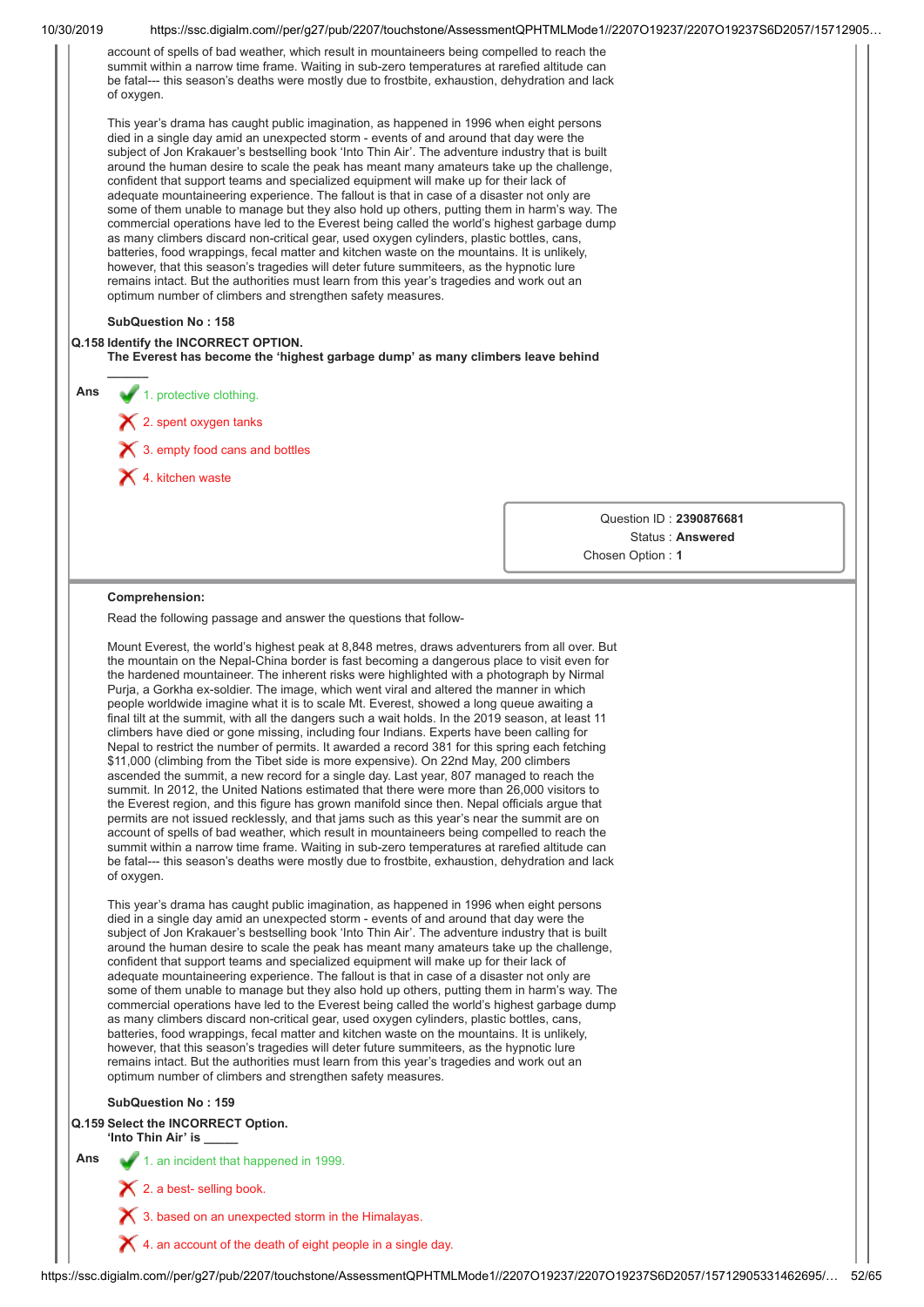| Q.160 Choose the most appropriate option to change the narration (direct / indirect) of the<br>given sentence.<br>He said, "The last film I saw was such a violent one that I couldn't sleep the whole<br>1. He said that the last film he had seen was such a violent one that he couldn't sleep<br>the whole night.<br>$\bigtimes$ 2. He is saying the last film he saw was such a violent one that he couldn't sleep the<br>whole night.<br>$\bigtimes$ 3. He shall say that the last film he had seen was such a violent one that he couldn't<br>sleep the whole night.<br>$\blacktriangleright$ 4. He shall be saying that the last film he had been seeing was such a violent one that<br>he couldn't sleep the whole night.<br>Q.161 Select the most appropriate idiom ( in the context) to fill in the sentence.<br>Factory owners are protesting because they think that the government has ______ of | Question ID: 2390876682<br><b>Status: Answered</b><br>Chosen Option: 1<br>Question ID: 2390876551<br><b>Status: Answered</b><br>Chosen Option: 1                                                                                                                                                                                                                                                                                                                                                                                                                                                                                                                                     |
|----------------------------------------------------------------------------------------------------------------------------------------------------------------------------------------------------------------------------------------------------------------------------------------------------------------------------------------------------------------------------------------------------------------------------------------------------------------------------------------------------------------------------------------------------------------------------------------------------------------------------------------------------------------------------------------------------------------------------------------------------------------------------------------------------------------------------------------------------------------------------------------------------------------|--------------------------------------------------------------------------------------------------------------------------------------------------------------------------------------------------------------------------------------------------------------------------------------------------------------------------------------------------------------------------------------------------------------------------------------------------------------------------------------------------------------------------------------------------------------------------------------------------------------------------------------------------------------------------------------|
|                                                                                                                                                                                                                                                                                                                                                                                                                                                                                                                                                                                                                                                                                                                                                                                                                                                                                                                |                                                                                                                                                                                                                                                                                                                                                                                                                                                                                                                                                                                                                                                                                      |
|                                                                                                                                                                                                                                                                                                                                                                                                                                                                                                                                                                                                                                                                                                                                                                                                                                                                                                                |                                                                                                                                                                                                                                                                                                                                                                                                                                                                                                                                                                                                                                                                                      |
|                                                                                                                                                                                                                                                                                                                                                                                                                                                                                                                                                                                                                                                                                                                                                                                                                                                                                                                |                                                                                                                                                                                                                                                                                                                                                                                                                                                                                                                                                                                                                                                                                      |
|                                                                                                                                                                                                                                                                                                                                                                                                                                                                                                                                                                                                                                                                                                                                                                                                                                                                                                                |                                                                                                                                                                                                                                                                                                                                                                                                                                                                                                                                                                                                                                                                                      |
|                                                                                                                                                                                                                                                                                                                                                                                                                                                                                                                                                                                                                                                                                                                                                                                                                                                                                                                |                                                                                                                                                                                                                                                                                                                                                                                                                                                                                                                                                                                                                                                                                      |
|                                                                                                                                                                                                                                                                                                                                                                                                                                                                                                                                                                                                                                                                                                                                                                                                                                                                                                                |                                                                                                                                                                                                                                                                                                                                                                                                                                                                                                                                                                                                                                                                                      |
|                                                                                                                                                                                                                                                                                                                                                                                                                                                                                                                                                                                                                                                                                                                                                                                                                                                                                                                |                                                                                                                                                                                                                                                                                                                                                                                                                                                                                                                                                                                                                                                                                      |
|                                                                                                                                                                                                                                                                                                                                                                                                                                                                                                                                                                                                                                                                                                                                                                                                                                                                                                                |                                                                                                                                                                                                                                                                                                                                                                                                                                                                                                                                                                                                                                                                                      |
|                                                                                                                                                                                                                                                                                                                                                                                                                                                                                                                                                                                                                                                                                                                                                                                                                                                                                                                |                                                                                                                                                                                                                                                                                                                                                                                                                                                                                                                                                                                                                                                                                      |
|                                                                                                                                                                                                                                                                                                                                                                                                                                                                                                                                                                                                                                                                                                                                                                                                                                                                                                                |                                                                                                                                                                                                                                                                                                                                                                                                                                                                                                                                                                                                                                                                                      |
| plastic manufacturing companies by closing their factories in big cities.                                                                                                                                                                                                                                                                                                                                                                                                                                                                                                                                                                                                                                                                                                                                                                                                                                      |                                                                                                                                                                                                                                                                                                                                                                                                                                                                                                                                                                                                                                                                                      |
|                                                                                                                                                                                                                                                                                                                                                                                                                                                                                                                                                                                                                                                                                                                                                                                                                                                                                                                |                                                                                                                                                                                                                                                                                                                                                                                                                                                                                                                                                                                                                                                                                      |
|                                                                                                                                                                                                                                                                                                                                                                                                                                                                                                                                                                                                                                                                                                                                                                                                                                                                                                                |                                                                                                                                                                                                                                                                                                                                                                                                                                                                                                                                                                                                                                                                                      |
|                                                                                                                                                                                                                                                                                                                                                                                                                                                                                                                                                                                                                                                                                                                                                                                                                                                                                                                |                                                                                                                                                                                                                                                                                                                                                                                                                                                                                                                                                                                                                                                                                      |
|                                                                                                                                                                                                                                                                                                                                                                                                                                                                                                                                                                                                                                                                                                                                                                                                                                                                                                                |                                                                                                                                                                                                                                                                                                                                                                                                                                                                                                                                                                                                                                                                                      |
|                                                                                                                                                                                                                                                                                                                                                                                                                                                                                                                                                                                                                                                                                                                                                                                                                                                                                                                | Question ID: 2390876625                                                                                                                                                                                                                                                                                                                                                                                                                                                                                                                                                                                                                                                              |
|                                                                                                                                                                                                                                                                                                                                                                                                                                                                                                                                                                                                                                                                                                                                                                                                                                                                                                                | <b>Status: Answered</b>                                                                                                                                                                                                                                                                                                                                                                                                                                                                                                                                                                                                                                                              |
|                                                                                                                                                                                                                                                                                                                                                                                                                                                                                                                                                                                                                                                                                                                                                                                                                                                                                                                | Chosen Option: 2                                                                                                                                                                                                                                                                                                                                                                                                                                                                                                                                                                                                                                                                     |
|                                                                                                                                                                                                                                                                                                                                                                                                                                                                                                                                                                                                                                                                                                                                                                                                                                                                                                                |                                                                                                                                                                                                                                                                                                                                                                                                                                                                                                                                                                                                                                                                                      |
|                                                                                                                                                                                                                                                                                                                                                                                                                                                                                                                                                                                                                                                                                                                                                                                                                                                                                                                |                                                                                                                                                                                                                                                                                                                                                                                                                                                                                                                                                                                                                                                                                      |
|                                                                                                                                                                                                                                                                                                                                                                                                                                                                                                                                                                                                                                                                                                                                                                                                                                                                                                                |                                                                                                                                                                                                                                                                                                                                                                                                                                                                                                                                                                                                                                                                                      |
|                                                                                                                                                                                                                                                                                                                                                                                                                                                                                                                                                                                                                                                                                                                                                                                                                                                                                                                |                                                                                                                                                                                                                                                                                                                                                                                                                                                                                                                                                                                                                                                                                      |
|                                                                                                                                                                                                                                                                                                                                                                                                                                                                                                                                                                                                                                                                                                                                                                                                                                                                                                                |                                                                                                                                                                                                                                                                                                                                                                                                                                                                                                                                                                                                                                                                                      |
|                                                                                                                                                                                                                                                                                                                                                                                                                                                                                                                                                                                                                                                                                                                                                                                                                                                                                                                |                                                                                                                                                                                                                                                                                                                                                                                                                                                                                                                                                                                                                                                                                      |
|                                                                                                                                                                                                                                                                                                                                                                                                                                                                                                                                                                                                                                                                                                                                                                                                                                                                                                                | Question ID: 2390876640<br><b>Status: Answered</b>                                                                                                                                                                                                                                                                                                                                                                                                                                                                                                                                                                                                                                   |
|                                                                                                                                                                                                                                                                                                                                                                                                                                                                                                                                                                                                                                                                                                                                                                                                                                                                                                                | Chosen Option: 2                                                                                                                                                                                                                                                                                                                                                                                                                                                                                                                                                                                                                                                                     |
| $\blacktriangleright$ 1. on the same page                                                                                                                                                                                                                                                                                                                                                                                                                                                                                                                                                                                                                                                                                                                                                                                                                                                                      | $\bigtimes$ 1. separated the wheat from the chaff<br>$\blacktriangleright$ 2. upset the applecart<br>X 3. made no bones<br>$\bigtimes$ 4. been barking up the wrong tree<br>Q.162 Select the word which means the same as the group of words given.<br>one who studies human societies and their culture<br>$\blacktriangle$ 1. pharmacologist<br>2. anthropologist<br>$\bigtimes$ 3. pathologist<br>$\blacktriangleright$ 4. astrobiologist<br>Q.163 Select the most appropriate idiom ( in the context) to fill in the sentence.<br>The official found himself<br>when he could not explain his actions and all the<br>members started attacking him with accusations of cheating. |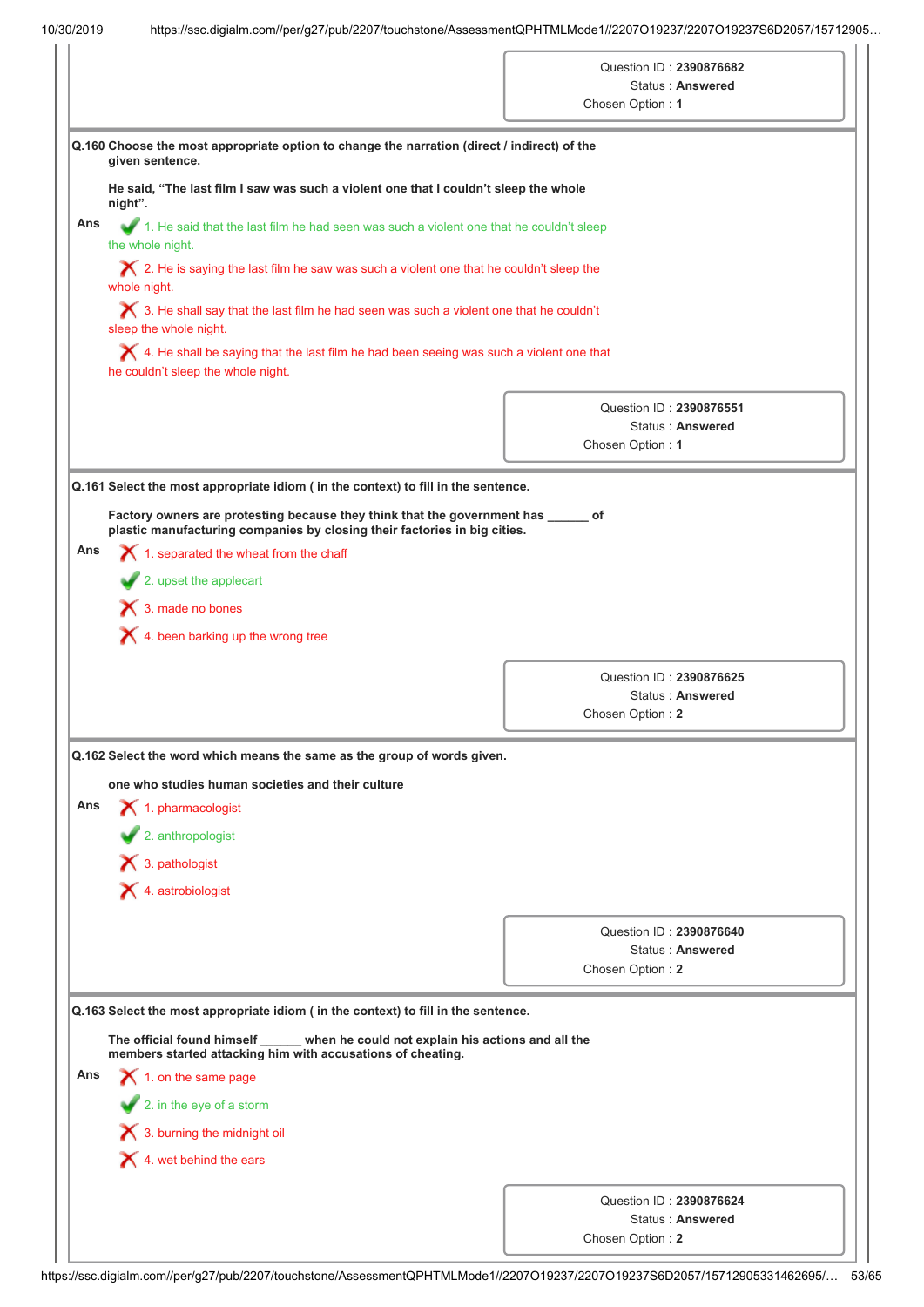|     | Q.164 Given below are four jumbled sentences. Pick the option that gives their correct order.                                                                                                      |                                      |
|-----|----------------------------------------------------------------------------------------------------------------------------------------------------------------------------------------------------|--------------------------------------|
|     | A. It requires continuous learning and sacrifices.                                                                                                                                                 |                                      |
|     | B. To raise well behaved and responsible children one should be willing to invest a<br>considerable amount of time, patience and energy.                                                           |                                      |
|     | C. Instilling and inculcating good values in a child will go a long way in making                                                                                                                  |                                      |
|     | him/her a good person and a better citizen.<br>D. There is no doubt that parenting is among the most difficult and demanding tasks in                                                              |                                      |
|     | the world.                                                                                                                                                                                         |                                      |
| Ans | 1. DABC                                                                                                                                                                                            |                                      |
|     | $X$ 2. BDCA                                                                                                                                                                                        |                                      |
|     | X 3. ABCD                                                                                                                                                                                          |                                      |
|     | X 4. ACBD                                                                                                                                                                                          |                                      |
|     |                                                                                                                                                                                                    |                                      |
|     |                                                                                                                                                                                                    | Question ID: 2390876606              |
|     |                                                                                                                                                                                                    | Status: Answered                     |
|     |                                                                                                                                                                                                    | Chosen Option: 1                     |
|     |                                                                                                                                                                                                    |                                      |
|     | Comprehension:<br>Read the following passage and fill in each blank with words chosen from options given.                                                                                          |                                      |
|     |                                                                                                                                                                                                    |                                      |
|     | Packing is one of those chores that seems (1) simple but it's a skill that most of<br>humanity (2). Even seasoned travellers end up carrying a (3) array of stuff                                  |                                      |
|     | they don't use. Heavy bags ______ (4) be back-breaking and frustrating. Packing _                                                                                                                  | (5)                                  |
|     | is a test of planning skills and is indicative of one's ability to ______ (6) one's life. The<br>simplest way to pack smart is to $\qquad \qquad$ (7) a medium- sized bag so you're not tempted to |                                      |
|     | (8) more stuff at the last minute. The smart packer doesn't ______ (9) what -if -I -need                                                                                                           |                                      |
|     | it-category of stuff, the singular reason junk lands in ______ (10) suitcase.                                                                                                                      |                                      |
|     | <b>SubQuestion No: 165</b>                                                                                                                                                                         |                                      |
|     |                                                                                                                                                                                                    |                                      |
|     |                                                                                                                                                                                                    |                                      |
| Ans | Q.165 Select the most appropriate option to fill in blank No.1                                                                                                                                     |                                      |
|     | $\blacktriangleright$ 1. deceitfully                                                                                                                                                               |                                      |
|     | $\blacktriangleright$ 2. deceptively                                                                                                                                                               |                                      |
|     | $\blacktriangleright$ 3. cleverly                                                                                                                                                                  |                                      |
|     | $\blacktriangleright$ 4. specially                                                                                                                                                                 |                                      |
|     |                                                                                                                                                                                                    |                                      |
|     |                                                                                                                                                                                                    | Question ID: 2390876577              |
|     |                                                                                                                                                                                                    | Status: Answered                     |
|     |                                                                                                                                                                                                    | Chosen Option: 2                     |
|     | Comprehension:                                                                                                                                                                                     |                                      |
|     | Read the following passage and fill in each blank with words chosen from options given.                                                                                                            |                                      |
|     |                                                                                                                                                                                                    |                                      |
|     | Packing is one of those chores that seems (1) simple but it's a skill that most of<br>humanity (2) Even seasoned travellers end up carrying a _____ (3) array of stuff                             |                                      |
|     | they don't use. Heavy bags (4) be back-breaking and frustrating. Packing                                                                                                                           | (5)                                  |
|     | is a test of planning skills and is indicative of one's ability to (6) one's life. The<br>simplest way to pack smart is to (7) a medium- sized bag so you're not tempted to                        |                                      |
|     |                                                                                                                                                                                                    |                                      |
|     | it-category of stuff, the singular reason junk lands in (10) suitcase.                                                                                                                             |                                      |
|     | <b>SubQuestion No: 166</b>                                                                                                                                                                         |                                      |
|     | Q.166 Select the most appropriate option to fill in blank No.2                                                                                                                                     |                                      |
|     | 1. doesn't have                                                                                                                                                                                    |                                      |
| Ans |                                                                                                                                                                                                    |                                      |
|     | $\blacktriangleright$ 2. don't have                                                                                                                                                                |                                      |
|     | $\bigtimes$ 3. does have                                                                                                                                                                           |                                      |
|     | $\blacktriangleright$ 4. do have                                                                                                                                                                   |                                      |
|     |                                                                                                                                                                                                    |                                      |
|     |                                                                                                                                                                                                    | Question ID: 2390876578              |
|     |                                                                                                                                                                                                    | Status: Answered<br>Chosen Option: 1 |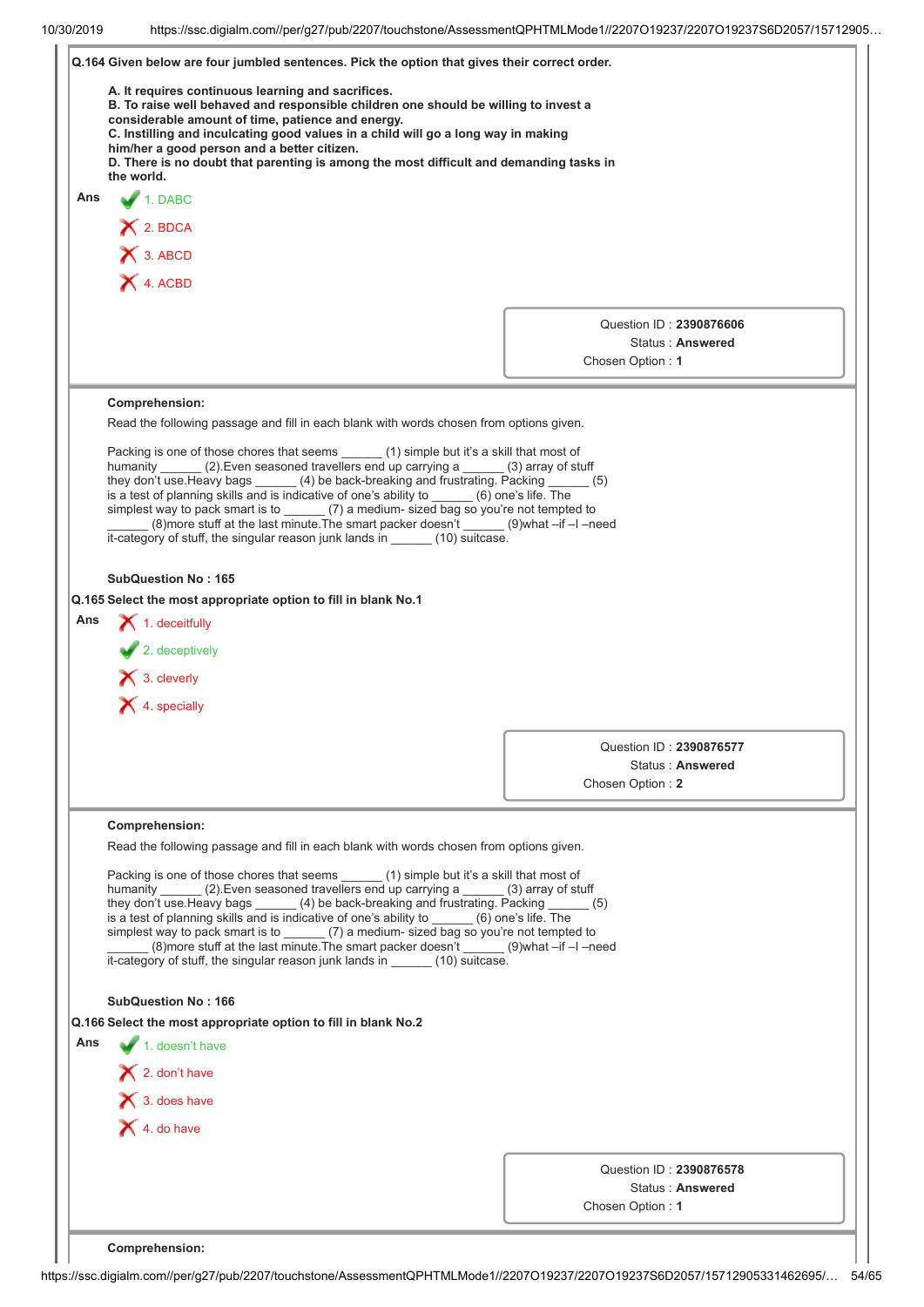| 10/30/2019 | https://ssc.digialm.com//per/q27/pub/2207/touchstone/AssessmentQPHTMLMode1//2207O19237/2207O19237S6D2057/15712905                                                                                                                                                                                                                                                                                                                                                                                                                                                                                                                               |                                                                                                                                                                                                                                                                                                                                                                                                                                                                                                                                                               |  |  |  |  |
|------------|-------------------------------------------------------------------------------------------------------------------------------------------------------------------------------------------------------------------------------------------------------------------------------------------------------------------------------------------------------------------------------------------------------------------------------------------------------------------------------------------------------------------------------------------------------------------------------------------------------------------------------------------------|---------------------------------------------------------------------------------------------------------------------------------------------------------------------------------------------------------------------------------------------------------------------------------------------------------------------------------------------------------------------------------------------------------------------------------------------------------------------------------------------------------------------------------------------------------------|--|--|--|--|
|            | Read the following passage and fill in each blank with words chosen from options given.                                                                                                                                                                                                                                                                                                                                                                                                                                                                                                                                                         |                                                                                                                                                                                                                                                                                                                                                                                                                                                                                                                                                               |  |  |  |  |
|            | Packing is one of those chores that seems ______ (1) simple but it's a skill that most of<br>humanity (2). Even seasoned travellers end up carrying a (3) array of stuff<br>they don't use. Heavy bags _______ (4) be back-breaking and frustrating. Packing (5)<br>is a test of planning skills and is indicative of one's ability to ______ (6) one's life. The<br>simplest way to pack smart is to $\frac{1}{2}$ (7) a medium-sized bag so you're not tempted to<br>(8)more stuff at the last minute. The smart packer doesn't ______ (9)what -if -I -need<br>it-category of stuff, the singular reason junk lands in _______ (10) suitcase. |                                                                                                                                                                                                                                                                                                                                                                                                                                                                                                                                                               |  |  |  |  |
|            | <b>SubQuestion No: 167</b>                                                                                                                                                                                                                                                                                                                                                                                                                                                                                                                                                                                                                      |                                                                                                                                                                                                                                                                                                                                                                                                                                                                                                                                                               |  |  |  |  |
|            | Q.167 Select the most appropriate option to fill in blank No.3                                                                                                                                                                                                                                                                                                                                                                                                                                                                                                                                                                                  |                                                                                                                                                                                                                                                                                                                                                                                                                                                                                                                                                               |  |  |  |  |
| Ans        | $\blacktriangleright$ 1. irritating                                                                                                                                                                                                                                                                                                                                                                                                                                                                                                                                                                                                             |                                                                                                                                                                                                                                                                                                                                                                                                                                                                                                                                                               |  |  |  |  |
|            | X 2. illuminating                                                                                                                                                                                                                                                                                                                                                                                                                                                                                                                                                                                                                               |                                                                                                                                                                                                                                                                                                                                                                                                                                                                                                                                                               |  |  |  |  |
|            | $\blacktriangleright$ 3. bedazzling                                                                                                                                                                                                                                                                                                                                                                                                                                                                                                                                                                                                             |                                                                                                                                                                                                                                                                                                                                                                                                                                                                                                                                                               |  |  |  |  |
|            |                                                                                                                                                                                                                                                                                                                                                                                                                                                                                                                                                                                                                                                 |                                                                                                                                                                                                                                                                                                                                                                                                                                                                                                                                                               |  |  |  |  |
|            | 4. mind boggling                                                                                                                                                                                                                                                                                                                                                                                                                                                                                                                                                                                                                                |                                                                                                                                                                                                                                                                                                                                                                                                                                                                                                                                                               |  |  |  |  |
|            |                                                                                                                                                                                                                                                                                                                                                                                                                                                                                                                                                                                                                                                 | Question ID: 2390876579                                                                                                                                                                                                                                                                                                                                                                                                                                                                                                                                       |  |  |  |  |
|            |                                                                                                                                                                                                                                                                                                                                                                                                                                                                                                                                                                                                                                                 | Status: Answered                                                                                                                                                                                                                                                                                                                                                                                                                                                                                                                                              |  |  |  |  |
|            |                                                                                                                                                                                                                                                                                                                                                                                                                                                                                                                                                                                                                                                 | Chosen Option: 1                                                                                                                                                                                                                                                                                                                                                                                                                                                                                                                                              |  |  |  |  |
|            |                                                                                                                                                                                                                                                                                                                                                                                                                                                                                                                                                                                                                                                 |                                                                                                                                                                                                                                                                                                                                                                                                                                                                                                                                                               |  |  |  |  |
|            | Comprehension:                                                                                                                                                                                                                                                                                                                                                                                                                                                                                                                                                                                                                                  |                                                                                                                                                                                                                                                                                                                                                                                                                                                                                                                                                               |  |  |  |  |
|            | Read the following passage and fill in each blank with words chosen from options given.                                                                                                                                                                                                                                                                                                                                                                                                                                                                                                                                                         |                                                                                                                                                                                                                                                                                                                                                                                                                                                                                                                                                               |  |  |  |  |
|            | it-category of stuff, the singular reason junk lands in _______ (10) suitcase.                                                                                                                                                                                                                                                                                                                                                                                                                                                                                                                                                                  | Packing is one of those chores that seems ______ (1) simple but it's a skill that most of<br>humanity (2). Even seasoned travellers end up carrying a (3) array of stuff<br>they don't use. Heavy bags (4) be back-breaking and frustrating. Packing<br>(5)<br>is a test of planning skills and is indicative of one's ability to ______ (6) one's life. The<br>simplest way to pack smart is to $\qquad \qquad$ (7) a medium- sized bag so you're not tempted to<br>(8) more stuff at the last minute. The smart packer doesn't ______ (9) what -if -I -need |  |  |  |  |
|            |                                                                                                                                                                                                                                                                                                                                                                                                                                                                                                                                                                                                                                                 |                                                                                                                                                                                                                                                                                                                                                                                                                                                                                                                                                               |  |  |  |  |
|            |                                                                                                                                                                                                                                                                                                                                                                                                                                                                                                                                                                                                                                                 |                                                                                                                                                                                                                                                                                                                                                                                                                                                                                                                                                               |  |  |  |  |
|            | <b>SubQuestion No: 168</b>                                                                                                                                                                                                                                                                                                                                                                                                                                                                                                                                                                                                                      |                                                                                                                                                                                                                                                                                                                                                                                                                                                                                                                                                               |  |  |  |  |
|            | Q.168 Select the most appropriate option to fill in blank No.4                                                                                                                                                                                                                                                                                                                                                                                                                                                                                                                                                                                  |                                                                                                                                                                                                                                                                                                                                                                                                                                                                                                                                                               |  |  |  |  |
| Ans        | $\blacktriangleright$ 1. should                                                                                                                                                                                                                                                                                                                                                                                                                                                                                                                                                                                                                 |                                                                                                                                                                                                                                                                                                                                                                                                                                                                                                                                                               |  |  |  |  |
|            | $\mathsf{X}$ 2. mustn't                                                                                                                                                                                                                                                                                                                                                                                                                                                                                                                                                                                                                         |                                                                                                                                                                                                                                                                                                                                                                                                                                                                                                                                                               |  |  |  |  |
|            | $\sqrt{3}$ . can                                                                                                                                                                                                                                                                                                                                                                                                                                                                                                                                                                                                                                |                                                                                                                                                                                                                                                                                                                                                                                                                                                                                                                                                               |  |  |  |  |
|            | $\mathsf{X}$ 4. will                                                                                                                                                                                                                                                                                                                                                                                                                                                                                                                                                                                                                            |                                                                                                                                                                                                                                                                                                                                                                                                                                                                                                                                                               |  |  |  |  |
|            |                                                                                                                                                                                                                                                                                                                                                                                                                                                                                                                                                                                                                                                 |                                                                                                                                                                                                                                                                                                                                                                                                                                                                                                                                                               |  |  |  |  |
|            |                                                                                                                                                                                                                                                                                                                                                                                                                                                                                                                                                                                                                                                 | Question ID: 2390876580                                                                                                                                                                                                                                                                                                                                                                                                                                                                                                                                       |  |  |  |  |
|            |                                                                                                                                                                                                                                                                                                                                                                                                                                                                                                                                                                                                                                                 | Status: Answered<br>Chosen Option: 3                                                                                                                                                                                                                                                                                                                                                                                                                                                                                                                          |  |  |  |  |
|            |                                                                                                                                                                                                                                                                                                                                                                                                                                                                                                                                                                                                                                                 |                                                                                                                                                                                                                                                                                                                                                                                                                                                                                                                                                               |  |  |  |  |
|            | Comprehension:                                                                                                                                                                                                                                                                                                                                                                                                                                                                                                                                                                                                                                  |                                                                                                                                                                                                                                                                                                                                                                                                                                                                                                                                                               |  |  |  |  |
|            | Read the following passage and fill in each blank with words chosen from options given.                                                                                                                                                                                                                                                                                                                                                                                                                                                                                                                                                         |                                                                                                                                                                                                                                                                                                                                                                                                                                                                                                                                                               |  |  |  |  |
|            | Packing is one of those chores that seems<br>(1) simple but it's a skill that most of<br>humanity ______ (2). Even seasoned travellers end up carrying a ______ (3) array of stuff<br>they don't use. Heavy bags ______ (4) be back-breaking and frustrating. Packing<br>is a test of planning skills and is indicative of one's ability to (6) one's life. The<br>simplest way to pack smart is to (7) a medium- sized bag so you're not tempted to                                                                                                                                                                                            | (5)                                                                                                                                                                                                                                                                                                                                                                                                                                                                                                                                                           |  |  |  |  |
|            | (8) onore stuff at the last minute. The smart packer doesn't _______ (9) what -if -l -need<br>it-category of stuff, the singular reason junk lands in _______ (10) suitcase.                                                                                                                                                                                                                                                                                                                                                                                                                                                                    |                                                                                                                                                                                                                                                                                                                                                                                                                                                                                                                                                               |  |  |  |  |
|            | <b>SubQuestion No: 169</b>                                                                                                                                                                                                                                                                                                                                                                                                                                                                                                                                                                                                                      |                                                                                                                                                                                                                                                                                                                                                                                                                                                                                                                                                               |  |  |  |  |
|            | Q.169 Select the most appropriate option to fill in blank No.5                                                                                                                                                                                                                                                                                                                                                                                                                                                                                                                                                                                  |                                                                                                                                                                                                                                                                                                                                                                                                                                                                                                                                                               |  |  |  |  |
| Ans        | $\blacktriangleright$ 1. randomly                                                                                                                                                                                                                                                                                                                                                                                                                                                                                                                                                                                                               |                                                                                                                                                                                                                                                                                                                                                                                                                                                                                                                                                               |  |  |  |  |
|            | 2. strategically                                                                                                                                                                                                                                                                                                                                                                                                                                                                                                                                                                                                                                |                                                                                                                                                                                                                                                                                                                                                                                                                                                                                                                                                               |  |  |  |  |
|            | $\blacktriangleright$ 3. deliberately                                                                                                                                                                                                                                                                                                                                                                                                                                                                                                                                                                                                           |                                                                                                                                                                                                                                                                                                                                                                                                                                                                                                                                                               |  |  |  |  |
|            | $\blacktriangleright$ 4. complicatedly                                                                                                                                                                                                                                                                                                                                                                                                                                                                                                                                                                                                          |                                                                                                                                                                                                                                                                                                                                                                                                                                                                                                                                                               |  |  |  |  |
|            |                                                                                                                                                                                                                                                                                                                                                                                                                                                                                                                                                                                                                                                 |                                                                                                                                                                                                                                                                                                                                                                                                                                                                                                                                                               |  |  |  |  |
|            |                                                                                                                                                                                                                                                                                                                                                                                                                                                                                                                                                                                                                                                 | Question ID: 2390876581<br>Status: Answered                                                                                                                                                                                                                                                                                                                                                                                                                                                                                                                   |  |  |  |  |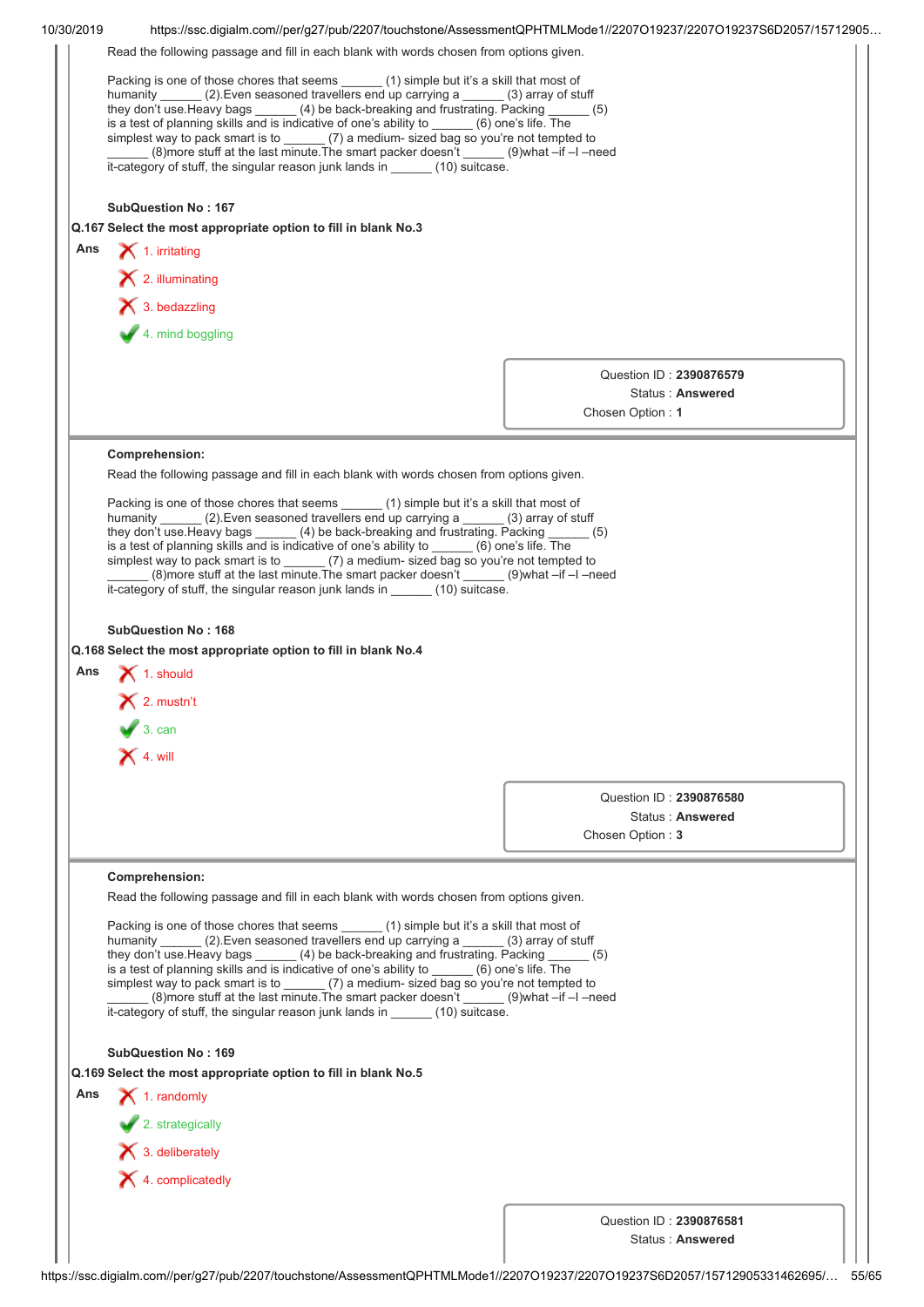|     |                                                                                                                                                                                                                                                                                                                                                                                                                                                                                                                                                                                                                                                                                   | Chosen Option: 2        |
|-----|-----------------------------------------------------------------------------------------------------------------------------------------------------------------------------------------------------------------------------------------------------------------------------------------------------------------------------------------------------------------------------------------------------------------------------------------------------------------------------------------------------------------------------------------------------------------------------------------------------------------------------------------------------------------------------------|-------------------------|
|     | Comprehension:                                                                                                                                                                                                                                                                                                                                                                                                                                                                                                                                                                                                                                                                    |                         |
|     | Read the following passage and fill in each blank with words chosen from options given.                                                                                                                                                                                                                                                                                                                                                                                                                                                                                                                                                                                           |                         |
|     | Packing is one of those chores that seems ______(1) simple but it's a skill that most of<br>humanity ______ (2). Even seasoned travellers end up carrying a _____ (3) array of stuff<br>they don't use. Heavy bags $\qquad \qquad (4)$ be back-breaking and frustrating. Packing $\qquad \qquad (5)$<br>is a test of planning skills and is indicative of one's ability to ______ (6) one's life. The<br>simplest way to pack smart is to (7) a medium- sized bag so you're not tempted to<br>(8) more stuff at the last minute. The smart packer doesn't ______ (9) what -if -I -need<br>it-category of stuff, the singular reason junk lands in ______ (10) suitcase.           |                         |
|     | <b>SubQuestion No: 170</b>                                                                                                                                                                                                                                                                                                                                                                                                                                                                                                                                                                                                                                                        |                         |
|     | Q.170 Select the most appropriate option to fill in blank No.6                                                                                                                                                                                                                                                                                                                                                                                                                                                                                                                                                                                                                    |                         |
| Ans | $\blacktriangleright$ 1. organise                                                                                                                                                                                                                                                                                                                                                                                                                                                                                                                                                                                                                                                 |                         |
|     | $\bigtimes$ 2. reflect                                                                                                                                                                                                                                                                                                                                                                                                                                                                                                                                                                                                                                                            |                         |
|     | $\bigtimes$ 3. detect                                                                                                                                                                                                                                                                                                                                                                                                                                                                                                                                                                                                                                                             |                         |
|     | X 4. interpret                                                                                                                                                                                                                                                                                                                                                                                                                                                                                                                                                                                                                                                                    |                         |
|     |                                                                                                                                                                                                                                                                                                                                                                                                                                                                                                                                                                                                                                                                                   |                         |
|     |                                                                                                                                                                                                                                                                                                                                                                                                                                                                                                                                                                                                                                                                                   | Question ID: 2390876582 |
|     |                                                                                                                                                                                                                                                                                                                                                                                                                                                                                                                                                                                                                                                                                   | Status: Answered        |
|     |                                                                                                                                                                                                                                                                                                                                                                                                                                                                                                                                                                                                                                                                                   | Chosen Option: 1        |
|     | Comprehension:                                                                                                                                                                                                                                                                                                                                                                                                                                                                                                                                                                                                                                                                    |                         |
|     | Read the following passage and fill in each blank with words chosen from options given.                                                                                                                                                                                                                                                                                                                                                                                                                                                                                                                                                                                           |                         |
|     | humanity _______ (2). Even seasoned travellers end up carrying a ______ (3) array of stuff<br>they don't use. Heavy bags $\qquad \qquad (4)$ be back-breaking and frustrating. Packing $\qquad \qquad (5)$<br>is a test of planning skills and is indicative of one's ability to (6) one's life. The                                                                                                                                                                                                                                                                                                                                                                              |                         |
|     | simplest way to pack smart is to $\qquad \qquad$ (7) a medium- sized bag so you're not tempted to<br>(8) (8) once stuff at the last minute. The smart packer doesn't (9) what $-$ if $-1$ –need<br>it-category of stuff, the singular reason junk lands in _______ (10) suitcase.                                                                                                                                                                                                                                                                                                                                                                                                 |                         |
|     | <b>SubQuestion No: 171</b>                                                                                                                                                                                                                                                                                                                                                                                                                                                                                                                                                                                                                                                        |                         |
|     | Q.171 Select the most appropriate option to fill in blank No.7                                                                                                                                                                                                                                                                                                                                                                                                                                                                                                                                                                                                                    |                         |
|     | $\blacktriangleright$ 1. look                                                                                                                                                                                                                                                                                                                                                                                                                                                                                                                                                                                                                                                     |                         |
|     | $\mathsf{X}$ 2. go                                                                                                                                                                                                                                                                                                                                                                                                                                                                                                                                                                                                                                                                |                         |
|     |                                                                                                                                                                                                                                                                                                                                                                                                                                                                                                                                                                                                                                                                                   |                         |
|     | $\blacktriangleright$ 3. invest                                                                                                                                                                                                                                                                                                                                                                                                                                                                                                                                                                                                                                                   |                         |
|     | $4.$ select                                                                                                                                                                                                                                                                                                                                                                                                                                                                                                                                                                                                                                                                       |                         |
|     |                                                                                                                                                                                                                                                                                                                                                                                                                                                                                                                                                                                                                                                                                   | Question ID: 2390876583 |
|     |                                                                                                                                                                                                                                                                                                                                                                                                                                                                                                                                                                                                                                                                                   | Status: Answered        |
|     |                                                                                                                                                                                                                                                                                                                                                                                                                                                                                                                                                                                                                                                                                   | Chosen Option: 4        |
|     | Comprehension:                                                                                                                                                                                                                                                                                                                                                                                                                                                                                                                                                                                                                                                                    |                         |
| Ans | Read the following passage and fill in each blank with words chosen from options given.                                                                                                                                                                                                                                                                                                                                                                                                                                                                                                                                                                                           |                         |
|     | Packing is one of those chores that seems (1) simple but it's a skill that most of<br>$(2)$ . Even seasoned travellers end up carrying a $(3)$ array of stuff<br>humanity<br>they don't use. Heavy bags $\qquad \qquad$ (4) be back-breaking and frustrating. Packing $\qquad \qquad$ (5)<br>is a test of planning skills and is indicative of one's ability to ______ (6) one's life. The<br>simplest way to pack smart is to $\qquad \qquad$ (7) a medium-sized bag so you're not tempted to<br>(8) (8) onore stuff at the last minute. The smart packer doesn't _______ (9) what -if -I -need<br>it-category of stuff, the singular reason junk lands in ______ (10) suitcase. |                         |
|     |                                                                                                                                                                                                                                                                                                                                                                                                                                                                                                                                                                                                                                                                                   |                         |
|     | <b>SubQuestion No: 172</b><br>Q.172 Select the most appropriate option to fill in blank No.8                                                                                                                                                                                                                                                                                                                                                                                                                                                                                                                                                                                      |                         |
|     | 1. spreading on                                                                                                                                                                                                                                                                                                                                                                                                                                                                                                                                                                                                                                                                   |                         |
|     |                                                                                                                                                                                                                                                                                                                                                                                                                                                                                                                                                                                                                                                                                   |                         |
| Ans | 2. squeeze in                                                                                                                                                                                                                                                                                                                                                                                                                                                                                                                                                                                                                                                                     |                         |
|     | $\bigtimes$ 3. pushing in<br>X 4. putting on                                                                                                                                                                                                                                                                                                                                                                                                                                                                                                                                                                                                                                      |                         |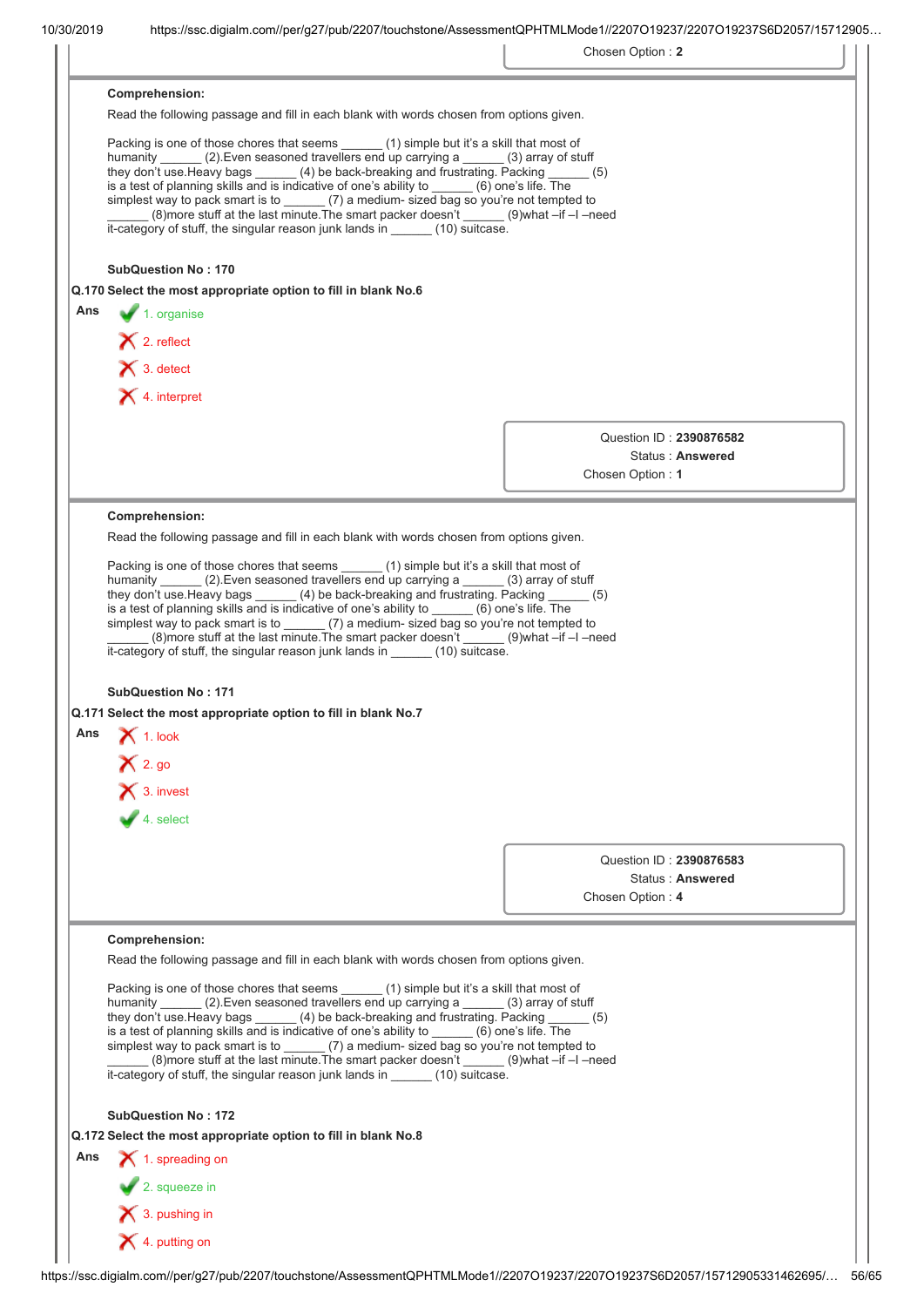|                         |                                                                                                                                                                                                                                                                                                                                                                                                                                                                                                                                                                                                                                        | Chosen Option: 3                                                                          | Question ID: 2390876584<br>Status: Answered |
|-------------------------|----------------------------------------------------------------------------------------------------------------------------------------------------------------------------------------------------------------------------------------------------------------------------------------------------------------------------------------------------------------------------------------------------------------------------------------------------------------------------------------------------------------------------------------------------------------------------------------------------------------------------------------|-------------------------------------------------------------------------------------------|---------------------------------------------|
|                         | Comprehension:                                                                                                                                                                                                                                                                                                                                                                                                                                                                                                                                                                                                                         |                                                                                           |                                             |
|                         | Read the following passage and fill in each blank with words chosen from options given.                                                                                                                                                                                                                                                                                                                                                                                                                                                                                                                                                |                                                                                           |                                             |
|                         | Packing is one of those chores that seems (1) simple but it's a skill that most of<br>humanity (2). Even seasoned travellers end up carrying a (3) array of stuff<br>they don't use. Heavy bags ______ (4) be back-breaking and frustrating. Packing _____ (5)<br>is a test of planning skills and is indicative of one's ability to (6) one's life. The<br>simplest way to pack smart is to ______ (7) a medium- sized bag so you're not tempted to<br>(8) (8) (8) (8) what -if -l -need (8) more stuff at the last minute. The smart packer doesn't<br>it-category of stuff, the singular reason junk lands in ______ (10) suitcase. |                                                                                           |                                             |
|                         | <b>SubQuestion No: 173</b>                                                                                                                                                                                                                                                                                                                                                                                                                                                                                                                                                                                                             |                                                                                           |                                             |
|                         | Q.173 Select the most appropriate option to fill in blank No.9                                                                                                                                                                                                                                                                                                                                                                                                                                                                                                                                                                         |                                                                                           |                                             |
| Ans                     | $\blacktriangleright$ 1. dwell on                                                                                                                                                                                                                                                                                                                                                                                                                                                                                                                                                                                                      |                                                                                           |                                             |
|                         | $\bigtimes$ 2. think on                                                                                                                                                                                                                                                                                                                                                                                                                                                                                                                                                                                                                |                                                                                           |                                             |
|                         | $\bigtimes$ 3. live on                                                                                                                                                                                                                                                                                                                                                                                                                                                                                                                                                                                                                 |                                                                                           |                                             |
|                         | X 4. stay on                                                                                                                                                                                                                                                                                                                                                                                                                                                                                                                                                                                                                           |                                                                                           |                                             |
|                         |                                                                                                                                                                                                                                                                                                                                                                                                                                                                                                                                                                                                                                        |                                                                                           |                                             |
|                         |                                                                                                                                                                                                                                                                                                                                                                                                                                                                                                                                                                                                                                        |                                                                                           | Question ID: 2390876585                     |
|                         |                                                                                                                                                                                                                                                                                                                                                                                                                                                                                                                                                                                                                                        | Chosen Option: --                                                                         | <b>Status: Not Answered</b>                 |
|                         |                                                                                                                                                                                                                                                                                                                                                                                                                                                                                                                                                                                                                                        |                                                                                           |                                             |
|                         | humanity (2). Even seasoned travellers end up carrying a (3) array of stuff<br>they don't use. Heavy bags (4) be back-breaking and frustrating. Packing (5)<br>is a test of planning skills and is indicative of one's ability to _____ (6) one's life. The<br>simplest way to pack smart is to (7) a medium- sized bag so you're not tempted to<br>(8) (8) onore stuff at the last minute. The smart packer doesn't _______ (9) what -if -I -need                                                                                                                                                                                     | Packing is one of those chores that seems ______ (1) simple but it's a skill that most of |                                             |
|                         | it-category of stuff, the singular reason junk lands in (10) suitcase.<br><b>SubQuestion No: 174</b><br>Q.174 Select the most appropriate option to fill in blank No.10<br>$\bigtimes$ 1. most<br>$\bigtimes$ 2. one                                                                                                                                                                                                                                                                                                                                                                                                                   |                                                                                           |                                             |
|                         | $\bigtimes$ 3. many                                                                                                                                                                                                                                                                                                                                                                                                                                                                                                                                                                                                                    |                                                                                           |                                             |
|                         | $\blacktriangleright$ 4. the                                                                                                                                                                                                                                                                                                                                                                                                                                                                                                                                                                                                           | Question ID: 2390876586<br>Chosen Option: 4                                               | <b>Status: Answered</b>                     |
|                         | Q.175 Select the most appropriate option to fill in the blank.                                                                                                                                                                                                                                                                                                                                                                                                                                                                                                                                                                         |                                                                                           |                                             |
|                         |                                                                                                                                                                                                                                                                                                                                                                                                                                                                                                                                                                                                                                        |                                                                                           |                                             |
|                         | All human beings must learn to live in _____ with nature.                                                                                                                                                                                                                                                                                                                                                                                                                                                                                                                                                                              |                                                                                           |                                             |
|                         | $\blacktriangleright$ 1. admiration                                                                                                                                                                                                                                                                                                                                                                                                                                                                                                                                                                                                    |                                                                                           |                                             |
|                         | $\blacktriangleright$ 2. pleasure                                                                                                                                                                                                                                                                                                                                                                                                                                                                                                                                                                                                      |                                                                                           |                                             |
|                         | $\bullet$ 3. harmony                                                                                                                                                                                                                                                                                                                                                                                                                                                                                                                                                                                                                   |                                                                                           |                                             |
|                         | $\blacktriangleright$ 4. kindness                                                                                                                                                                                                                                                                                                                                                                                                                                                                                                                                                                                                      |                                                                                           |                                             |
| Ans <sub>1</sub><br>Ans |                                                                                                                                                                                                                                                                                                                                                                                                                                                                                                                                                                                                                                        | Question ID: 2390876566<br>Chosen Option: 3                                               | Status: Answered                            |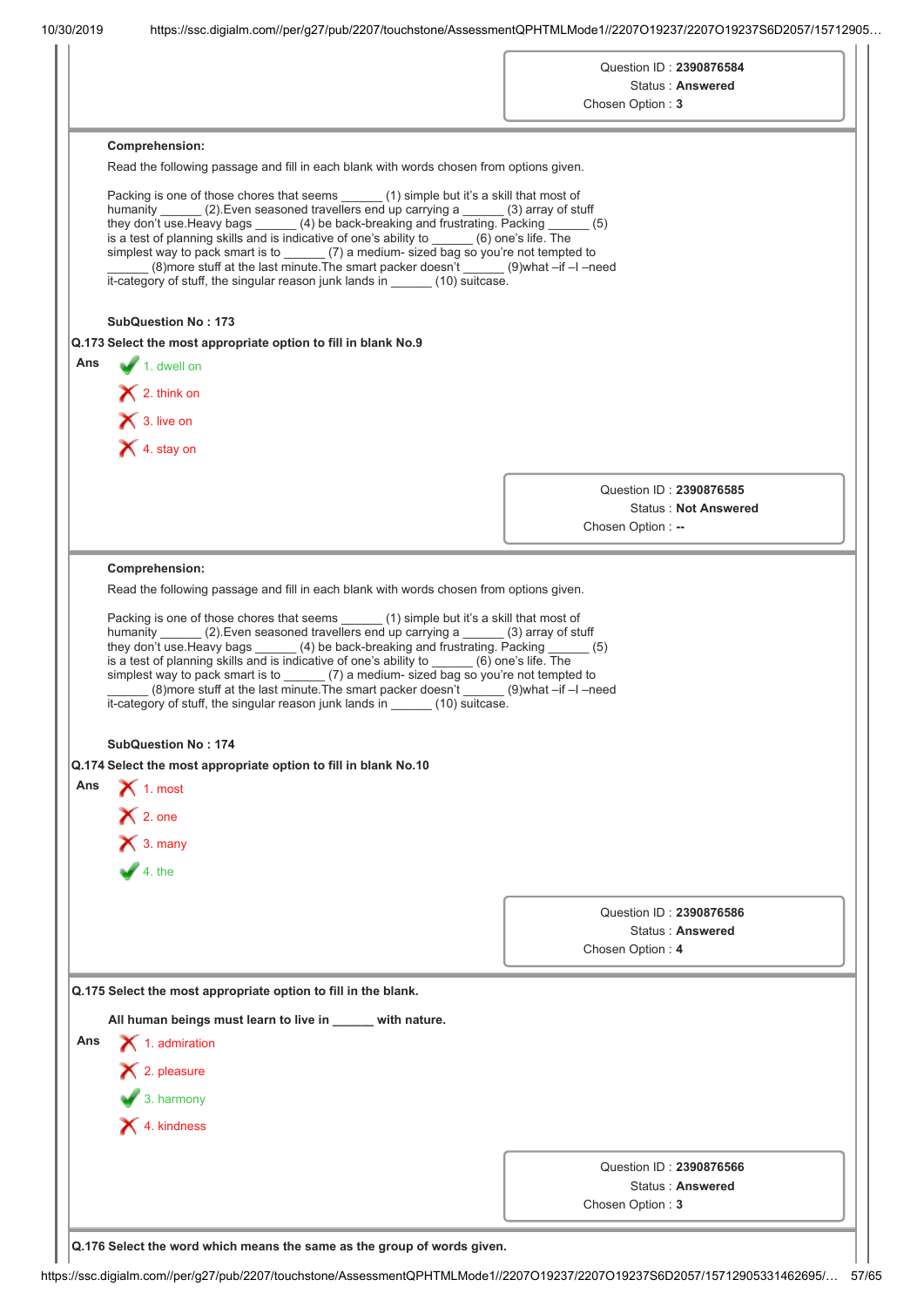|     | $\blacktriangleright$ 2. uninspiring                                                                                                                                                                              |                                                                 |  |
|-----|-------------------------------------------------------------------------------------------------------------------------------------------------------------------------------------------------------------------|-----------------------------------------------------------------|--|
|     | $\overline{\phantom{a}}$ 3. charismatic                                                                                                                                                                           |                                                                 |  |
|     | $\blacktriangleright$ 4. vapid                                                                                                                                                                                    |                                                                 |  |
|     |                                                                                                                                                                                                                   | Question ID: 2390876643                                         |  |
|     |                                                                                                                                                                                                                   | <b>Status: Answered</b>                                         |  |
|     |                                                                                                                                                                                                                   | Chosen Option: 3                                                |  |
|     | Q.177 Choose the most appropriate option to change the voice (active / passive) form of the<br>given sentence.                                                                                                    |                                                                 |  |
|     | The monsoons spur the trees to sprout new leaves.                                                                                                                                                                 |                                                                 |  |
| Ans | $\chi$ 1. Trees were spurred to sprout new leaves by the monsoons.                                                                                                                                                |                                                                 |  |
|     | 2. Trees are spurred by the monsoons to sprout new leaves.                                                                                                                                                        |                                                                 |  |
|     | $\boldsymbol{\times}$ 3. The monsoons are spurring the trees to sprout new leaves.                                                                                                                                |                                                                 |  |
|     | $\blacktriangleright$ 4. The monsoons will have spurredthe trees to sprout new leaves.                                                                                                                            |                                                                 |  |
|     |                                                                                                                                                                                                                   | Question ID: 2390876526                                         |  |
|     |                                                                                                                                                                                                                   | <b>Status: Answered</b>                                         |  |
|     |                                                                                                                                                                                                                   | Chosen Option: 2                                                |  |
|     | them to imagine.<br>$\boldsymbol{\times}$ 2. The art teacher had said that she never told her students what to draw. She tells<br>them to imagine.                                                                |                                                                 |  |
|     | $\bigtimes$ 3. The art teacher said that I never tell my students what to draw. I tell them to<br>imagine.<br>4. The art teacher said that she never told her students what to draw. She told them to<br>imagine. | Question ID: 2390876548<br>Status: Answered<br>Chosen Option: 4 |  |
|     | Q.179 Select the most appropriate option to fill in the blank.                                                                                                                                                    |                                                                 |  |
|     | The speech did not impress the audience as they could not really make out the                                                                                                                                     |                                                                 |  |
|     | focus of her discussion.                                                                                                                                                                                          |                                                                 |  |
|     | $1.$ convoluted                                                                                                                                                                                                   |                                                                 |  |
|     | $\blacktriangleright$ 2. concurrent                                                                                                                                                                               |                                                                 |  |
|     | $\blacktriangleright$ 3. contagious                                                                                                                                                                               |                                                                 |  |
|     | $\blacktriangleright$ 4. contaminated                                                                                                                                                                             |                                                                 |  |
|     |                                                                                                                                                                                                                   | Question ID: 2390876569                                         |  |
|     |                                                                                                                                                                                                                   | Status: Answered                                                |  |
| Ans |                                                                                                                                                                                                                   | Chosen Option: 1                                                |  |
|     | Q.180 Select the most appropriate idiom ( in the context) to fill in the sentence.                                                                                                                                |                                                                 |  |
|     | When you ______ it is best to be patient and have faith in your inner strength.                                                                                                                                   |                                                                 |  |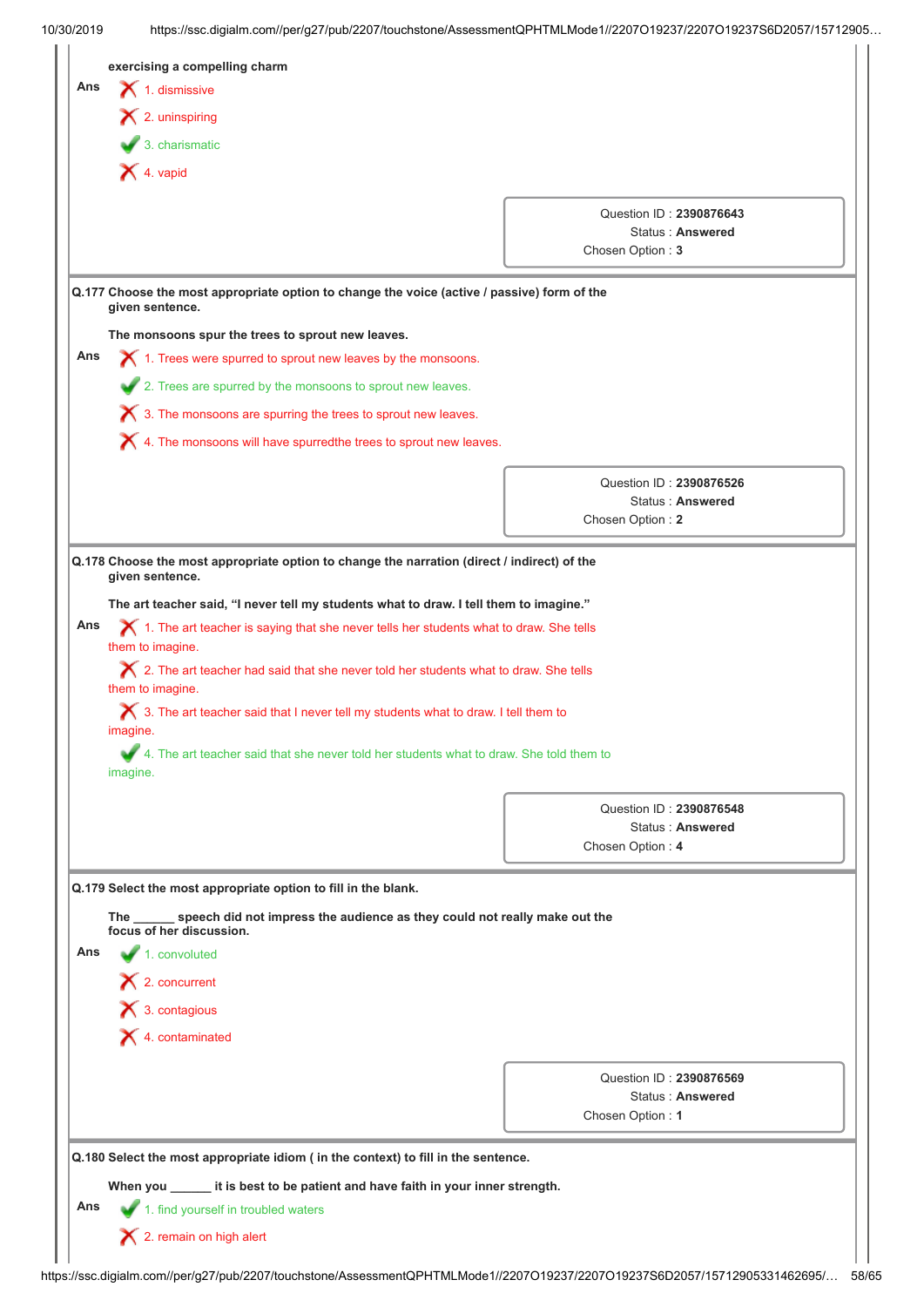|     | https://ssc.digialm.com//per/g27/pub/2207/touchstone/AssessmentQPHTMLMode1//2207O19237/2207O19237S6D2057/15712905<br>10/30/2019                                                   |                                             |
|-----|-----------------------------------------------------------------------------------------------------------------------------------------------------------------------------------|---------------------------------------------|
|     | $\bigtimes$ 3. call a spade a spade                                                                                                                                               |                                             |
|     | $\blacktriangleright$ 4. keep someone at an arms length                                                                                                                           |                                             |
|     |                                                                                                                                                                                   |                                             |
|     |                                                                                                                                                                                   | Question ID: 2390876633<br>Status: Answered |
|     |                                                                                                                                                                                   | Chosen Option: 1                            |
|     |                                                                                                                                                                                   |                                             |
|     | Q.181 Select the segment which has an error.                                                                                                                                      |                                             |
|     | Each film will be checked by a government-appointed censor board along public<br>exhibition.                                                                                      |                                             |
| Ans | 1. by a government-appointed censor board                                                                                                                                         |                                             |
|     | $\blacktriangleright$ 2. will be checked                                                                                                                                          |                                             |
|     | 3. along public exhibition.                                                                                                                                                       |                                             |
|     |                                                                                                                                                                                   |                                             |
|     | $\blacktriangleright$ 4. each film                                                                                                                                                |                                             |
|     |                                                                                                                                                                                   | Question ID: 2390876485                     |
|     |                                                                                                                                                                                   | Status: Answered                            |
|     |                                                                                                                                                                                   | Chosen Option: 3                            |
|     | Q.182 Given below are four jumbled sentences. Pick the option that gives their correct order.                                                                                     |                                             |
|     |                                                                                                                                                                                   |                                             |
|     | A. There is a story about an ancient Indian sage who was called ugly names by a<br>passerby.                                                                                      |                                             |
|     | B. The sage then said, "Well then, I have not accepted your offering" and walked away.<br>C. He finally asked the man, "If an offering is not accepted who does it belong to?" at |                                             |
|     | which the man replied, "To the person who offered it."<br>D. The sage listened unperturbed till the man ran out of words.                                                         |                                             |
| Ans | $\blacktriangleright$ 1. ACDB                                                                                                                                                     |                                             |
|     | $2.$ ADCB                                                                                                                                                                         |                                             |
|     | X 3. CABD                                                                                                                                                                         |                                             |
|     | X 4. DCBA                                                                                                                                                                         |                                             |
|     |                                                                                                                                                                                   |                                             |
|     |                                                                                                                                                                                   | Question ID: 2390876615                     |
|     |                                                                                                                                                                                   | Status: Answered                            |
|     |                                                                                                                                                                                   | Chosen Option: 2                            |
|     | Q.183 Find a word that is the synonym of -                                                                                                                                        |                                             |
|     | mercurial                                                                                                                                                                         |                                             |
| Ans | $\blacktriangleright$ 1. predictable                                                                                                                                              |                                             |
|     | $\mathsf{\times}$ 2. permanent                                                                                                                                                    |                                             |
|     | $\bullet$ 3. volatile                                                                                                                                                             |                                             |
|     | $\blacktriangleright$ 4. interchangeable                                                                                                                                          |                                             |
|     |                                                                                                                                                                                   |                                             |
|     |                                                                                                                                                                                   |                                             |
|     |                                                                                                                                                                                   | Question ID: 2390876618                     |
|     |                                                                                                                                                                                   | Status: Answered<br>Chosen Option: 3        |
|     |                                                                                                                                                                                   |                                             |
|     | Q.184 Choose the most appropriate option to change the narration (direct / indirect) of the                                                                                       |                                             |
|     | given sentence.                                                                                                                                                                   |                                             |
|     | Mrs. Sethi said to her students, "Would you like to go outdoors for the yoga class?"                                                                                              |                                             |
| Ans | X 1. Mrs Sethi said to her students will you like to go outdoors for the yoga class?                                                                                              |                                             |
|     | $\boldsymbol{\times}$ 2. Mrs Sethi asked her students about their liking to go outdoors for the yoga class.                                                                       |                                             |
|     | 3. Mrs Sethi asked her students whether they would like to go outdoors for the yoga<br>class.                                                                                     |                                             |
|     | X 4. Mrs Sethi told her students that would you like to go outdoors for the yoga class.                                                                                           |                                             |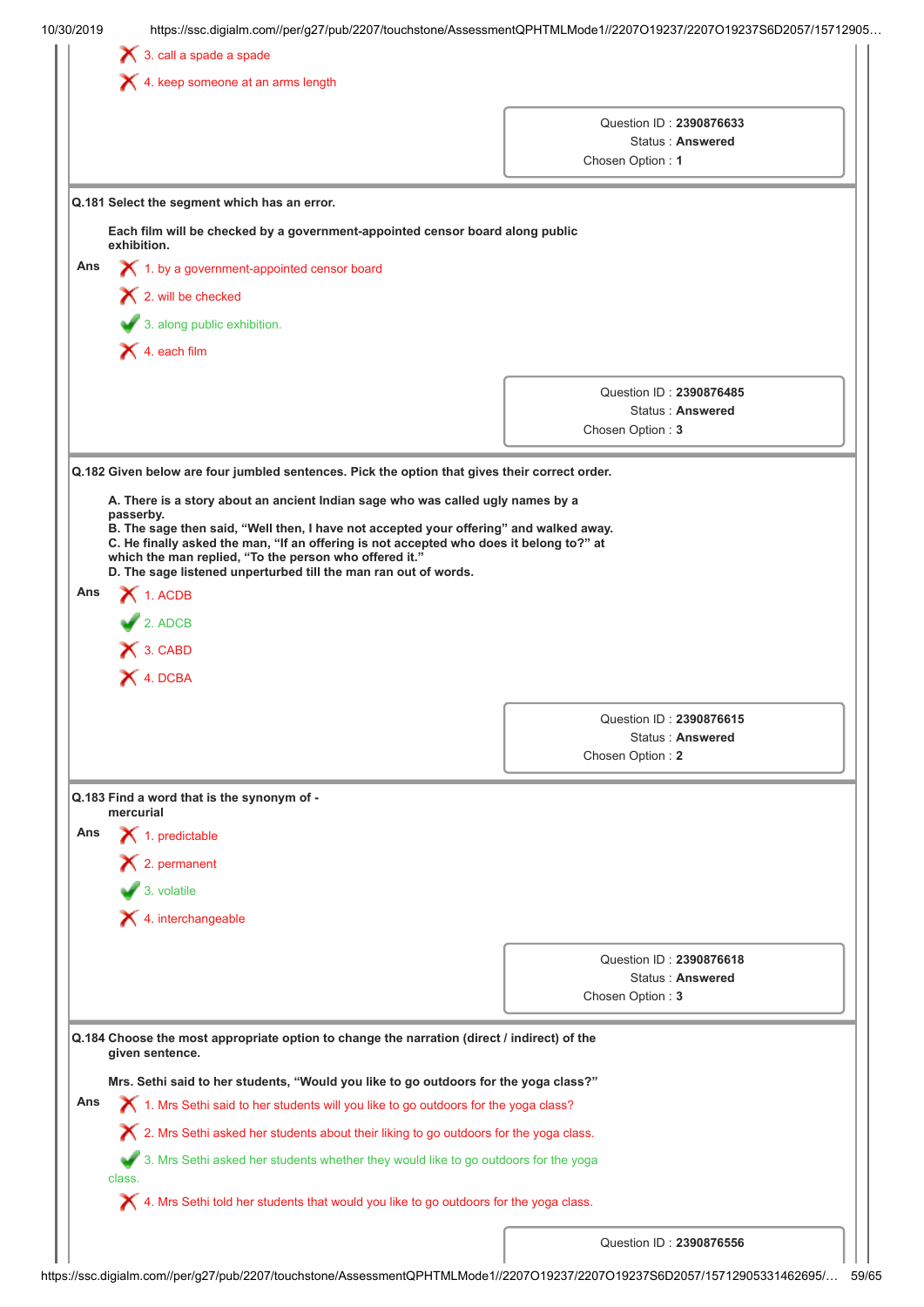|                                     |                                                                                                                                                                                                                                          | Status: Answered<br>Chosen Option: 3 |                         |
|-------------------------------------|------------------------------------------------------------------------------------------------------------------------------------------------------------------------------------------------------------------------------------------|--------------------------------------|-------------------------|
|                                     |                                                                                                                                                                                                                                          |                                      |                         |
|                                     | Q.185 Select the segment which has an error.                                                                                                                                                                                             |                                      |                         |
| friend.                             | Instead of helping her mother at the kitchen, Rekha was on her mobile talking to her                                                                                                                                                     |                                      |                         |
| Ans                                 | $\blacksquare$ 1. at the kitchen                                                                                                                                                                                                         |                                      |                         |
|                                     | $\blacktriangleright$ 2. talking to her friend                                                                                                                                                                                           |                                      |                         |
| $\blacktriangleright$ 3. of helping |                                                                                                                                                                                                                                          |                                      |                         |
|                                     | $\times$ 4. on her mobile                                                                                                                                                                                                                |                                      |                         |
|                                     |                                                                                                                                                                                                                                          |                                      |                         |
|                                     |                                                                                                                                                                                                                                          |                                      | Question ID: 2390876486 |
|                                     |                                                                                                                                                                                                                                          | Chosen Option: 1                     | Status: Answered        |
|                                     |                                                                                                                                                                                                                                          |                                      |                         |
| given sentence.                     | Q.186 Choose the most appropriate option to change the voice (active / passive) form of the                                                                                                                                              |                                      |                         |
|                                     | My friends persuaded me that I should forgive him.                                                                                                                                                                                       |                                      |                         |
| Ans                                 | $\blacktriangleright$ 1. I will be persuaded by my friends that he should be forgiven.                                                                                                                                                   |                                      |                         |
|                                     | $\boldsymbol{\times}$ 2. I am being persuaded by my friends that he should be forgiven.                                                                                                                                                  |                                      |                         |
|                                     | $\boldsymbol{\times}$ 3. I will have been persuaded by my friends to forgive him.                                                                                                                                                        |                                      |                         |
|                                     | 4. I was persuaded by my friends that he should be forgiven.                                                                                                                                                                             |                                      |                         |
|                                     |                                                                                                                                                                                                                                          |                                      |                         |
|                                     |                                                                                                                                                                                                                                          |                                      |                         |
|                                     |                                                                                                                                                                                                                                          | Question ID: 2390876519              |                         |
| given sentence.                     | Q.187 Choose the most appropriate option to change the narration (direct / indirect) of the                                                                                                                                              | Chosen Option: 4                     | Status: Answered        |
|                                     | The gym instructor exclaimed that her students' performance was extremely poor.<br>$\chi$ 1. The gym instructor says to her students, "Your perfomance is poor."                                                                         |                                      |                         |
|                                     | $\bigtimes$ 2. The gym instructor said to her students, "How poor their perfomance is!"                                                                                                                                                  |                                      |                         |
|                                     | 3. The gym instructor said to her students, "How poor your perfomance is!"                                                                                                                                                               |                                      |                         |
|                                     | X 4. The gym instructor said to her students, "How is your perfomance so poor?"                                                                                                                                                          |                                      |                         |
|                                     |                                                                                                                                                                                                                                          |                                      | Question ID: 2390876557 |
|                                     |                                                                                                                                                                                                                                          |                                      | Status: Answered        |
|                                     |                                                                                                                                                                                                                                          | Chosen Option: 3                     |                         |
|                                     | Q.188 Identify the best way to improve the underlined part of the given sentence. If there is<br>no improvement required, select 'no improvement'-<br>The vicious cycle of poverty refers to the situation where those who are poor will |                                      |                         |
| trapped in poverty.                 | 1. No improvement.                                                                                                                                                                                                                       |                                      |                         |
|                                     |                                                                                                                                                                                                                                          |                                      |                         |
|                                     | $\mathsf{\times}$ 2. would be trap                                                                                                                                                                                                       |                                      |                         |
|                                     | 3. will remain trapped                                                                                                                                                                                                                   |                                      |                         |
|                                     | $\blacktriangleright$ 4. were trapping                                                                                                                                                                                                   |                                      |                         |
| Ans<br>Ans                          |                                                                                                                                                                                                                                          |                                      | Question ID: 2390876504 |
|                                     |                                                                                                                                                                                                                                          | Chosen Option: 3                     | Status: Answered        |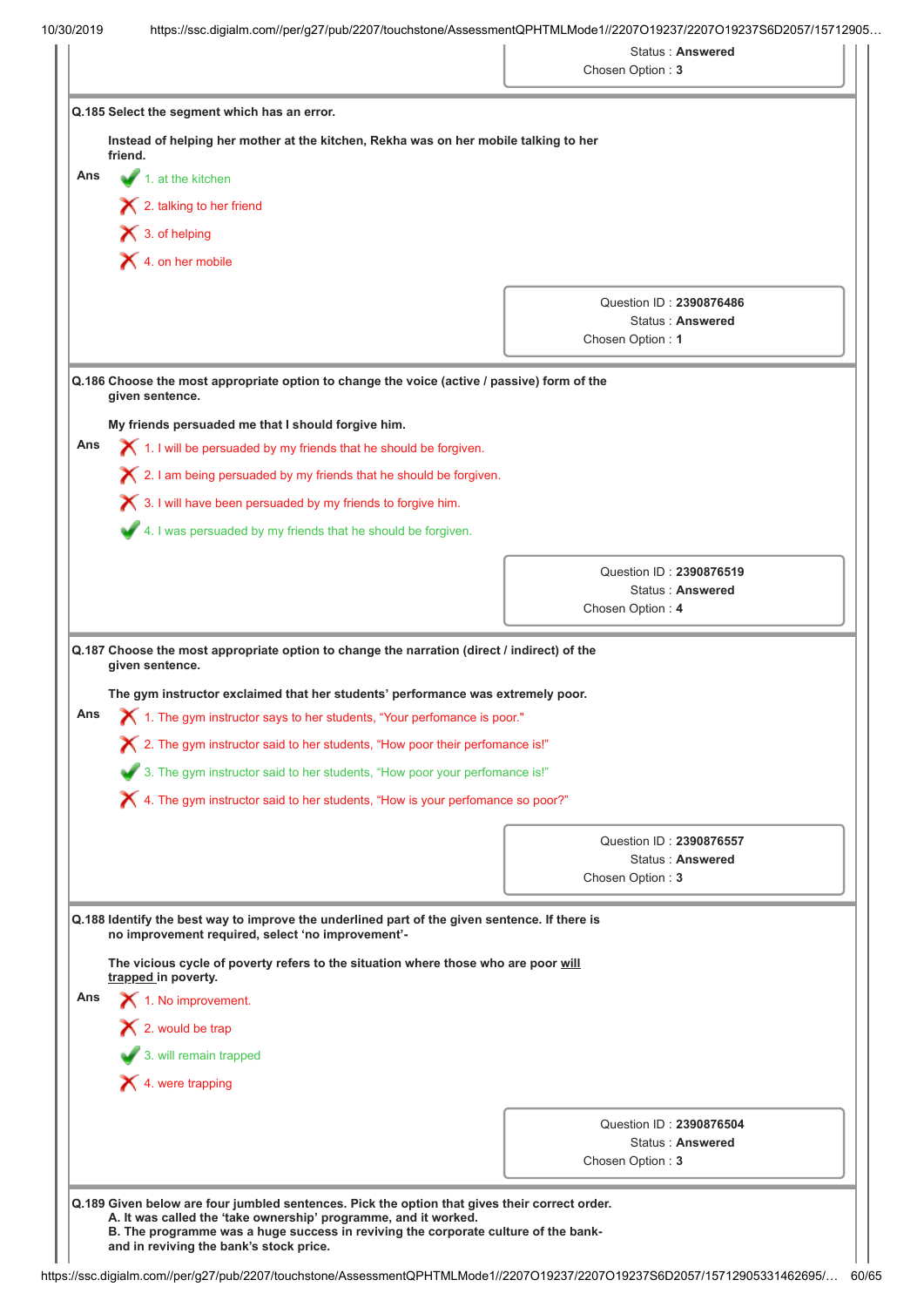|     | D. I once worked for a large bank that gave stock options to all of its employees.                                                                                                                                                                                                                                                                                                                                                                                                                                                                                                                                                                                                                                                                                                                                   |                  |                                             |
|-----|----------------------------------------------------------------------------------------------------------------------------------------------------------------------------------------------------------------------------------------------------------------------------------------------------------------------------------------------------------------------------------------------------------------------------------------------------------------------------------------------------------------------------------------------------------------------------------------------------------------------------------------------------------------------------------------------------------------------------------------------------------------------------------------------------------------------|------------------|---------------------------------------------|
| Ans | 1. DACB                                                                                                                                                                                                                                                                                                                                                                                                                                                                                                                                                                                                                                                                                                                                                                                                              |                  |                                             |
|     | $\bigtimes$ 2. ADCB                                                                                                                                                                                                                                                                                                                                                                                                                                                                                                                                                                                                                                                                                                                                                                                                  |                  |                                             |
|     | X 3. CABD                                                                                                                                                                                                                                                                                                                                                                                                                                                                                                                                                                                                                                                                                                                                                                                                            |                  |                                             |
|     | X 4. CDBA                                                                                                                                                                                                                                                                                                                                                                                                                                                                                                                                                                                                                                                                                                                                                                                                            |                  |                                             |
|     |                                                                                                                                                                                                                                                                                                                                                                                                                                                                                                                                                                                                                                                                                                                                                                                                                      |                  |                                             |
|     |                                                                                                                                                                                                                                                                                                                                                                                                                                                                                                                                                                                                                                                                                                                                                                                                                      |                  | Question ID: 2390876604                     |
|     |                                                                                                                                                                                                                                                                                                                                                                                                                                                                                                                                                                                                                                                                                                                                                                                                                      | Chosen Option: 1 | Status: Answered                            |
|     |                                                                                                                                                                                                                                                                                                                                                                                                                                                                                                                                                                                                                                                                                                                                                                                                                      |                  |                                             |
|     | Q.190 Choose the most appropriate option to change the narration (direct / indirect) of the<br>given sentence.                                                                                                                                                                                                                                                                                                                                                                                                                                                                                                                                                                                                                                                                                                       |                  |                                             |
|     | She said to her friend, "Where did you go yesterday?"                                                                                                                                                                                                                                                                                                                                                                                                                                                                                                                                                                                                                                                                                                                                                                |                  |                                             |
| Ans | $\boldsymbol{\times}$ 1. She asked her friend where she went yesterday.                                                                                                                                                                                                                                                                                                                                                                                                                                                                                                                                                                                                                                                                                                                                              |                  |                                             |
|     | 2. She asked her friend where she had gone the day before.                                                                                                                                                                                                                                                                                                                                                                                                                                                                                                                                                                                                                                                                                                                                                           |                  |                                             |
|     | $\blacktriangleright$ 3. She asked her friend where she was going yesterday.                                                                                                                                                                                                                                                                                                                                                                                                                                                                                                                                                                                                                                                                                                                                         |                  |                                             |
|     | $\blacktriangleright$ 4. She asked her friend where had she gone the day before.                                                                                                                                                                                                                                                                                                                                                                                                                                                                                                                                                                                                                                                                                                                                     |                  |                                             |
|     |                                                                                                                                                                                                                                                                                                                                                                                                                                                                                                                                                                                                                                                                                                                                                                                                                      |                  |                                             |
|     |                                                                                                                                                                                                                                                                                                                                                                                                                                                                                                                                                                                                                                                                                                                                                                                                                      |                  | Question ID: 2390876546                     |
|     |                                                                                                                                                                                                                                                                                                                                                                                                                                                                                                                                                                                                                                                                                                                                                                                                                      | Chosen Option: 2 | Status: Answered                            |
|     |                                                                                                                                                                                                                                                                                                                                                                                                                                                                                                                                                                                                                                                                                                                                                                                                                      |                  |                                             |
| Ans | The government has decided to ______ GST on some items in order to help small<br>traders.<br>$\bigtimes$ 1. crack down on<br>$\blacktriangleright$ 2. roll back<br>$\bigtimes$ 3. steer clear of                                                                                                                                                                                                                                                                                                                                                                                                                                                                                                                                                                                                                     |                  |                                             |
|     | $\blacktriangleright$ 4. wash away                                                                                                                                                                                                                                                                                                                                                                                                                                                                                                                                                                                                                                                                                                                                                                                   |                  |                                             |
|     |                                                                                                                                                                                                                                                                                                                                                                                                                                                                                                                                                                                                                                                                                                                                                                                                                      |                  |                                             |
|     |                                                                                                                                                                                                                                                                                                                                                                                                                                                                                                                                                                                                                                                                                                                                                                                                                      |                  | Question ID: 2390876632<br>Status: Answered |
|     |                                                                                                                                                                                                                                                                                                                                                                                                                                                                                                                                                                                                                                                                                                                                                                                                                      | Chosen Option: 2 |                                             |
|     |                                                                                                                                                                                                                                                                                                                                                                                                                                                                                                                                                                                                                                                                                                                                                                                                                      |                  |                                             |
|     | Comprehension:<br>Read the following passage and answer the questions that follow-                                                                                                                                                                                                                                                                                                                                                                                                                                                                                                                                                                                                                                                                                                                                   |                  |                                             |
|     | Dust storms of May 2018, in Northern India, contributed to the deteriorating air quality in the<br>region and the capital city of Delhi, with implications for human health, a study found. The<br>high death toll from the severe dust storms that lashed the region was mainly attributed to the<br>intense winds, which surprised even scientists and meteorologists. But apart from the<br>immediate damage to life and property, drastic changes in air quality from the dust engulfing<br>the region affected far more people with potential implications for human health, stated a team<br>of researchers who analysed the impact of the spell of dust storms that struck the region that<br>month. They reported increases in particulate matter, mainly in Delhi and urged for an early<br>warning system. |                  |                                             |
|     | Dust storms commonly occur in the Indo-Gangetic Plains - the fertile plains in northern India<br>that stretch all the way to the East – from March to May, the pre-monsoon season. Westerly<br>winds typically bring loose sand and soil particles, picked up from the Arabian Peninsula or<br>the Thar Desert in North Western India, to the Indo-Gangetic Plains. The dust tends to worsen<br>air quality over the Indo-Gangetic Plains, home to around 900 million people, which can have<br>far-reaching effects on human health. While dust storms are a regular feature in the region,<br>the May 2018 dust storms specifically had a death toll of about 100 people, with around 200<br>people injured.                                                                                                       |                  |                                             |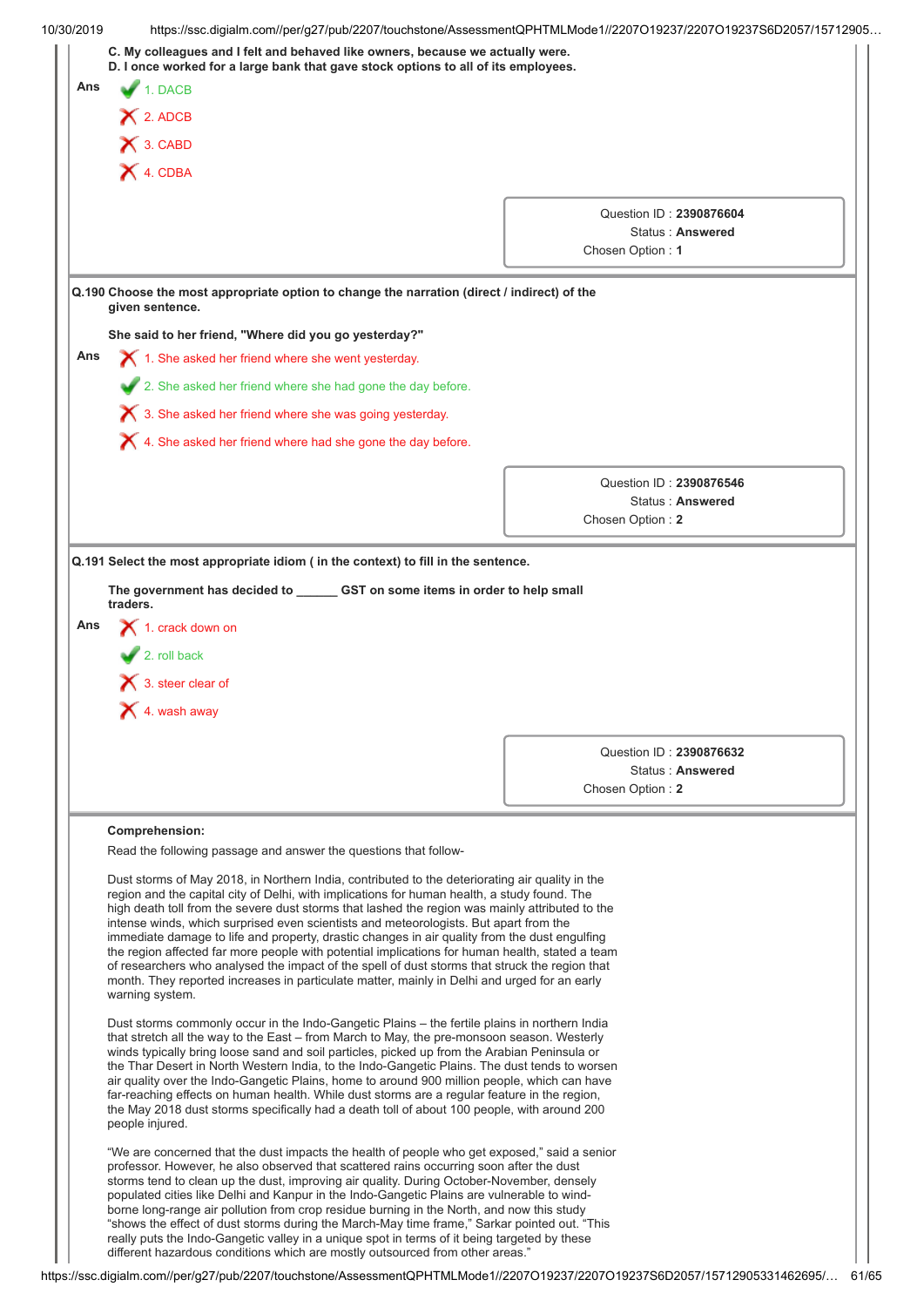|     | <b>SubQuestion No: 192</b><br>Q.192 Dust storms in Delhi are a cause of concern as they-                                                                                                                                                                                                                                                                                                                                                                                                                                                                                                                                                                                                                                                                                                                             |                                      |  |
|-----|----------------------------------------------------------------------------------------------------------------------------------------------------------------------------------------------------------------------------------------------------------------------------------------------------------------------------------------------------------------------------------------------------------------------------------------------------------------------------------------------------------------------------------------------------------------------------------------------------------------------------------------------------------------------------------------------------------------------------------------------------------------------------------------------------------------------|--------------------------------------|--|
| Ans | 1. challenge scientists.                                                                                                                                                                                                                                                                                                                                                                                                                                                                                                                                                                                                                                                                                                                                                                                             |                                      |  |
|     | 2. affect Delhi alone.                                                                                                                                                                                                                                                                                                                                                                                                                                                                                                                                                                                                                                                                                                                                                                                               |                                      |  |
|     | $\blacktriangleright$ 3. cause strong winds.                                                                                                                                                                                                                                                                                                                                                                                                                                                                                                                                                                                                                                                                                                                                                                         |                                      |  |
|     | 4. are a health hazard.                                                                                                                                                                                                                                                                                                                                                                                                                                                                                                                                                                                                                                                                                                                                                                                              |                                      |  |
|     |                                                                                                                                                                                                                                                                                                                                                                                                                                                                                                                                                                                                                                                                                                                                                                                                                      |                                      |  |
|     |                                                                                                                                                                                                                                                                                                                                                                                                                                                                                                                                                                                                                                                                                                                                                                                                                      | Question ID: 2390876650              |  |
|     |                                                                                                                                                                                                                                                                                                                                                                                                                                                                                                                                                                                                                                                                                                                                                                                                                      | Status: Answered<br>Chosen Option: 4 |  |
|     |                                                                                                                                                                                                                                                                                                                                                                                                                                                                                                                                                                                                                                                                                                                                                                                                                      |                                      |  |
|     | <b>Comprehension:</b>                                                                                                                                                                                                                                                                                                                                                                                                                                                                                                                                                                                                                                                                                                                                                                                                |                                      |  |
|     | Read the following passage and answer the questions that follow-                                                                                                                                                                                                                                                                                                                                                                                                                                                                                                                                                                                                                                                                                                                                                     |                                      |  |
|     | Dust storms of May 2018, in Northern India, contributed to the deteriorating air quality in the<br>region and the capital city of Delhi, with implications for human health, a study found. The<br>high death toll from the severe dust storms that lashed the region was mainly attributed to the<br>intense winds, which surprised even scientists and meteorologists. But apart from the<br>immediate damage to life and property, drastic changes in air quality from the dust engulfing<br>the region affected far more people with potential implications for human health, stated a team<br>of researchers who analysed the impact of the spell of dust storms that struck the region that<br>month. They reported increases in particulate matter, mainly in Delhi and urged for an early<br>warning system. |                                      |  |
|     | Dust storms commonly occur in the Indo-Gangetic Plains – the fertile plains in northern India<br>that stretch all the way to the East – from March to May, the pre-monsoon season. Westerly<br>winds typically bring loose sand and soil particles, picked up from the Arabian Peninsula or<br>the Thar Desert in North Western India, to the Indo-Gangetic Plains. The dust tends to worsen<br>air quality over the Indo-Gangetic Plains, home to around 900 million people, which can have<br>far-reaching effects on human health. While dust storms are a regular feature in the region,<br>the May 2018 dust storms specifically had a death toll of about 100 people, with around 200<br>people injured.                                                                                                       |                                      |  |
|     | "We are concerned that the dust impacts the health of people who get exposed," said a senior<br>professor. However, he also observed that scattered rains occurring soon after the dust<br>storms tend to clean up the dust, improving air quality. During October-November, densely<br>populated cities like Delhi and Kanpur in the Indo-Gangetic Plains are vulnerable to wind-<br>borne long-range air pollution from crop residue burning in the North, and now this study<br>"shows the effect of dust storms during the March-May time frame," Sarkar pointed out. "This<br>really puts the Indo-Gangetic valley in a unique spot in terms of it being targeted by these<br>different hazardous conditions which are mostly outsourced from other areas."                                                     |                                      |  |
|     | <b>SubQuestion No: 193</b>                                                                                                                                                                                                                                                                                                                                                                                                                                                                                                                                                                                                                                                                                                                                                                                           |                                      |  |
|     | Q.193 Dust storms are caused by-                                                                                                                                                                                                                                                                                                                                                                                                                                                                                                                                                                                                                                                                                                                                                                                     |                                      |  |
| Ans | 1. Westerly winds.                                                                                                                                                                                                                                                                                                                                                                                                                                                                                                                                                                                                                                                                                                                                                                                                   |                                      |  |
|     | X 2. winds from the South.                                                                                                                                                                                                                                                                                                                                                                                                                                                                                                                                                                                                                                                                                                                                                                                           |                                      |  |
|     | $\blacktriangleright$ 3. Easterly winds.                                                                                                                                                                                                                                                                                                                                                                                                                                                                                                                                                                                                                                                                                                                                                                             |                                      |  |
|     | X 4. winds from the North.                                                                                                                                                                                                                                                                                                                                                                                                                                                                                                                                                                                                                                                                                                                                                                                           |                                      |  |
|     |                                                                                                                                                                                                                                                                                                                                                                                                                                                                                                                                                                                                                                                                                                                                                                                                                      |                                      |  |
|     |                                                                                                                                                                                                                                                                                                                                                                                                                                                                                                                                                                                                                                                                                                                                                                                                                      | Status: Answered                     |  |
|     |                                                                                                                                                                                                                                                                                                                                                                                                                                                                                                                                                                                                                                                                                                                                                                                                                      | Chosen Option: 1                     |  |
|     |                                                                                                                                                                                                                                                                                                                                                                                                                                                                                                                                                                                                                                                                                                                                                                                                                      | Question ID: 2390876651              |  |
|     | Comprehension:                                                                                                                                                                                                                                                                                                                                                                                                                                                                                                                                                                                                                                                                                                                                                                                                       |                                      |  |
|     | Read the following passage and answer the questions that follow-                                                                                                                                                                                                                                                                                                                                                                                                                                                                                                                                                                                                                                                                                                                                                     |                                      |  |
|     | Dust storms of May 2018, in Northern India, contributed to the deteriorating air quality in the<br>region and the capital city of Delhi, with implications for human health, a study found. The<br>high death toll from the severe dust storms that lashed the region was mainly attributed to the<br>intense winds, which surprised even scientists and meteorologists. But apart from the<br>immediate damage to life and property, drastic changes in air quality from the dust engulfing<br>the region affected far more people with potential implications for human health, stated a team<br>of researchers who analysed the impact of the spell of dust storms that struck the region that<br>month. They reported increases in particulate matter, mainly in Delhi and urged for an early<br>warning system. |                                      |  |
|     | Dust storms commonly occur in the Indo-Gangetic Plains - the fertile plains in northern India<br>that stretch all the way to the East - from March to May, the pre-monsoon season. Westerly<br>winds typically bring loose sand and soil particles, picked up from the Arabian Peninsula or<br>the Thar Desert in North Western India, to the Indo-Gangetic Plains. The dust tends to worsen                                                                                                                                                                                                                                                                                                                                                                                                                         |                                      |  |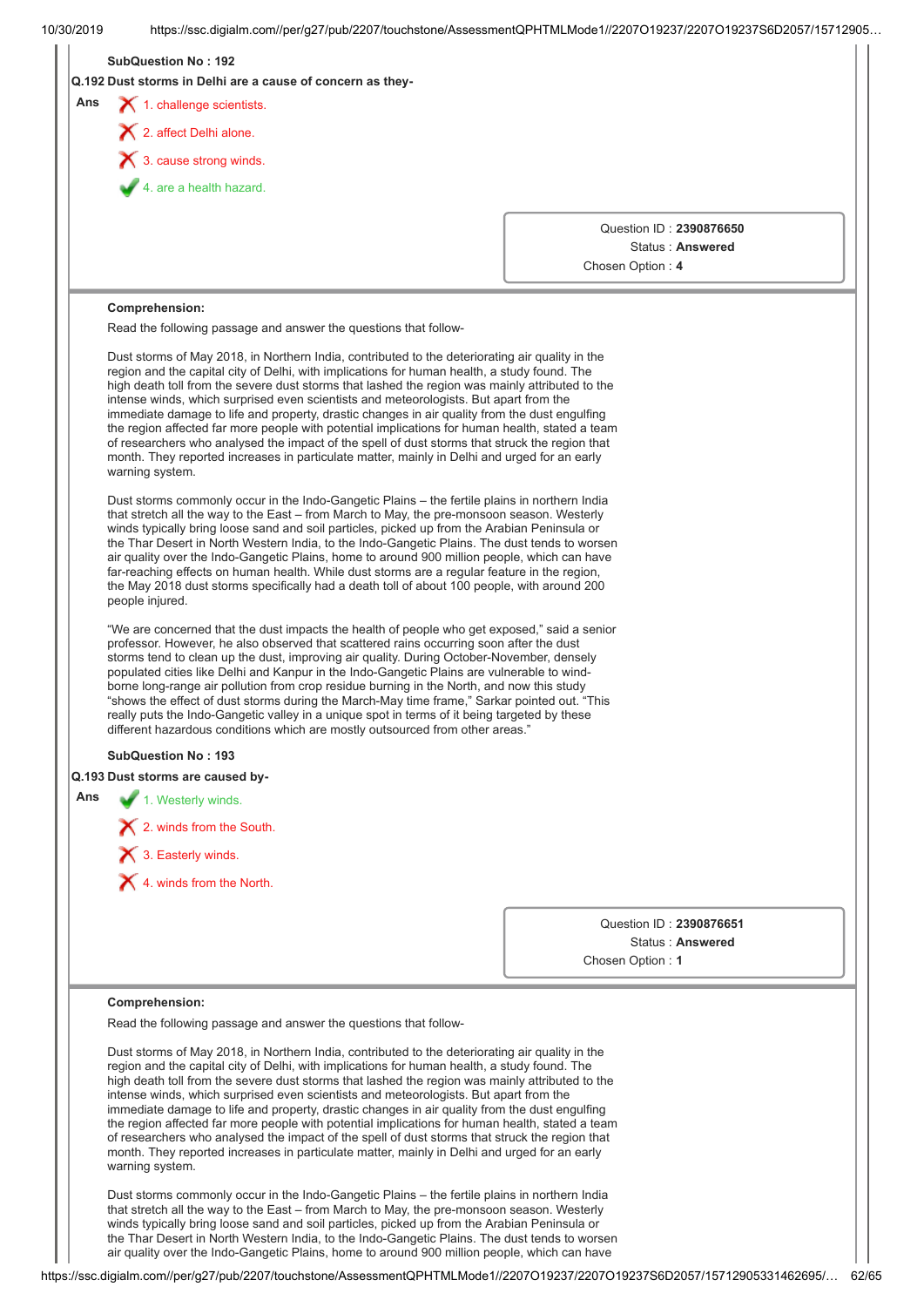| far-reaching effects on human health. While dust storms are a regular feature in the region,<br>the May 2018 dust storms specifically had a death toll of about 100 people, with around 200<br>"We are concerned that the dust impacts the health of people who get exposed," said a senior<br>professor. However, he also observed that scattered rains occurring soon after the dust<br>storms tend to clean up the dust, improving air quality. During October-November, densely<br>populated cities like Delhi and Kanpur in the Indo-Gangetic Plains are vulnerable to wind-<br>borne long-range air pollution from crop residue burning in the North, and now this study<br>"shows the effect of dust storms during the March-May time frame," Sarkar pointed out. "This<br>really puts the Indo-Gangetic valley in a unique spot in terms of it being targeted by these<br>different hazardous conditions which are mostly outsourced from other areas."<br>Q.194 The notable fact about pollution in Oct to Nov is that _____<br>1. Westerly winds bring loose sand and soil particles<br>Question ID: 2390876652<br>Status: Answered<br>Chosen Option: 2<br>Read the following passage and answer the questions that follow-<br>Dust storms of May 2018, in Northern India, contributed to the deteriorating air quality in the<br>region and the capital city of Delhi, with implications for human health, a study found. The<br>high death toll from the severe dust storms that lashed the region was mainly attributed to the<br>intense winds, which surprised even scientists and meteorologists. But apart from the<br>immediate damage to life and property, drastic changes in air quality from the dust engulfing<br>the region affected far more people with potential implications for human health, stated a team<br>of researchers who analysed the impact of the spell of dust storms that struck the region that<br>month. They reported increases in particulate matter, mainly in Delhi and urged for an early<br>Dust storms commonly occur in the Indo-Gangetic Plains - the fertile plains in northern India |
|---------------------------------------------------------------------------------------------------------------------------------------------------------------------------------------------------------------------------------------------------------------------------------------------------------------------------------------------------------------------------------------------------------------------------------------------------------------------------------------------------------------------------------------------------------------------------------------------------------------------------------------------------------------------------------------------------------------------------------------------------------------------------------------------------------------------------------------------------------------------------------------------------------------------------------------------------------------------------------------------------------------------------------------------------------------------------------------------------------------------------------------------------------------------------------------------------------------------------------------------------------------------------------------------------------------------------------------------------------------------------------------------------------------------------------------------------------------------------------------------------------------------------------------------------------------------------------------------------------------------------------------------------------------------------------------------------------------------------------------------------------------------------------------------------------------------------------------------------------------------------------------------------------------------------------------------------------------------------------------------------------------------------------------------------------------------------------------------------------------------------------------------|
|                                                                                                                                                                                                                                                                                                                                                                                                                                                                                                                                                                                                                                                                                                                                                                                                                                                                                                                                                                                                                                                                                                                                                                                                                                                                                                                                                                                                                                                                                                                                                                                                                                                                                                                                                                                                                                                                                                                                                                                                                                                                                                                                             |
|                                                                                                                                                                                                                                                                                                                                                                                                                                                                                                                                                                                                                                                                                                                                                                                                                                                                                                                                                                                                                                                                                                                                                                                                                                                                                                                                                                                                                                                                                                                                                                                                                                                                                                                                                                                                                                                                                                                                                                                                                                                                                                                                             |
|                                                                                                                                                                                                                                                                                                                                                                                                                                                                                                                                                                                                                                                                                                                                                                                                                                                                                                                                                                                                                                                                                                                                                                                                                                                                                                                                                                                                                                                                                                                                                                                                                                                                                                                                                                                                                                                                                                                                                                                                                                                                                                                                             |
|                                                                                                                                                                                                                                                                                                                                                                                                                                                                                                                                                                                                                                                                                                                                                                                                                                                                                                                                                                                                                                                                                                                                                                                                                                                                                                                                                                                                                                                                                                                                                                                                                                                                                                                                                                                                                                                                                                                                                                                                                                                                                                                                             |
|                                                                                                                                                                                                                                                                                                                                                                                                                                                                                                                                                                                                                                                                                                                                                                                                                                                                                                                                                                                                                                                                                                                                                                                                                                                                                                                                                                                                                                                                                                                                                                                                                                                                                                                                                                                                                                                                                                                                                                                                                                                                                                                                             |
|                                                                                                                                                                                                                                                                                                                                                                                                                                                                                                                                                                                                                                                                                                                                                                                                                                                                                                                                                                                                                                                                                                                                                                                                                                                                                                                                                                                                                                                                                                                                                                                                                                                                                                                                                                                                                                                                                                                                                                                                                                                                                                                                             |
|                                                                                                                                                                                                                                                                                                                                                                                                                                                                                                                                                                                                                                                                                                                                                                                                                                                                                                                                                                                                                                                                                                                                                                                                                                                                                                                                                                                                                                                                                                                                                                                                                                                                                                                                                                                                                                                                                                                                                                                                                                                                                                                                             |
|                                                                                                                                                                                                                                                                                                                                                                                                                                                                                                                                                                                                                                                                                                                                                                                                                                                                                                                                                                                                                                                                                                                                                                                                                                                                                                                                                                                                                                                                                                                                                                                                                                                                                                                                                                                                                                                                                                                                                                                                                                                                                                                                             |
|                                                                                                                                                                                                                                                                                                                                                                                                                                                                                                                                                                                                                                                                                                                                                                                                                                                                                                                                                                                                                                                                                                                                                                                                                                                                                                                                                                                                                                                                                                                                                                                                                                                                                                                                                                                                                                                                                                                                                                                                                                                                                                                                             |
|                                                                                                                                                                                                                                                                                                                                                                                                                                                                                                                                                                                                                                                                                                                                                                                                                                                                                                                                                                                                                                                                                                                                                                                                                                                                                                                                                                                                                                                                                                                                                                                                                                                                                                                                                                                                                                                                                                                                                                                                                                                                                                                                             |
|                                                                                                                                                                                                                                                                                                                                                                                                                                                                                                                                                                                                                                                                                                                                                                                                                                                                                                                                                                                                                                                                                                                                                                                                                                                                                                                                                                                                                                                                                                                                                                                                                                                                                                                                                                                                                                                                                                                                                                                                                                                                                                                                             |
| that stretch all the way to the East - from March to May, the pre-monsoon season. Westerly<br>winds typically bring loose sand and soil particles, picked up from the Arabian Peninsula or<br>the Thar Desert in North Western India, to the Indo-Gangetic Plains. The dust tends to worsen<br>air quality over the Indo-Gangetic Plains, home to around 900 million people, which can have<br>far-reaching effects on human health. While dust storms are a regular feature in the region,                                                                                                                                                                                                                                                                                                                                                                                                                                                                                                                                                                                                                                                                                                                                                                                                                                                                                                                                                                                                                                                                                                                                                                                                                                                                                                                                                                                                                                                                                                                                                                                                                                                 |
| the May 2018 dust storms specifically had a death toll of about 100 people, with around 200<br>"We are concerned that the dust impacts the health of people who get exposed," said a senior<br>professor. However, he also observed that scattered rains occurring soon after the dust<br>storms tend to clean up the dust, improving air quality. During October-November, densely<br>populated cities like Delhi and Kanpur in the Indo-Gangetic Plains are vulnerable to wind-<br>borne long-range air pollution from crop residue burning in the North, and now this study<br>"shows the effect of dust storms during the March-May time frame," Sarkar pointed out. "This<br>really puts the Indo-Gangetic valley in a unique spot in terms of it being targeted by these<br>different hazardous conditions which are mostly outsourced from other areas."                                                                                                                                                                                                                                                                                                                                                                                                                                                                                                                                                                                                                                                                                                                                                                                                                                                                                                                                                                                                                                                                                                                                                                                                                                                                             |
|                                                                                                                                                                                                                                                                                                                                                                                                                                                                                                                                                                                                                                                                                                                                                                                                                                                                                                                                                                                                                                                                                                                                                                                                                                                                                                                                                                                                                                                                                                                                                                                                                                                                                                                                                                                                                                                                                                                                                                                                                                                                                                                                             |
| Q.195 By saying, 'This really puts the Indo-Gangetic valley in a unique spot' the writer refers                                                                                                                                                                                                                                                                                                                                                                                                                                                                                                                                                                                                                                                                                                                                                                                                                                                                                                                                                                                                                                                                                                                                                                                                                                                                                                                                                                                                                                                                                                                                                                                                                                                                                                                                                                                                                                                                                                                                                                                                                                             |
| 1. the Indo- Gangetic valley receives its pollution from other areas or factors.                                                                                                                                                                                                                                                                                                                                                                                                                                                                                                                                                                                                                                                                                                                                                                                                                                                                                                                                                                                                                                                                                                                                                                                                                                                                                                                                                                                                                                                                                                                                                                                                                                                                                                                                                                                                                                                                                                                                                                                                                                                            |
| X 2. studies find that only the valley faces pollution all year round.                                                                                                                                                                                                                                                                                                                                                                                                                                                                                                                                                                                                                                                                                                                                                                                                                                                                                                                                                                                                                                                                                                                                                                                                                                                                                                                                                                                                                                                                                                                                                                                                                                                                                                                                                                                                                                                                                                                                                                                                                                                                      |
| $\boldsymbol{\times}$ 3. intense winds in the valley surprise even scientists and meteorologists.                                                                                                                                                                                                                                                                                                                                                                                                                                                                                                                                                                                                                                                                                                                                                                                                                                                                                                                                                                                                                                                                                                                                                                                                                                                                                                                                                                                                                                                                                                                                                                                                                                                                                                                                                                                                                                                                                                                                                                                                                                           |
| X 4. the valley is affected by pollution caused by hazardous industries.                                                                                                                                                                                                                                                                                                                                                                                                                                                                                                                                                                                                                                                                                                                                                                                                                                                                                                                                                                                                                                                                                                                                                                                                                                                                                                                                                                                                                                                                                                                                                                                                                                                                                                                                                                                                                                                                                                                                                                                                                                                                    |
|                                                                                                                                                                                                                                                                                                                                                                                                                                                                                                                                                                                                                                                                                                                                                                                                                                                                                                                                                                                                                                                                                                                                                                                                                                                                                                                                                                                                                                                                                                                                                                                                                                                                                                                                                                                                                                                                                                                                                                                                                                                                                                                                             |
| Question ID: 2390876653                                                                                                                                                                                                                                                                                                                                                                                                                                                                                                                                                                                                                                                                                                                                                                                                                                                                                                                                                                                                                                                                                                                                                                                                                                                                                                                                                                                                                                                                                                                                                                                                                                                                                                                                                                                                                                                                                                                                                                                                                                                                                                                     |
| Status: Answered                                                                                                                                                                                                                                                                                                                                                                                                                                                                                                                                                                                                                                                                                                                                                                                                                                                                                                                                                                                                                                                                                                                                                                                                                                                                                                                                                                                                                                                                                                                                                                                                                                                                                                                                                                                                                                                                                                                                                                                                                                                                                                                            |
| Chosen Option: 1                                                                                                                                                                                                                                                                                                                                                                                                                                                                                                                                                                                                                                                                                                                                                                                                                                                                                                                                                                                                                                                                                                                                                                                                                                                                                                                                                                                                                                                                                                                                                                                                                                                                                                                                                                                                                                                                                                                                                                                                                                                                                                                            |
|                                                                                                                                                                                                                                                                                                                                                                                                                                                                                                                                                                                                                                                                                                                                                                                                                                                                                                                                                                                                                                                                                                                                                                                                                                                                                                                                                                                                                                                                                                                                                                                                                                                                                                                                                                                                                                                                                                                                                                                                                                                                                                                                             |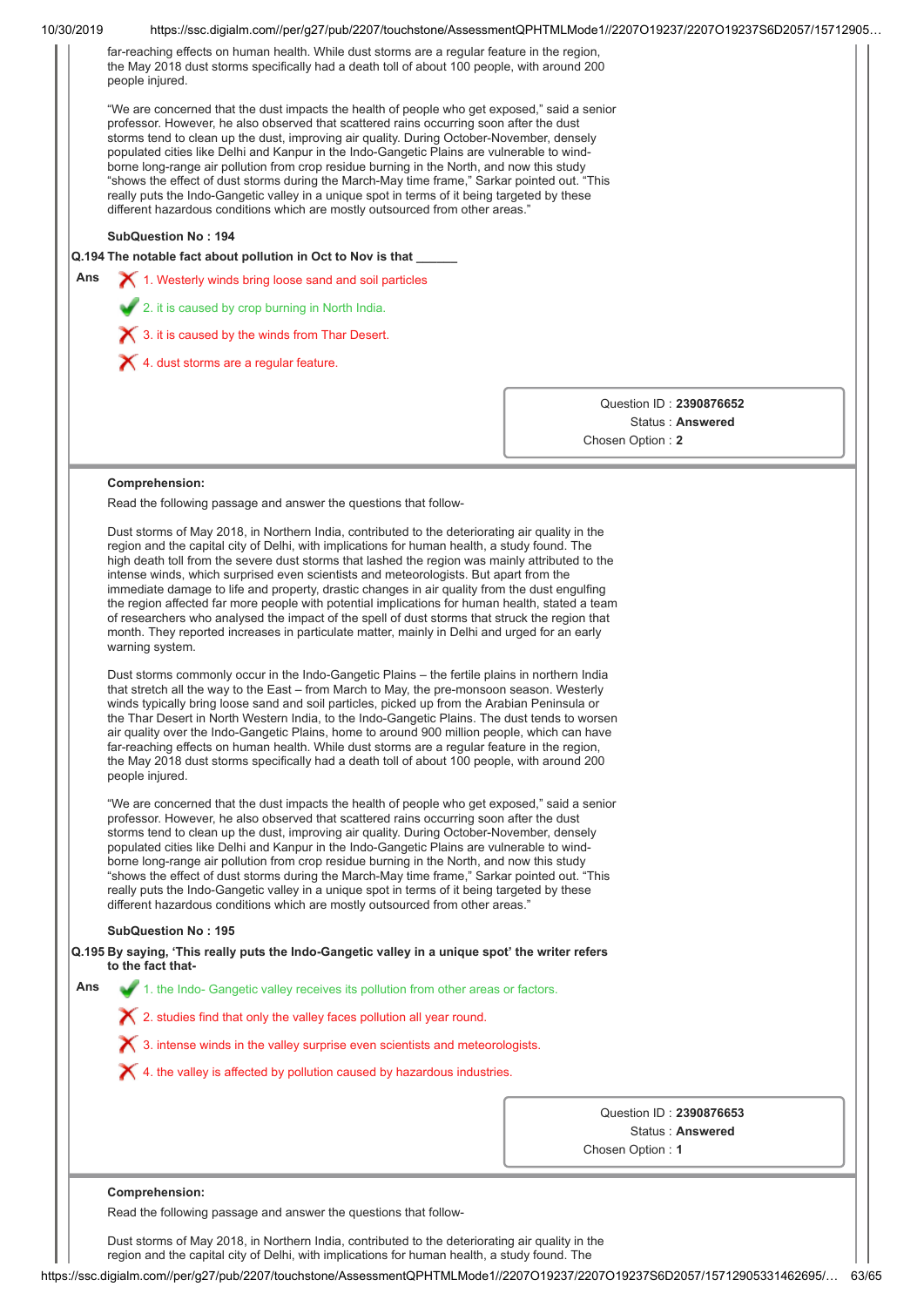| high death toll from the severe dust storms that lashed the region was mainly attributed to the<br>intense winds, which surprised even scientists and meteorologists. But apart from the<br>immediate damage to life and property, drastic changes in air quality from the dust engulfing<br>the region affected far more people with potential implications for human health, stated a team<br>of researchers who analysed the impact of the spell of dust storms that struck the region that<br>month. They reported increases in particulate matter, mainly in Delhi and urged for an early<br>warning system.<br>Dust storms commonly occur in the Indo-Gangetic Plains – the fertile plains in northern India<br>that stretch all the way to the East - from March to May, the pre-monsoon season. Westerly<br>winds typically bring loose sand and soil particles, picked up from the Arabian Peninsula or<br>the Thar Desert in North Western India, to the Indo-Gangetic Plains. The dust tends to worsen<br>air quality over the Indo-Gangetic Plains, home to around 900 million people, which can have<br>far-reaching effects on human health. While dust storms are a regular feature in the region,<br>the May 2018 dust storms specifically had a death toll of about 100 people, with around 200<br>people injured.<br>"We are concerned that the dust impacts the health of people who get exposed," said a senior<br>professor. However, he also observed that scattered rains occurring soon after the dust<br>storms tend to clean up the dust, improving air quality. During October-November, densely<br>populated cities like Delhi and Kanpur in the Indo-Gangetic Plains are vulnerable to wind-<br>borne long-range air pollution from crop residue burning in the North, and now this study<br>"shows the effect of dust storms during the March-May time frame," Sarkar pointed out. "This<br>really puts the Indo-Gangetic valley in a unique spot in terms of it being targeted by these<br>different hazardous conditions which are mostly outsourced from other areas."<br><b>SubQuestion No: 196</b><br>Q.196 Choose the correct sequence in which events take place -<br>Ans<br>1. Strong winds- poor air quality -dust storms- - death and disease<br>2. Strong winds- dust storms- poor air quality- death and disease<br>X 3. Dust storms- poor air quality- strong winds -death and disease<br>4. Dust storms - death and disease-strong winds- poor air quality<br>Question ID: 2390876654<br>Status: Answered<br>Chosen Option: 2<br>Q.197 Choose the most appropriate option to change the voice (active / passive) form of the<br>given sentence.<br>To be a good speaker you need to memorize these speeches<br>Ans<br>1. To be a good speaker these speeches need to be memorized by you<br>$\bigtimes$ 2. To be a good speaker these speeches being memorized by you.<br>$\chi$ 3. These speeches will be memorized by you to be a good speaker.<br>$\bigtimes$ 4. To be a good speaker these speeches need to memorize by you.<br>Question ID: 2390876521<br>Status: Answered<br>Chosen Option: 1<br>Q.198 Select the segment which has an error.<br>Their house aren't very big but their garden is.<br>Ans<br>1. aren't very big<br>$\blacktriangleright$ 2. but their<br>$\blacktriangleright$ 3. garden is<br>X 4. Their house<br>Question ID: 2390876490 |  |
|-------------------------------------------------------------------------------------------------------------------------------------------------------------------------------------------------------------------------------------------------------------------------------------------------------------------------------------------------------------------------------------------------------------------------------------------------------------------------------------------------------------------------------------------------------------------------------------------------------------------------------------------------------------------------------------------------------------------------------------------------------------------------------------------------------------------------------------------------------------------------------------------------------------------------------------------------------------------------------------------------------------------------------------------------------------------------------------------------------------------------------------------------------------------------------------------------------------------------------------------------------------------------------------------------------------------------------------------------------------------------------------------------------------------------------------------------------------------------------------------------------------------------------------------------------------------------------------------------------------------------------------------------------------------------------------------------------------------------------------------------------------------------------------------------------------------------------------------------------------------------------------------------------------------------------------------------------------------------------------------------------------------------------------------------------------------------------------------------------------------------------------------------------------------------------------------------------------------------------------------------------------------------------------------------------------------------------------------------------------------------------------------------------------------------------------------------------------------------------------------------------------------------------------------------------------------------------------------------------------------------------------------------------------------------------------------------------------------------------------------------------------------------------------------------------------------------------------------------------------------------------------------------------------------------------------------------------------------------------------------------------------------------------------------------------------------------------------------------------------------------------------------------------------------------------------------------------------------------------------------------------------------------------------------------------------------------------------------------------------------------------------------------------------|--|
|                                                                                                                                                                                                                                                                                                                                                                                                                                                                                                                                                                                                                                                                                                                                                                                                                                                                                                                                                                                                                                                                                                                                                                                                                                                                                                                                                                                                                                                                                                                                                                                                                                                                                                                                                                                                                                                                                                                                                                                                                                                                                                                                                                                                                                                                                                                                                                                                                                                                                                                                                                                                                                                                                                                                                                                                                                                                                                                                                                                                                                                                                                                                                                                                                                                                                                                                                                                                             |  |
|                                                                                                                                                                                                                                                                                                                                                                                                                                                                                                                                                                                                                                                                                                                                                                                                                                                                                                                                                                                                                                                                                                                                                                                                                                                                                                                                                                                                                                                                                                                                                                                                                                                                                                                                                                                                                                                                                                                                                                                                                                                                                                                                                                                                                                                                                                                                                                                                                                                                                                                                                                                                                                                                                                                                                                                                                                                                                                                                                                                                                                                                                                                                                                                                                                                                                                                                                                                                             |  |
|                                                                                                                                                                                                                                                                                                                                                                                                                                                                                                                                                                                                                                                                                                                                                                                                                                                                                                                                                                                                                                                                                                                                                                                                                                                                                                                                                                                                                                                                                                                                                                                                                                                                                                                                                                                                                                                                                                                                                                                                                                                                                                                                                                                                                                                                                                                                                                                                                                                                                                                                                                                                                                                                                                                                                                                                                                                                                                                                                                                                                                                                                                                                                                                                                                                                                                                                                                                                             |  |
|                                                                                                                                                                                                                                                                                                                                                                                                                                                                                                                                                                                                                                                                                                                                                                                                                                                                                                                                                                                                                                                                                                                                                                                                                                                                                                                                                                                                                                                                                                                                                                                                                                                                                                                                                                                                                                                                                                                                                                                                                                                                                                                                                                                                                                                                                                                                                                                                                                                                                                                                                                                                                                                                                                                                                                                                                                                                                                                                                                                                                                                                                                                                                                                                                                                                                                                                                                                                             |  |
|                                                                                                                                                                                                                                                                                                                                                                                                                                                                                                                                                                                                                                                                                                                                                                                                                                                                                                                                                                                                                                                                                                                                                                                                                                                                                                                                                                                                                                                                                                                                                                                                                                                                                                                                                                                                                                                                                                                                                                                                                                                                                                                                                                                                                                                                                                                                                                                                                                                                                                                                                                                                                                                                                                                                                                                                                                                                                                                                                                                                                                                                                                                                                                                                                                                                                                                                                                                                             |  |
|                                                                                                                                                                                                                                                                                                                                                                                                                                                                                                                                                                                                                                                                                                                                                                                                                                                                                                                                                                                                                                                                                                                                                                                                                                                                                                                                                                                                                                                                                                                                                                                                                                                                                                                                                                                                                                                                                                                                                                                                                                                                                                                                                                                                                                                                                                                                                                                                                                                                                                                                                                                                                                                                                                                                                                                                                                                                                                                                                                                                                                                                                                                                                                                                                                                                                                                                                                                                             |  |
|                                                                                                                                                                                                                                                                                                                                                                                                                                                                                                                                                                                                                                                                                                                                                                                                                                                                                                                                                                                                                                                                                                                                                                                                                                                                                                                                                                                                                                                                                                                                                                                                                                                                                                                                                                                                                                                                                                                                                                                                                                                                                                                                                                                                                                                                                                                                                                                                                                                                                                                                                                                                                                                                                                                                                                                                                                                                                                                                                                                                                                                                                                                                                                                                                                                                                                                                                                                                             |  |
|                                                                                                                                                                                                                                                                                                                                                                                                                                                                                                                                                                                                                                                                                                                                                                                                                                                                                                                                                                                                                                                                                                                                                                                                                                                                                                                                                                                                                                                                                                                                                                                                                                                                                                                                                                                                                                                                                                                                                                                                                                                                                                                                                                                                                                                                                                                                                                                                                                                                                                                                                                                                                                                                                                                                                                                                                                                                                                                                                                                                                                                                                                                                                                                                                                                                                                                                                                                                             |  |
|                                                                                                                                                                                                                                                                                                                                                                                                                                                                                                                                                                                                                                                                                                                                                                                                                                                                                                                                                                                                                                                                                                                                                                                                                                                                                                                                                                                                                                                                                                                                                                                                                                                                                                                                                                                                                                                                                                                                                                                                                                                                                                                                                                                                                                                                                                                                                                                                                                                                                                                                                                                                                                                                                                                                                                                                                                                                                                                                                                                                                                                                                                                                                                                                                                                                                                                                                                                                             |  |
|                                                                                                                                                                                                                                                                                                                                                                                                                                                                                                                                                                                                                                                                                                                                                                                                                                                                                                                                                                                                                                                                                                                                                                                                                                                                                                                                                                                                                                                                                                                                                                                                                                                                                                                                                                                                                                                                                                                                                                                                                                                                                                                                                                                                                                                                                                                                                                                                                                                                                                                                                                                                                                                                                                                                                                                                                                                                                                                                                                                                                                                                                                                                                                                                                                                                                                                                                                                                             |  |
|                                                                                                                                                                                                                                                                                                                                                                                                                                                                                                                                                                                                                                                                                                                                                                                                                                                                                                                                                                                                                                                                                                                                                                                                                                                                                                                                                                                                                                                                                                                                                                                                                                                                                                                                                                                                                                                                                                                                                                                                                                                                                                                                                                                                                                                                                                                                                                                                                                                                                                                                                                                                                                                                                                                                                                                                                                                                                                                                                                                                                                                                                                                                                                                                                                                                                                                                                                                                             |  |
|                                                                                                                                                                                                                                                                                                                                                                                                                                                                                                                                                                                                                                                                                                                                                                                                                                                                                                                                                                                                                                                                                                                                                                                                                                                                                                                                                                                                                                                                                                                                                                                                                                                                                                                                                                                                                                                                                                                                                                                                                                                                                                                                                                                                                                                                                                                                                                                                                                                                                                                                                                                                                                                                                                                                                                                                                                                                                                                                                                                                                                                                                                                                                                                                                                                                                                                                                                                                             |  |
|                                                                                                                                                                                                                                                                                                                                                                                                                                                                                                                                                                                                                                                                                                                                                                                                                                                                                                                                                                                                                                                                                                                                                                                                                                                                                                                                                                                                                                                                                                                                                                                                                                                                                                                                                                                                                                                                                                                                                                                                                                                                                                                                                                                                                                                                                                                                                                                                                                                                                                                                                                                                                                                                                                                                                                                                                                                                                                                                                                                                                                                                                                                                                                                                                                                                                                                                                                                                             |  |
|                                                                                                                                                                                                                                                                                                                                                                                                                                                                                                                                                                                                                                                                                                                                                                                                                                                                                                                                                                                                                                                                                                                                                                                                                                                                                                                                                                                                                                                                                                                                                                                                                                                                                                                                                                                                                                                                                                                                                                                                                                                                                                                                                                                                                                                                                                                                                                                                                                                                                                                                                                                                                                                                                                                                                                                                                                                                                                                                                                                                                                                                                                                                                                                                                                                                                                                                                                                                             |  |
|                                                                                                                                                                                                                                                                                                                                                                                                                                                                                                                                                                                                                                                                                                                                                                                                                                                                                                                                                                                                                                                                                                                                                                                                                                                                                                                                                                                                                                                                                                                                                                                                                                                                                                                                                                                                                                                                                                                                                                                                                                                                                                                                                                                                                                                                                                                                                                                                                                                                                                                                                                                                                                                                                                                                                                                                                                                                                                                                                                                                                                                                                                                                                                                                                                                                                                                                                                                                             |  |
|                                                                                                                                                                                                                                                                                                                                                                                                                                                                                                                                                                                                                                                                                                                                                                                                                                                                                                                                                                                                                                                                                                                                                                                                                                                                                                                                                                                                                                                                                                                                                                                                                                                                                                                                                                                                                                                                                                                                                                                                                                                                                                                                                                                                                                                                                                                                                                                                                                                                                                                                                                                                                                                                                                                                                                                                                                                                                                                                                                                                                                                                                                                                                                                                                                                                                                                                                                                                             |  |
|                                                                                                                                                                                                                                                                                                                                                                                                                                                                                                                                                                                                                                                                                                                                                                                                                                                                                                                                                                                                                                                                                                                                                                                                                                                                                                                                                                                                                                                                                                                                                                                                                                                                                                                                                                                                                                                                                                                                                                                                                                                                                                                                                                                                                                                                                                                                                                                                                                                                                                                                                                                                                                                                                                                                                                                                                                                                                                                                                                                                                                                                                                                                                                                                                                                                                                                                                                                                             |  |
|                                                                                                                                                                                                                                                                                                                                                                                                                                                                                                                                                                                                                                                                                                                                                                                                                                                                                                                                                                                                                                                                                                                                                                                                                                                                                                                                                                                                                                                                                                                                                                                                                                                                                                                                                                                                                                                                                                                                                                                                                                                                                                                                                                                                                                                                                                                                                                                                                                                                                                                                                                                                                                                                                                                                                                                                                                                                                                                                                                                                                                                                                                                                                                                                                                                                                                                                                                                                             |  |
|                                                                                                                                                                                                                                                                                                                                                                                                                                                                                                                                                                                                                                                                                                                                                                                                                                                                                                                                                                                                                                                                                                                                                                                                                                                                                                                                                                                                                                                                                                                                                                                                                                                                                                                                                                                                                                                                                                                                                                                                                                                                                                                                                                                                                                                                                                                                                                                                                                                                                                                                                                                                                                                                                                                                                                                                                                                                                                                                                                                                                                                                                                                                                                                                                                                                                                                                                                                                             |  |
|                                                                                                                                                                                                                                                                                                                                                                                                                                                                                                                                                                                                                                                                                                                                                                                                                                                                                                                                                                                                                                                                                                                                                                                                                                                                                                                                                                                                                                                                                                                                                                                                                                                                                                                                                                                                                                                                                                                                                                                                                                                                                                                                                                                                                                                                                                                                                                                                                                                                                                                                                                                                                                                                                                                                                                                                                                                                                                                                                                                                                                                                                                                                                                                                                                                                                                                                                                                                             |  |
|                                                                                                                                                                                                                                                                                                                                                                                                                                                                                                                                                                                                                                                                                                                                                                                                                                                                                                                                                                                                                                                                                                                                                                                                                                                                                                                                                                                                                                                                                                                                                                                                                                                                                                                                                                                                                                                                                                                                                                                                                                                                                                                                                                                                                                                                                                                                                                                                                                                                                                                                                                                                                                                                                                                                                                                                                                                                                                                                                                                                                                                                                                                                                                                                                                                                                                                                                                                                             |  |
|                                                                                                                                                                                                                                                                                                                                                                                                                                                                                                                                                                                                                                                                                                                                                                                                                                                                                                                                                                                                                                                                                                                                                                                                                                                                                                                                                                                                                                                                                                                                                                                                                                                                                                                                                                                                                                                                                                                                                                                                                                                                                                                                                                                                                                                                                                                                                                                                                                                                                                                                                                                                                                                                                                                                                                                                                                                                                                                                                                                                                                                                                                                                                                                                                                                                                                                                                                                                             |  |
|                                                                                                                                                                                                                                                                                                                                                                                                                                                                                                                                                                                                                                                                                                                                                                                                                                                                                                                                                                                                                                                                                                                                                                                                                                                                                                                                                                                                                                                                                                                                                                                                                                                                                                                                                                                                                                                                                                                                                                                                                                                                                                                                                                                                                                                                                                                                                                                                                                                                                                                                                                                                                                                                                                                                                                                                                                                                                                                                                                                                                                                                                                                                                                                                                                                                                                                                                                                                             |  |
|                                                                                                                                                                                                                                                                                                                                                                                                                                                                                                                                                                                                                                                                                                                                                                                                                                                                                                                                                                                                                                                                                                                                                                                                                                                                                                                                                                                                                                                                                                                                                                                                                                                                                                                                                                                                                                                                                                                                                                                                                                                                                                                                                                                                                                                                                                                                                                                                                                                                                                                                                                                                                                                                                                                                                                                                                                                                                                                                                                                                                                                                                                                                                                                                                                                                                                                                                                                                             |  |
|                                                                                                                                                                                                                                                                                                                                                                                                                                                                                                                                                                                                                                                                                                                                                                                                                                                                                                                                                                                                                                                                                                                                                                                                                                                                                                                                                                                                                                                                                                                                                                                                                                                                                                                                                                                                                                                                                                                                                                                                                                                                                                                                                                                                                                                                                                                                                                                                                                                                                                                                                                                                                                                                                                                                                                                                                                                                                                                                                                                                                                                                                                                                                                                                                                                                                                                                                                                                             |  |
|                                                                                                                                                                                                                                                                                                                                                                                                                                                                                                                                                                                                                                                                                                                                                                                                                                                                                                                                                                                                                                                                                                                                                                                                                                                                                                                                                                                                                                                                                                                                                                                                                                                                                                                                                                                                                                                                                                                                                                                                                                                                                                                                                                                                                                                                                                                                                                                                                                                                                                                                                                                                                                                                                                                                                                                                                                                                                                                                                                                                                                                                                                                                                                                                                                                                                                                                                                                                             |  |
|                                                                                                                                                                                                                                                                                                                                                                                                                                                                                                                                                                                                                                                                                                                                                                                                                                                                                                                                                                                                                                                                                                                                                                                                                                                                                                                                                                                                                                                                                                                                                                                                                                                                                                                                                                                                                                                                                                                                                                                                                                                                                                                                                                                                                                                                                                                                                                                                                                                                                                                                                                                                                                                                                                                                                                                                                                                                                                                                                                                                                                                                                                                                                                                                                                                                                                                                                                                                             |  |
|                                                                                                                                                                                                                                                                                                                                                                                                                                                                                                                                                                                                                                                                                                                                                                                                                                                                                                                                                                                                                                                                                                                                                                                                                                                                                                                                                                                                                                                                                                                                                                                                                                                                                                                                                                                                                                                                                                                                                                                                                                                                                                                                                                                                                                                                                                                                                                                                                                                                                                                                                                                                                                                                                                                                                                                                                                                                                                                                                                                                                                                                                                                                                                                                                                                                                                                                                                                                             |  |
| <b>Status: Answered</b>                                                                                                                                                                                                                                                                                                                                                                                                                                                                                                                                                                                                                                                                                                                                                                                                                                                                                                                                                                                                                                                                                                                                                                                                                                                                                                                                                                                                                                                                                                                                                                                                                                                                                                                                                                                                                                                                                                                                                                                                                                                                                                                                                                                                                                                                                                                                                                                                                                                                                                                                                                                                                                                                                                                                                                                                                                                                                                                                                                                                                                                                                                                                                                                                                                                                                                                                                                                     |  |
| Chosen Option: 1                                                                                                                                                                                                                                                                                                                                                                                                                                                                                                                                                                                                                                                                                                                                                                                                                                                                                                                                                                                                                                                                                                                                                                                                                                                                                                                                                                                                                                                                                                                                                                                                                                                                                                                                                                                                                                                                                                                                                                                                                                                                                                                                                                                                                                                                                                                                                                                                                                                                                                                                                                                                                                                                                                                                                                                                                                                                                                                                                                                                                                                                                                                                                                                                                                                                                                                                                                                            |  |
|                                                                                                                                                                                                                                                                                                                                                                                                                                                                                                                                                                                                                                                                                                                                                                                                                                                                                                                                                                                                                                                                                                                                                                                                                                                                                                                                                                                                                                                                                                                                                                                                                                                                                                                                                                                                                                                                                                                                                                                                                                                                                                                                                                                                                                                                                                                                                                                                                                                                                                                                                                                                                                                                                                                                                                                                                                                                                                                                                                                                                                                                                                                                                                                                                                                                                                                                                                                                             |  |